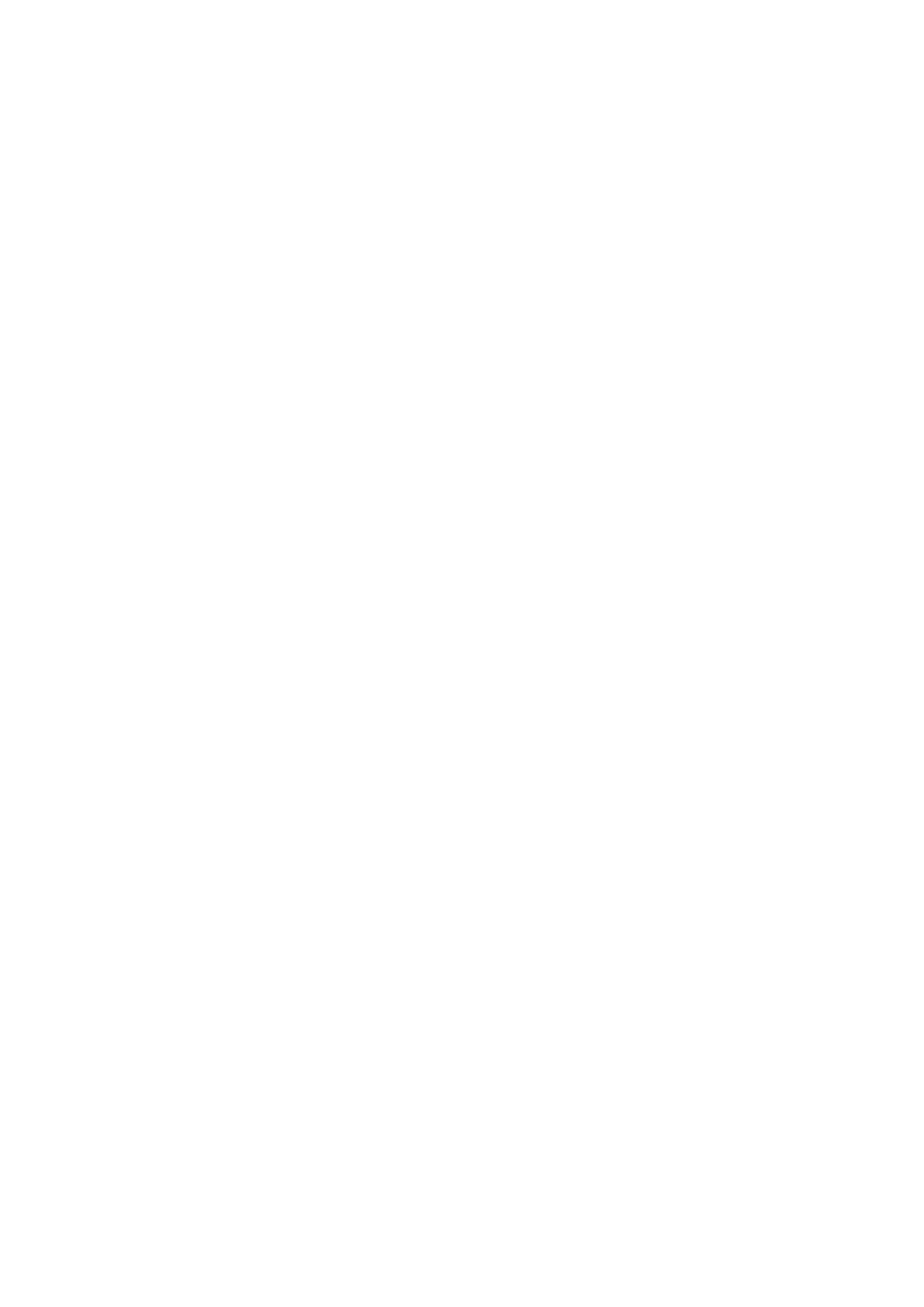Western Australia

# **Bail Act 1982**

### **CONTENTS**

# **Part I — Preliminary**

| 1.<br>2.<br>3.<br>4. | Short title<br>Commencement<br>Terms used in this Act<br>Application of this Act | $\overline{\mathbf{c}}$<br>$\frac{2}{2}$<br>$\overline{7}$ |
|----------------------|----------------------------------------------------------------------------------|------------------------------------------------------------|
|                      | Part $II$ — Rights of accused in<br>relation to bail                             |                                                            |
| 5.                   | Right of accused to have bail considered under                                   |                                                            |
|                      | this Act                                                                         | 8                                                          |
| 6.                   | Duty on arresting officer and others to<br>consider bail                         | 8                                                          |
| 6A.                  | Whether custody justified to be considered in                                    |                                                            |
|                      | certain cases                                                                    | 10                                                         |
| 7.                   | Duty imposed on judicial officers in respect of                                  |                                                            |
|                      | unconvicted accused                                                              | 11                                                         |
| 7A.                  | Bail for appeal under the Criminal Appeals                                       |                                                            |
|                      | Act 2004 Part 2                                                                  | 13                                                         |
| 8.                   | Accused to be given information and prescribed                                   |                                                            |
|                      | forms                                                                            | 14                                                         |
| 9.                   | Bail decision may be deferred until further<br>information obtained              | 16                                                         |
| 10.                  |                                                                                  |                                                            |
|                      | Sections 5, 6 and 7 do not apply where accused<br>imprisoned for other cause     | 16                                                         |
| 11.                  | Rights following grant of bail                                                   | 17                                                         |
| 12.                  | Further limitation on rights in sections 5 and 11                                | 18                                                         |
|                      |                                                                                  |                                                            |

As at 12 Mar 2008 **Version 06-b0-03 page i** Extract from www.slp.wa.gov.au, see that website for further information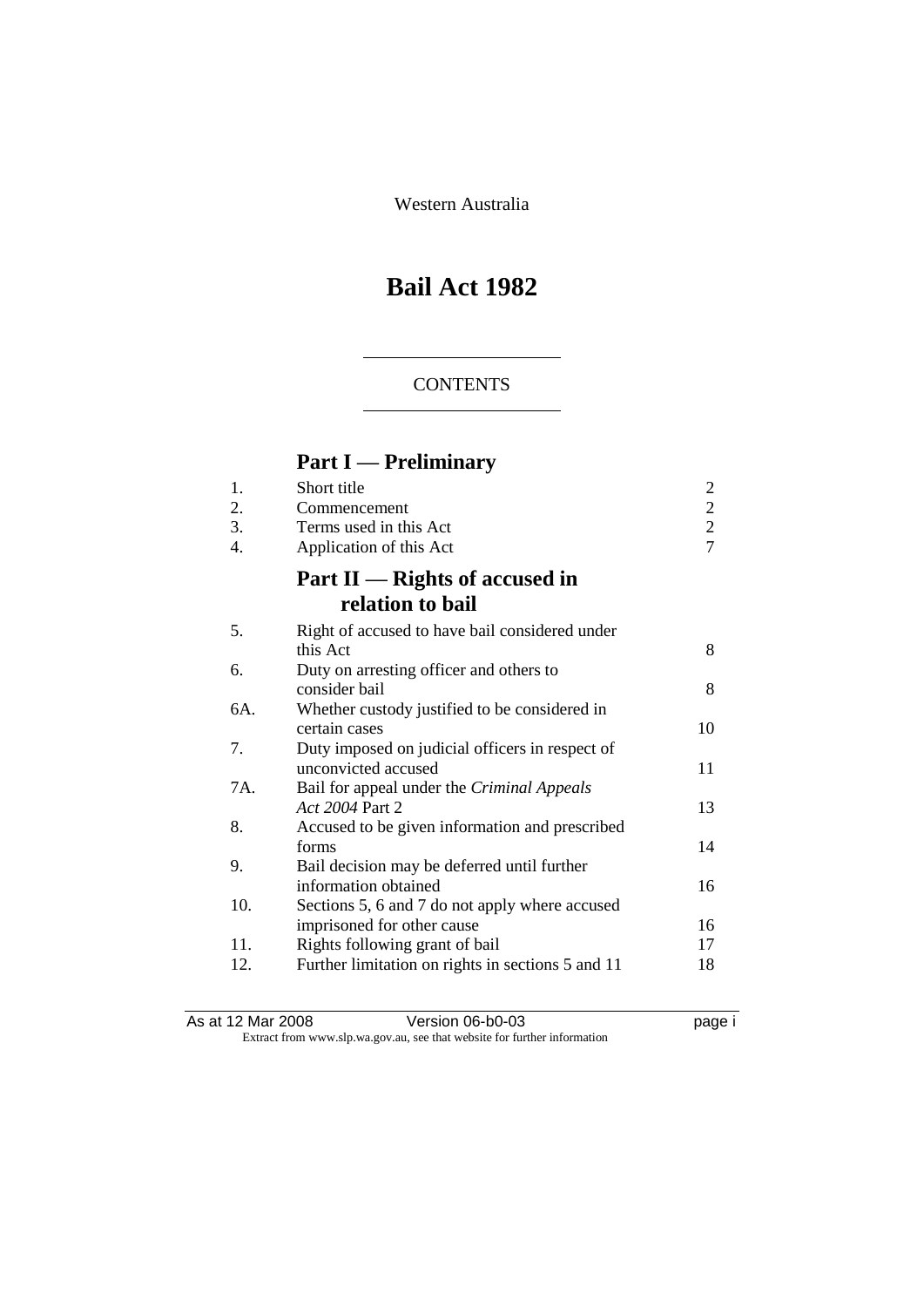| Contents |
|----------|
|----------|

# **Part III — Jurisdiction to grant bail**

| 13.        | Jurisdiction to grant bail                            | 19 |
|------------|-------------------------------------------------------|----|
| 14.        | Supreme Court judge has jurisdiction in all cases     | 19 |
| 15.        | Exclusive jurisdiction of Supreme Court judge in      |    |
|            | murder cases                                          | 20 |
| 16.        | Bail of person arrested on warrant                    | 21 |
| 16A.       | Restrictions on powers of authorised officers and     |    |
|            | justices in certain cases                             | 21 |
| 17.        | Conditions which may be imposed                       | 23 |
| 17A.       | Further provisions as to responsible person's         |    |
|            | undertaking (Schedule 1 Part C clause 2)              | 23 |
|            | Part IV — Hearing of case for bail,                   |    |
|            | parties, and evidence                                 |    |
|            |                                                       |    |
| 20.        | Power to consider bail in camera and to prohibit      |    |
|            | publication                                           | 25 |
| 21.        | Parties                                               | 26 |
| 22.        | Evidence                                              | 26 |
| 23.        | Accused not bound to supply information               | 26 |
| 24.        | Information may be referred to police officer for     |    |
|            | verification or for report                            | 27 |
| 24A.       | Information may be referred to community              | 27 |
|            | corrections officer for verification or for report    |    |
| 25.        | Protection of accused as to information given for     | 28 |
|            | bail purposes                                         | 28 |
| 26.<br>27. | Record of decision and reasons                        | 29 |
| 27A.       | Transmission of relevant papers to court              | 30 |
|            | Transmission of papers to CEO (corrections)           |    |
|            | Part $V$ — Bail undertakings                          |    |
| 28.        | Bail undertaking                                      | 31 |
| 29.        | Before whom bail undertaking may be entered into      | 32 |
| 30.        | Duties of person before whom bail undertaking is      |    |
|            | entered into                                          | 32 |
| 31.        | Different time and place for appearance may be        |    |
|            | substituted                                           | 33 |
| 32.        | Giving and proof of notices under section 31          | 35 |
| 33.        | Judicial officer may order accused to enter into bail |    |
|            | undertaking                                           | 36 |
| 34.        | Cessation and suspension of bail undertaking          | 37 |
|            |                                                       |    |

|  | ٠. |  |
|--|----|--|
|--|----|--|

page ii Version 06-b0-03 As at 12 Mar 2008

Extract from www.slp.wa.gov.au, see that website for further information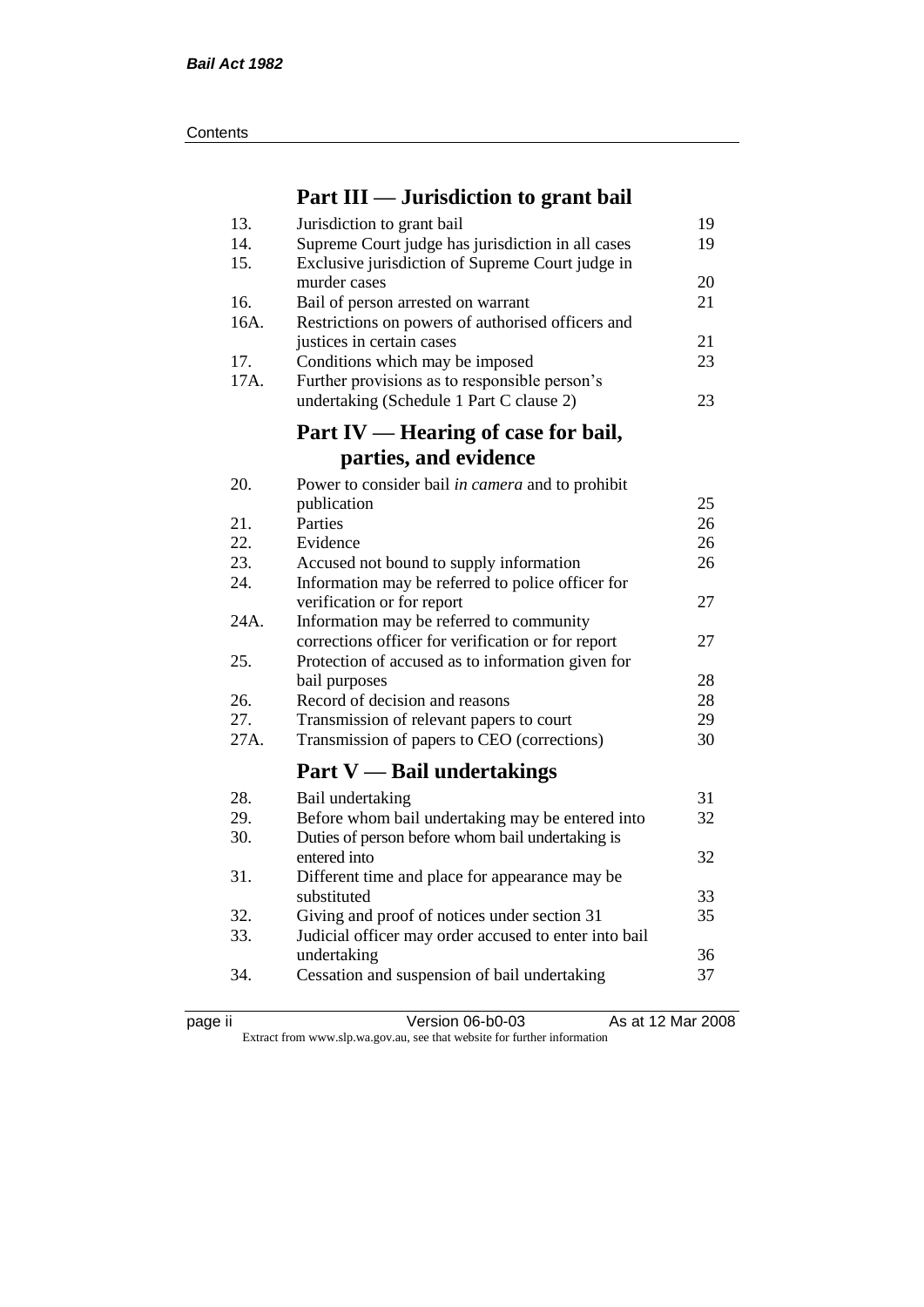# **Part VI — Sureties and surety undertakings**

| 35.  | Meaning of surety and surety undertaking           | 38 |
|------|----------------------------------------------------|----|
| 36.  | Authority to approve sureties                      | 38 |
| 37.  | Proposed surety to receive certain information and |    |
|      | prescribed form for completion                     | 39 |
| 38.  | Persons disqualified from being sureties           | 39 |
| 39.  | Matters relevant to approval of sureties           | 40 |
| 40.  | Decision on application by proposed surety         | 40 |
| 41.  | Finality of decision to refuse approval            | 41 |
| 42.  | Before whom surety undertaking may be entered      |    |
|      | into                                               | 41 |
| 43.  | Duties of persons before whom surety undertaking   |    |
|      | is entered into                                    | 41 |
| 44.  | Surety undertaking extends to adjourned hearing    |    |
|      | only by consent                                    | 42 |
| 45.  | Giving and proof of notices under section 44       | 42 |
| 46.  | Power of surety to apprehend accused               | 43 |
| 47.  | Cessation and suspension of surety undertaking     | 44 |
| 48.  | Surety may apply for cancellation of his           |    |
|      | undertaking                                        | 45 |
| 49.  | Forfeiture of money under surety's undertaking     | 46 |
| 50.  | Offence to indemnify surety                        | 48 |
|      | <b>Part VIA — Administration of home</b>           |    |
|      | detention conditions                               |    |
| 50A. | Powers of CEO (corrections)                        | 49 |
| 50C. | Powers and duties of community corrections         |    |
|      | officers                                           | 49 |
| 50D. | Powers of members of the Police Force              | 51 |
| 50E. | CEO (corrections) may substitute a different place |    |
|      | of detention and apply conditions                  | 51 |
| 50F. | CEO (corrections) may revoke bail                  | 52 |
| 50G. | Procedure on arrest after revocation of bail       | 52 |
| 50H. | Exclusion of the rules of natural justice          | 53 |
| 50J. | Delegation by CEO (corrections)                    | 53 |
| 50K. | Retrieval of monitoring equipment                  | 53 |
| 50L. | Rules                                              | 54 |

| As at 12 Mar 2008 | Version 06-b0-03                                                         | <br>page III |
|-------------------|--------------------------------------------------------------------------|--------------|
|                   | Extract from www.slp.wa.gov.au, see that website for further information |              |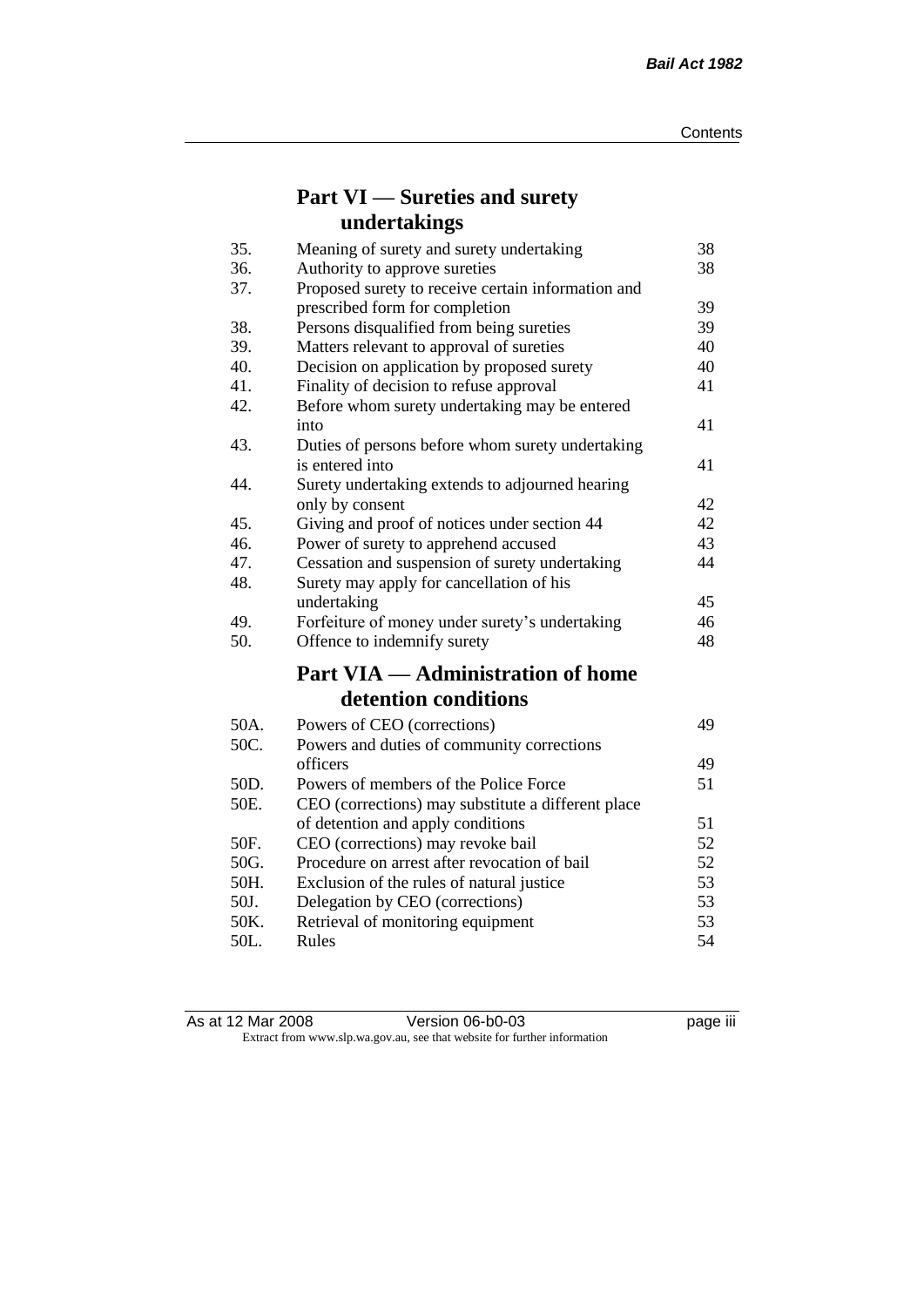#### **Contents**

# **Part VII — Enforcement of bail undertakings**

| 51. | Offence to fail to comply with bail undertaking      | 55 |
|-----|------------------------------------------------------|----|
| 52. | Provisions as to summary proceedings before          |    |
|     | superior courts for an offence under section 51      | 56 |
| 53. | Appeals against decisions made under s. 52           | 57 |
| 54. | Accused on bail may be taken before a judicial       |    |
|     | officer for variation or revocation of bail          | 58 |
| 55. | Powers of judicial officer to revoke or vary bail    | 59 |
| 56. | Warrant for arrest of absconding accused             | 60 |
| 57. | Forfeiture of money under bail undertaking           | 60 |
| 58. | Automatic forfeiture on expiration of one year after |    |
|     | absconding                                           | 61 |
|     | <b>Part VIII — Miscellaneous</b>                     |    |
| 59. | Further power of judicial officer in relation to     |    |

| enforcement of undertakings                         | 63                                               |
|-----------------------------------------------------|--------------------------------------------------|
| Accused and surety to notify any change of address  | 63                                               |
| Offence of failing to bring arrested person before  |                                                  |
| court or person able to grant bail                  | 64                                               |
| Offence to give false information for bail purposes | 64                                               |
| Protection of persons carrying out this Act         | 64                                               |
| Evidence of non-appearance etc. by an accused       | 65                                               |
| Bail undertakings by minors                         | 65                                               |
| Abolition of other powers to grant bail             | 65                                               |
| Delegation by registrar                             | 66                                               |
| Regulations                                         | 66                                               |
|                                                     | Further power of judicial officer in relation to |

# **Schedule 1**

# **Part A — Jurisdiction to grant bail**

| Initial appearance                          | 68 |
|---------------------------------------------|----|
| Appearance after adjournment                | 68 |
| Appearance on committal to Supreme Court or |    |
| <b>District Court</b>                       | 69 |
| Appearance in connection with appeal etc.   | 69 |
| Appearance prescribed by regulation         | 70 |
| Appearances not otherwise provided for      | 70 |
| Term used in this Part                      | 70 |
|                                             |    |

| د،<br>חומ |  |
|-----------|--|
|           |  |
|           |  |
|           |  |

Version 06-b0-03 As at 12 Mar 2008 Extract from www.slp.wa.gov.au, see that website for further information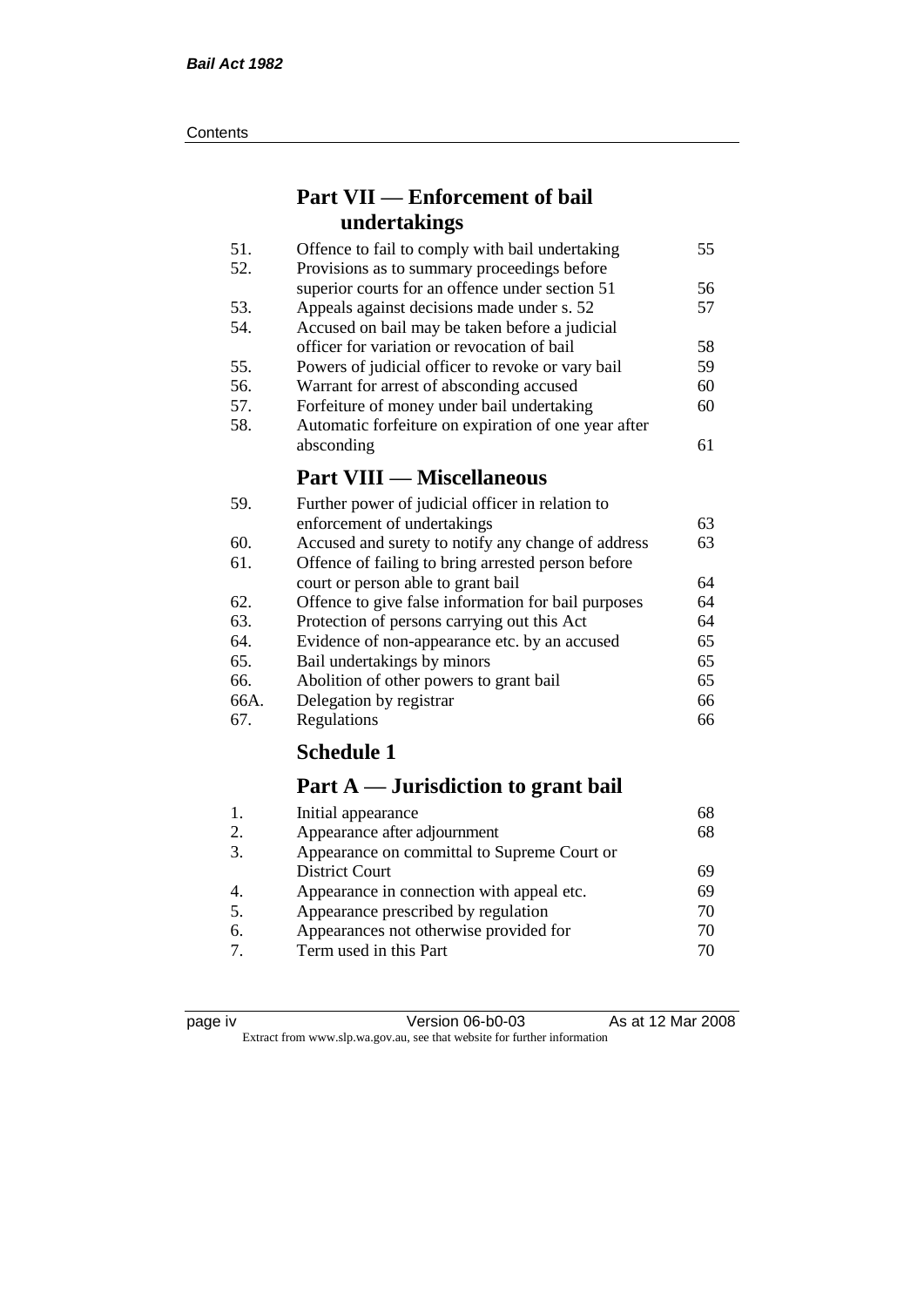# **Part B — Cessation of power to grant bail**

| 1.  | Upon decision by judge, power of other officers                              |    |
|-----|------------------------------------------------------------------------------|----|
|     | ceases                                                                       | 70 |
| 2.  | Upon decision by judicial officer, his power and<br>that of his peers ceases | 71 |
| 3.  | Upon refusal by justice power of authorised officer                          |    |
|     | or justice ceases                                                            | 71 |
| 4.  | Judicial officer's powers where accused proves                               |    |
|     | new facts or changed circumstances                                           | 71 |
|     | Part C — Manner in which                                                     |    |
|     | jurisdiction to be exercised                                                 |    |
| 1.  | Bail before conviction to be at discretion of bail                           |    |
|     | authority, except for a child                                                | 72 |
| 2.  | Child to have qualified right to bail                                        | 73 |
| 3.  | Matters relevant to consideration of clause 1(a)                             | 75 |
| 3A. | Bail where serious offence committed while                                   |    |
|     | accused on bail for another serious offence                                  | 75 |
| 3B. | Determination of exceptional reasons under                                   |    |
|     | clause $3A(1)$                                                               | 76 |
| 4.  | When bail to be granted after conviction                                     | 78 |
| 5.  | Exception for bail for an appeal under the Criminal                          |    |
|     | Appeals Act 2004 Part 2                                                      | 78 |
| 6.  | Bail of people on community orders etc.                                      | 79 |
| 7.  | Bail for initial appearance to be for not more than                          |    |
| 8.  | 7 days                                                                       | 79 |
|     | Bail on adjournment in court of summary                                      |    |
|     | jurisdiction to be for not more than 30 days except<br>by consent            | 79 |
| 9.  | Provision as to calculation of time                                          | 80 |
|     |                                                                              |    |
|     | Part D — Conditions which may be                                             |    |
|     | imposed on a grant of bail                                                   |    |
| 1.  | Conditions as to forfeiture and giving security may                          |    |
|     | be imposed on the accused and sureties                                       | 80 |
| 2.  | Other conditions which may be imposed                                        | 81 |
| 3.  | Home detention condition may be imposed                                      | 84 |

As at 12 Mar 2008 Version 06-b0-03 page v Extract from www.slp.wa.gov.au, see that website for further information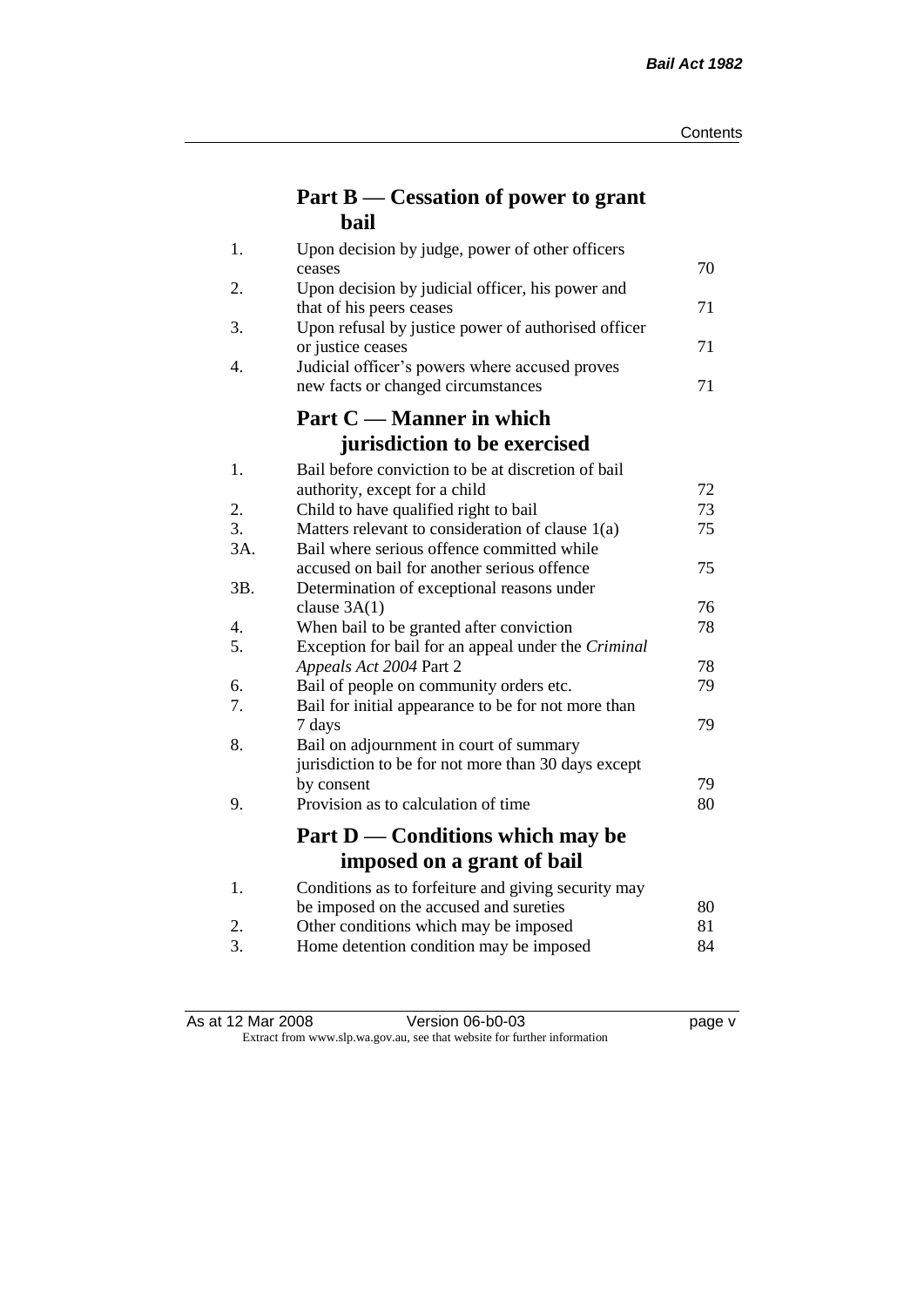#### **Contents**

# **Schedule 2 Serious offences**

## **Notes** Compilation table 89<br>Provisions that have not come into operation 93 Provisions that have not come into operation

page vi Version 06-b0-03 As at 12 Mar 2008 Extract from www.slp.wa.gov.au, see that website for further information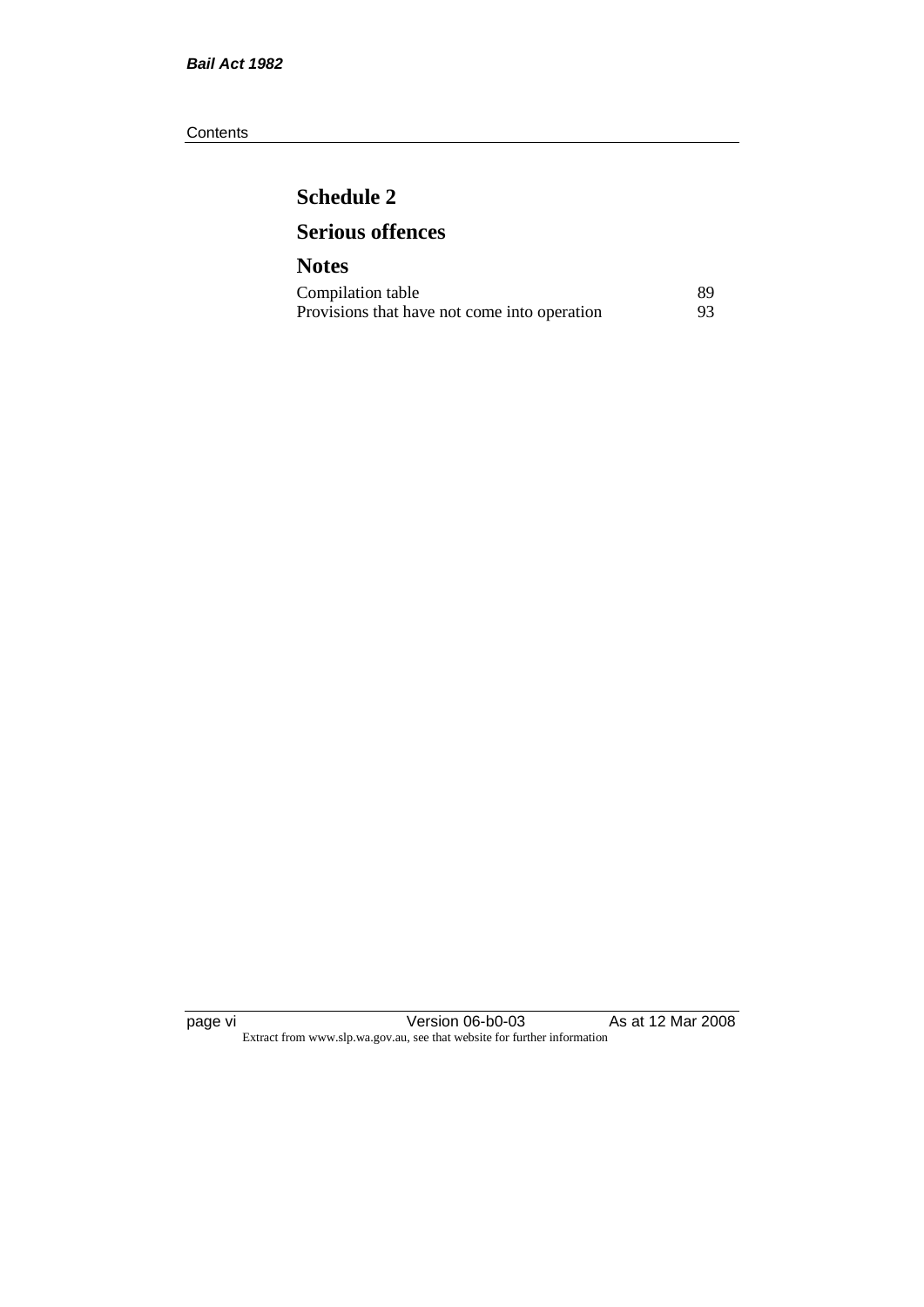Western Australia

# **Bail Act 1982**

**An Act to make better provision for bail in criminal proceedings.** 

As at 12 Mar 2008 Version 06-b0-03 page 1 Extract from www.slp.wa.gov.au, see that website for further information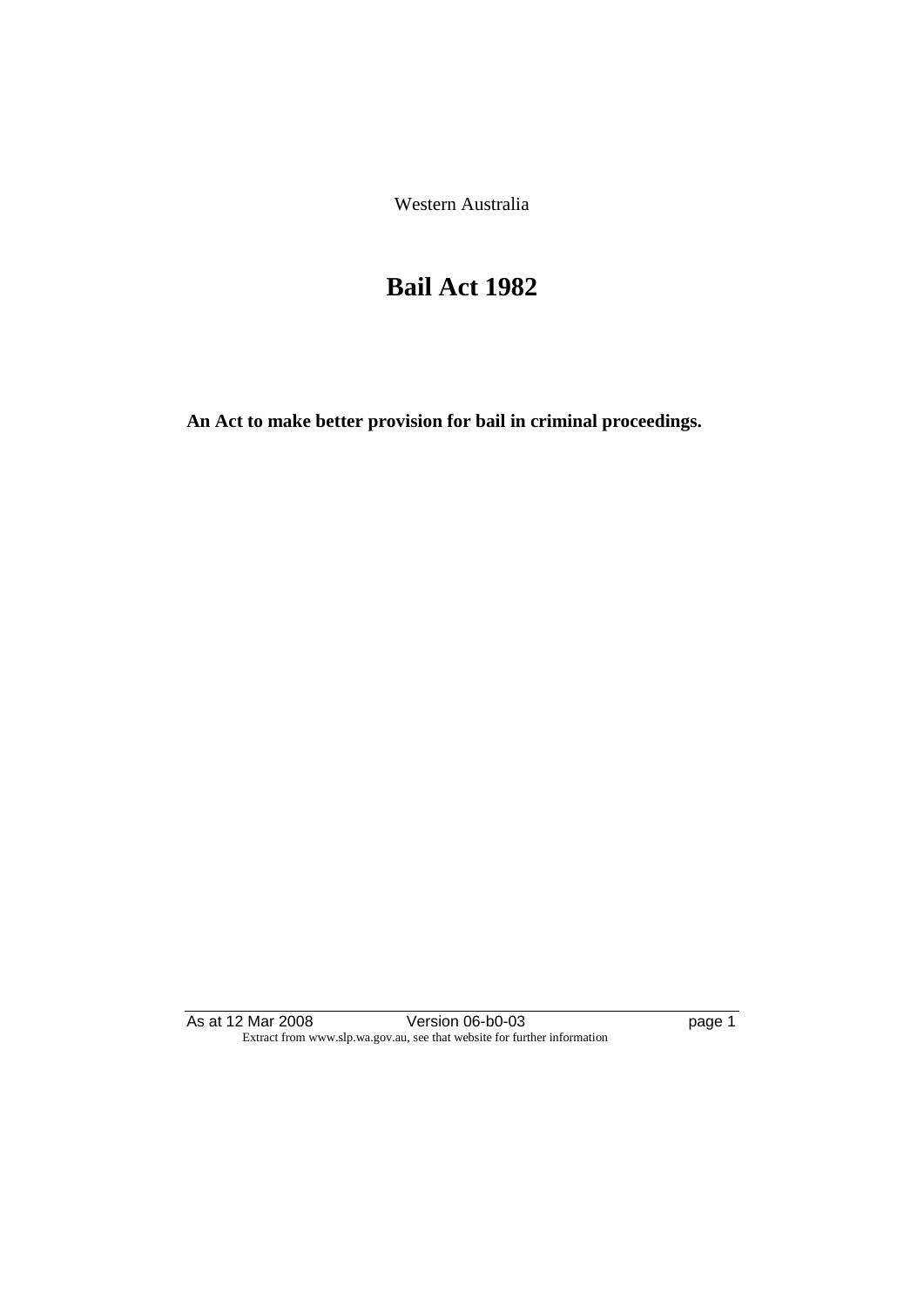# **Part I — Preliminary**

#### **1. Short title**

This Act may be cited as the *Bail Act* 1982<sup>1</sup>.

### **2. Commencement**

This Act shall come into operation on a day to be fixed by proclamation  $<sup>1</sup>$ .</sup>

### **3. Terms used in this Act**

(1) In this Act, unless a contrary intention appears —

**"accused"** includes —

- (a) a person charged with, convicted of, or found guilty of an offence;
- (b) a person whose conviction for an offence is stayed;
- (c) a person in respect of whom an appeal relating to an offence is pending;
- (d) a person in respect of whom a new trial for an offence has been ordered;

#### **"adjournment"**—

- (a) means any order of a court by which proceedings for an offence are postponed or interrupted or are to be held at a different time or place before the same court; and
- (b) is deemed to include any order of a court, other than a committal to the Supreme Court or District Court, by which the venue of any proceedings for an offence is changed to another court or a court at another place whether by way of a remand, referral, or recommittal of the accused or otherwise;
- **"appeal"** includes an application for leave to appeal;

page 2 **Version 06-b0-03** As at 12 Mar 2008 Extract from www.slp.wa.gov.au, see that website for further information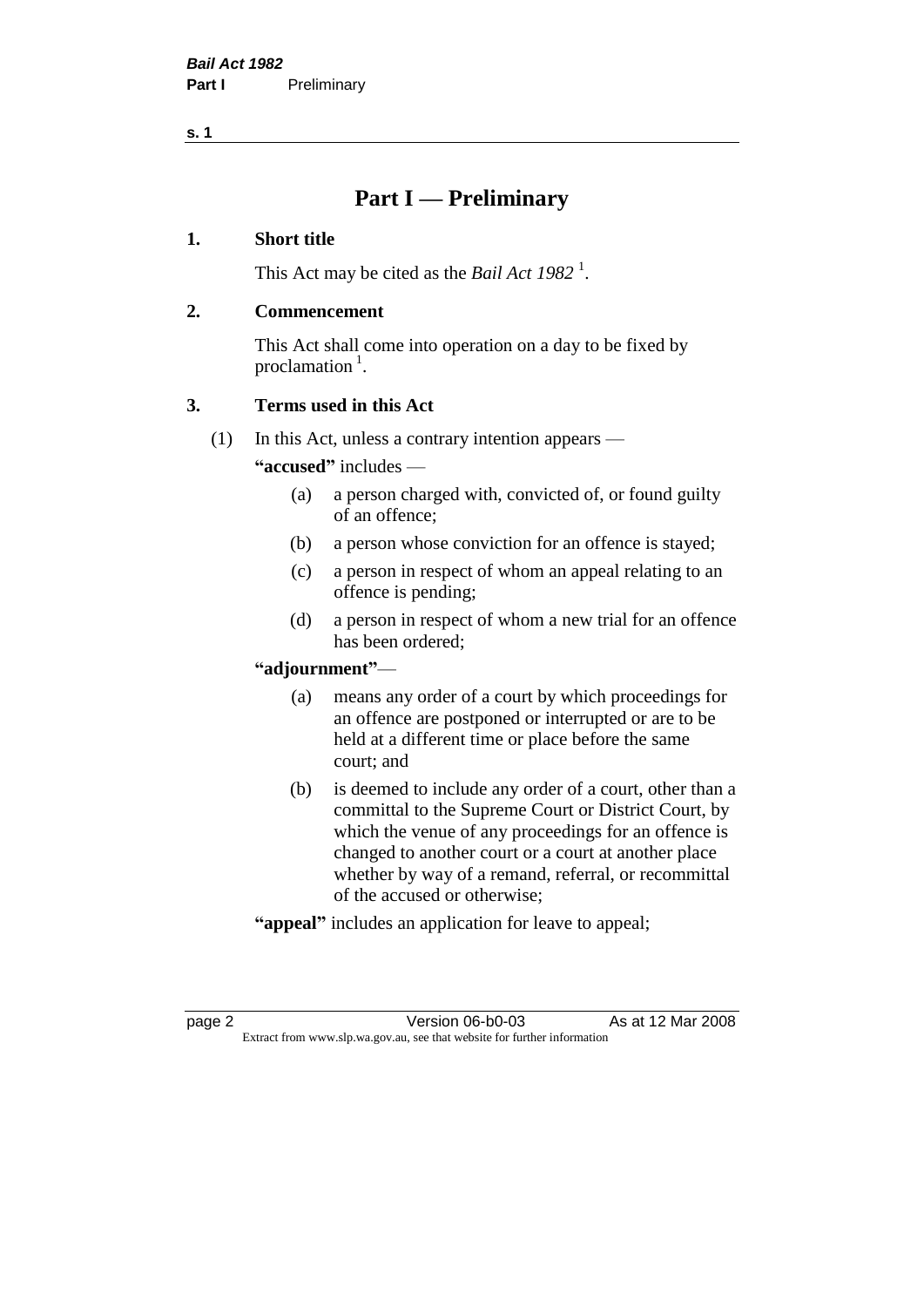#### **"appropriate judicial officer"** —

- (a) subject to paragraphs (b) and (c), means a judicial officer who is empowered to exercise jurisdiction in the court before which the accused is required to appear pursuant to his bail undertaking;
- (b) if the court is the Court of Appeal, means a judge of appeal;
- (c) except in section 49, also means a judge of the Supreme Court or a judge of the Children's Court in any case where —
	- (i) only a judge of the Supreme Court or a judge of the Children's Court has power to grant bail under section 15, or a judicial officer has exercised the power contained in section  $31(2)(d)$ ; or
	- (ii) a judge of the Supreme Court or a judge of the Children's Court has granted bail under section 14,

for the appearance in question;

- **"as soon as is practicable"** means as soon as is reasonably practicable;
- **"authorised community services officer"** means any of the following persons —
	- (a) the CEO (corrections) or a delegate of the CEO (corrections) under subsection (5);
	- (b) a registrar of the Children's Court;
	- (c) a superintendent of a detention centre under the *Young Offenders Act 1994*;
	- (d) the officer for the time being in charge of any detention centre under the *Young Offenders Act 1994*;
- **"authorised officer"** means an authorised police officer or an authorised community services officer;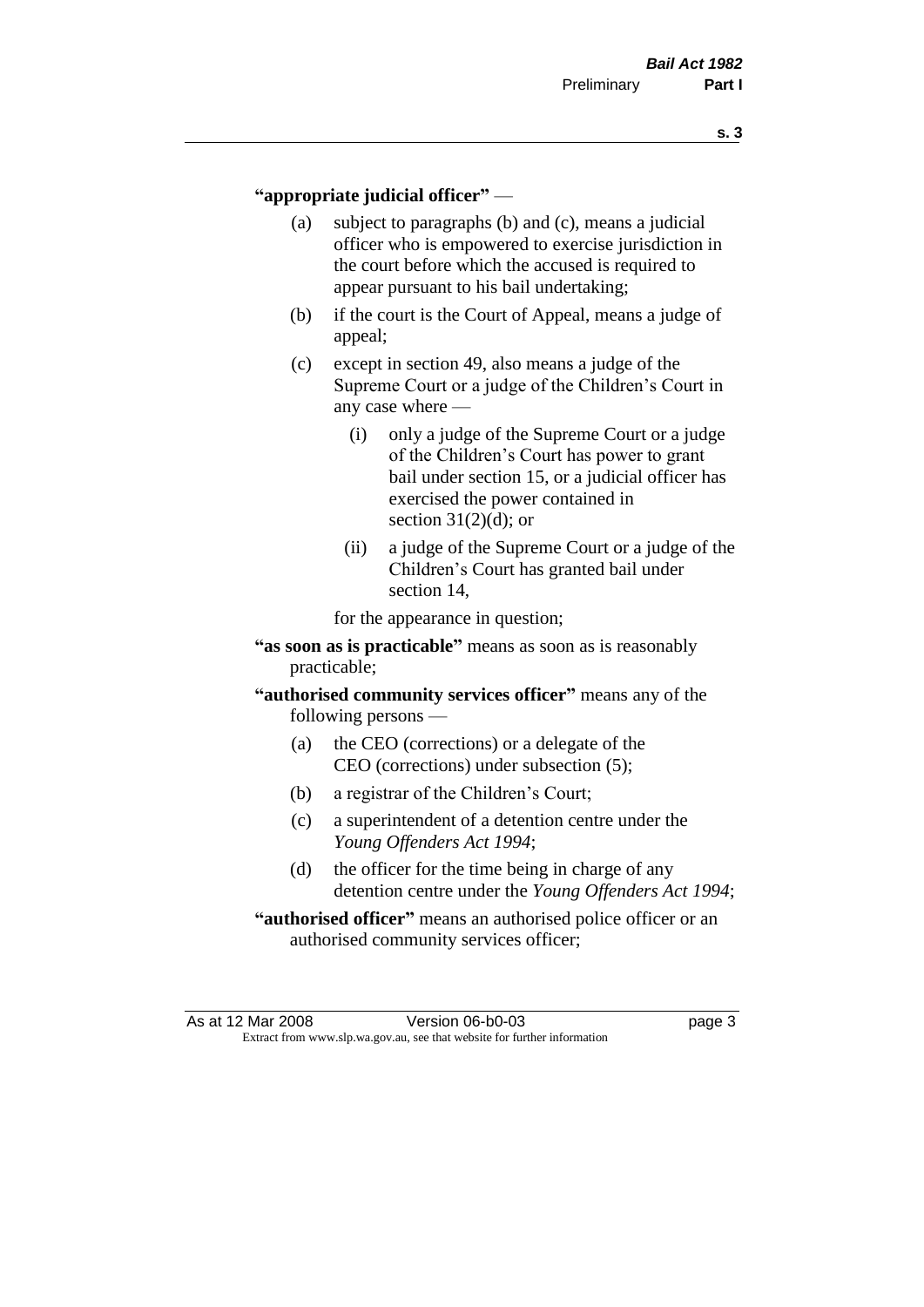- **"authorised police officer"** means a police officer who holds the rank of sergeant, or a higher rank, or is for the time being in charge of a police station or lock-up;
- **"bail undertaking"** means an undertaking described in section 28(2):
- **"CEO (corrections)"** means the chief executive officer of the Public Sector agency principally assisting the Minister administering Part 8 of the *Sentence Administration Act 2003* in its administration;
- **"child"** has the same meaning as "young person" has in the *Young Offenders Act 1994*;
- **"community corrections officer"** has the same meaning as in the *Sentence Administration Act 2003*;

**"court"** means each of the following —

- (a) the Magistrates Court;
- (b) the Children's Court;
- (c) a Coroner's Court;
- (d) the District Court;
- (e) the Supreme Court;
- (f) the Court of Appeal;
- **"early release order"** means an early release order made under the *Sentence Administration Act 1995* or *Sentence Administration Act 2003*;
- **"home detention condition"** means a home detention condition imposed under clause 3 of Part D of Schedule 1;
- **"judicial officer"** means any person empowered to exercise jurisdiction in a court whether or not he is sitting as a court, and includes a single justice;
- **"lock-up"** includes a place prescribed as a lock-up for the purposes of the *Court Security and Custodial Services Act 1999*;

page 4 Version 06-b0-03 As at 12 Mar 2008 Extract from www.slp.wa.gov.au, see that website for further information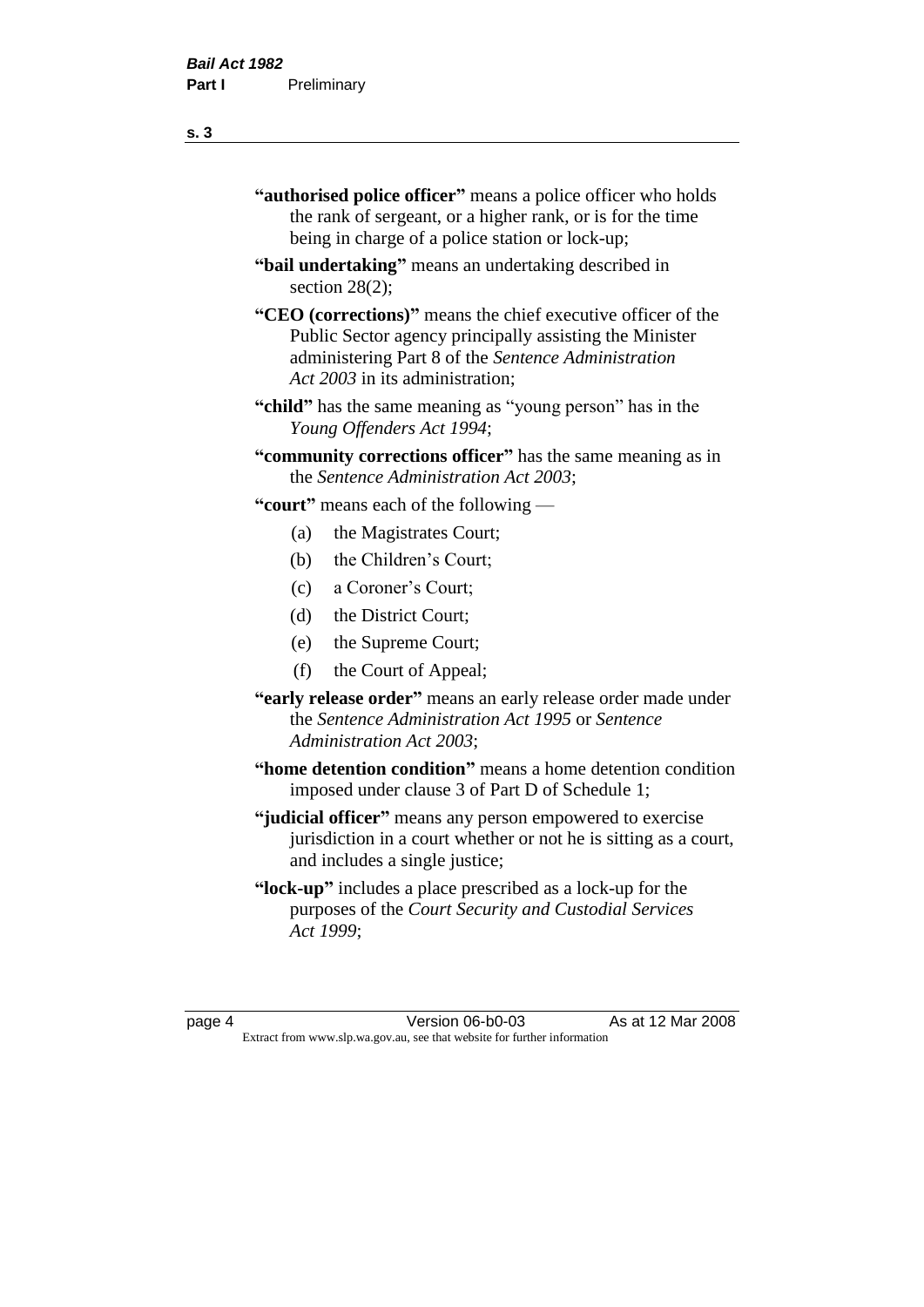- **s. 3**
- **"offence"** means any act, omission or conduct which renders the person doing the act, making the omission or engaging in the conduct liable to any punishment, and includes an alleged offence; but nothing in this definition shall limit the operation of subsection (4);
- **"police officer"** means any member of the Police Force of Western Australia;

#### **"prosecutor"** includes —

- (a) in the case of an offence charged in a prosecution notice, the prosecutor;
- (b) in the case of an offence charged in an indictment, the State or the Commonwealth, as the case may be;

#### **"serious offence"** means —

- (a) an offence against section 51(2a); and
- (b) an offence described in Schedule 2;
- **"surety"** and **"surety undertaking"** have the meanings assigned to them by section 35;

**"trial"** means all proceedings for an offence between —

- (a) the time when the accused is called upon to plead to the prosecution notice or the indictment; and
- (b) the time when the accused is found not guilty or is sentenced.
- (2) A reference in this Act
	- (a) to a power to grant bail includes a reference to a power to refuse bail;
	- (b) to a grant of bail includes a reference to a grant of bail by the exercise of a power in section 31(2).
- (3) Where in this Act there is a reference to a requirement that an accused appear in court, the reference is to a requirement, unless a contrary intention appears, that the accused —
	- (a) surrender himself into the custody of the court or, in the case of a bail undertaking, of the court specified therein,

| As at 12 Mar 2008                                                        | Version 06-b0-03 | page 5 |
|--------------------------------------------------------------------------|------------------|--------|
| Extract from www.slp.wa.gov.au, see that website for further information |                  |        |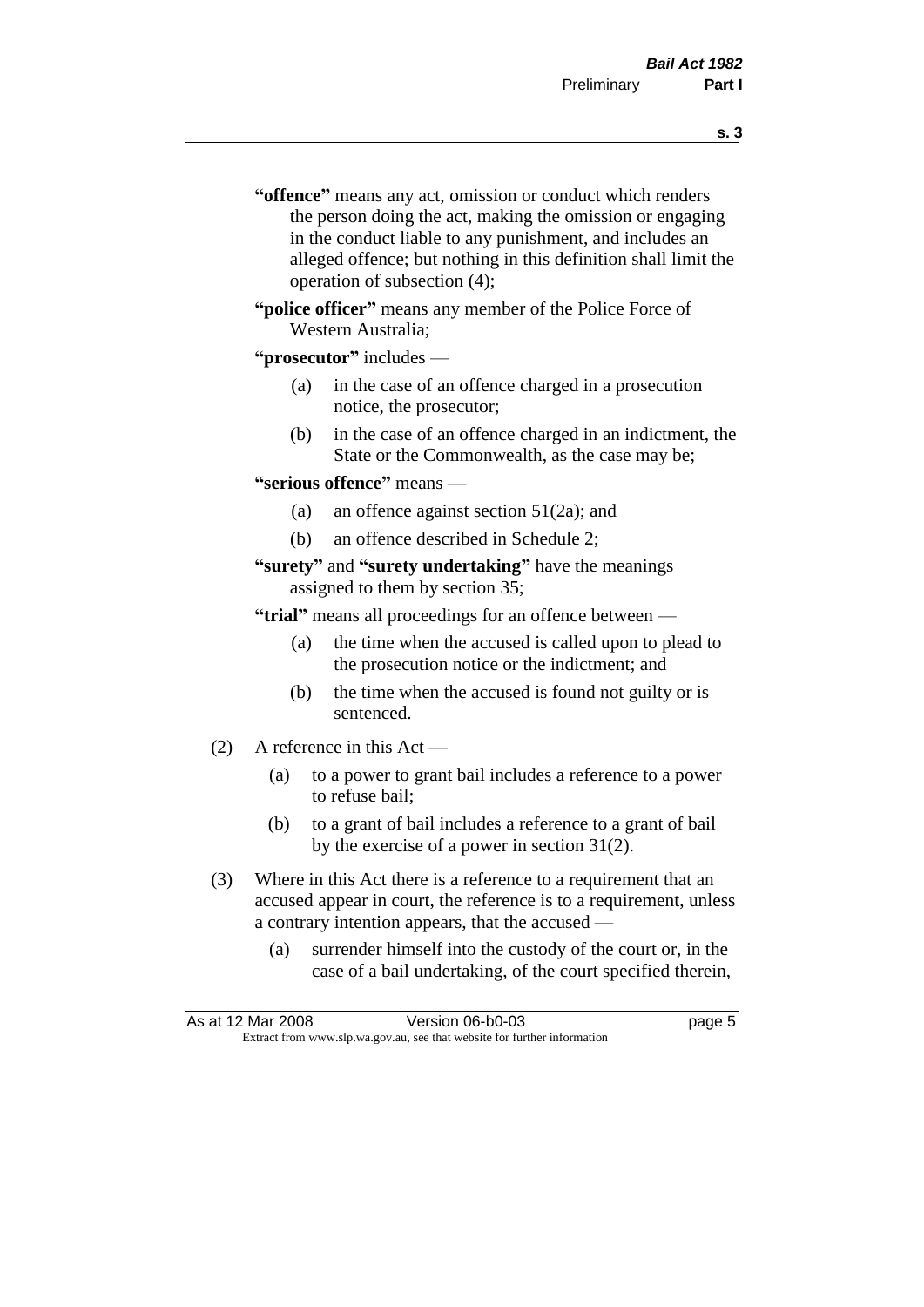or of such person as the court may direct, to be dealt with according to law;

(b) submit himself to a search of his person and any property then in his possession (which is hereby authorised) and allow to be taken from him, to be dealt with according to the relevant law and procedures, anything so found; and

- (c) remain in custody until authorised to be released therefrom.
- (4) If a person is arrested under a warrant issued
	- (a) under section 50, 79, 84E or 129 of the *Sentencing Act 1995* in connection with a possible breach of a conditional release order, a sentence of suspended imprisonment or conditional suspended imprisonment, or a community order imposed under that Act; or
	- (b) under section 43 of the *Young Offenders Act 1994* in respect of an alleged breach of a youth community based order, an intensive youth supervision order or a conditional release order made under that Act,
	- then
		- (c) the person is to be taken as having been arrested and to be in custody awaiting an appearance in court for the offence for which the sentence was imposed;
		- (d) the first appearance in court after the arrest is to be taken, for the purposes of sections  $5(1)$  and  $8(1)$  and clause 1 of Part A and clause 7 of Part C of Schedule 1, to be the initial appearance for that offence; and
		- (e) the proceedings following the arrest are to be taken to be proceedings for that offence and to be a trial for the purpose of the definition in subsection (1) of "trial".

page 6 Version 06-b0-03 As at 12 Mar 2008 Extract from www.slp.wa.gov.au, see that website for further information

**s. 3**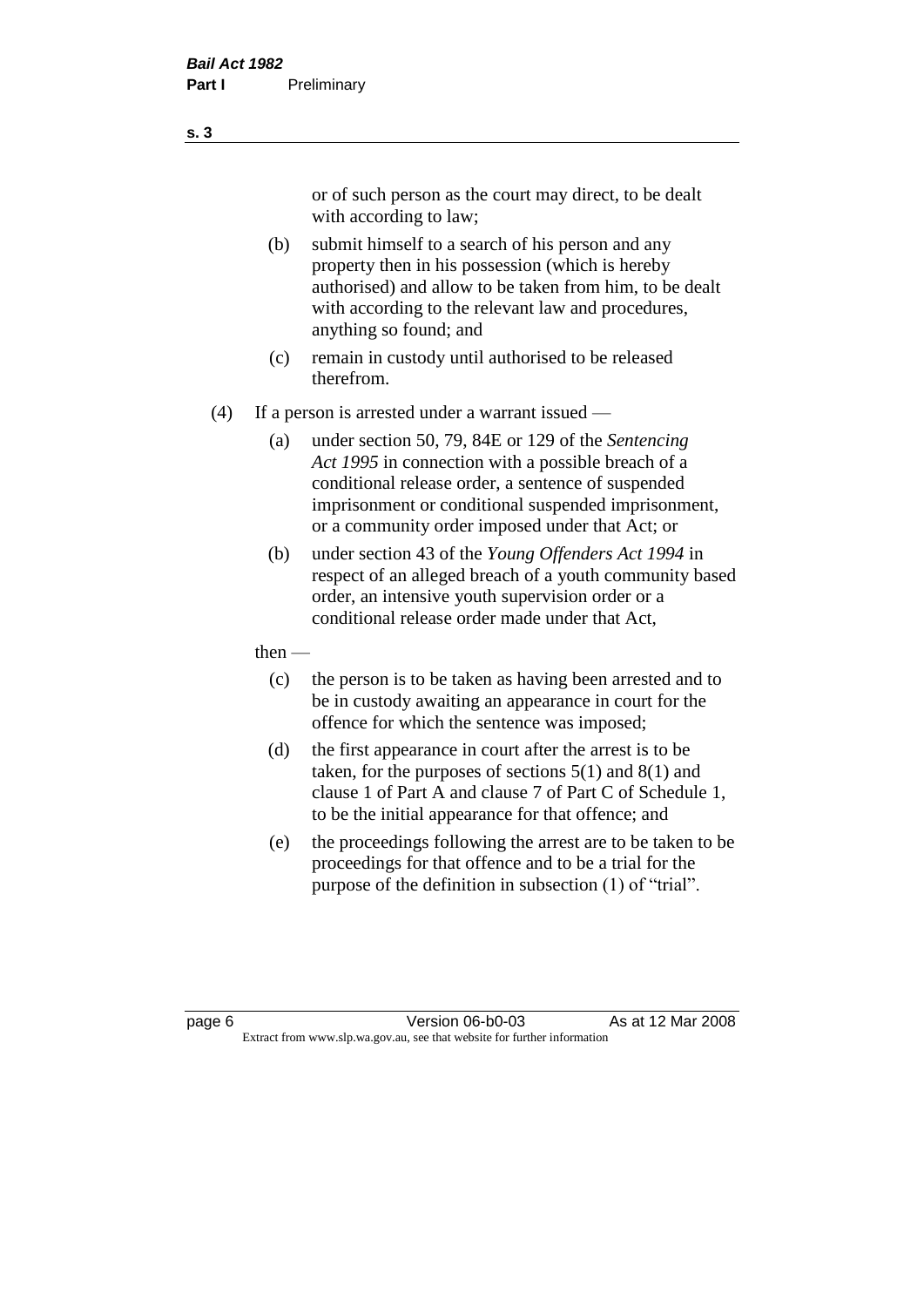- **s. 4**
- (5) The CEO (corrections) may by writing signed by him delegate to any officer of the department of which he is the chief executive officer any function he has under this Act as an authorised community services officer.

*[Section 3 amended by No. 74 of 1984 s. 3; No. 15 of 1988 s. 4; No. 49 of 1988 s. 78; No. 61 of 1990 s. 4; No. 31 of 1993 s. 6; No. 45 of 1993 s. 4 and 12; No. 78 of 1995 s. 7; No. 57 of 1997 s. 21(1); No. 54 of 1998 s. 4 and 14; No. 47 of 1999 s. 7; No. 50 of 2003 s. 29(3); No. 65 of 2003 s. 121(2); No. 27 of 2004 s. 13(2); No. 34 of 2004 s. 251; No. 45 of 2004 s. 28(4); No. 59 of 2004 s. 141; No. 84 of 2004 s. 11, 82 and 83(2); No. 65 of 2006 s. 51 and 53.]* 

### **4. Application of this Act**

The operation of this Act extends to any appearance in a court for an offence —

- (a) except to the extent that in this Act, or in the law creating the offence or applicable thereto, express provision is made excluding or limiting the operation of this Act in respect of that appearance;
- (b) whether or not that law contains a reference to the granting of bail;
- (c) however any reference in that law to the granting of bail may be expressed; and
- (d) as if any reference therein to the taking of a recognizance were to a requirement that, except where bail is dispensed with under this Act, the accused enter into a bail undertaking.

*[Section 4 amended by No. 84 of 2004 s. 82.]*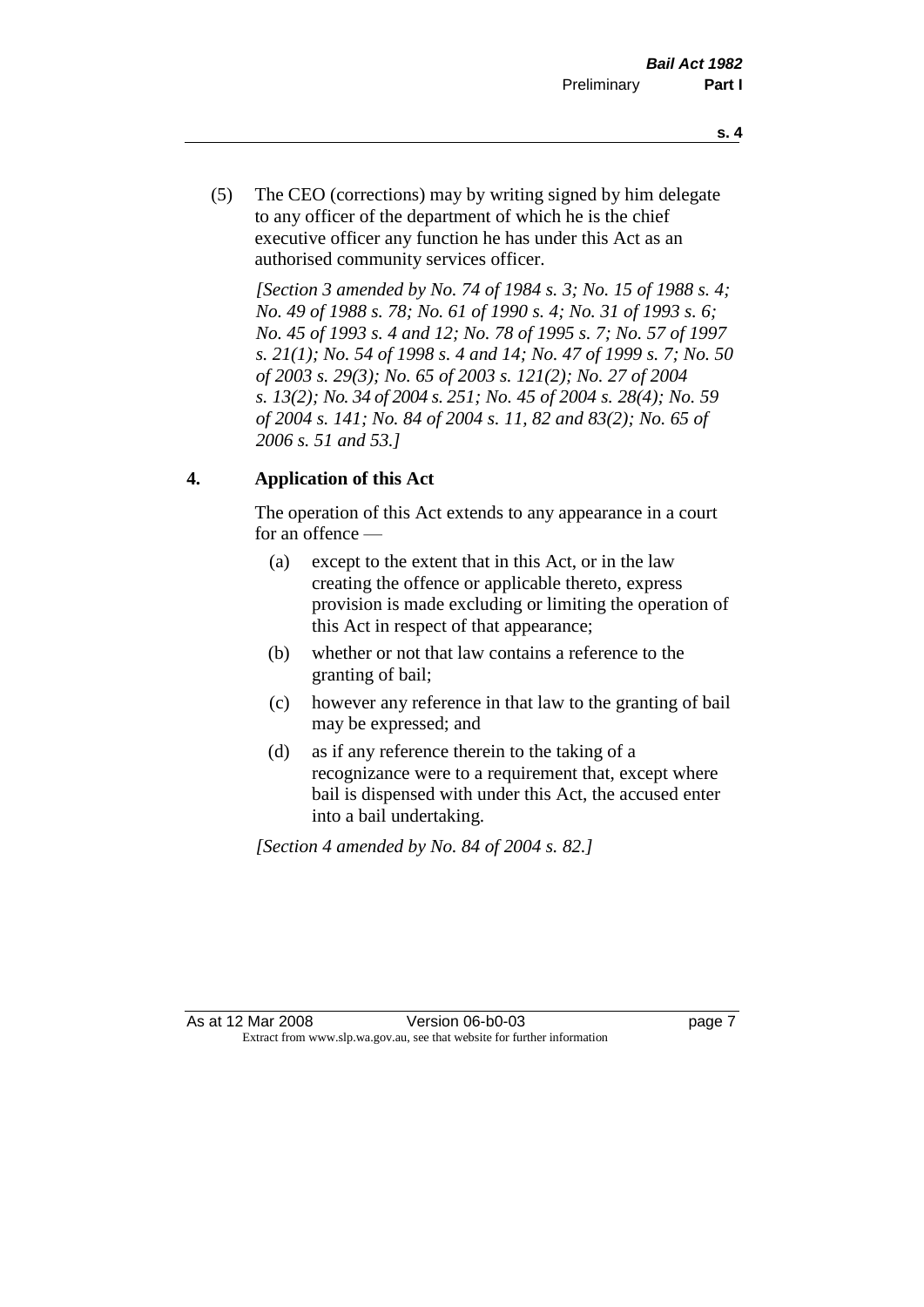# **Part II — Rights of accused in relation to bail**

*[Heading amended by No. 84 of 2004 s. 82.]* 

### **5. Right of accused to have bail considered under this Act**

- (1) An accused who is in custody for an offence awaiting his initial appearance in court therefor is entitled —
	- (a) subject to sections 9, 10, 12 and 16(2), to have his case for bail for that appearance considered under and in accordance with this Act as soon as is practicable;
	- (b) if his case is not so considered, or if he is refused bail or is not released on bail, to be brought before a court as soon as is practicable.
- (2) An accused who is in custody awaiting any appearance in court for an offence, other than an initial appearance, is entitled, subject to sections 7(3), 9 and 10, to have his case for bail for that appearance considered under and in accordance with this Act.

*[Section 5 amended by No. 74 of 1984 s. 4; No. 84 of 2004 s. 82.]* 

### **6. Duty on arresting officer and others to consider bail**

- (1) This section applies to a police officer or other person (the **"arrester"**) who —
	- (a) charges a person who is under arrest (the **"accused"**) with an offence; and
	- (b) does not release the accused unconditionally under section 142 of the *Criminal Investigation Act 2006*,

or who arrests a person under a warrant.

- (2) This section is subject to  $-$ 
	- (a) the exercise of the power conferred by section 9; and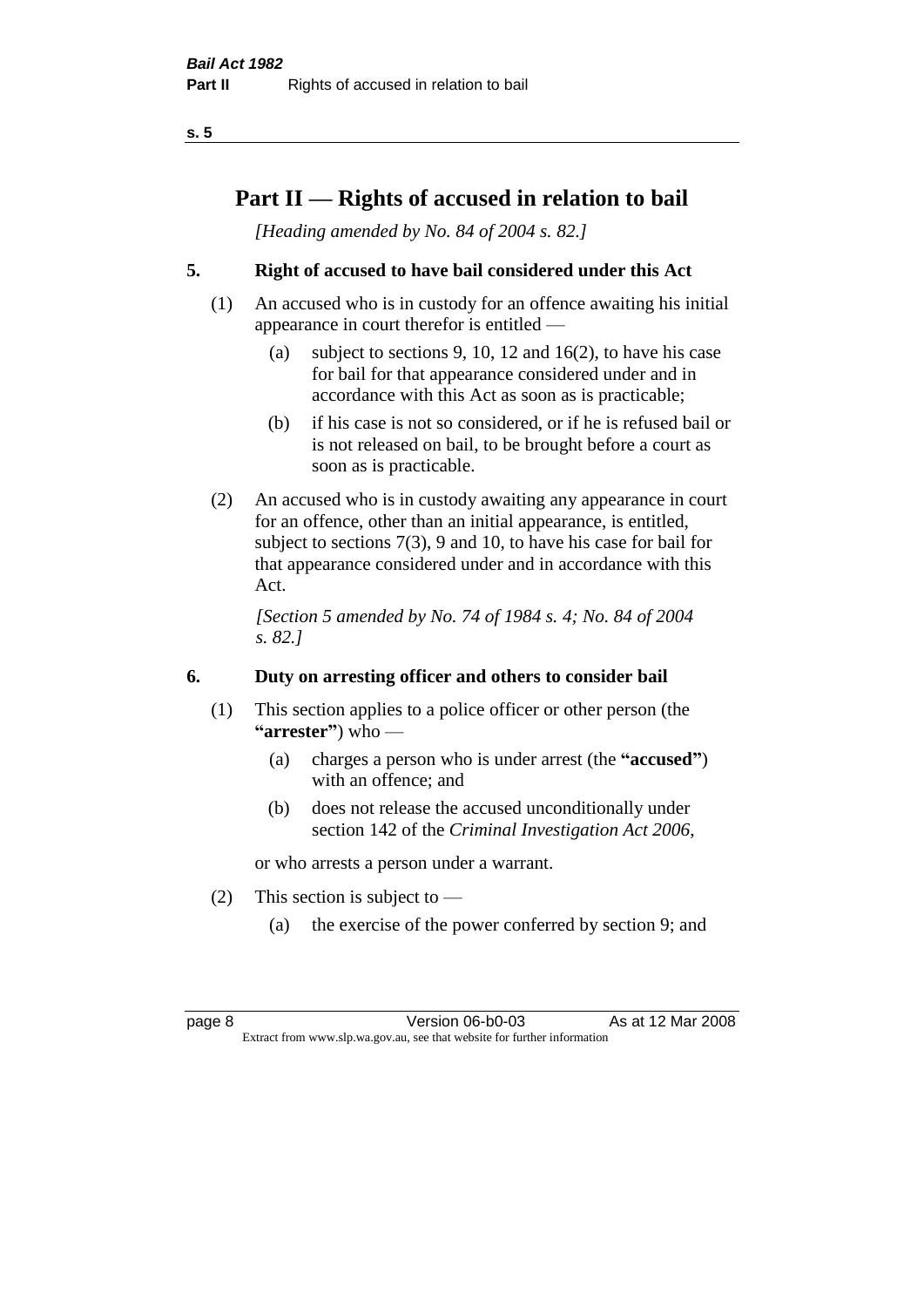- (b) sections 10, 12 and 16 and clause 3A of Part C of Schedule 1.
- (3) The duties in this section shall be performed whether or not an application for bail is made by or on behalf of the accused.
- (4) As soon as is practicable after the accused is charged, or arrested under a warrant, as the case may be, the arrester shall either —
	- (a) bring the accused or cause the accused to be brought before a court; or
	- (b) perform the other duties of the arrester under this section.
- (5) If the arrester has power to grant the accused bail, the arrester shall consider the accused's case for bail.
- (6) If the arrester does not have power to grant the accused bail, the arrester shall, unless subsection (8), (9) or (10) applies, bring or cause the accused to be brought before an authorised police officer or a justice or, in the case of a child, any authorised officer or a justice, who shall consider the accused's case for bail as soon as is practicable.
- (7) Even if the arrester has power to grant the accused bail, the arrester may, instead of complying with subsection (5), comply with subsection (6) as if the arrester did not.
- (8) If under section 15 only a judge of the Supreme Court or a judge of the Children's Court has power to grant the accused bail, the arrester shall bring the accused or cause the accused to be brought before a judge of the Supreme Court or a judge of the Children's Court, as the case requires, who shall consider the accused's case for bail as soon as is practicable.
- (9) If under section 16 only a justice has power to grant the accused bail, the arrester shall bring the accused or cause the accused to be brought before a justice, who shall consider the accused's case for bail as soon as is practicable.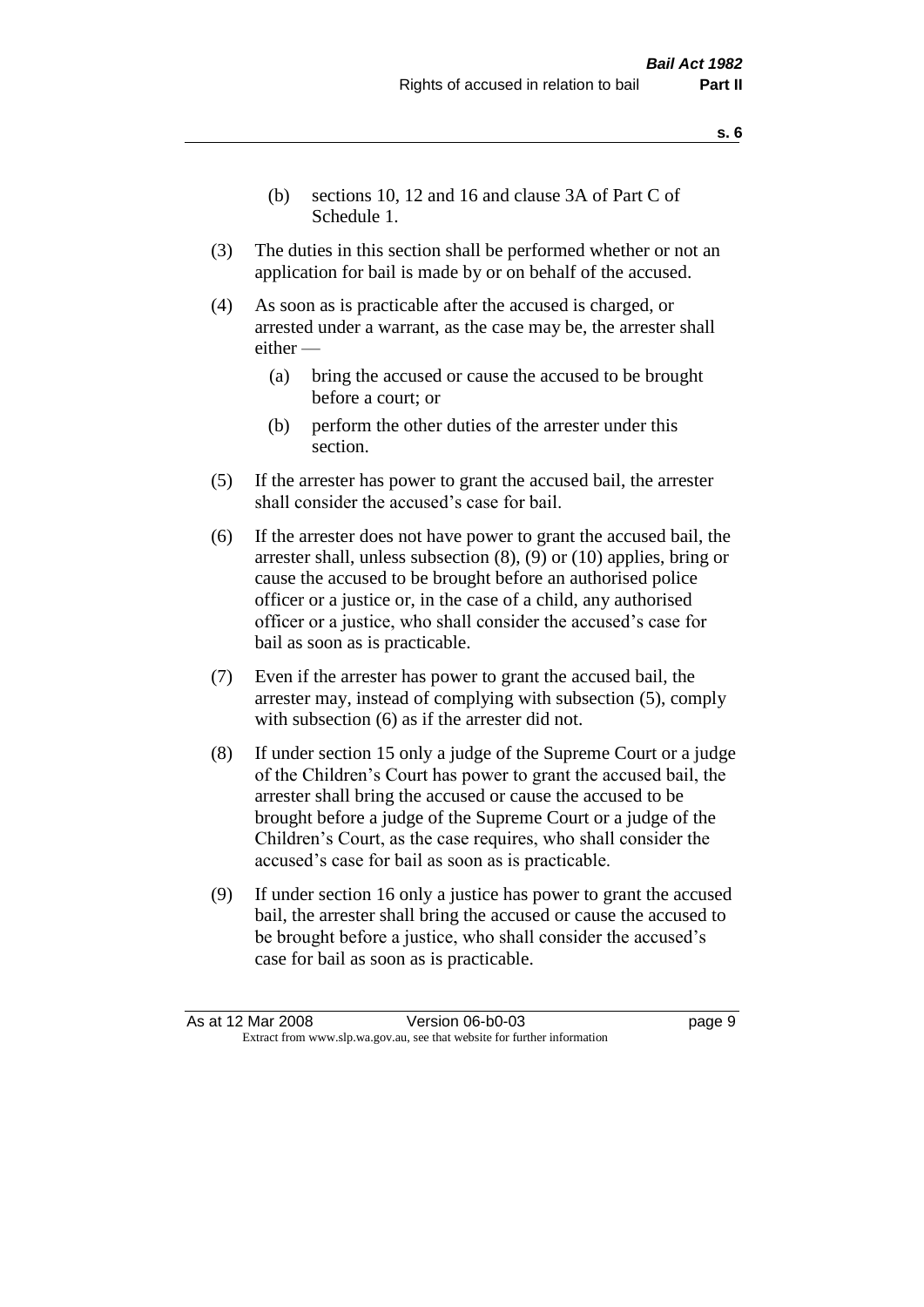#### **s. 6A**

(10) If section 16A applies, the arrester shall bring the accused or cause the accused to be brought before a court or judge referred to in section 16A(1), who shall consider the accused's case for bail as soon as is practicable.

*[Section 6 inserted by No. 59 of 2006 s. 4(1).]* 

### **6A. Whether custody justified to be considered in certain cases**

- (1) In this section
	- **"accused"** means an accused who is under arrest, other than pursuant to a warrant;
	- **"released"** means released from custody without being required to enter into, or without having entered into, a bail undertaking;

**"serious offence"** means an indictable offence the penalty specified by a written law for which is or includes imprisonment for 5 years or more or life;

- **"summary court"** means the Magistrates Court or the Children's Court.
- (2) An authorised officer or justice who is considering an accused's case for bail for an initial appearance in a summary court on a charge of an indictable offence that is not a serious offence may order that the accused be served with a summons under the *Criminal Procedure Act 2004*, and released, in respect of the charge unless satisfied —
	- (a) that there are reasonable grounds to suspect the accused would not obey the summons if served with it; or
	- (b) that not releasing the accused is justified under subsection (4) or for any other reason.
- (3) An authorised officer or justice who is considering an accused's case for bail for an initial appearance in a summary court on a charge of a simple offence must order that the accused be served with a court hearing notice under the *Criminal Procedure*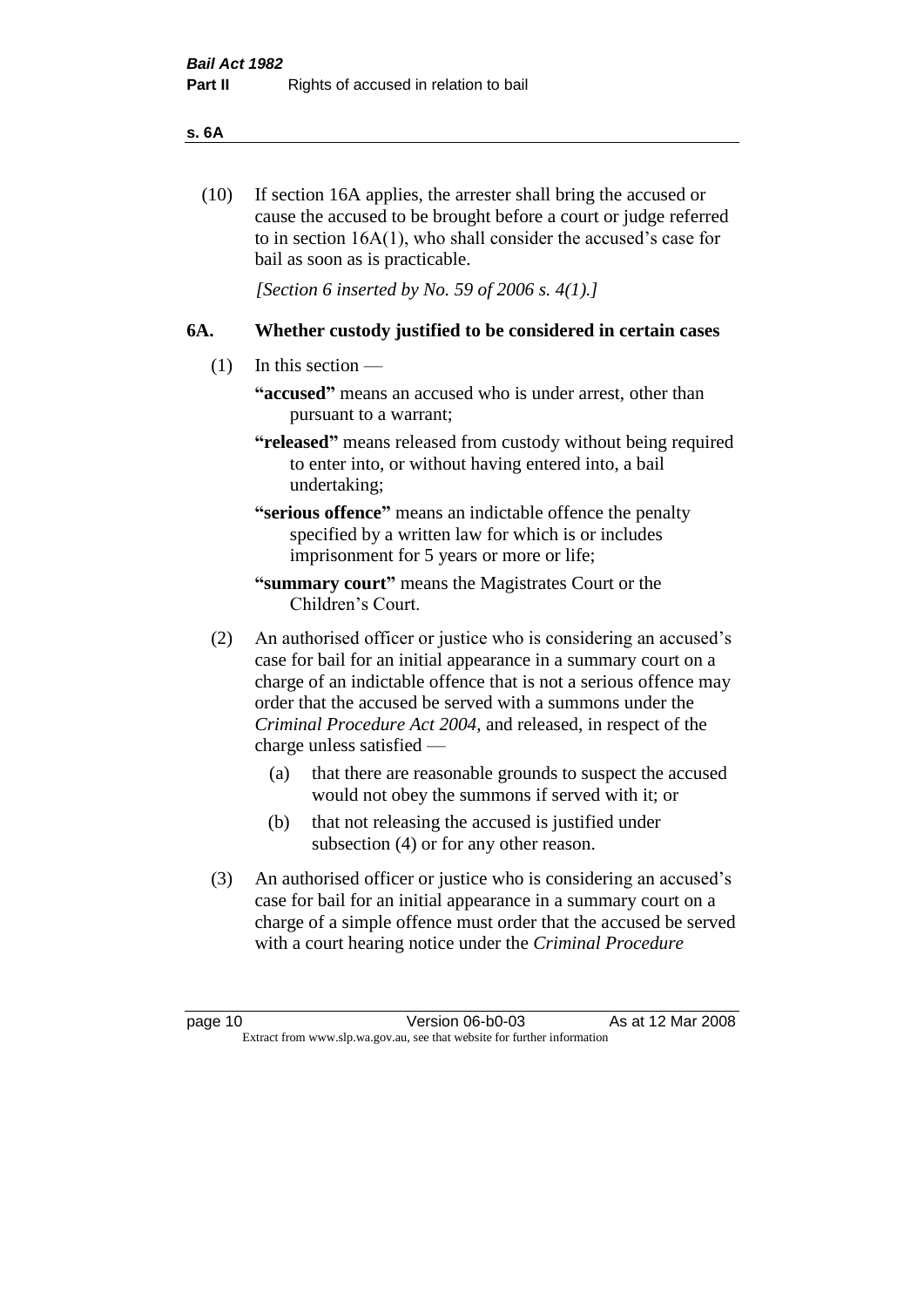*Act 2004*, and released, in respect of the charge unless satisfied —

- (a) that the presence of the accused when the charge is dealt with is likely to be necessary for any reason or for sentencing purposes; or
- (b) that not releasing the accused is justified under subsection (4) or for any other reason.
- (4) Not releasing an accused is justified if there are reasonable grounds to suspect that if the accused were released —
	- (a) the accused
		- (i) would commit an offence;
		- (ii) would continue or repeat an offence with which he or she is charged;
		- (iii) would endanger another person's safety or property; or
		- (iv) would interfere with witnesses or otherwise obstruct the course of justice, whether in relation to the accused or any other person;
		- or
	- (b) the accused's safety would be endangered.
- (5) This section does not affect the operation of section 28 or 30 of the *Criminal Procedure Act 2004*.

*[Section 6A inserted by No. 59 of 2006 s. 5.]* 

### **7. Duty imposed on judicial officers in respect of unconvicted accused**

(1) Upon and following an accused's initial appearance in court for an offence every judicial officer who may thereafter order his detention or continued detention in custody before conviction for the offence (including detention during the period of his trial) is under a duty, unless subsection (2) applies, to consider the accused's case for bail, whether or not an application for bail is made by the accused or on his behalf.

As at 12 Mar 2008 Version 06-b0-03 page 11 Extract from www.slp.wa.gov.au, see that website for further information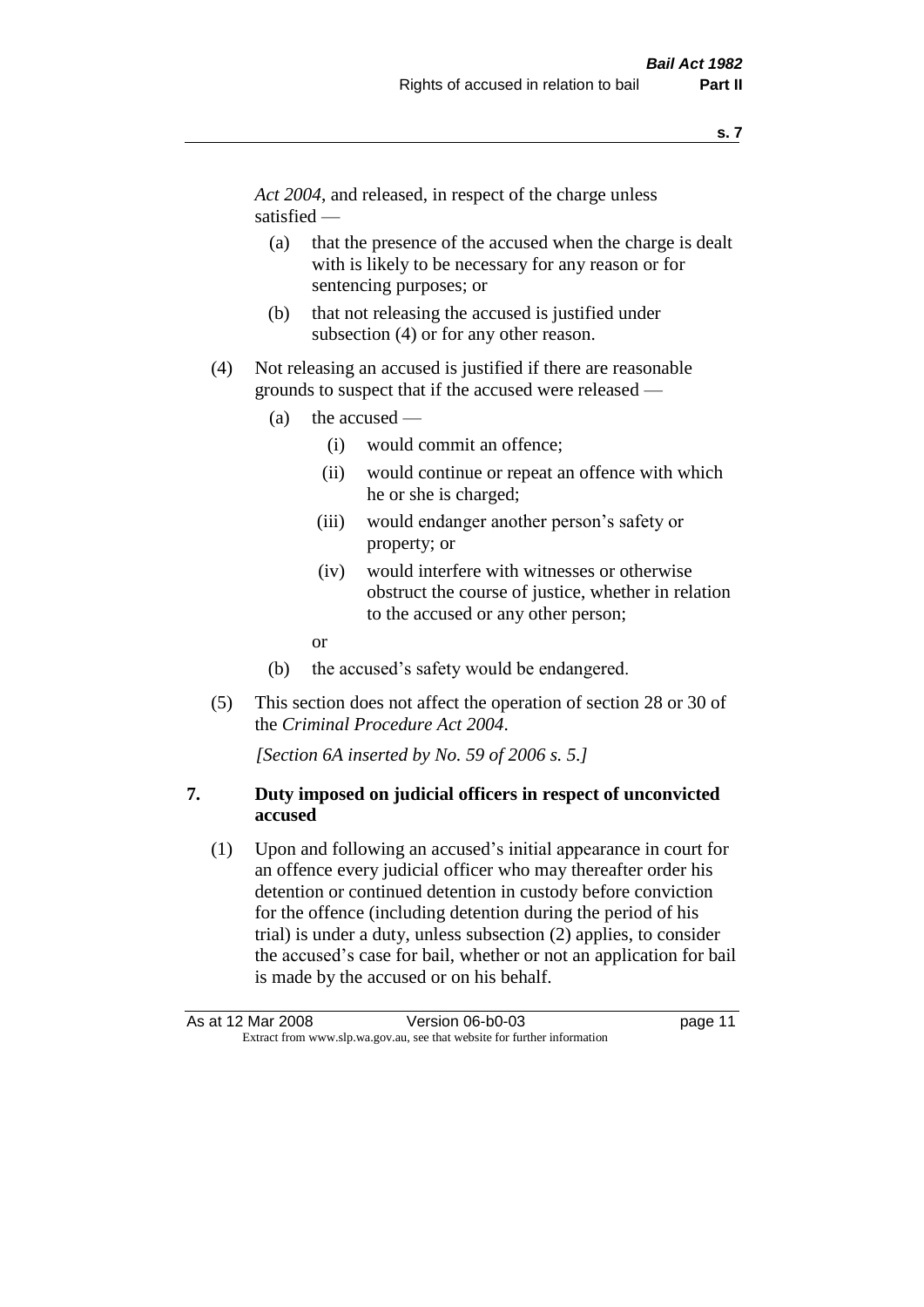- (2) Where under section 15 only a judge of the Supreme Court or a judge of the Children's Court has power to grant bail for an offence, the judicial officer referred to in subsection (1), other than a judge of the Supreme Court or a judge of the Children's Court, shall, whether or not an application for bail is made by the person or on his behalf, cause the accused to be taken as soon as is practicable before a judge of the Supreme Court or a judge of the Children's Court, as the case may require for the purpose of having the accused's case for bail considered by the judge.
- (3) Notwithstanding subsection (2), where
	- (a) the duty described in that subsection or in section 6(8) or (9) has been discharged once in relation to an accused's case for bail; and
	- (b) bail has on that occasion been refused by a judge of the Supreme Court or a judge of the Children's Court,

the accused's case for bail need not be considered on any subsequent occasion in the same case when the accused's continued detention may be ordered unless the accused satisfies the judicial officer who may order his detention that —

- (c) new facts have been discovered, new circumstances have arisen or the circumstances have changed since bail was refused on the occasion mentioned in paragraph (b); or
- (d) he failed to adequately present his case for bail on that occasion,

but if the judicial officer is so satisfied he shall cause the accused to be taken as soon as is practicable before a judge of the Supreme Court or a judge of the Children's Court as the case may require for the purpose of having the accused's case for bail considered by the judge.

(4) Notwithstanding subsection (1), after the duty described in that subsection has been discharged once in relation to an accused's case for bail or after a judge of the Supreme Court or a judge of

| page 12 | Version 06-b0-03                                                         | As at 12 Mar 2008 |
|---------|--------------------------------------------------------------------------|-------------------|
|         | Extract from www.slp.wa.gov.au, see that website for further information |                   |

**s. 7**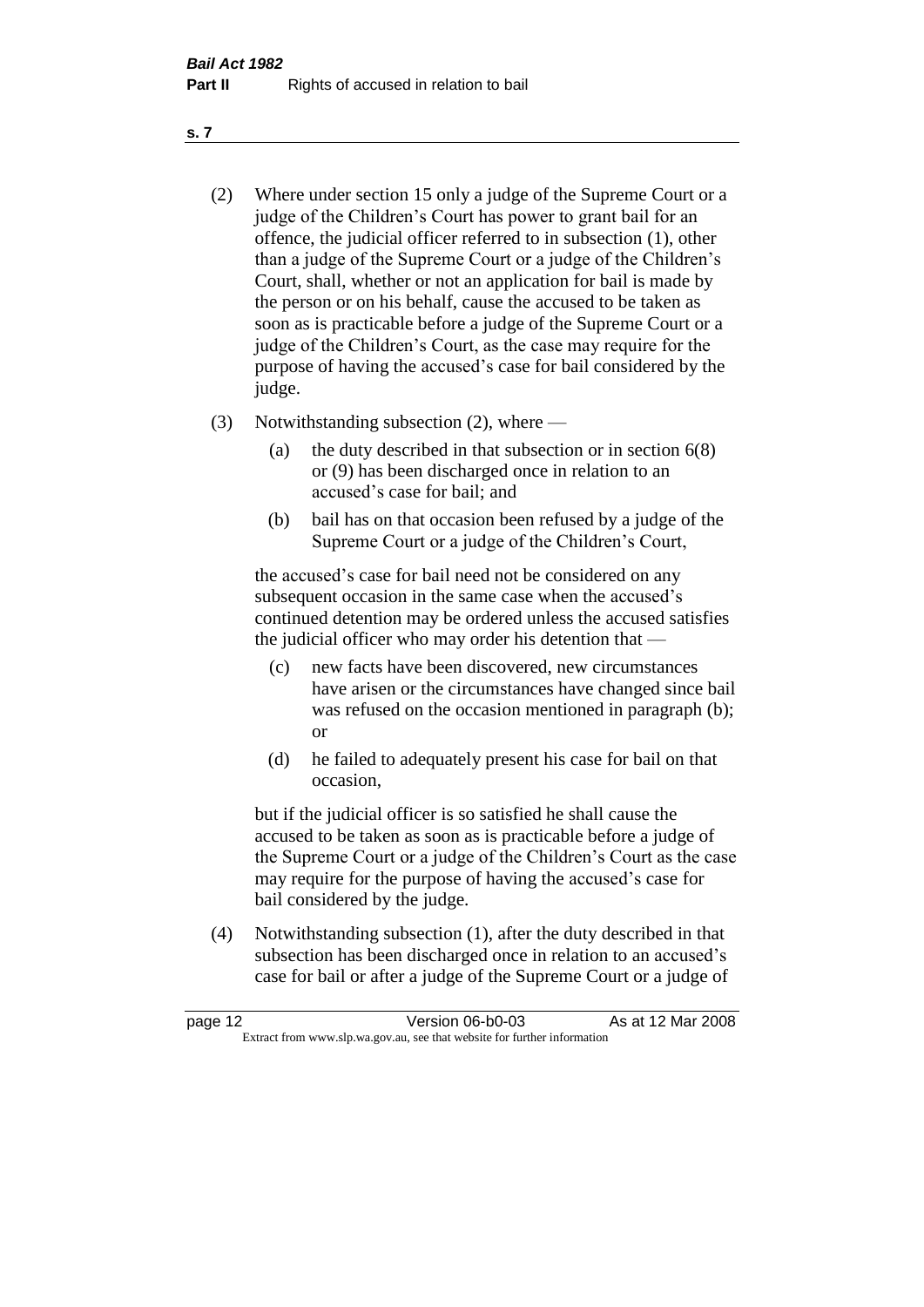the Children's Court has considered the case under section 15, it is sufficient on any subsequent consideration of bail in the same case for a judicial officer, including a judge of the Supreme Court or a judge of the Children's Court acting under section 15 —

- (a) to inquire whether any new fact has been discovered or new circumstance has arisen, or whether the circumstances have changed, since bail was previously granted or refused and whether the accused considers that he failed to adequately present his case for bail on a previous occasion; and
- (b) unless he is satisfied that there is any reason of the kind mentioned in paragraph (a) for not doing so, to adopt the decision previously made in the case, but with power to make such variations of the terms and conditions of bail as he thinks fit.
- (5) The operation of this section is subject to the exercise of the power conferred by section 9 and to the provisions of sections 10, 12 and 16(2) and clause 3A of Part C of Schedule 1.

*[Section 7 amended by No. 74 of 1984 s. 5; No. 49 of 1988 s. 80; No. 45 of 1993 s. 6; No. 84 of 2004 s. 82; No. 59 of 2006 s. 4(2).]* 

#### **7A. Bail for appeal under the** *Criminal Appeals Act 2004* **Part 2**

- (1) If a person is in custody and an appeal has been commenced under Part 2 of the *Criminal Appeals Act 2004* in connection with the decision by virtue of which the person is in custody, the person may apply for bail —
	- (a) if the appeal is to be heard and determined by the Court of Appeal or if an application has been made to the Court of Appeal for leave to appeal to the Court of Appeal — to a judge of appeal; or
	- (b) in any other case to a judge of the Supreme Court.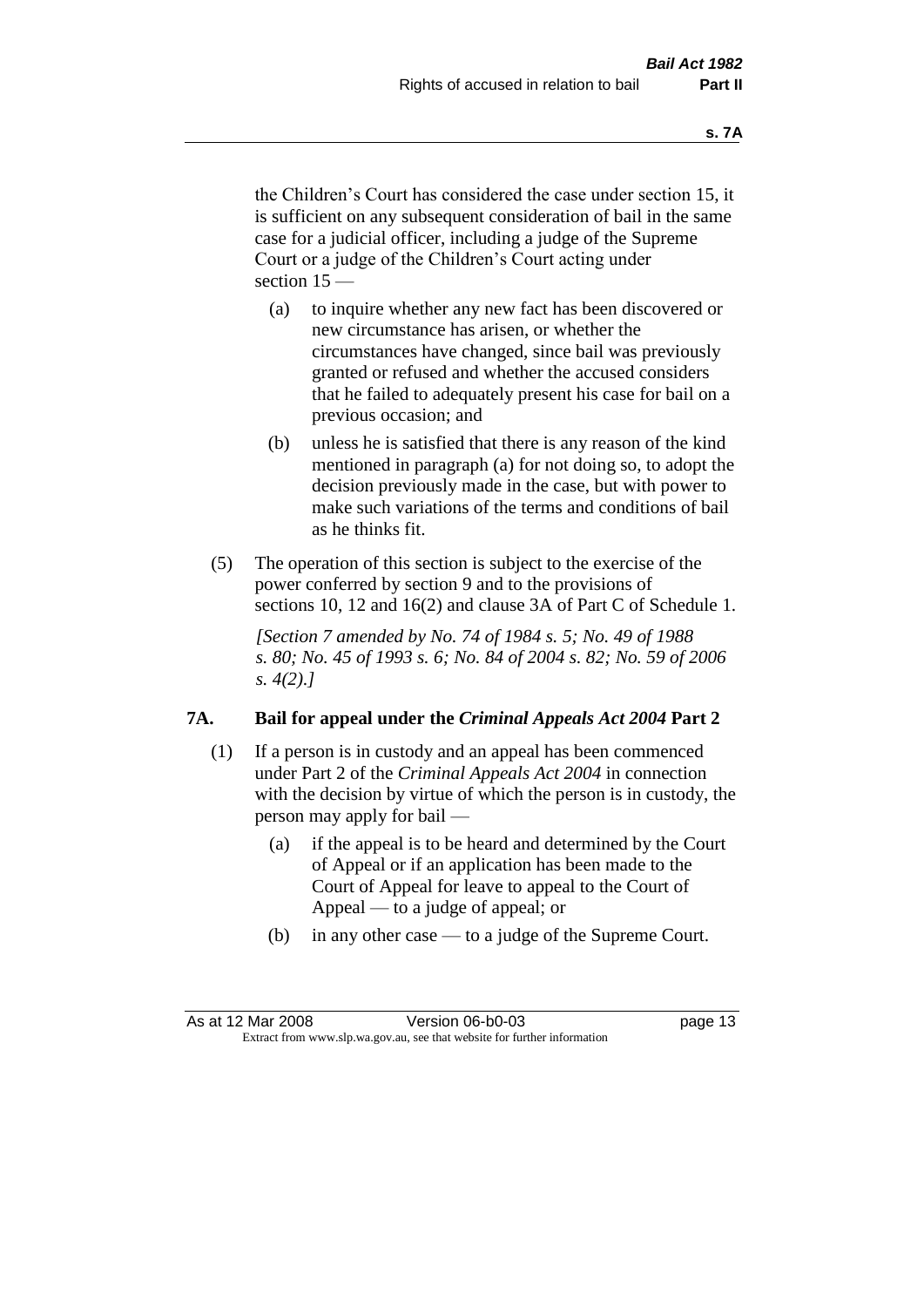- (2) Bail shall not be granted to an applicant for bail under subsection (1) until he has given notice of his application for bail to —
	- (a) the State Solicitor; or
	- (b) the Deputy Director of Public Prosecutions (Commonwealth) in Perth,

as the case may require, and that official has been given an opportunity to be heard on the application.

*[Section 7A inserted by No. 33 of 1989 s. 18; amended by No. 65 of 2003 s. 88(2); No. 45 of 2004 s. 28(4); No. 59 of 2004 s. 141; No. 84 of 2004 s. 11.]* 

### **8. Accused to be given information and prescribed forms**

- (1) Subject to subsection (4), a judicial officer or authorised officer who is called upon to consider an accused's case for bail, on the first occasion when it arises in relation to an offence or group of offences for which an accused is required to appear, shall ensure that the accused is, or has been, given —
	- (a) such information in writing as to the effect of this Act as is prescribed for the purposes of this paragraph;
	- (b) a prescribed form for completion, designed to disclose to the judicial officer or authorised officer all information relevant to the decision; and
	- (c) where the accused is unable or insufficiently able, to read, speak or write English, such assistance as he may reasonably require in order to have communicated to him the information mentioned in paragraph (a) and complete the form referred to in paragraph (b).
- (2) After an accused case for bail has been considered once, a judicial officer or authorised officer on any subsequent consideration of bail in the same case shall —
	- (a) comply with subsection  $(1)(a)$ ; and

#### **s. 8**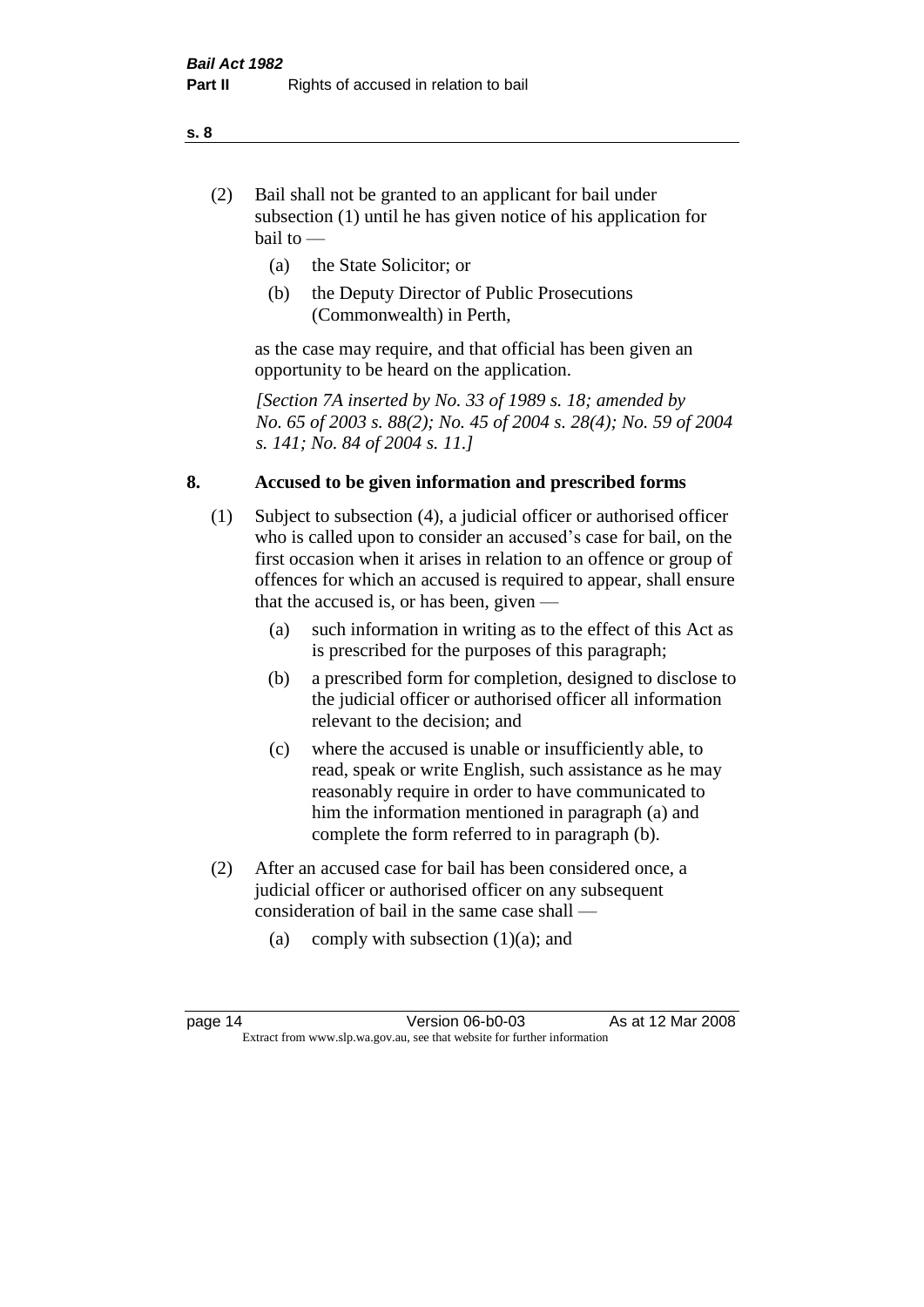- (b) either comply with subsection  $(1)(b)$  or obtain the form previously completed for the purposes of that paragraph, if any, and ensure that —
	- (i) the form is revised in order to show any changes which he is informed have occurred since it was completed; and
	- (ii) any assistance, of the kind referred to in subsection  $(1)(c)$  is given to the accused for the purpose of completing or revising the form, as the case may be.
- (3) Nothing in this section shall be read as limiting section 23.
- (3a) Notwithstanding subsection  $(1)(a)$  or  $(2)(a)$  a judicial officer or authorised officer need not comply with that paragraph if it appears to him that the accused's case for bail is such that bail is likely to be granted to him in accordance with this Act; but if it subsequently appears to him that bail will not be granted or that the accused is dissatisfied with any condition imposed on the grant of bail he shall then comply with that paragraph.
- (4) Notwithstanding subsection  $(1)(b)$  or  $(2)(b)$ , a judicial officer or an authorised officer may dispense with completion or revision of the form referred to in those paragraphs if it appears to him  $that -$ 
	- (a) the accused's case for bail is such that bail is likely to be granted to him in accordance with this Act; and
	- (b) the information in the possession of the judicial officer or authorised officer is sufficient for his consideration of the case.
- (5) Where a person has applied for bail for an appeal as mentioned in section 7A(1), this section applies as if the consideration of bail for the appeal were a first consideration of bail for an offence.

*[Section 8 amended by No. 74 of 1984 s. 6; No. 15 of 1988 s. 6; No. 33 of 1989 s. 18; No. 84 of 2004 s. 82.]*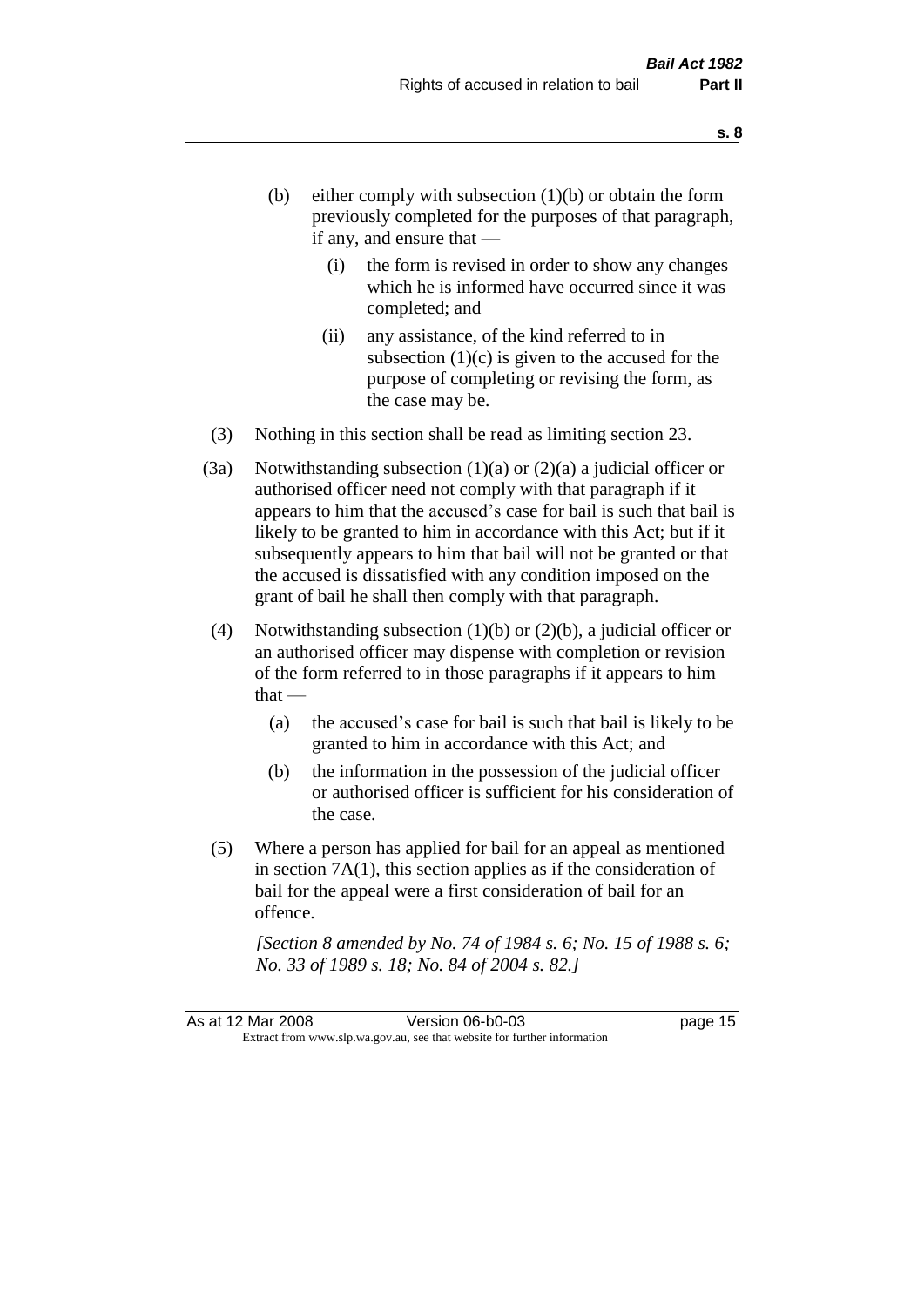### **9. Bail decision may be deferred until further information obtained**

- (1) Subject to section 26(2) of the *Young Offenders Act 1994*, a judicial officer or authorised officer who is called upon to consider a case for bail may defer consideration of the case for a period not exceeding 30 days if he thinks it is necessary —
	- (a) to obtain more information for the purpose of making a decision in accordance with this Act; or
	- (b) to take any step authorised by section 24(1).
- (2) Nothing in this section shall be taken to limit the right of an accused to be brought before a court as soon as is practicable if he is not released on bail.

*[Section 9 amended by No. 57 of 1997 s. 21(2); No. 84 of 2004 s. 82.]*

### **10. Sections 5, 6 and 7 do not apply where accused imprisoned for other cause**

Notwithstanding sections 5, 6 and 7, the rights conferred on an accused and the duties imposed on police officers, authorised officers and judicial officers by those sections in respect of an appearance in court for an offence do not arise where —

- (a) the accused is in custody for some other offence or reason (including the non-payment of a sum of money); and
- (b) the police officer, authorised officer or judicial officer is satisfied that the accused is likely to remain in custody for that other offence or reason until or beyond the time for the appearance for the first-mentioned offence.

*[Section 10 amended by No. 84 of 2004 s. 82.]*

**s. 9**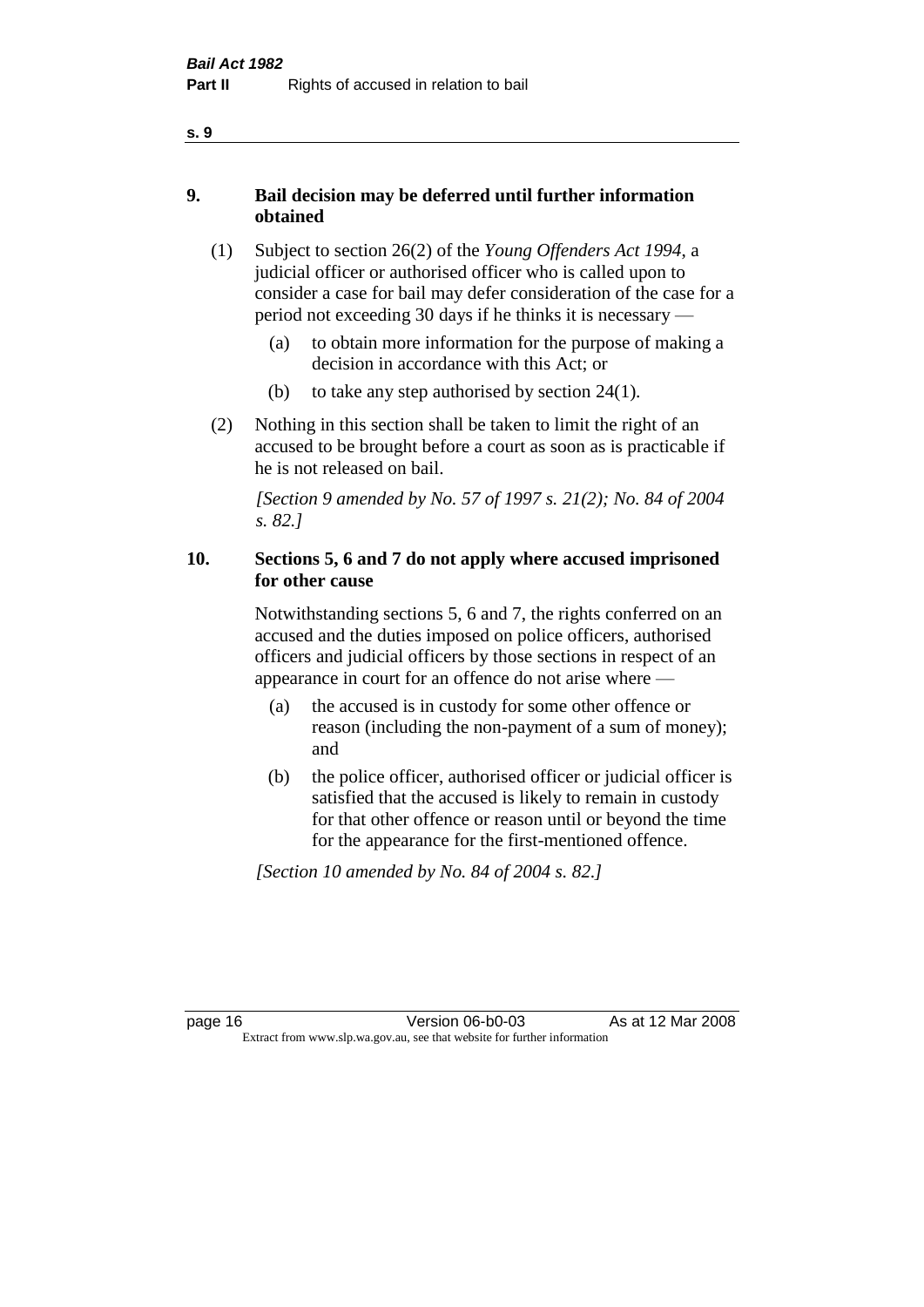#### **11. Rights following grant of bail**

- $(1)$  When
	- (a) bail has been granted to an accused for an appearance in court;
	- (b) all conditions which are to be complied with before the release of the accused have been complied with; and
	- (c) he has entered into a bail undertaking for that appearance or his bail undertaking is deemed to be amended under section 31(3),

the accused has a right to be at liberty until he is required to appear, or to next appear, before a court, but subject to —

- (d) any requirement that he be in custody for some other reason;
- (e) the exercise of the powers in sections 14(3), 17A, 46, 54 and 55; and
- (f) the limitation mentioned in section 12.
- (2) As soon as is practicable after an accused becomes entitled to be at liberty as provided in subsection  $(1)$  —
	- (a) an authorised officer, where bail was granted by an authorised officer;
	- (b) a justice who has granted bail otherwise than while sitting as a court;
	- (c) a judge's associate, where bail was granted by a judge of the District Court or the Supreme Court or the Children's Court; and
	- (d) in any other case, the registrar of the court where the judicial officer who granted bail exercises jurisdiction or a justice,

shall, where the accused is in custody in a lock-up or prison, forthwith deliver or cause to be delivered a certificate to that effect in the prescribed form to the person in charge of the lock-up or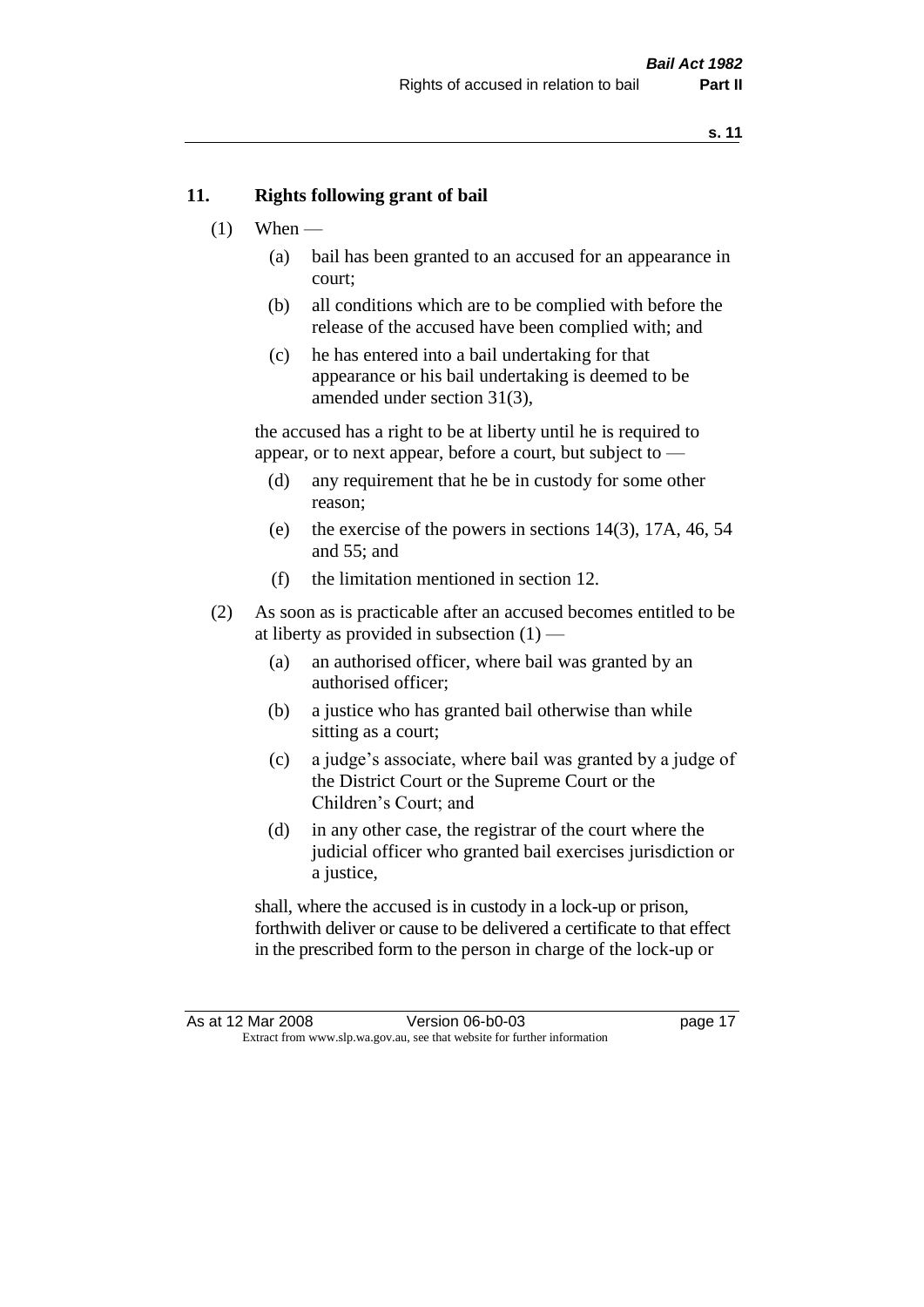prison, and that person shall release the accused from custody as soon as is practicable after he receives the certificate.

(3) In subsection (2)(a) **"authorised officer"** does not include an authorised officer who is also the person in charge of the lock-up in which the accused is in custody.

*[Section 11 amended by No. 74 of 1984 s. 7; No. 15 of 1988 s. 7; No. 49 of 1988 s. 81; No. 45 of 1993 s. 7; No. 47 of 1999 s. 8; No. 59 of 2004 s. 141; No. 84 of 2004 s. 82.]* 

#### **12. Further limitation on rights in sections 5 and 11**

The right of an accused to have his case for bail considered as soon as is practicable, his right to be at liberty as mentioned in section 11(1), and the corresponding duties created by this Part, are limited so far as is reasonably necessary for the exercise or performance by a person of any statutory power or function vested in him which requires or permits the continued custody of the accused, including the exercise of the powers set out in Part 12 of the *Criminal Investigation Act 2006* and Parts 6 and 7 of the *Criminal Investigation (Identifying People) Act 2002*.

*[Section 12 amended by No. 6 of 2002 s. 96; No. 84 of 2004 s. 82; No. 59 of 2006 s. 6.]*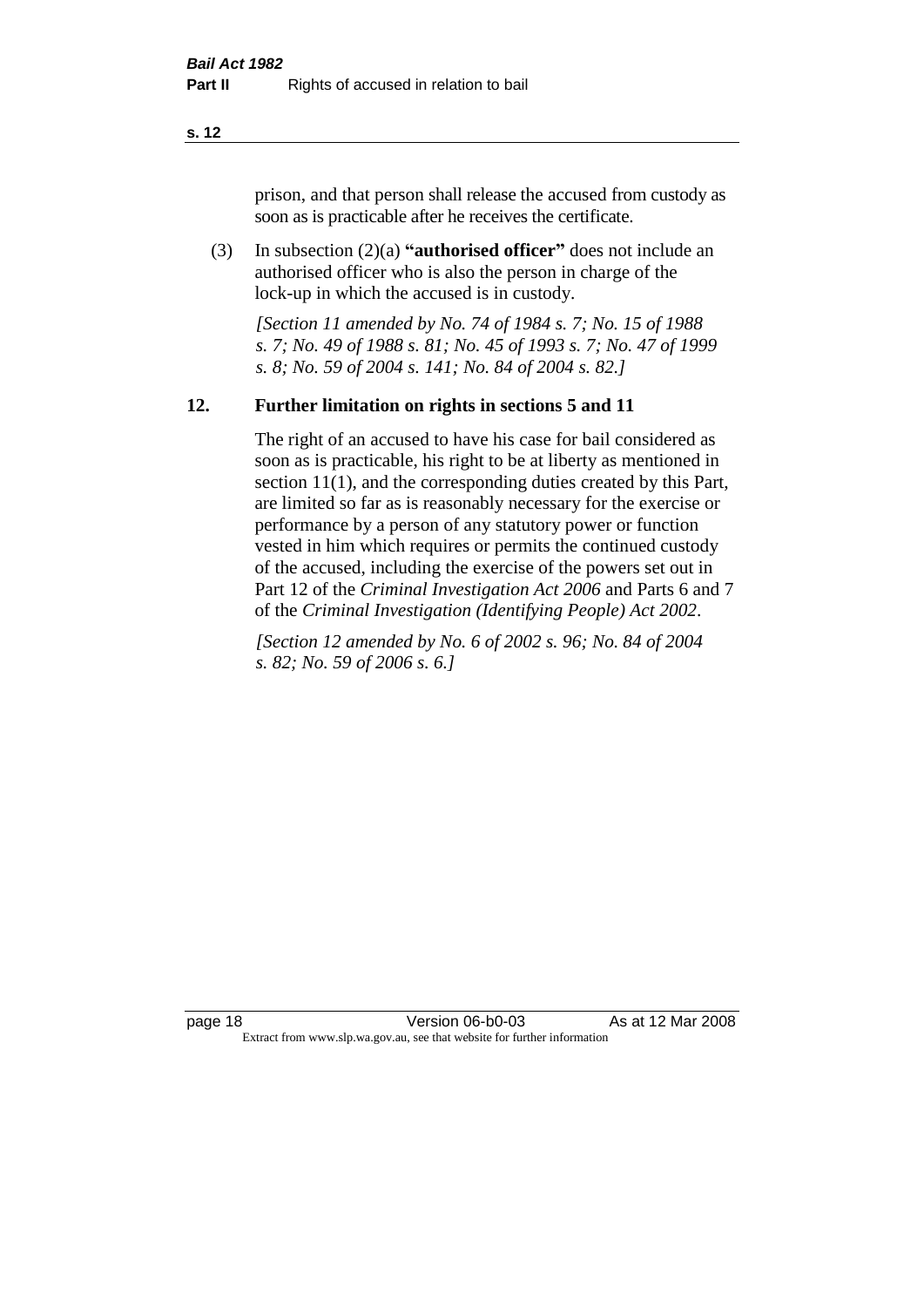# **Part III — Jurisdiction to grant bail**

### **13. Jurisdiction to grant bail**

- (1) Jurisdiction to grant bail for any appearance described in the first column of Part A of Schedule 1 is vested in the judicial officer or authorised officer specified in the second column of that Part opposite thereto and shall be exercised subject to and in accordance with this Part and the further provisions in Parts B, C and D of Schedule 1.
- (2) A home detention condition shall not be imposed as a condition of bail except by a judicial officer.

*[Section 13 amended by No. 61 of 1990 s. 5; No. 45 of 1993 s. 12.]* 

### **14. Supreme Court judge has jurisdiction in all cases**

- (1) A judge of the Supreme Court may, in accordance with this  $Act -$ 
	- (a) exercise a power to grant bail which is conferred upon any other judicial officer or any authorised officer by this Act; and
	- (b) revoke or vary any bail previously granted by any other such officer.
- (2) Subject to subsection (2a), the jurisdiction of a judge of the Supreme Court under subsection (1) in respect of an appearance by an accused may be invoked by application made by either the prosecutor or the accused, and whether or not any other judicial officer has —
	- (a) previously granted or refused bail; or
	- (b) exercised any power conferred on him by section 55,

in respect of that appearance.

(2a) After the jurisdiction under subsection (1) has been invoked once by an accused in relation to an offence or group of

| As at 12 Mar 2008                                                        | Version 06-b0-03 | page 19 |
|--------------------------------------------------------------------------|------------------|---------|
| Extract from www.slp.wa.gov.au, see that website for further information |                  |         |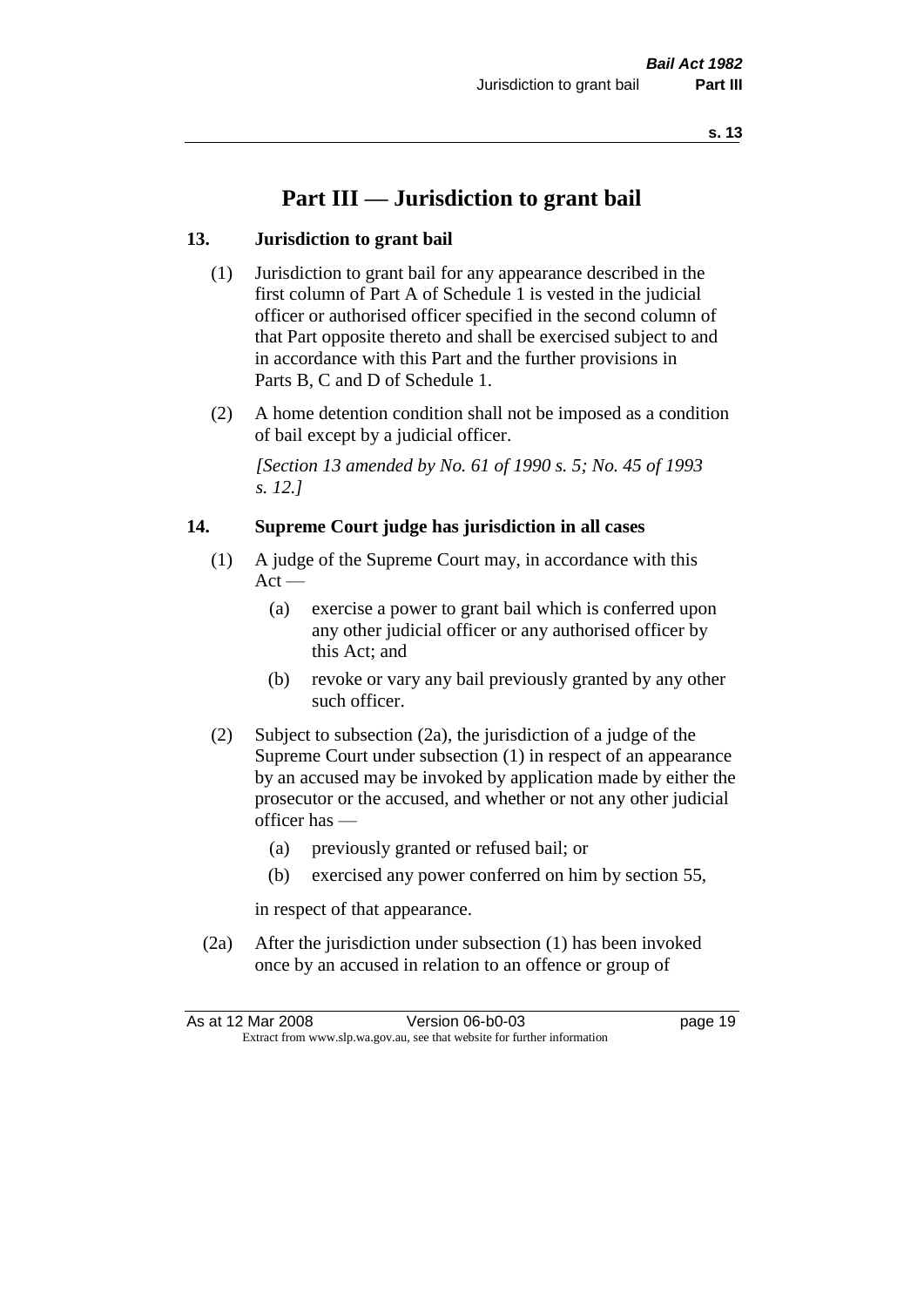offences for which he is required to appear, it may not be further invoked by that accused in relation to that offence or group of offences unless the accused satisfies a judge of the Supreme Court that —

- (a) new facts have been discovered, new circumstances have arisen or the circumstances have changed since the occasion when the jurisdiction was invoked; or
- (b) he failed to adequately present his case for bail on that occasion.
- (3) Where under subsection (1) a judge of the Supreme Court
	- (a) revokes the bail of an accused who is at liberty, he may order that the accused be returned to custody to await the appearance for which the bail was granted;
	- (b) varies the bail of such an accused, he may order that the accused be returned to custody until he becomes entitled to be at liberty pursuant to section 11,

and the judge may issue any warrant which may be necessary to carry such an order into effect.

- (4) In this section **"any other judicial officer"** means any judicial officer whose jurisdiction is inferior to that of a judge of the Supreme Court.
- (5) The powers and duties conferred on a judge of the Supreme Court by this section may in the case of a child charged with an offence before the Children's Court also be exercised by a judge of the Children's Court.

*[Section 14 amended by No. 74 of 1984 s. 8; No. 49 of 1988 s. 82; No. 84 of 2004 s. 82.]* 

### **15. Exclusive jurisdiction of Supreme Court judge in murder cases**

(1) Where an accused is in custody for wilful murder or murder, the power to grant bail shall be exercised only by a judge of the

**s. 15**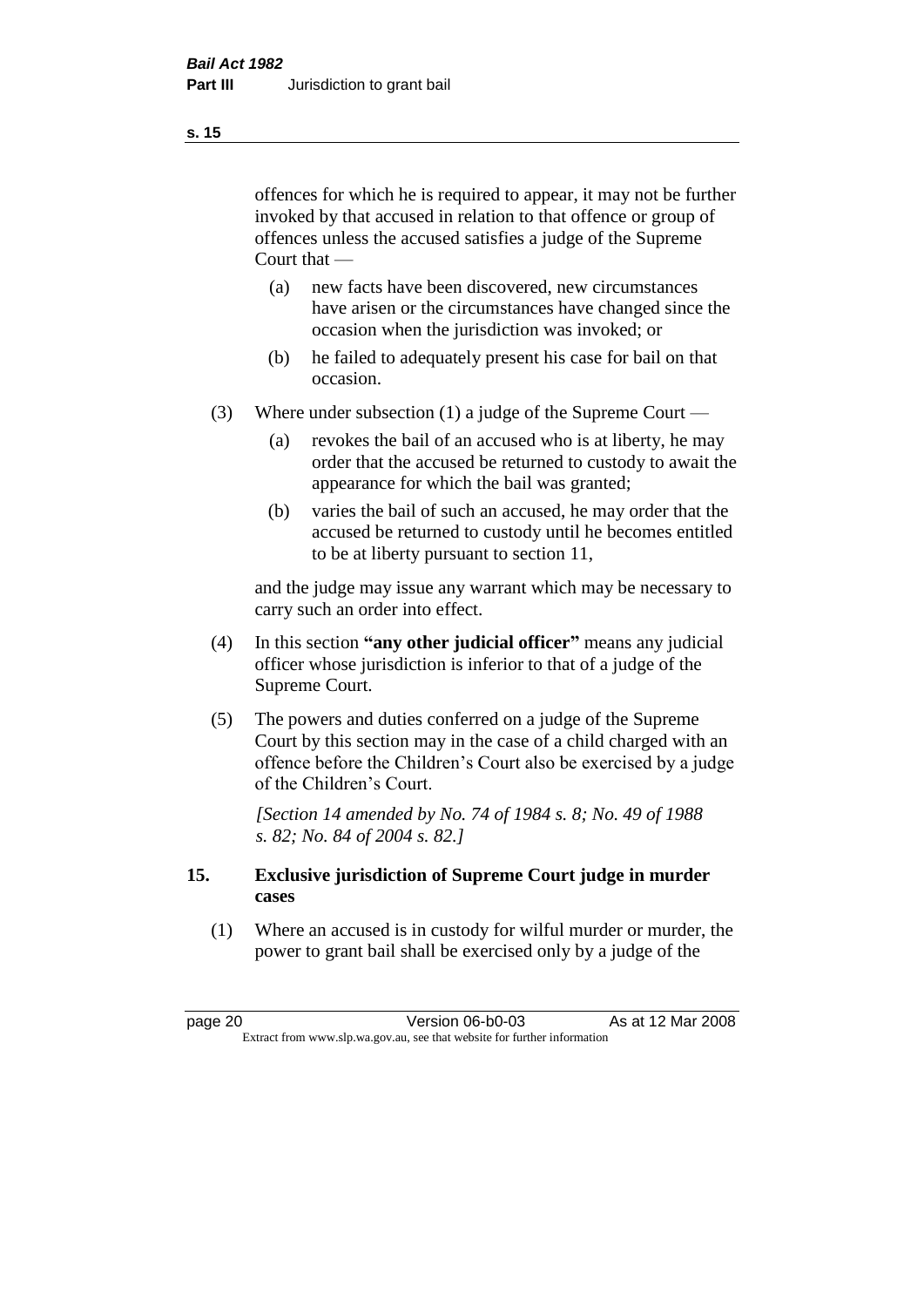Supreme Court, or in the case of an accused who is a child by a judge of the Children's Court, except —

- (a) where section  $31(2)(d)$  applies; or
- (b) to the extent that the Court of Appeal exercises its powers under Part A of Schedule 1.
- *[(2) repealed]*

*[Section 15 amended by No. 52 of 1984 s. 35; No. 74 of 1984 s. 9; No. 49 of 1988 s. 83; No. 70 of 1988 s. 45; No. 45 of 1993 s. 12; No. 45 of 2004 s. 28(4); No. 84 of 2004 s. 82.]* 

#### **16. Bail of person arrested on warrant**

- (1) Subject to sections 14 and 15 where the arrest of an accused for an offence is made pursuant to a warrant he shall not be granted bail before he is brought before a court or judicial officer as commanded by the warrant, except by a justice acting in terms of section 6(9).
- (2) Notwithstanding subsection (1) or any other provision of this Act, an accused who has been arrested pursuant to a warrant —
	- (a) issued under section 56; or
	- (b) issued under the *Criminal Procedure Act 2004* for an offence against section 51(1) or (2),

shall not have a right to have his case for bail considered, and shall not be granted bail, before he is brought before the court as commanded by the warrant.

*[Section 16 amended by No. 59 of 2004 s. 141; No. 84 of 2004 s. 11 and 82; No. 59 of 2006 s. 4(3).]*

#### **16A. Restrictions on powers of authorised officers and justices in certain cases**

- (1) Where this section applies to a person who has been arrested for an offence jurisdiction does not arise under section 13 until the person is brought before —
	- (a) a court constituted by or so as to include a magistrate; or

| As at 12 Mar 2008                                                        | Version 06-b0-03 | page 21 |
|--------------------------------------------------------------------------|------------------|---------|
| Extract from www.slp.wa.gov.au, see that website for further information |                  |         |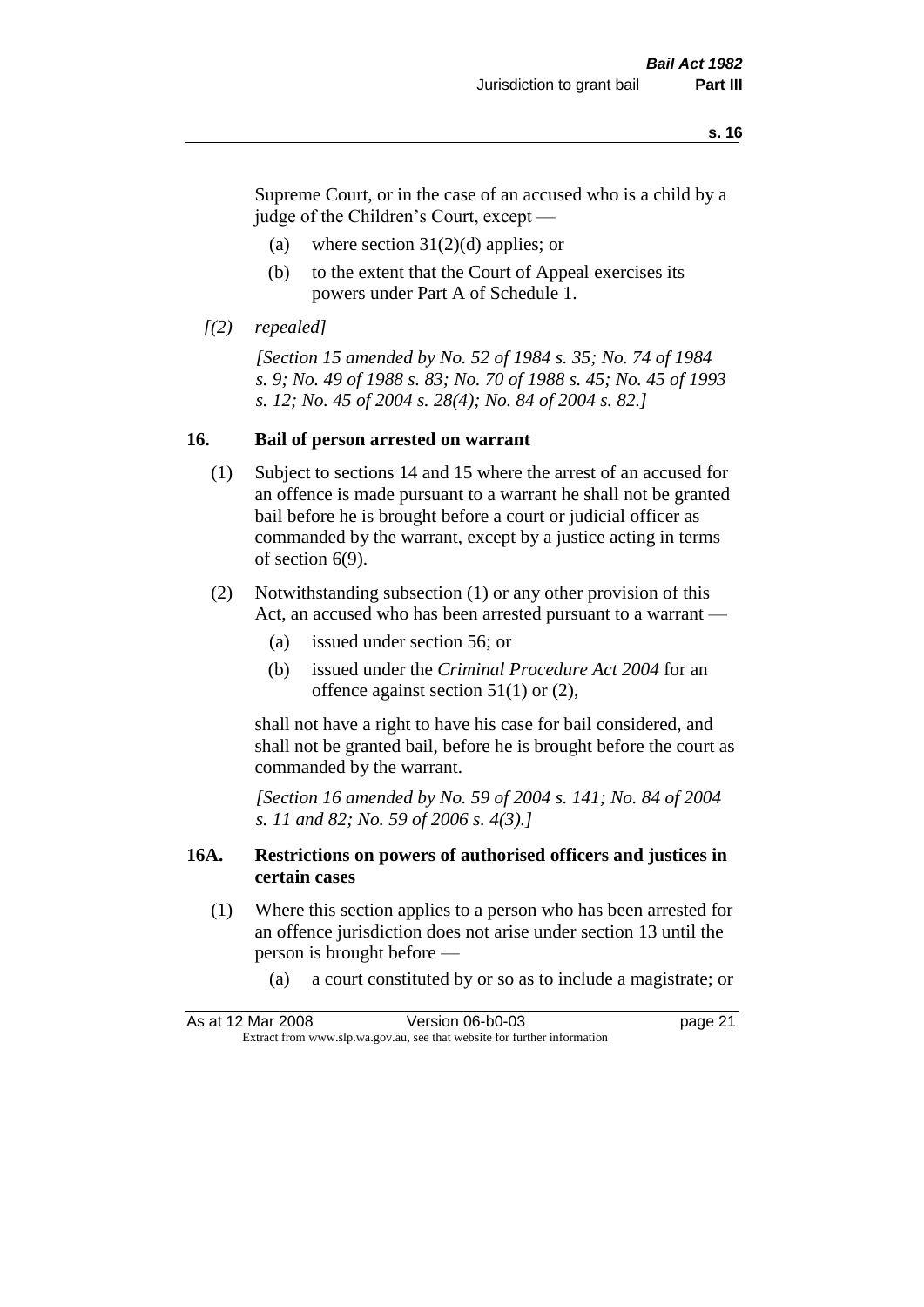- (b) where section 15 applies, a judge of the Supreme Court or a judge of the Children's Court as the case may require.
- (2) This section applies where
	- (a) a person has been arrested in an urban area for a serious offence; and
	- (b) the serious offence is alleged to have been committed while the accused was —
		- (i) on bail for; or
		- (ii) at liberty under an early release order made in respect of,

another serious offence.

- (3) This section also applies where a person has been arrested in an urban area for an offence against section 61(1) of the *Restraining Orders Act 1997* (which creates offences for breaches of violence restraining orders).
- (4) In this section —

**"urban area"** means —

- (a) the metropolitan region as defined in the *Planning and Development Act 2005* and any prescribed area that adjoins that region; and
- (b) any other prescribed area of the State, being the whole or part of, or an area adjoining, a local government district under the *Local Government Act 1995* that is designated under that Act as a city or a town.

*[Section 16A inserted by No. 54 of 1998 s. 6(1); amended by No. 38 of 2004 s. 59; No. 84 of 2004 s. 82; No. 38 of 2005 s. 15.]*

page 22 Version 06-b0-03 As at 12 Mar 2008 Extract from www.slp.wa.gov.au, see that website for further information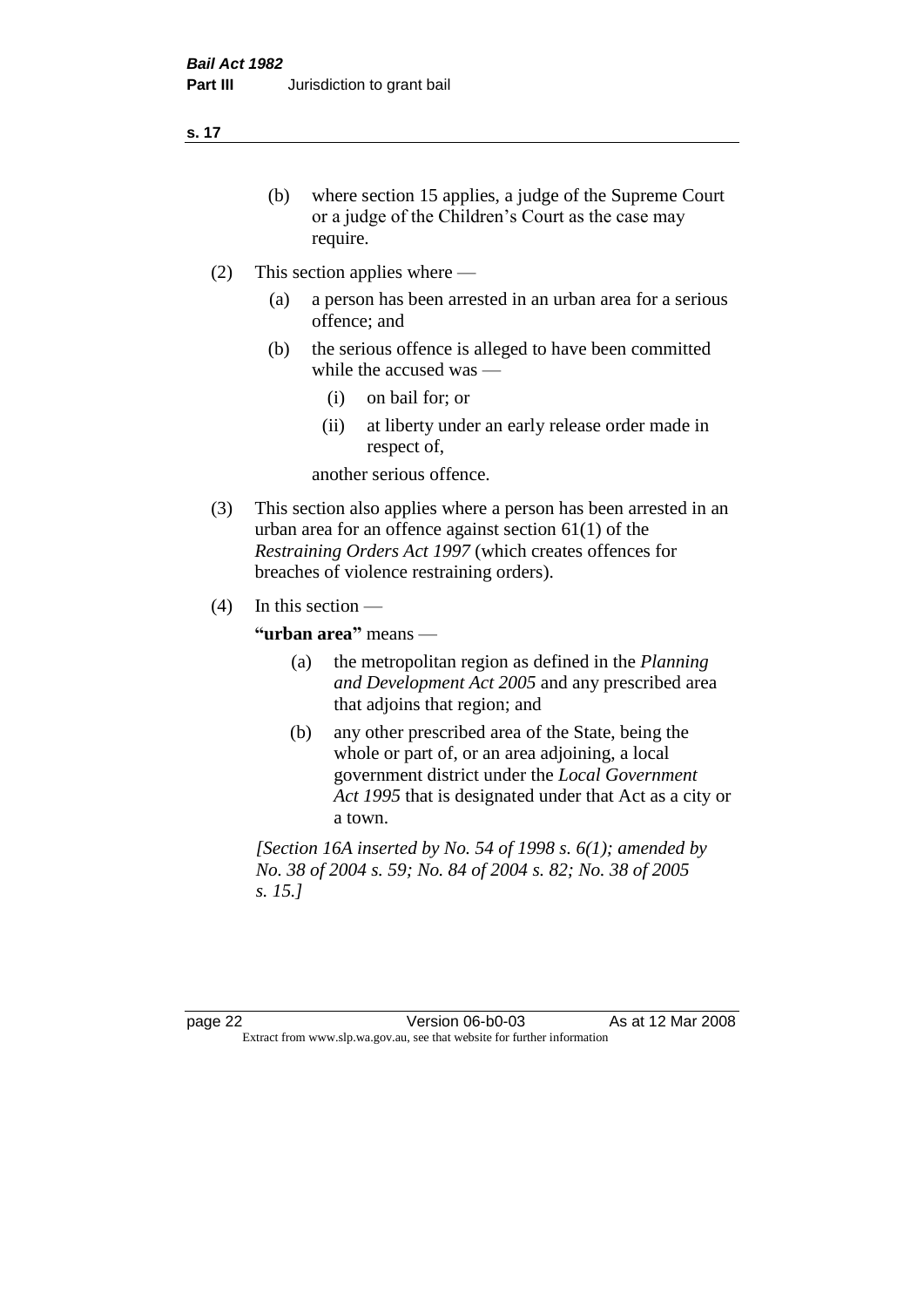#### **17. Conditions which may be imposed**

- (1) A judicial officer or authorised officer may impose conditions on a grant of bail only to the extent that he is authorised to do so by clause 2(3)(c) of Part C and Part D of Schedule 1.
- (2) Conditions imposed on a grant of bail shall not be any more onerous on the accused than the judicial officer or authorised officer considers is required in the public interest having regard to the nature of the offence for which the accused is in custody and the circumstances of the accused.

*[Section 17 amended by No. 45 of 1993 s. 8 and 12; No. 84 of 2004 s. 82.]* 

#### **17A. Further provisions as to responsible person's undertaking (Schedule 1 Part C clause 2)**

- (1) Where this section applies, an authorised police officer may
	- (a) cancel an undertaking of the kind described in clause 2(3)(c) of Part C of Schedule 1;
	- (b) approve of another person as a responsible person within the meaning in that clause; and
	- (c) detain the accused or order his detention until the person so approved enters into an undertaking of the kind mentioned in paragraph (a).
- (2) Subsection (1) applies where
	- (a) a person has entered into an undertaking referred to in paragraph (a) of that subsection;
	- (b) a judicial officer when granting bail ordered that the person may under this section be released from the undertaking by an authorised police officer; and
	- (c) the person wishes to be so released.
- (3) A police officer may, for the purpose of the exercise of the powers in subsection (1), take into custody a child accused who has been released on bail.

| As at 12 Mar 2008                                                        | Version 06-b0-03 | page 23 |
|--------------------------------------------------------------------------|------------------|---------|
| Extract from www.slp.wa.gov.au, see that website for further information |                  |         |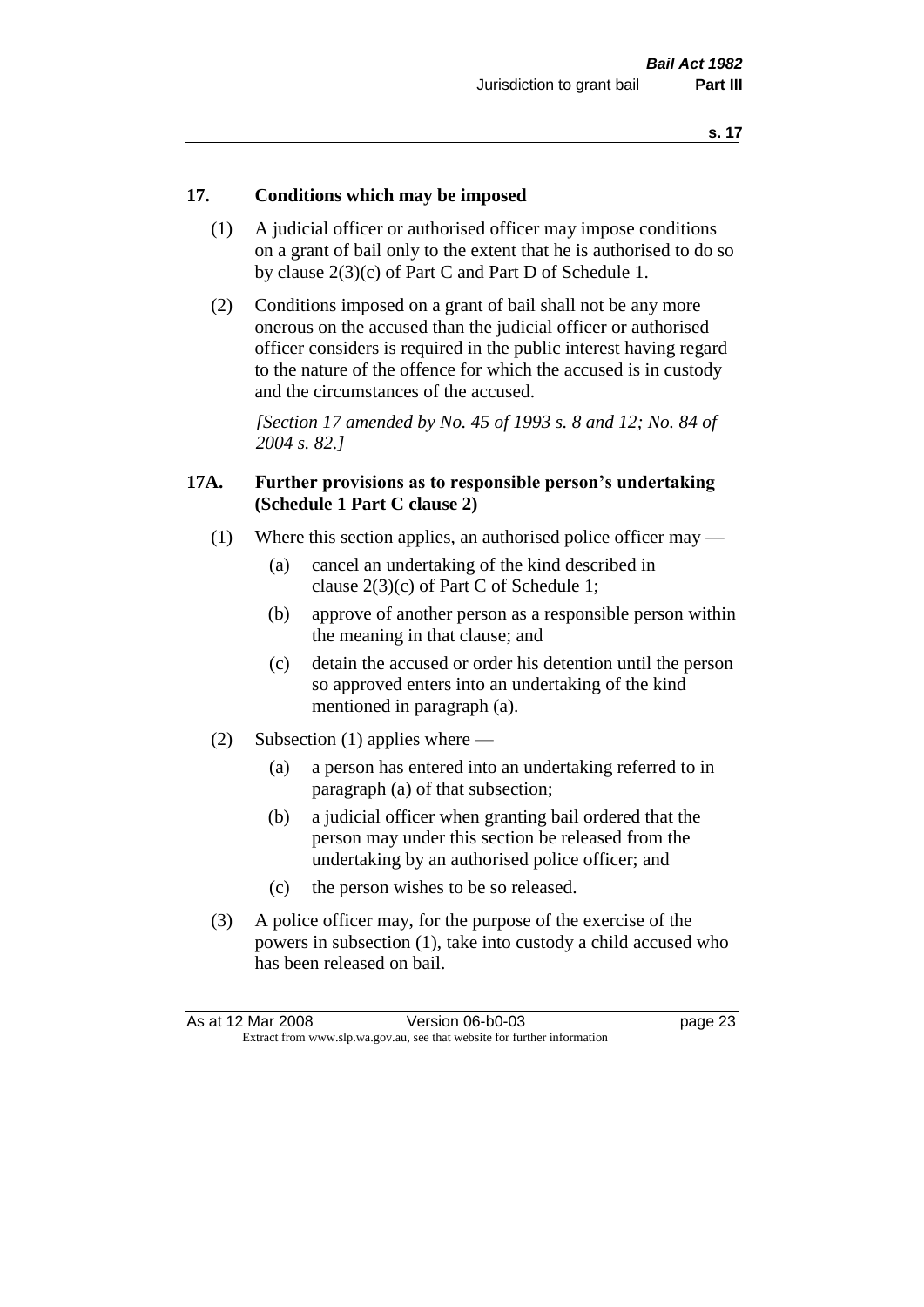#### **s. 17A**

- (4) If the police officer is not an authorised police officer he shall, as soon as is practicable, bring the accused before an authorised police officer for the purpose referred to in subsection (3).
- (5) After an undertaking has been entered into as mentioned in subsection  $(1)(c)$ , the accused, subject to this Act, has a right to be at liberty until he is required to appear before a court.

*[Section 17A inserted by No. 45 of 1993 s. 9; amended by No. 84 of 2004 s. 82.]* 

*[18-19. Repealed by No. 59 of 2006 s. 7(1).]*

page 24 Version 06-b0-03 As at 12 Mar 2008 Extract from www.slp.wa.gov.au, see that website for further information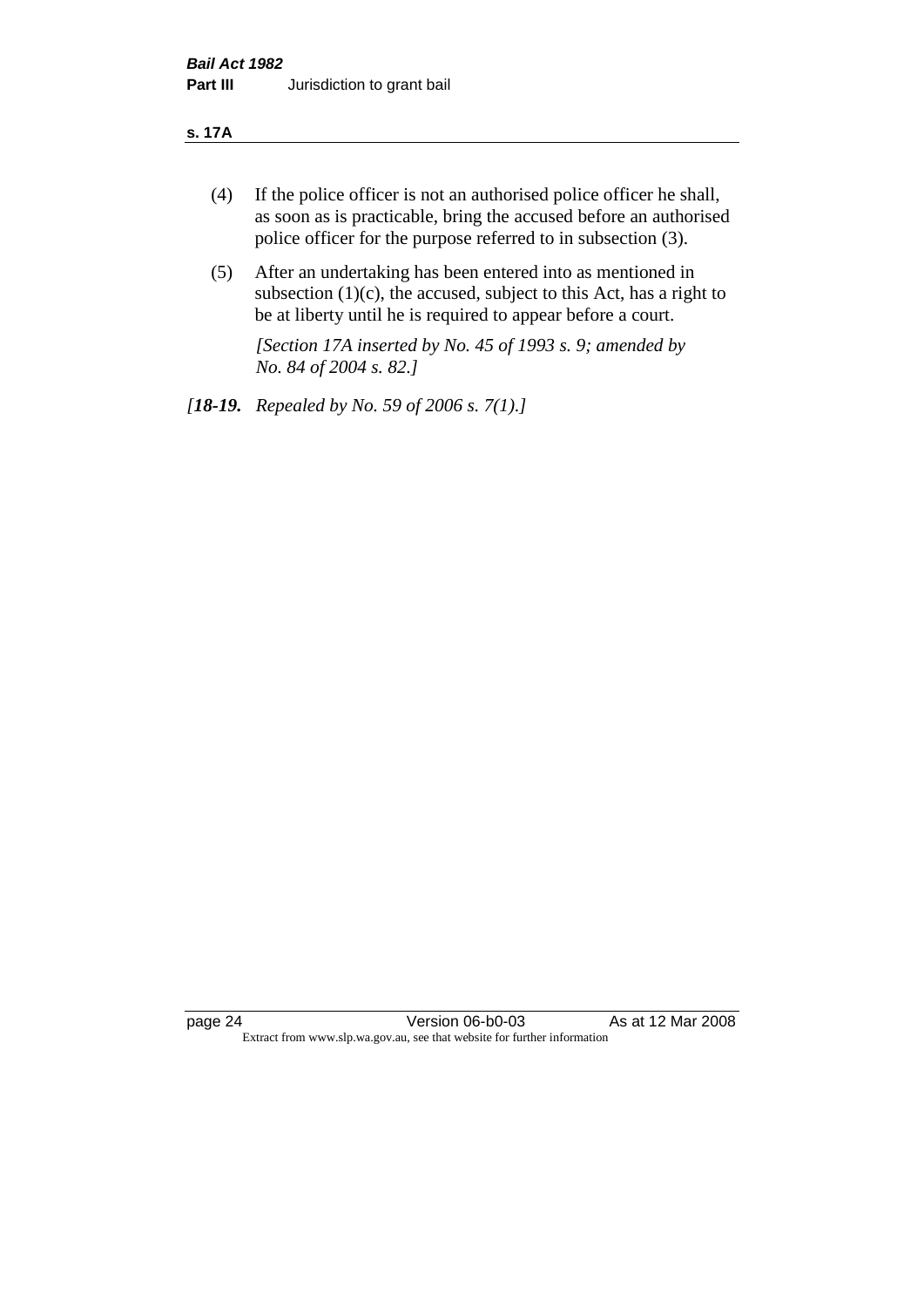# **Part IV — Hearing of case for bail, parties, and evidence**

### **20. Power to consider bail** *in camera* **and to prohibit publication**

- (1) On the consideration by a judicial officer of a case for bail of an accused who is charged with an offence triable by jury, the judicial officer may, to avoid prejudice to either party, exercise the powers described in subsection (2), but shall only exercise the power in paragraph (b) thereof if he considers that the exercise of the power in paragraph (a) is not, on its own, likely to be sufficient to avoid prejudice.
- (2) The powers referred to in subsection (1) are to order
	- (a) that no report, or summary, of any statement, or of any specified statement, made or furnished at the hearing shall be published by any means;
	- (b) that the bail application be heard *in camera*.
- (3) Where an order is made under subsection (2)(a), no report, or summary, of any statement referred to in that paragraph shall be published by any means —
	- (a) if the offence is one that may be tried on indictment, before a court decides that it is to be tried on indictment;
	- (b) if the accused is discharged from further proceedings upon the prosecution notice or indictment brought against him for the offence, before he is so discharged; or
	- (c) if the accused is tried on indictment for the offence, before the trial is ended.
- (4) A person who, except with lawful excuse, fails to comply with an order made under this section commits an offence.

Penalty: \$1 000.

*[Section 20 amended by No. 50 of 2003 s. 37(2); No. 4 of 2004 s. 58; No. 84 of 2004 s. 11 and 82.]*

As at 12 Mar 2008 Version 06-b0-03 page 25 Extract from www.slp.wa.gov.au, see that website for further information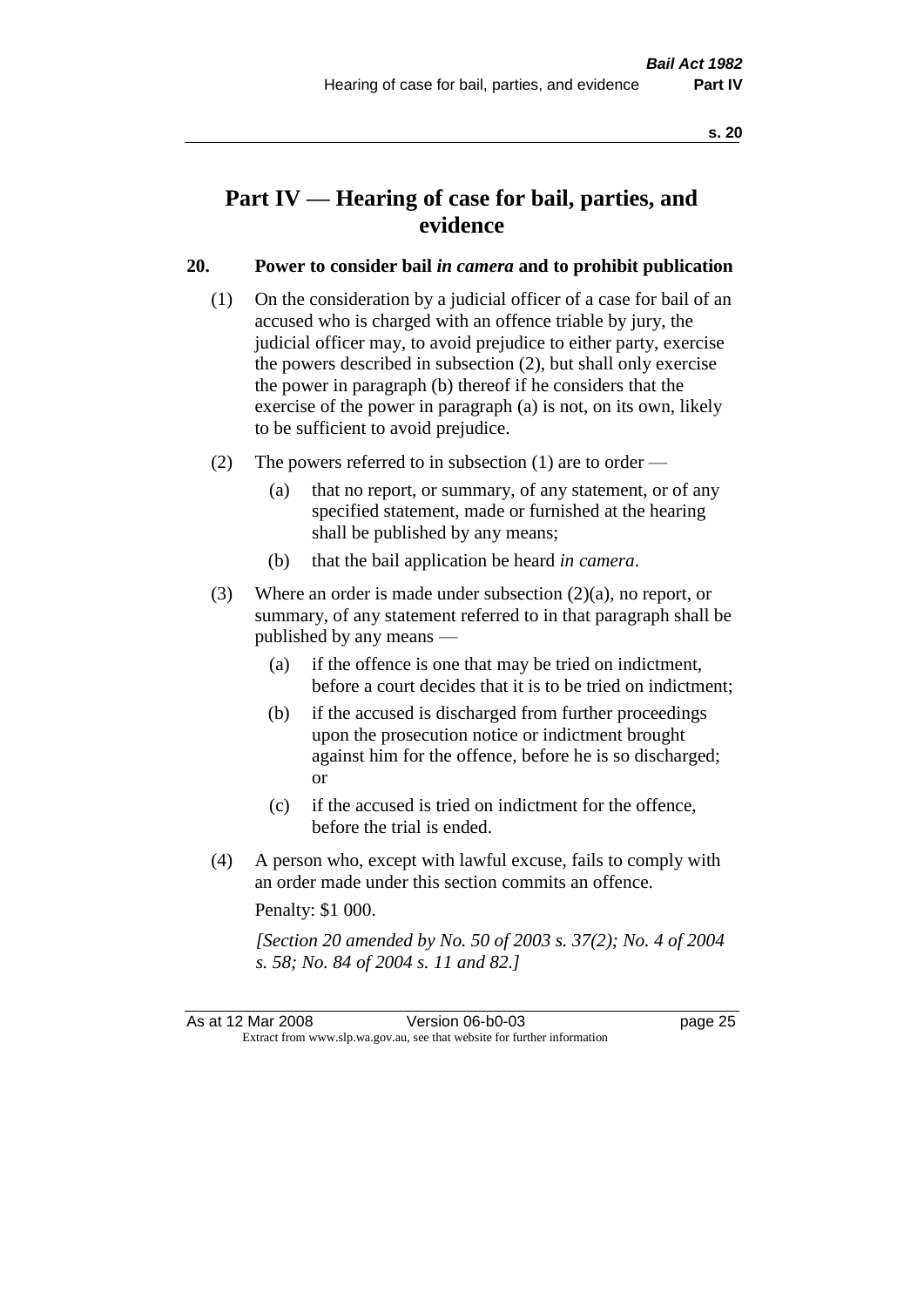### **21. Parties**

- (1) The parties to proceedings on a case for bail are the prosecutor and the accused and, subject to subsection (2), no other person shall be a party to, or be represented at, the proceedings.
- (2) Nothing in subsection (1) affects the right of
	- (a) the Attorney General to apply for leave, or be an appellant, under Part 2 of the *Criminal Appeals Act 2004*;
	- (b) the State Solicitor or the Deputy Director of Public Prosecutions (Commonwealth) to receive notice and be heard under section 7A(2); or
	- (c) an officer referred to in section 33 of the *Children's Court of Western Australia Act 1988* to be present at and participate in proceedings concerning a child under that section.

*[Section 21 amended by No. 15 of 1988 s. 9; No. 49 of 1988 s. 84; No. 33 of 1989 s. 18; No. 31 of 1993 s. 7; No. 65 of 2003 s. 88(3); No. 59 of 2004 s. 141; No. 84 of 2004 s. 11 and 82.]* 

#### **22. Evidence**

A judicial officer or authorised person may in considering any case for bail receive and take into account such information as he thinks fit whether or not the same would normally be admissible in a court of law.

#### **23. Accused not bound to supply information**

An accused is not obliged to complete, or furnish information for, the prescribed form referred to in section  $8(1)(b)$ , or for any revision thereof, or to furnish any information, whether on oath or otherwise, for the purpose of having his case for bail considered.

*[Section 23 amended by No. 84 of 2004 s. 82.]* 

page 26 Version 06-b0-03 As at 12 Mar 2008 Extract from www.slp.wa.gov.au, see that website for further information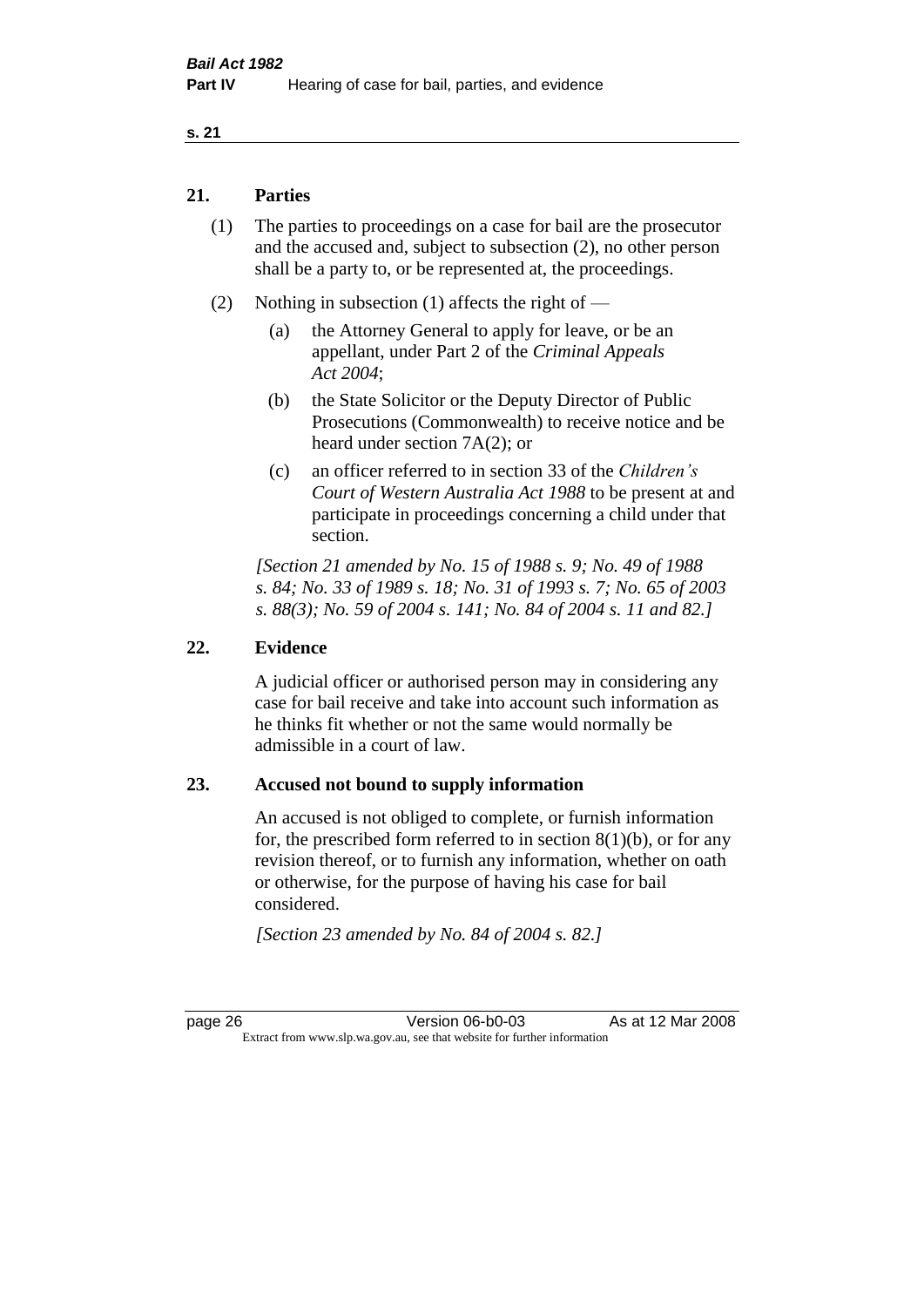### **24. Information may be referred to police officer for verification or for report**

- (1) A judicial officer or authorised officer who is called upon to consider a case for bail may —
	- (a) request that any information placed before the judicial officer or authorised officer by the accused for the purposes of the case be verified by a police officer, and to that end may refer to a police officer the prescribed form mentioned in section 8(1)(b), after it has been completed or revised;
	- (b) request that a report on any matter mentioned in Part C of Schedule 1, so far as it applies to an accused whose case is being or to be considered, be made by a police officer.
- (2) Where a reference or request is made under subsection (1) a police officer shall, as soon as is practicable —
	- (a) make a report to the judicial officer or the authorised officer accordingly; and
	- (b) furnish a copy of the report to the accused or his solicitor or counsel.

*[Section 24 inserted by No. 61 of 1990 s. 6; amended by No. 45 of 1993 s. 12; No. 84 of 2004 s. 82.]* 

### **24A. Information may be referred to community corrections officer for verification or for report**

- (1) A judicial officer who is called upon to consider a case for bail may refer to a community corrections officer any matter referred to in section 24(1) and may request a community corrections officer to do any matter referred to in that section.
- (2) A judicial officer who is called upon to consider a case for bail and who desires to impose a home detention condition as a condition on a grant of bail, shall request that a report be made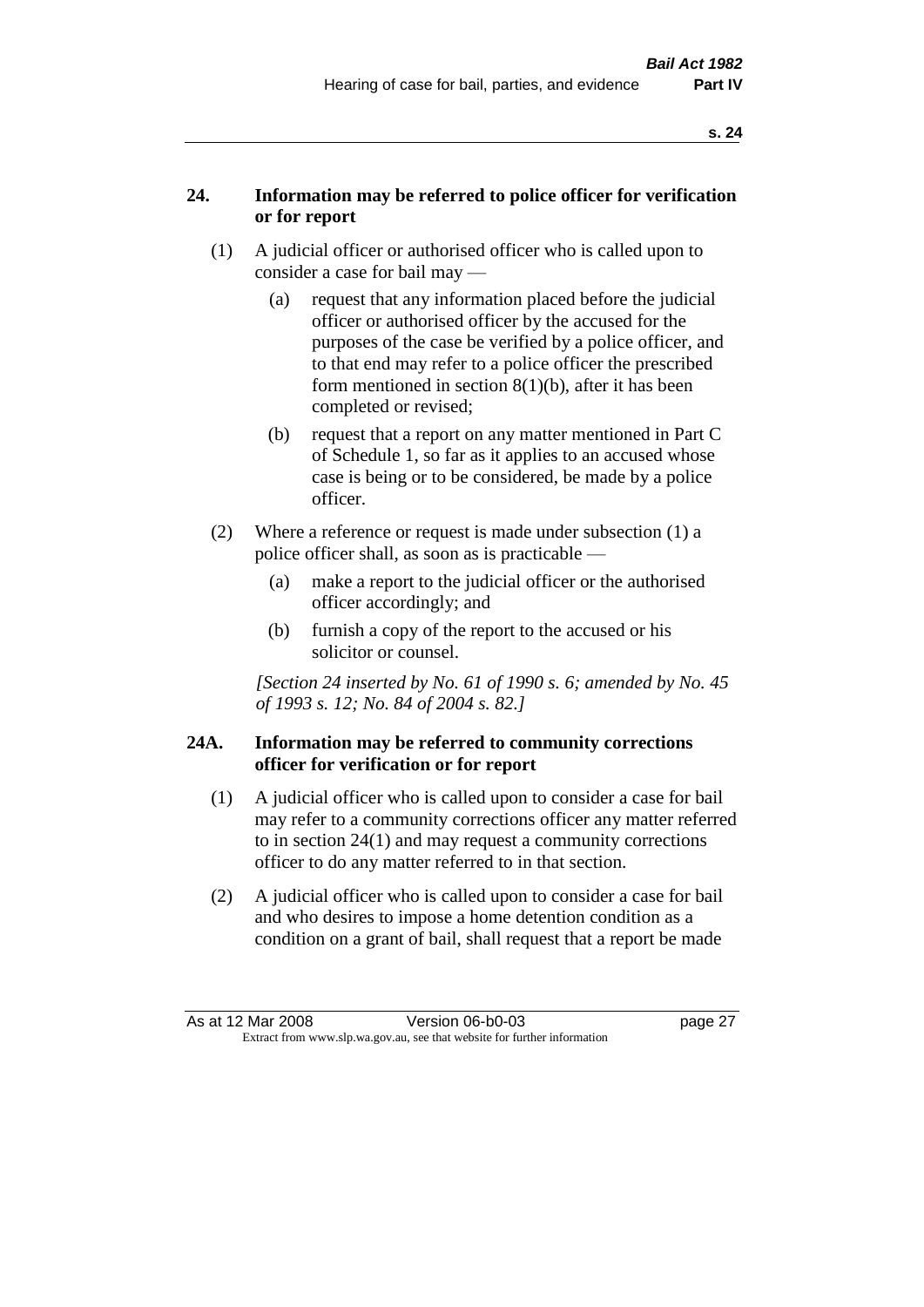by a community corrections officer about the suitability of the accused to be subject to a home detention condition.

- (3) Where a reference or a request is made under subsection (1) or a report is requested under subsection (2) a community corrections officer shall, as soon as is practicable, make a report to the judicial officer and, at the discretion of the judicial officer, copies may be made available to the prosecution or to the accused or his solicitor or counsel.
- (4) Where a community corrections officer makes a report that an accused is suitable to be subject to a home detention condition, the officer shall annex to the report and provide to the accused or his solicitor or counsel, a list of those conditions in rules made under section 50L that may be applied to the accused by the CEO (corrections) while the accused is subject to the home detention condition.

*[Section 24A inserted by No. 61 of 1990 s. 7; amended by No. 31 of 1993 s. 9; No. 84 of 2004 s. 82; No. 65 of 2006 s. 53.]* 

## **25. Protection of accused as to information given for bail purposes**

A statement made by an accused to a judicial officer or authorised officer for the purpose of a decision whether bail should be granted to him for any appearance in court for an offence shall not be admissible in evidence against him at his trial for that offence.

*[Section 25 amended by No. 84 of 2004 s. 82.]* 

### **26. Record of decision and reasons**

- (1) A bail record form shall be completed by an authorised officer or a justice if he —
	- (a) refuses to grant bail to an accused;
	- (b) grants bail to an accused in the circumstances referred to in clause 3 of Part B of Schedule 1; or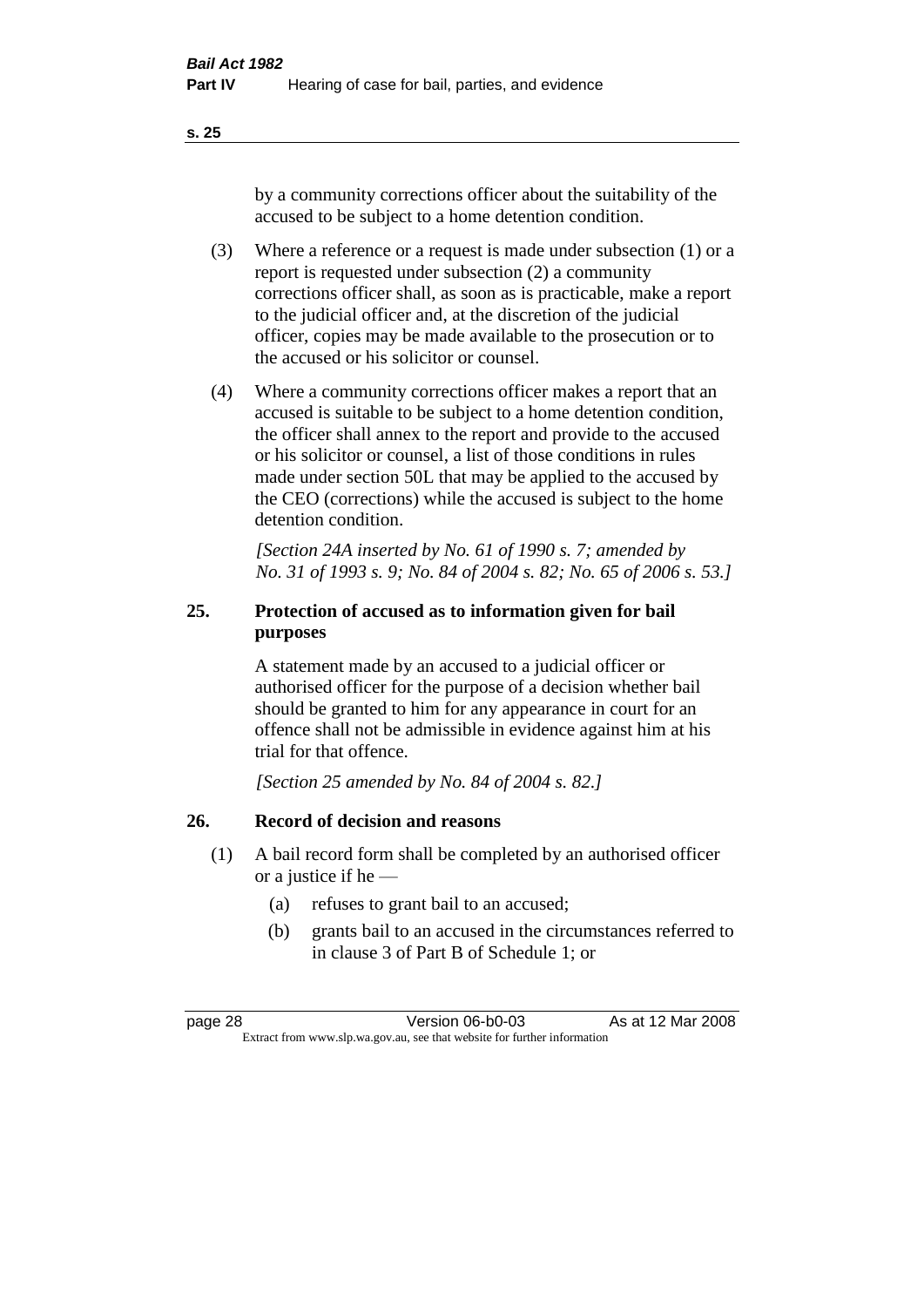- (c) imposes any condition on a grant of bail and it appears to him that the accused is dissatisfied with the condition.
- (2) Where a judicial officer, other than a justice
	- (a) refuses to grant bail to an accused; or
	- (b) imposes any condition on a grant of bail and it appears to him that the accused is dissatisfied with the condition,

a record of the decision and of the reasons therefor shall be made.

- (3) The accused, the prosecutor or an intending prosecutor shall be entitled, upon request, to be furnished with a copy of the bail record form or, where subsection (2) applies, of the record made.
- (4) For the purposes of this section
	- (a) references to a justice do not include a magistrate or a judge of the District Court or the Supreme Court or the Children's Court who is a justice; and
	- (b) a bail record form is a prescribed form designed to contain a summary of the matters relevant to the decision as to the bail of an accused, including those matters set out in Part C of Schedule 1, the decision made, and the reasons for the decision.

*[Section 26 inserted by No. 15 of 1988 s. 10; amended by No. 49 of 1988 s. 85; No. 45 of 1993 s. 12; No. 59 of 2004 s. 141; No. 84 of 2004 s. 82.]* 

# **27. Transmission of relevant papers to court**

(1) An authorised officer and a judicial officer who consider an accused's case for bail for an appearance for an offence and a person before whom a bail undertaking or a surety undertaking is entered into shall ensure that the relevant papers are sent as soon as is practicable, to the court before which the accused is required to appear.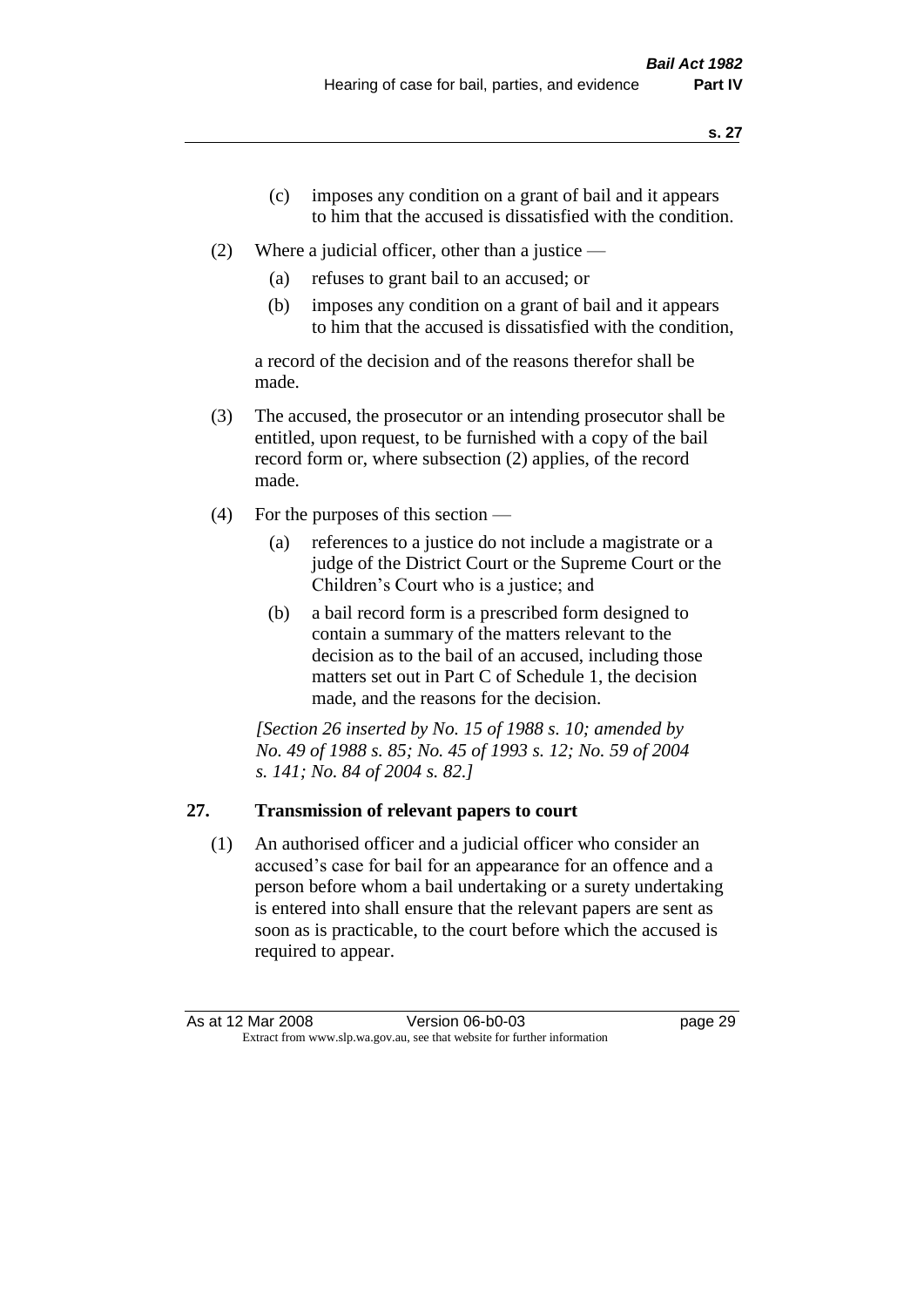#### **s. 27A**

(2) In subsection (1) **"the relevant papers"** in relation to any particular officer or person means such papers as are prescribed to be sent by that officer or person.

*[Section 27 amended by No. 84 of 2004 s. 82; No. 59 of 2006 s. 7(2).]* 

#### **27A. Transmission of papers to CEO (corrections)**

A judicial officer who grants bail subject to a home detention condition shall ensure that a copy of the bail record form and of the bail undertaking are sent as soon as is practicable to the CEO (corrections).

*[Section 27A inserted by No. 61 of 1990 s. 8; amended by No. 31 of 1993 s. 9; No. 65 of 2006 s. 53.]* 

page 30 Version 06-b0-03 As at 12 Mar 2008 Extract from www.slp.wa.gov.au, see that website for further information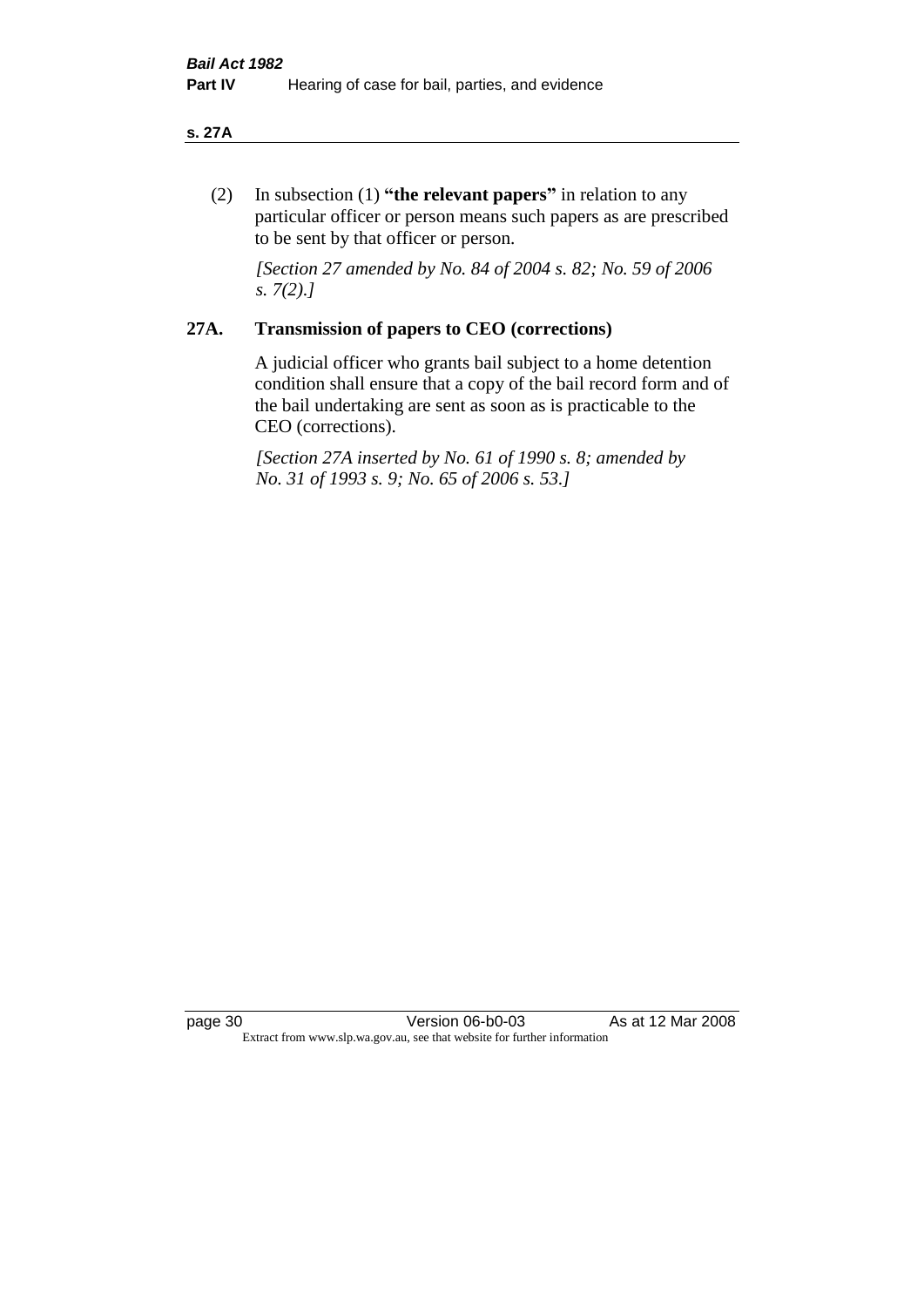# **Part V — Bail undertakings**

#### **28. Bail undertaking**

- (1) A person shall not be released on bail for an appearance in court unless he has entered into a bail undertaking for that appearance or is deemed to have done so under section 31(3).
- (2) A bail undertaking is an undertaking in writing by an accused in the prescribed form —
	- (a) that he will appear at a time and place specified, or deemed by section 31(3) to be specified, in the undertaking;
	- (b) that if he fails to appear at that time and place he will as soon as is practicable —
		- (i) notify the registrar of the court at which he is required to appear of the cause of his failure; and
		- (ii) appear at that court when the court is sitting;
	- (c) that he will comply with such conditions as may be imposed on him under clause 2 of Part D of Schedule 1;
	- (d) that he will comply with any home detention condition which may be imposed as a condition on a grant of bail to him pursuant to clause 3 of Part D of Schedule 1,

and containing any agreement as to forfeiture of money by the accused which may be required pursuant to clause 1 of that Part.

- (3) A bail undertaking for any appearance may be entered into in respect of more than one offence.
- (4) The undertakings mentioned in subsection  $(2)(a)$  and (b) are, subject to section 34, enforceable under sections 51, 57 and 58.

*[Section 28 amended by No. 61 of 1990 s. 9; No. 45 of 1993 s. 12; No. 59 of 2004 s. 141; No. 84 of 2004 s. 82.]*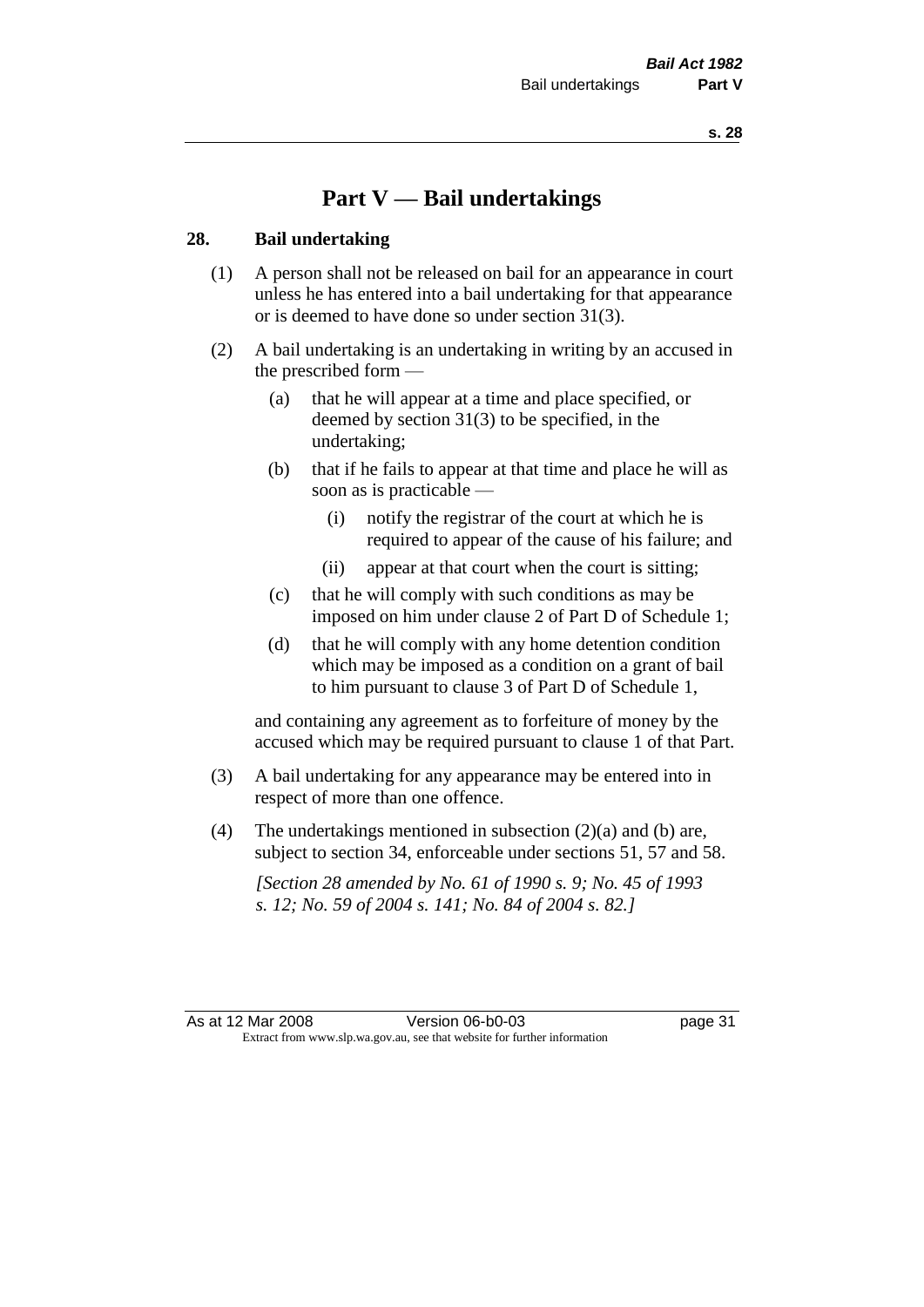#### **29. Before whom bail undertaking may be entered into**

A bail undertaking need not be entered into before the judicial officer or authorised officer who granted bail but may be entered into before any of the following persons —

- (a) a judicial officer;
- (b) the Principal Registrar or a registrar of the Supreme Court;
- (c) the registrar or a deputy registrar of the District Court;
- (d) a registrar of the Magistrates Court;
- (da) a registrar of the Children's Court;
- (e) a coroner's registrar within the meaning of the *Coroners Act 1996*;
- (f) an authorised police officer;
- (g) an associate of a judge of the Supreme Court or of the District Court or of the Children's Court;
- (h) where the accused is in prison, any person for the time being in charge of the prison;
- (i) where the accused is a child, any authorised community services officer.

*[Section 29 amended by No. 15 of 1988 s. 11; No. 49 of 1988 s. 86; No. 2 of 1996 s. 61; No. 59 of 2004 s. 141; No. 84 of 2004 s. 82.]* 

#### **30. Duties of person before whom bail undertaking is entered into**

- (1) The person before whom a bail undertaking is to be entered into by an accused shall before it is entered into —
	- (a) (i) read the undertaking to the accused; or
		- (ii) be informed by the accused that the accused has read it; or
		- (iii) if necessary, have the undertaking translated to the accused;

and

page 32 Version 06-b0-03 As at 12 Mar 2008 Extract from www.slp.wa.gov.au, see that website for further information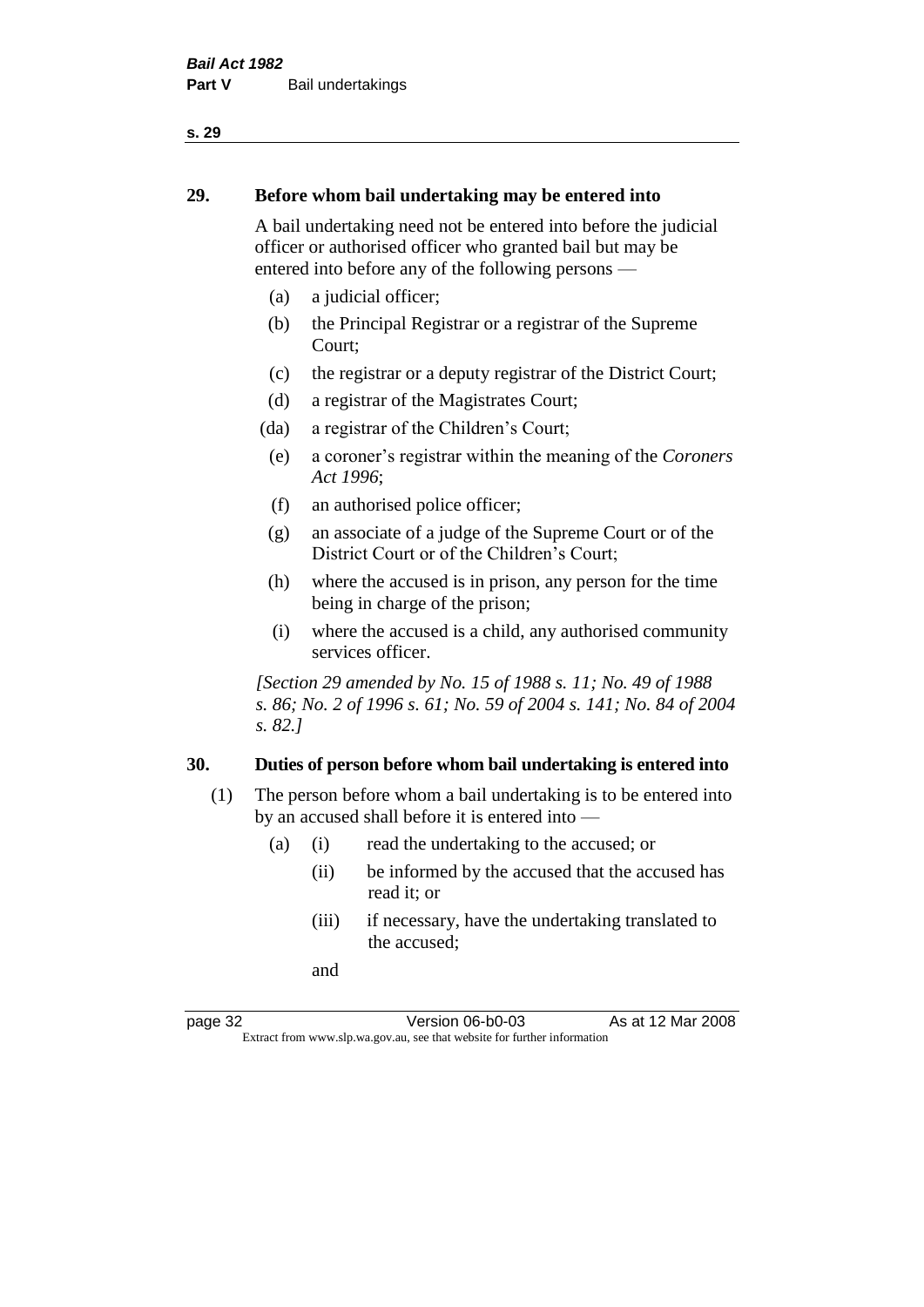- (b) ensure that all conditions which are to be complied with before the release of the accused have been complied with.
- (2) The person before whom a bail undertaking is entered into by an accused shall give to him, or cause to be given to him —
	- (a) a copy of the bail undertaking as duly completed; and
	- (b) a notice in writing in the prescribed form showing
		- (i) his obligations pursuant to the undertaking; and
		- (ii) the consequences of his failure to comply with them.
- (3) The person before whom a bail undertaking is entered into by an accused shall enquire of the accused whether he requires the notice referred to in subsection (2)(b) to be read or translated to him and shall take such steps as are necessary to comply with any such requirement of the accused.

*[Section 30 inserted by No. 15 of 1988 s. 12; amended by No. 84 of 2004 s. 82.]* 

# **31. Different time and place for appearance may be substituted**

- (1) A different time or a different time and place may be substituted in accordance with this section for the time and place for appearance specified, or deemed by this section to be specified, in a bail undertaking.
- (2) A different time, or a different time and place, for the appearance by the accused may be substituted as mentioned in subsection  $(1)$  —
	- (a) upon an adjournment of proceedings at which the accused is present, by the judicial officer, if he has power to grant bail for that appearance, fixing a time and place for the resumed proceedings and notifying the accused orally thereof;
	- (b) upon an adjournment of proceedings from which the accused is absent for reasonable cause, by the judicial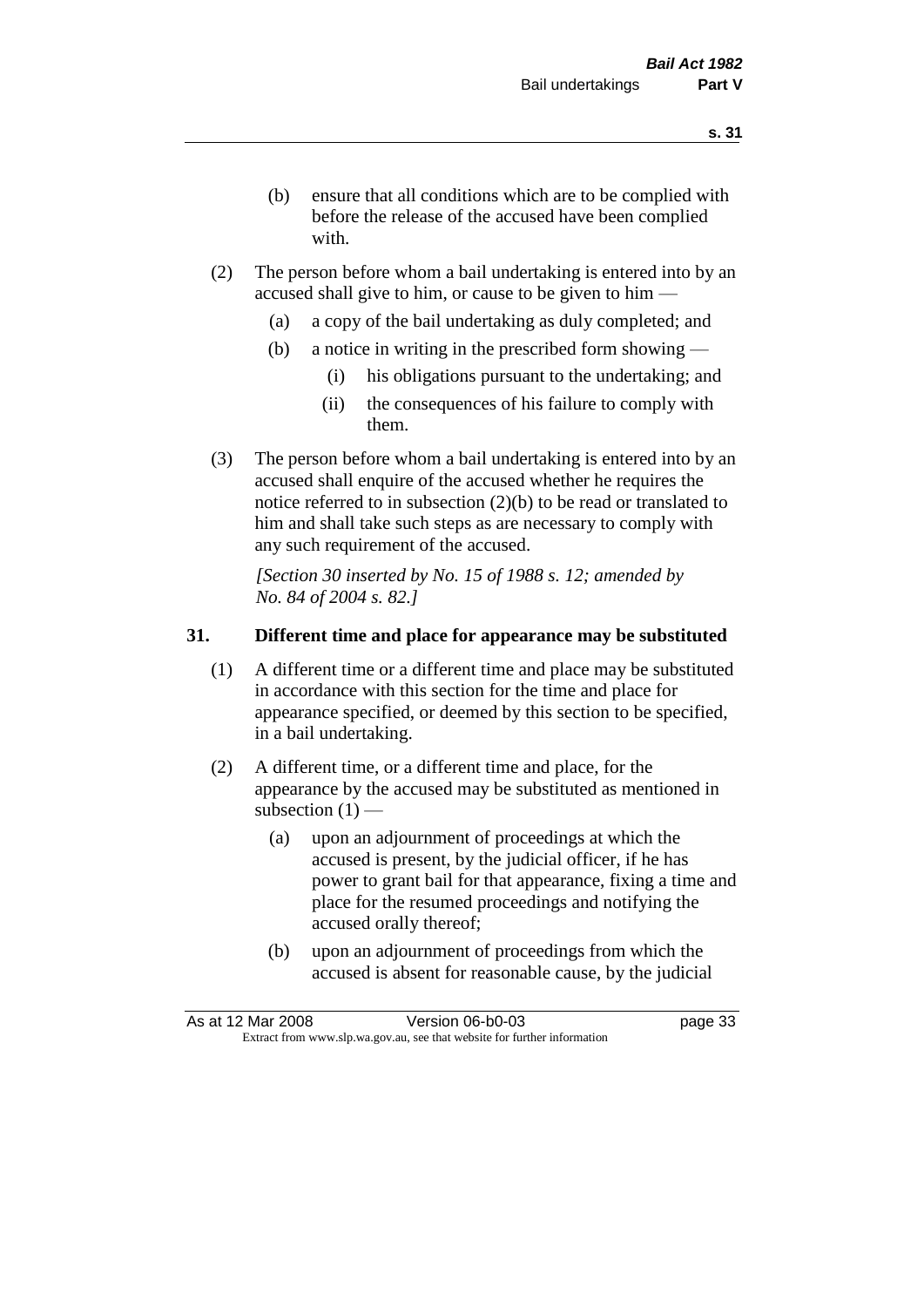officer, if he has power to grant bail for that appearance, fixing a time and place for the resumed proceedings and directing the registrar of the court to give written notice thereof to the accused;

- $(c)$  where
	- (i) a judge of the Supreme Court or a judge of the Children's Court has granted bail to an accused under section 15; and
	- (ii) a judicial officer, other than such a judge, has committed the accused to the Supreme Court,

by a judge of the Supreme Court notifying the accused orally, or directing the registrar of the court to give written notice to the accused of the time or time and place for the proceedings;

- (d) where
	- (i) a judge of the Supreme Court or a judge of the Children's Court has granted bail to an accused under section 15;
	- *[(ii) deleted]*
	- (iii) the judicial officer is satisfied that there has been no material change in the facts or circumstances which applied on the grant of bail,

by the judicial officer notifying the accused orally, or directing the registrar of the court to give written notice to the accused, of the time or time and place for the resumed proceedings;

- (e) upon a committal to the Supreme Court or District Court, by a judicial officer, if he has power to grant bail for that appearance, fixing a specified day in a specified sitting or session of that court and directing the registrar of the court to give written notice thereof to the accused;
- (f) where an accused has been committed for trial in the Supreme Court or the District Court in a specified sitting or session thereof or on a specified day in a specified

**s. 31**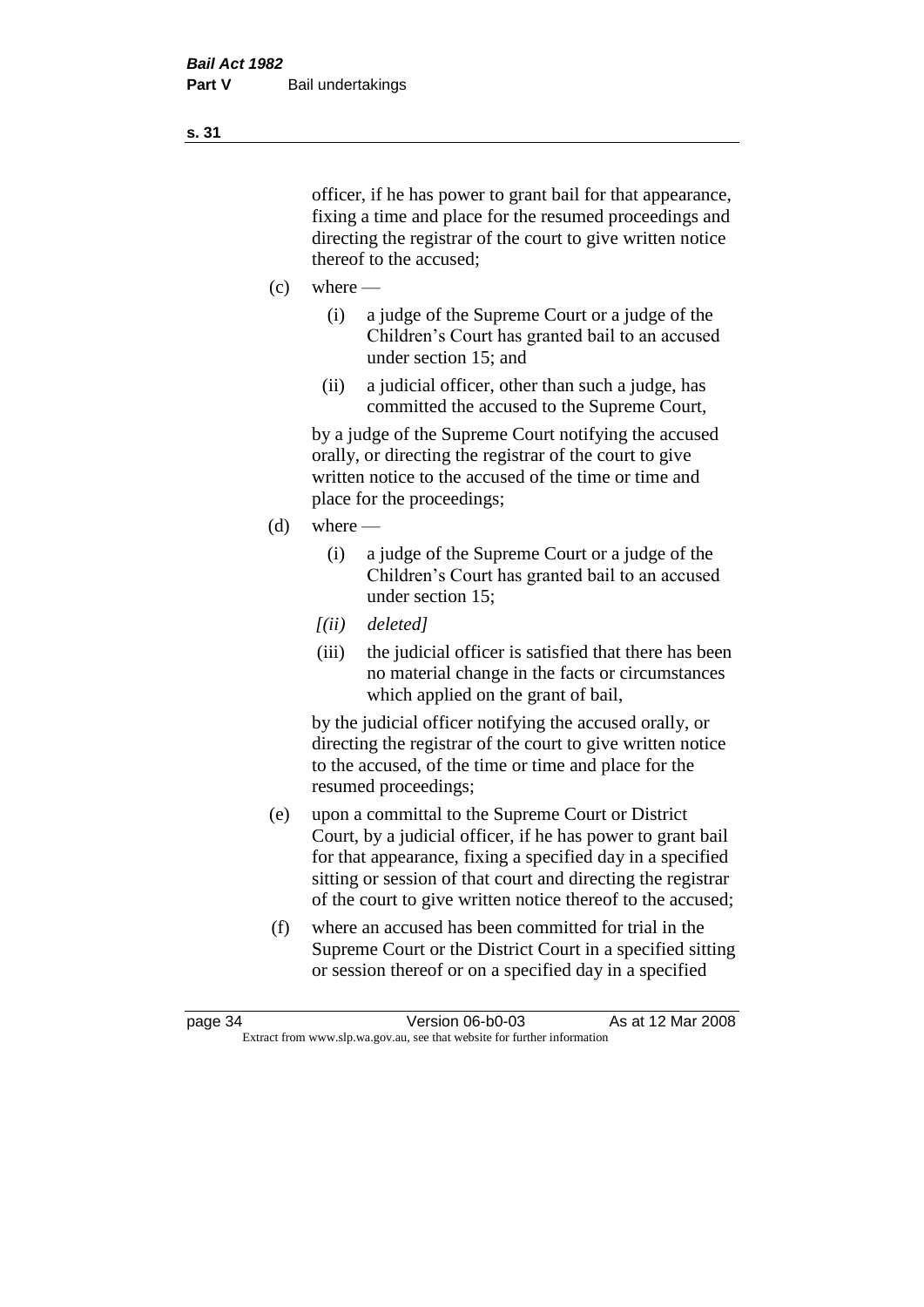sitting or session thereof, by an officer of the court fixing a time for the trial in that sitting or session and giving written notice thereof to the accused;

- (g) if the parties agree to a different time or a different time and place for the proceedings, by an officer of the court giving written notice thereof to the accused.
- (3) Where a different time or a different time and place is notified to an accused pursuant to subsection (2) the bail undertaking shall be deemed to be amended to specify that time or that time and place for appearance, and the terms and conditions thereof shall continue to apply as so amended as if the accused had entered into the bail undertaking in that form.
- (4) Where the power in subsection (2)(b) is exercised upon an adjournment of proceedings the right of the accused to be at liberty under section 11(1) does not lapse by reason only that there is an interval between the adjournment of the proceedings and the time when he is notified of the time and place for the resumed proceedings.

*[Section 31 amended by No. 15 of 1988 s. 13; No. 49 of 1988 s. 87; No. 27 of 2002 s. 21; No. 59 of 2004 s. 141; No. 84 of 2004 s. 82.]* 

# **32. Giving and proof of notices under section 31**

- (1) A written notice to an accused under section 31(2), shall be given to him personally or sent to him by registered post or telegram at his address appearing in his bail undertaking or notified under section 60.
- (2) Without limiting section 75(2) of the *Interpretation Act 1984*, **"registered post"** in subsection (1) includes any method of post whereby an acknowledgment of receipt is obtained from the person to whom a letter is addressed; and if a notice is sent to a person by that method, production of an acknowledgment purporting to be signed by that person shall be evidence of his receipt of the same.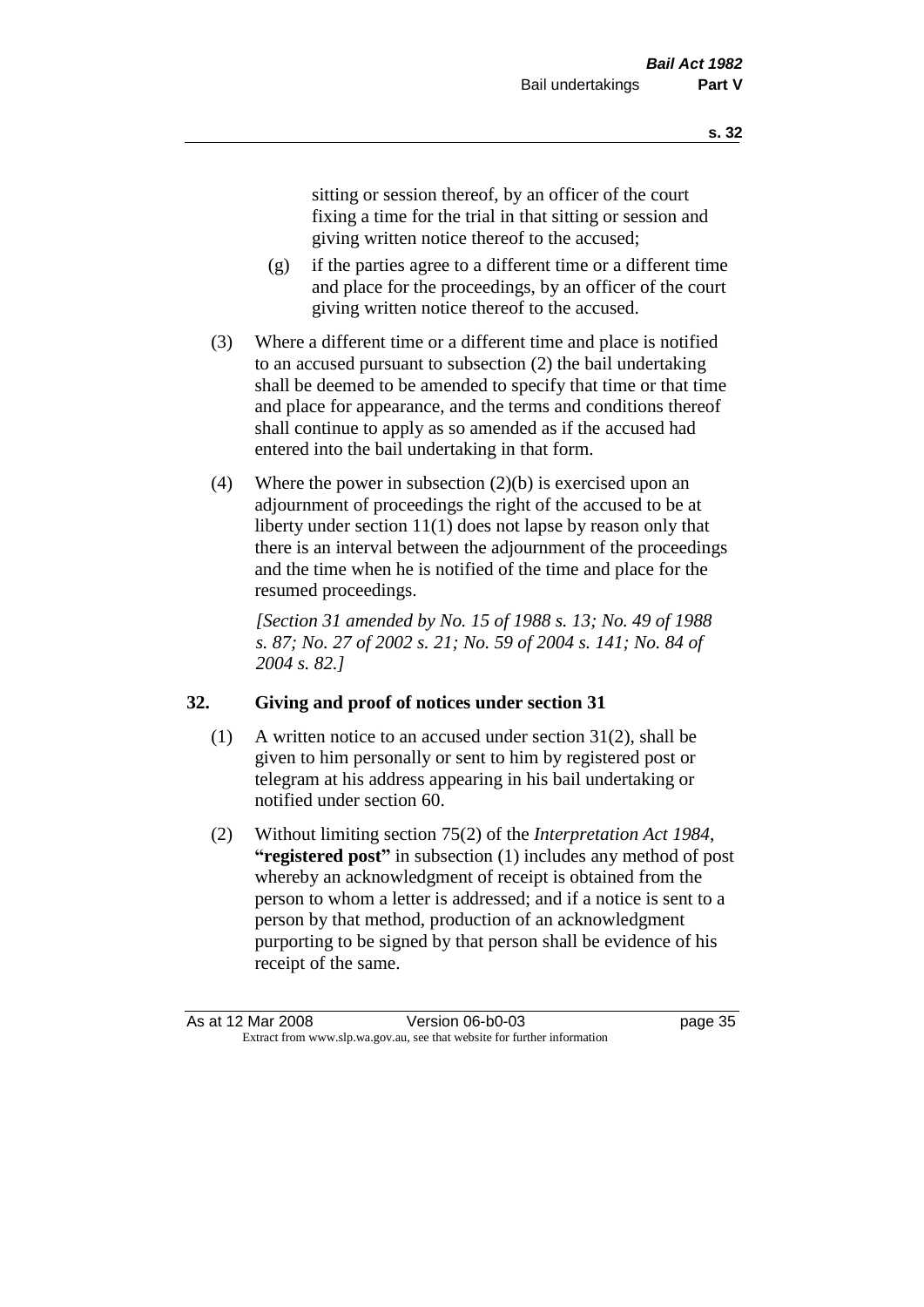(3) If notice is sent by registered post (otherwise than as mentioned in subsection (2)) or by telegram it shall be presumed, unless the contrary is shown, to have been received and at the time when, in the ordinary course of events, the letter or telegram would have been delivered.

(4) The judicial officer who under section  $31(2)(a)$  notifies an accused of the time and place for resumed proceedings shall endorse on the accused's bail undertaking a certificate showing details of such time and place and that he notified the accused thereof.

(5) In any proceedings —

- (a) a document purporting to be a copy of a notice referred to in subsection (1) shall be evidence of the terms of the notice;
- (b) an endorsement on a bail undertaking purporting to be a certificate referred to in subsection (4) shall be evidence of the matters appearing therein without proof of the signature of the judicial officer who made it.

*[Section 32 amended by No. 74 of 1984 s. 12; No. 84 of 2004 s. 82.]* 

# **33. Judicial officer may order accused to enter into bail undertaking**

- (1) Where bail is granted to an accused by a judicial officer, whether with or without any condition being attached thereto, and the accused fails or refuses to enter into a bail undertaking in terms of the grant, the judicial officer who granted bail may, subject to subsection (3), order that the accused enter into the bail undertaking within such time as he may specify.
- (2) If an accused does not comply with an order under subsection (1), the judicial officer may, subject to subsection (3), further order that a bail undertaking, in such form as the judicial officer may approve, shall be deemed to have been entered into by the accused on the date of such

**s. 33**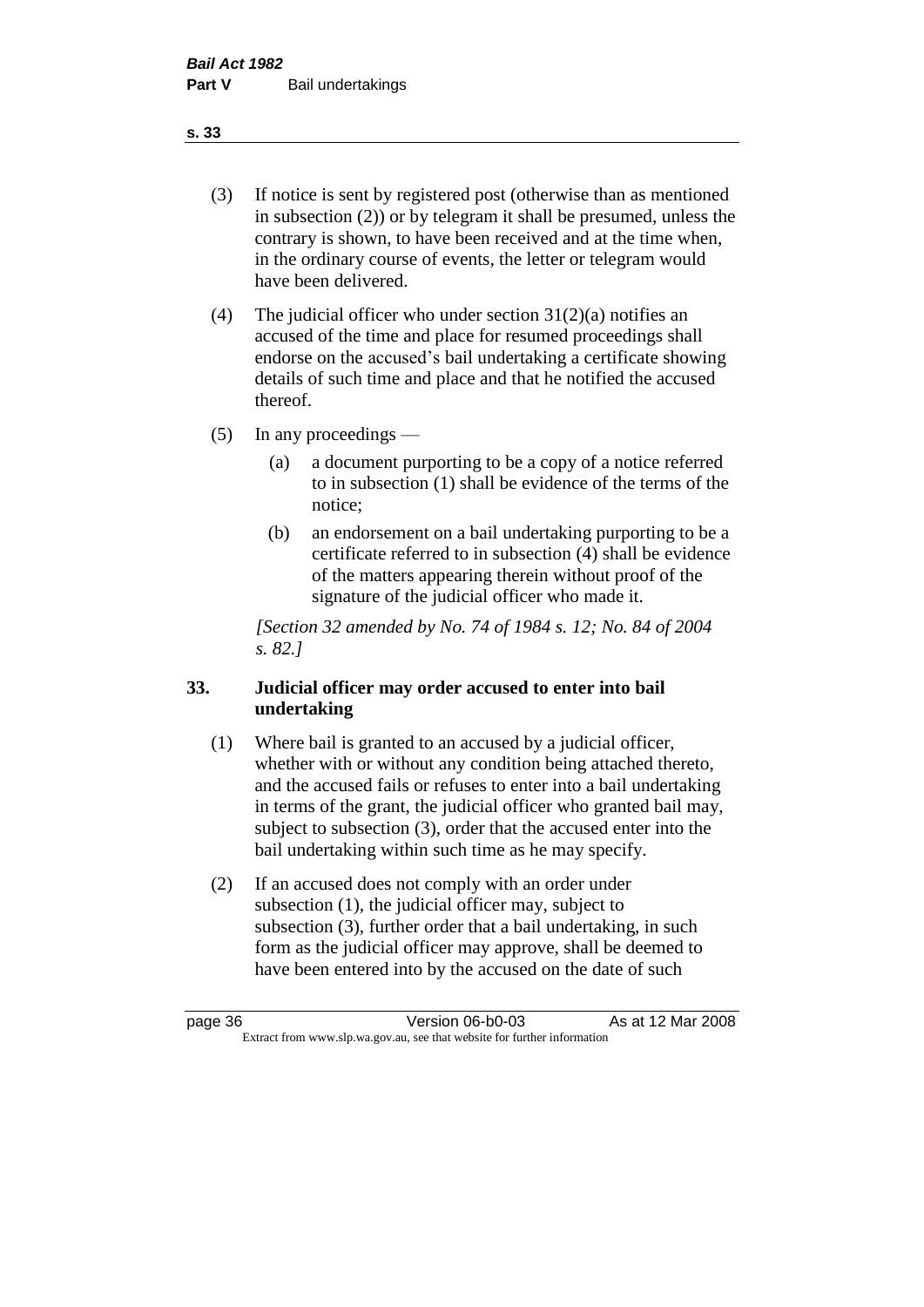further order, and thereupon that undertaking shall be treated as if it had been duly entered into by the accused for the purposes of this Act.

- (3) A judicial officer shall not
	- (a) make an order under subsection (2) unless he has personally informed the accused of the terms and effect of the order made under subsection (1);
	- (b) exercise any of the powers conferred on him by this section unless he is satisfied that the accused has the capacity to enter into and comply with the undertaking.

*[Section 33 amended by No. 84 of 2004 s. 82.]* 

## **34. Cessation and suspension of bail undertaking**

A bail undertaking ceases to have effect —

- (a) upon the revocation of bail under section 55;
- (b) upon the death of the accused, but only if no order has been made under section 57;
- (c) subject to section 31, upon the appearance in court by the accused as required by his bail undertaking;
- (d) upon the discharge of the accused according to law from any further proceedings for the offence, or all of the offences, to which the bail undertaking relates;
- (e) during any period before the time at which the accused is required to appear in court when he is in custody for any other offence or reason.

*[Section 34 amended by No. 84 of 2004 s. 82.]*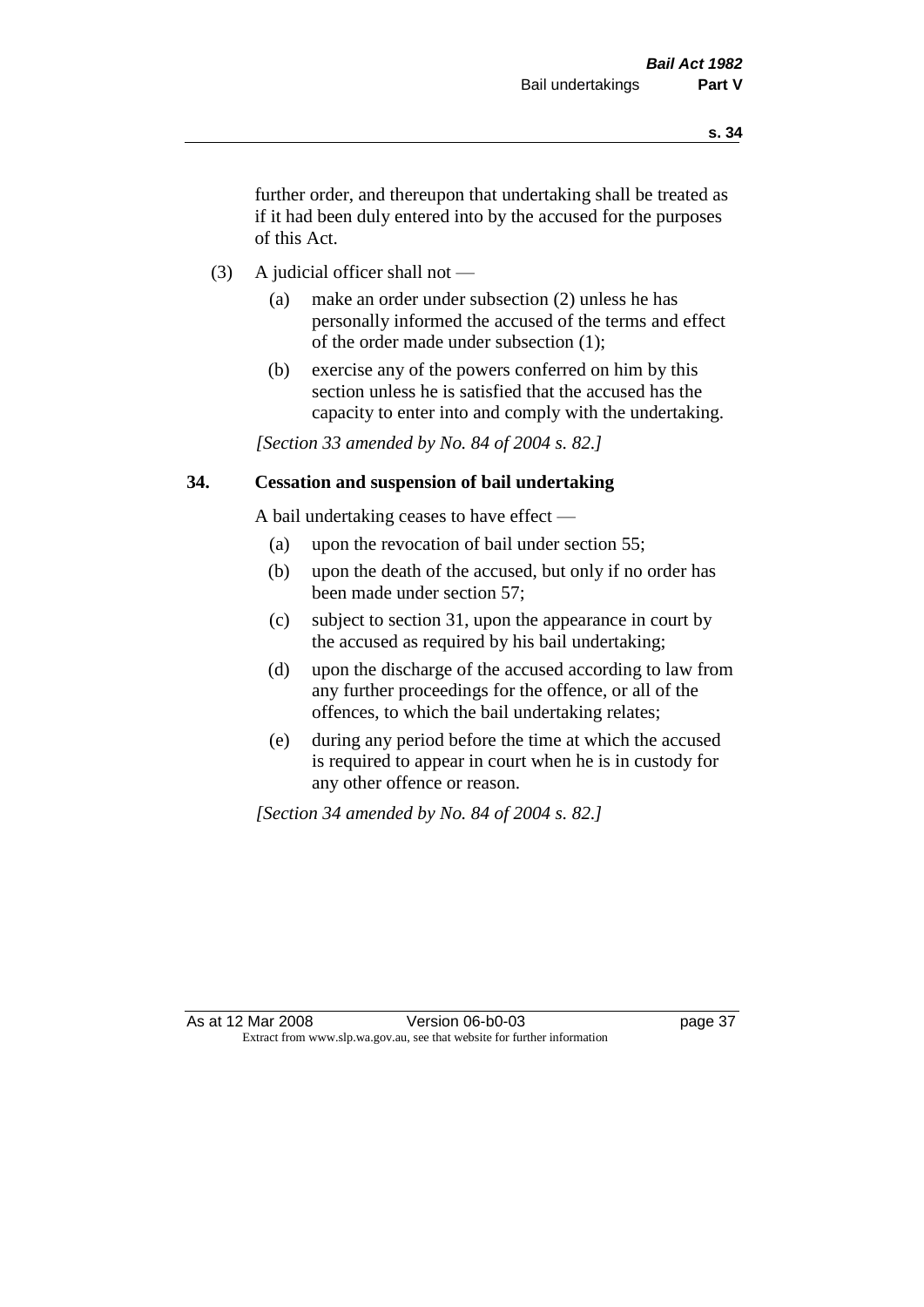# **Part VI — Sureties and surety undertakings**

# **35. Meaning of surety and surety undertaking**

- (1) A surety is a person who, as a condition of the grant of bail to an accused, enters into a surety undertaking, that is to say, undertakes in writing that he will, subject to this Act, forfeit a specified amount of money if the accused fails to comply with any requirement of his bail undertaking mentioned in section  $28(2)(a)$  and  $(b)(ii)$ .
- (2) A surety is required to be approved under section 40.
- (3) A forfeiture of money by a surety as mentioned in subsection (1) is enforceable as provided in section 49 but not otherwise.

*[Section 35 amended by No. 84 of 2004 s. 82.]* 

# **36. Authority to approve sureties**

- (1) The decision whether an applicant should be approved as a surety in any case shall be made, on notice to the prosecutor in the prescribed manner —
	- (a) where a judicial officer imposed the requirement for a surety in that case, by that judicial officer or by a judicial officer whose jurisdiction is co-extensive with that judicial officer's;
	- (b) where an authorised officer imposed the requirement for a surety in that case, by that or any other authorised officer; or
	- (c) where subsection (2) applies, by an officer of the court authorised under that subsection.
- (2) A judicial officer when granting bail to an accused subject to a requirement for a surety or sureties may authorise a justice, a registrar of any court or an associate of a judge of the Supreme Court or of the District Court or of the Children's Court, by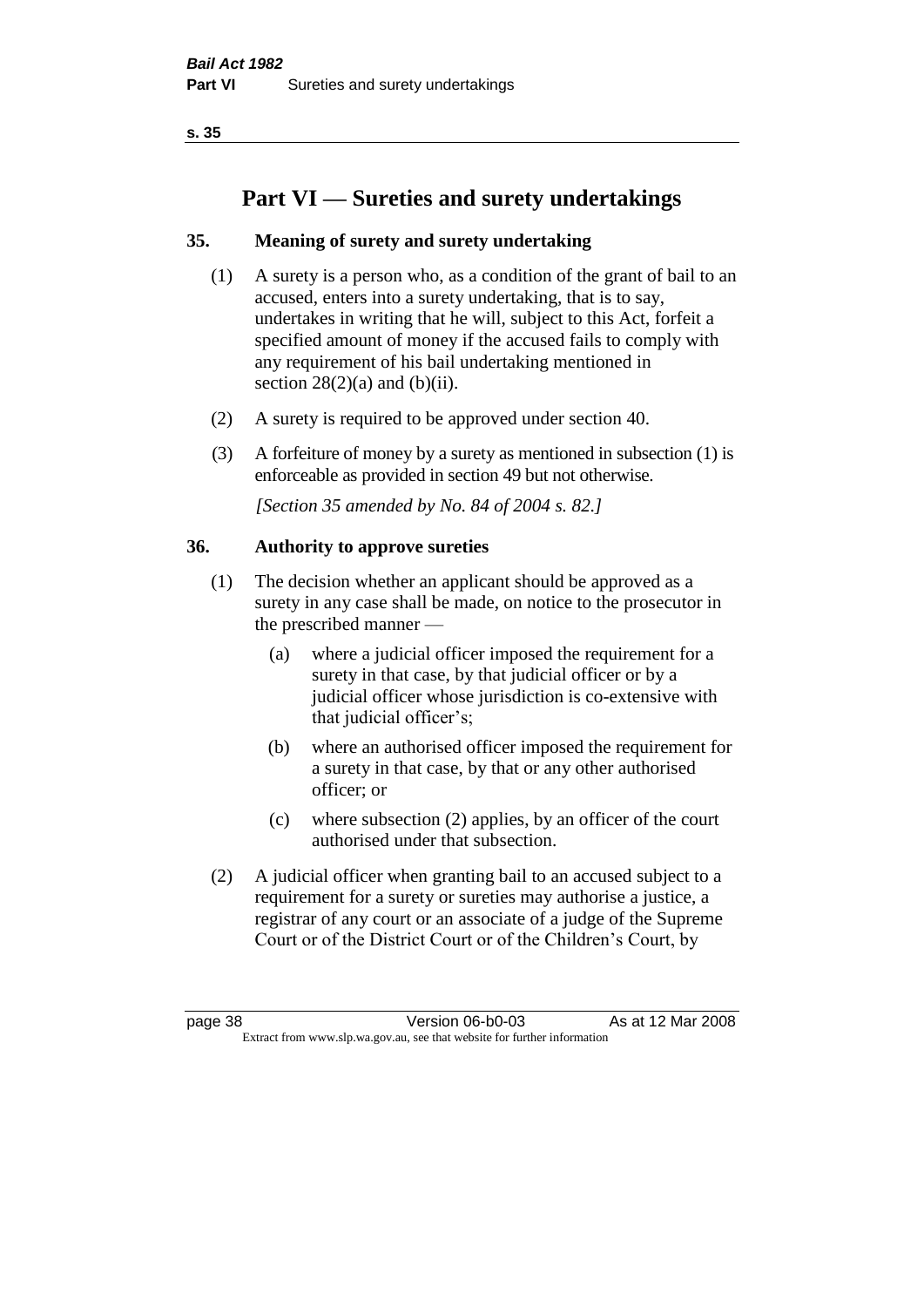name or office, to decide whether any applicant should be approved as a surety in that case.

*[Section 36 amended by No. 15 of 1988 s. 14; No. 49 of 1988 s. 88; No. 59 of 2004 s. 141; No. 84 of 2004 s. 82.]* 

#### **37. Proposed surety to receive certain information and prescribed form for completion**

- (1) Whenever an officer referred to in section 36(1) is called upon to decide whether an applicant should be approved as a surety, he shall ensure that the applicant is, or has been, given —
	- (a) a duly completed notice in the prescribed form showing details of the terms and conditions on which bail has been granted to the accused in whose case the surety is required;
	- (b) such information in writing as to the effect of this Act in relation to the rights, obligations and liabilities of sureties as is prescribed for the purposes of this paragraph; and
	- (c) a prescribed form of declaration for completion designed to disclose to the officer all information relevant to the decision.
- (2) Before he makes his decision, the officer shall ensure that the applicant furnishes to him the declaration referred to in subsection (1)(c) duly completed.

*[Section 37 amended by No. 84 of 2004 s. 82.]* 

#### **38. Persons disqualified from being sureties**

- (1) A person is not qualified to be approved as a surety if  $-$ 
	- (a) he is under 18 years of age; or
	- (b) subject to subsection (2), the value of his assets, after provision is made for his debts and liabilities, is less than the amount which he might become liable to forfeit under his proposed surety undertaking; or

As at 12 Mar 2008 Version 06-b0-03 page 39 Extract from www.slp.wa.gov.au, see that website for further information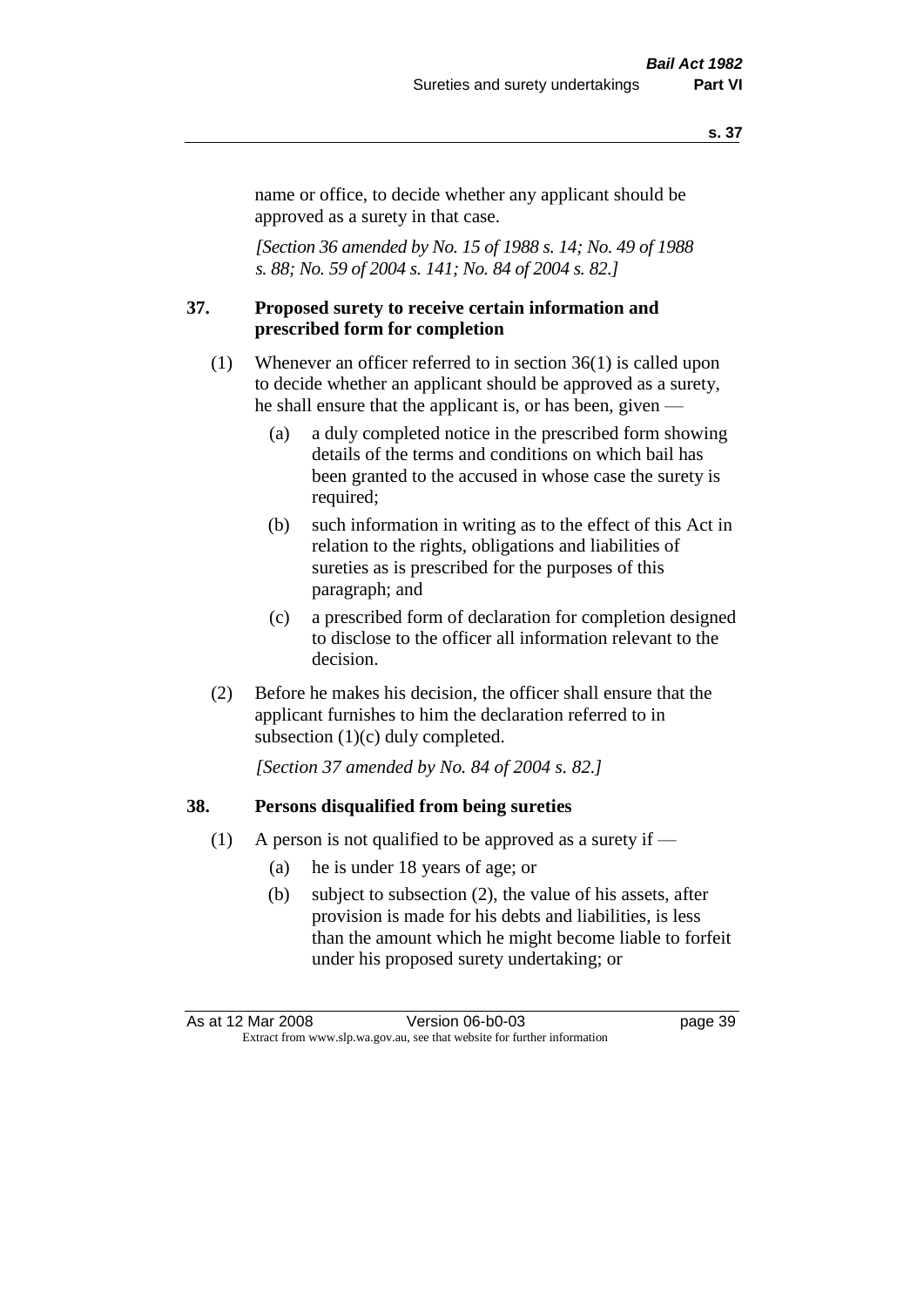(c) there are reasonable grounds for believing that he has been, or will be, indemnified by any person against any forfeiture referred to in paragraph (b).

(2) Subsection (1)(b) does not apply where the applicant for approval is required to give security sufficient to cover the amount which he might become liable to forfeit.

## **39. Matters relevant to approval of sureties**

In determining whether an applicant is suitable to be a surety an officer referred to in section 36(1) shall have regard to all matters which appear to him to be relevant including, as well as any others, the following —

- (a) the character and antecedents of the applicant;
- (b) his proximity to or connection with the accused, whether by kinship, place of residence or otherwise; and
- (c) his ability to pay, or give security for, the amount which he might become liable to forfeit under his proposed surety undertaking, without excessive hardship to himself or his dependants.

*[Section 39 amended by No. 84 of 2004 s. 82.]* 

## **40. Decision on application by proposed surety**

- (1) Upon receipt of the duly completed declaration referred to in section  $37(1)(c)$ , the officer shall, after making any enquiries which he thinks desirable, make a decision, as soon as is practicable, either to approve or not to approve of the applicant as a surety in that case.
- (2) If the officer does not approve of the applicant as a surety he shall record the reasons for his doing so and inform the applicant and the accused thereof, or cause them to be so informed.

*[Section 40 amended by No. 15 of 1988 s. 15; No. 84 of 2004 s. 82.]* 

page 40 Version 06-b0-03 As at 12 Mar 2008 Extract from www.slp.wa.gov.au, see that website for further information

**s. 39**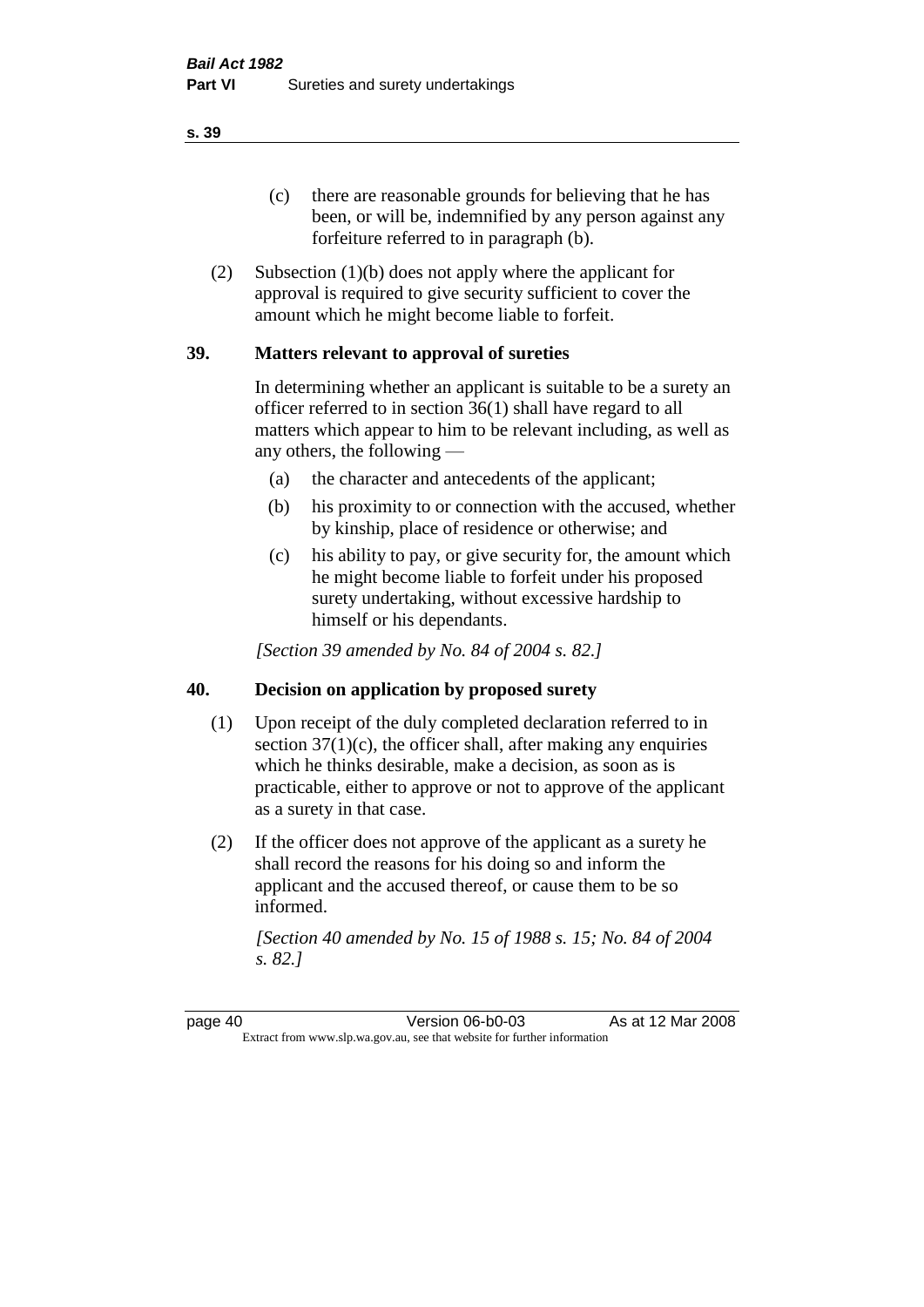## **41. Finality of decision to refuse approval**

- (1) A decision by an officer referred to in section 36(1) not to approve of the applicant as a surety is final unless the applicant becomes entitled to re-apply under subsection (2).
- (2) An applicant who is refused approval as a surety may re-apply for approval to the officer who made that decision, or if he is absent or unavailable to another officer acting in his position, on the ground that —
	- (a) new facts have been discovered, new circumstances have arisen or the circumstances have changed since he was refused approval; or
	- (b) he failed to adequately present his case for approval on his previous application,

and the provisions of this Act, except section 37, shall, with necessary modifications, apply to any such further application and the decision thereon.

#### **42. Before whom surety undertaking may be entered into**

A surety undertaking need not be entered into before the officer who approved the surety but may be entered into before any person before whom the accused for whose appearance the surety is approved might enter into his bail undertaking under section 29.

*[Section 42 amended by No. 84 of 2004 s. 82.]* 

## **43. Duties of persons before whom surety undertaking is entered into**

A person before whom a surety undertaking is to be entered into —

- $(a)$  shall
	- (i) read to the surety;
	- (ii) be informed by the surety that he has read; or

As at 12 Mar 2008 Version 06-b0-03 page 41 Extract from www.slp.wa.gov.au, see that website for further information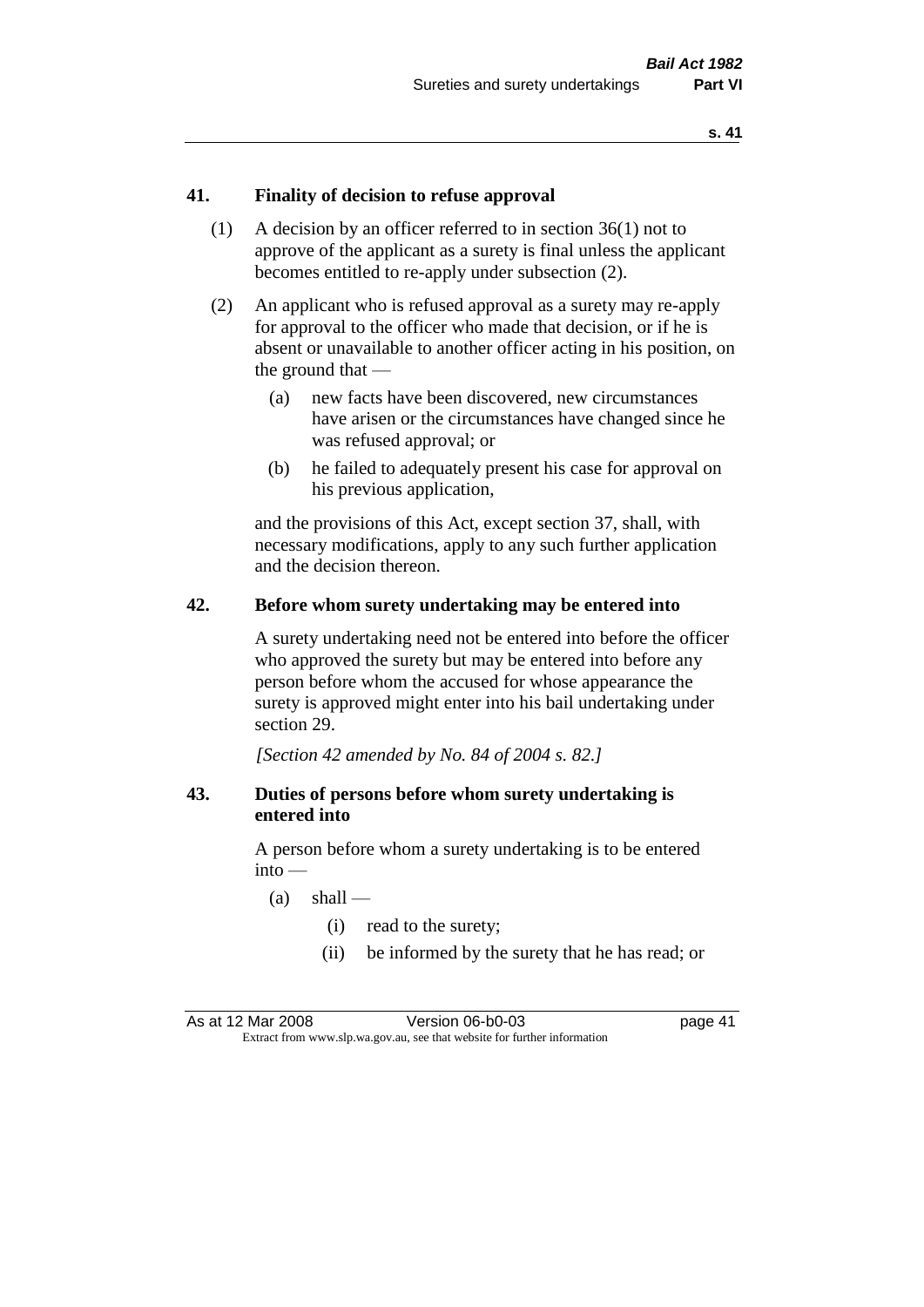(iii) if necessary, have translated to the surety, the documents described in section  $37(1)(a)$  and (b), and the surety undertaking, before the surety enters into the undertaking;

- (b) shall ensure that all conditions which are to be complied with by the surety have been complied with before the surety enters into his undertaking; and
- (c) shall give to the surety a copy of his surety undertaking as duly completed.

*[Section 43 amended by No. 74 of 1984 s. 13.]* 

# **44. Surety undertaking extends to adjourned hearing only by consent**

- (1) A surety undertaking does not extend to the failure by the accused to appear at a different time or a different time and place pursuant to section 31 unless —
	- (a) his surety undertaking contains a provision that it does so extend; and
	- (b) where applicable, pursuant to subsection (2), he has received notice as mentioned in that subsection.
- (2) A surety undertaking may, at the option of the surety, also contain a provision that, where a different time or a different time and place for the accused's appearance is substituted pursuant to section 31, the surety's liability shall only arise if he is given notice, as soon as is practicable, of the different time or the different time and place.

*[Section 44 amended by No. 74 of 1984 s. 14; No. 84 of 2004 s. 82.]* 

# **45. Giving and proof of notices under section 44**

- (1) For the purposes of section 44(2) notice to a surety may be given —
	- (a) orally to the surety by the judicial officer when he fixes a time and place for the proceedings or the resumed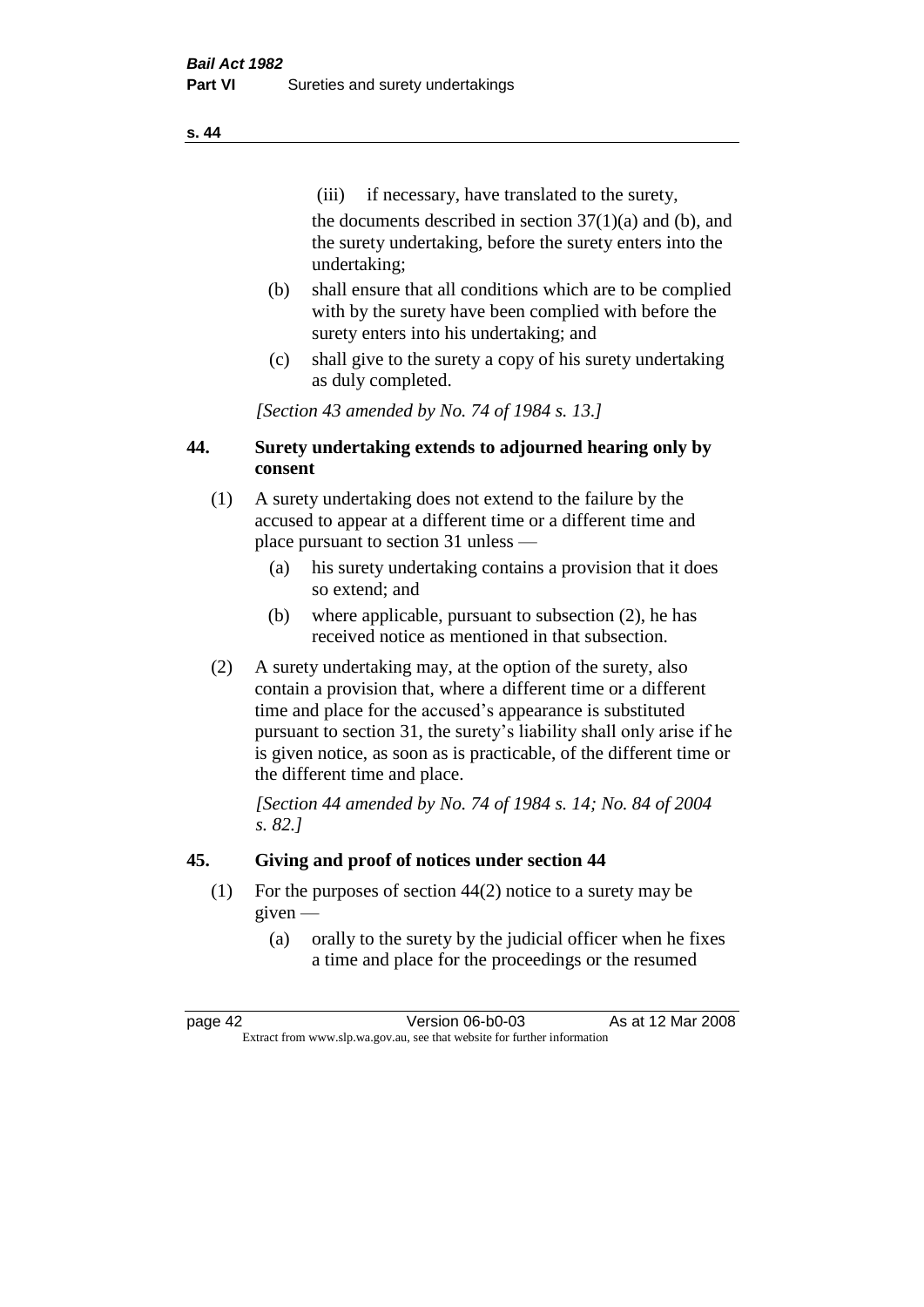proceedings;

- (b) in the prescribed form to the surety personally; or
- (c) by the registrar of the court sending the prescribed form by registered post or telegram to him at his address appearing in his undertaking or notified under section 60.
- (2) Section 32(2) and (3) shall apply to the service and proof of service of a notice under subsection (1)(c).
- (3) A judicial officer who, under subsection  $(1)(a)$ , notifies a surety of the time and place for the proceedings or the resumed proceedings shall endorse on the surety's undertaking a certificate showing details of such time and place and that he notified the surety thereof.
- (4) In any proceedings
	- (a) a document purporting to be a copy of a notice referred to in section 44(2) shall be evidence of the terms of the notice;
	- (b) an endorsement on a surety undertaking purporting to be a certificate referred to in subsection (3) shall be evidence of the matters appearing therein without proof of the signature of the judicial officer who made it.

*[Section 45 amended by No. 74 of 1984 s. 15; No. 59 of 2004 s. 141.]* 

#### **46. Power of surety to apprehend accused**

- (1) A surety may arrest an accused for whose appearance in court he has entered into a surety undertaking if the surety has reasonable grounds to believe that —
	- (a) the accused
		- (i) is not likely to comply with the requirements of his bail undertaking mentioned in section  $28(2)(a)$  or (b);

As at 12 Mar 2008 Version 06-b0-03 page 43 Extract from www.slp.wa.gov.au, see that website for further information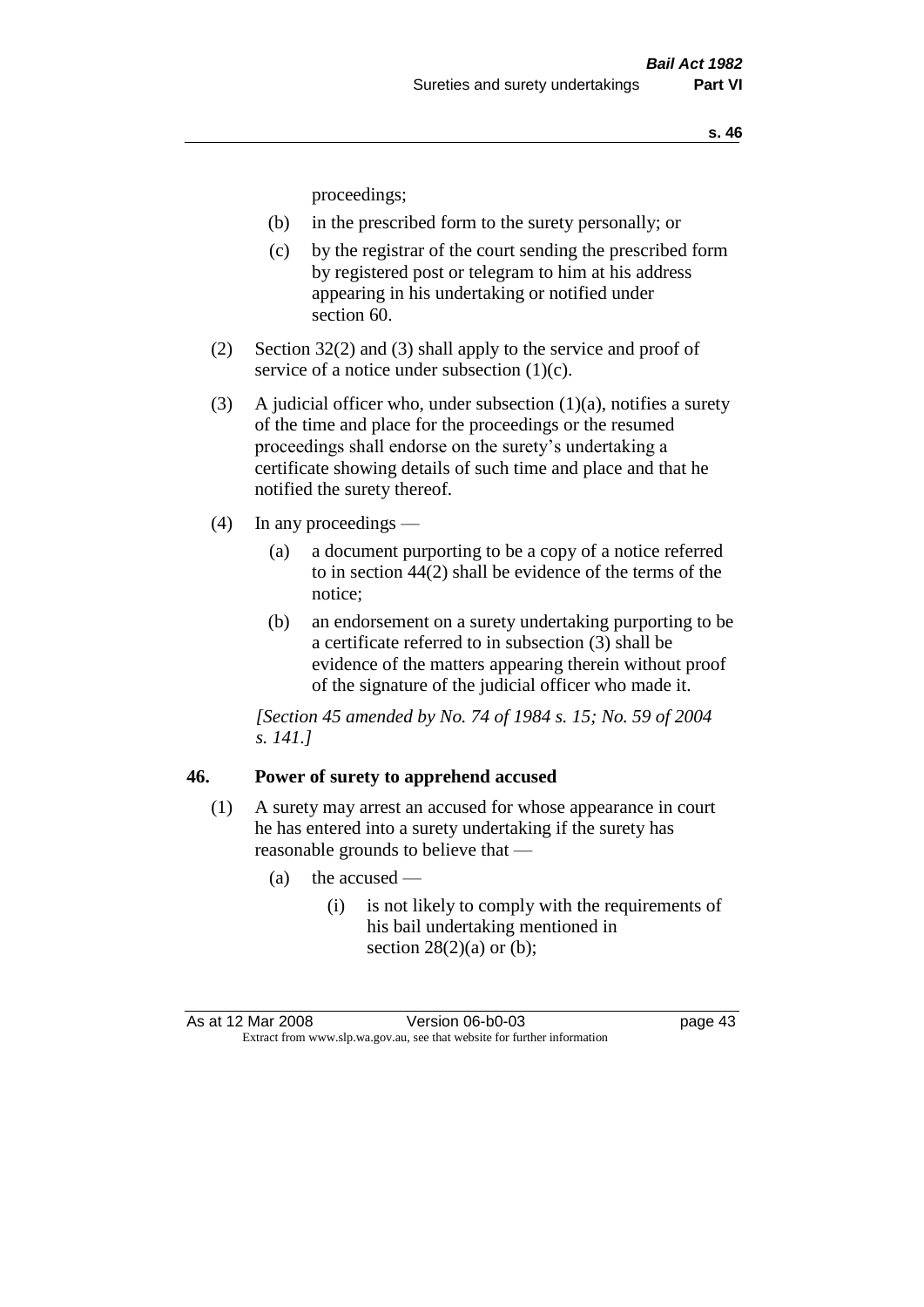- (ii) is, or has been, in breach of any condition of his bail undertaking mentioned in section 28(2)(c); or
- (iii) is, or has been, in breach of a home detention condition mentioned in section 28(2)(d);

and

- (b) it is not expedient to invoke the assistance of a police officer under section 54(1) because the delay occasioned by doing so would defeat the purpose of that section.
- (2) A surety who arrests an accused under subsection (1) shall, as soon as is practicable, deliver him into the custody of a police officer and thereafter he shall be dealt with under section 54(4) and section 55, and those provisions shall apply, as if he had been arrested by a police officer under section 54(2).

*[Section 46 amended by No. 74 of 1984 s. 16; No. 61 of 1990 s. 10; No. 84 of 2004 s. 82.]* 

# **47. Cessation and suspension of surety undertaking**

A surety undertaking ceases to have effect —

- (a) upon the revocation of bail under section  $55(1)$ ;
- (b) upon the release of an accused under section 55(2) if the surety does not consent to the continuance in force of his surety undertaking;
- (c) upon its being cancelled under section 48(4) (and as from the time fixed therefor) by an appropriate judicial officer;
- (d) upon the death of the surety, but only if no order under section 49(1) has been made before then;
- (e) subject to sections 31 and 44, upon the appearance in court by the accused as required by his bail undertaking;
- (f) upon the discharge of the accused according to law from any further proceedings for the offence, or all of the offences, to which the surety undertaking relates; or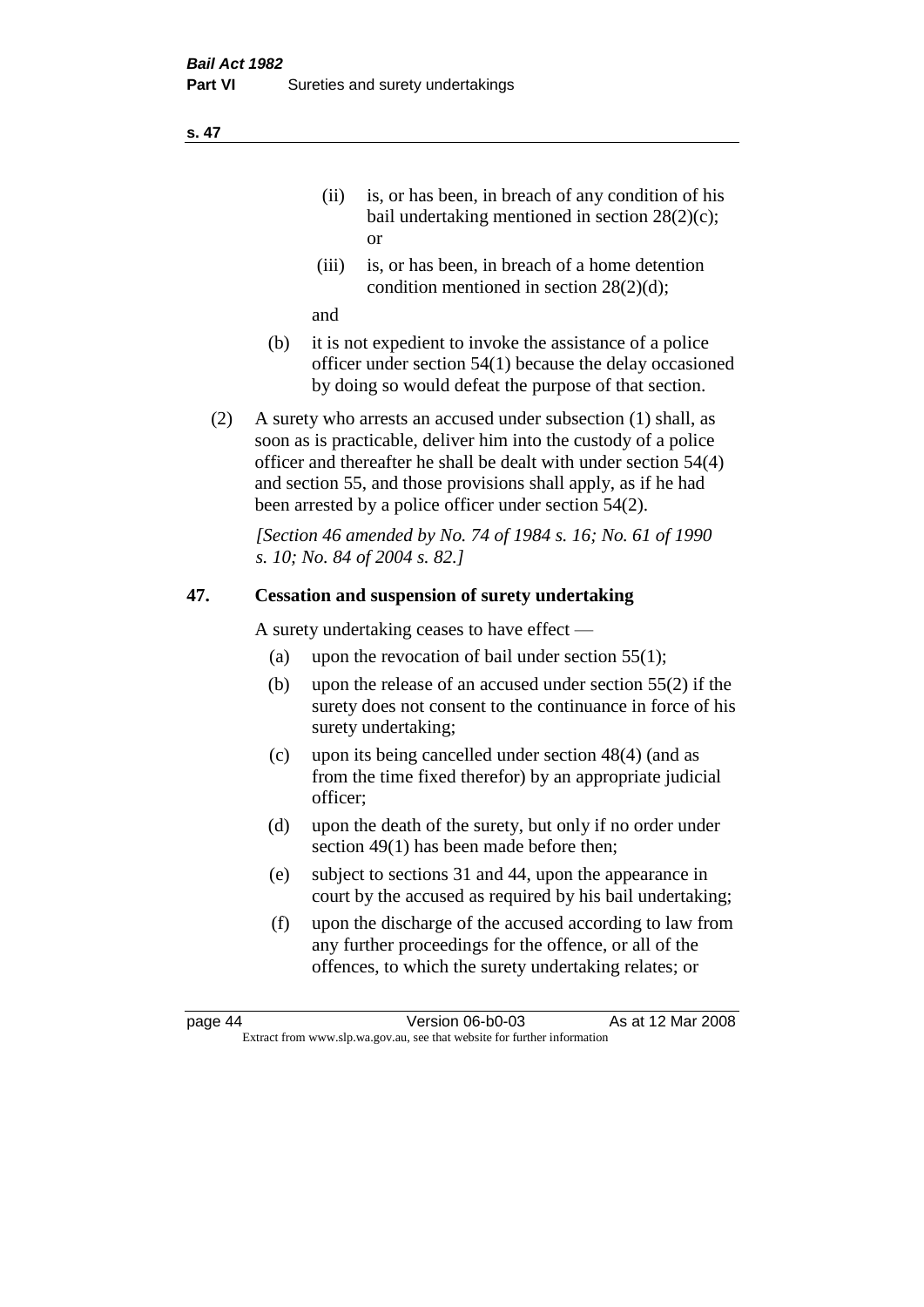(g) during any period before the time at which the accused is required to appear in court when he is in custody for any other offence or reason.

*[Section 47 amended by No. 84 of 2004 s. 82.]* 

### **48. Surety may apply for cancellation of his undertaking**

- (1) A surety may apply to an appropriate judicial officer for cancellation of his undertaking.
- (2) An application under subsection (1) may be made at any time before that specified, or deemed by section 31(3) to be specified, in the accused's bail undertaking for his appearance in court.
- (3) Upon an application being made under subsection (1) an appropriate judicial officer shall cause the accused to appear before him or another such officer and may issue a warrant or summons for that purpose.
- (4) Upon the appearance of the accused before the time mentioned in subsection (2) an appropriate judicial officer shall —
	- (a) cancel the surety undertaking; and
	- (b) exercise one of the powers set out in section  $55(1)(d)$ or (e).
- (5) An application under subsection (1) must be made, and proceedings on it are to be conducted —
	- (a) in a court of summary jurisdiction in accordance with regulations made under the *Criminal Procedure Act 2004*;
	- (b) in the Supreme Court or the District Court  $-\text{in}$ accordance with rules of court made under the *Criminal Procedure Act 2004*.

*[Section 48 amended by No. 59 of 2004 s. 141; No. 84 of 2004 s. 7 and 82.]* 

As at 12 Mar 2008 Version 06-b0-03 page 45 Extract from www.slp.wa.gov.au, see that website for further information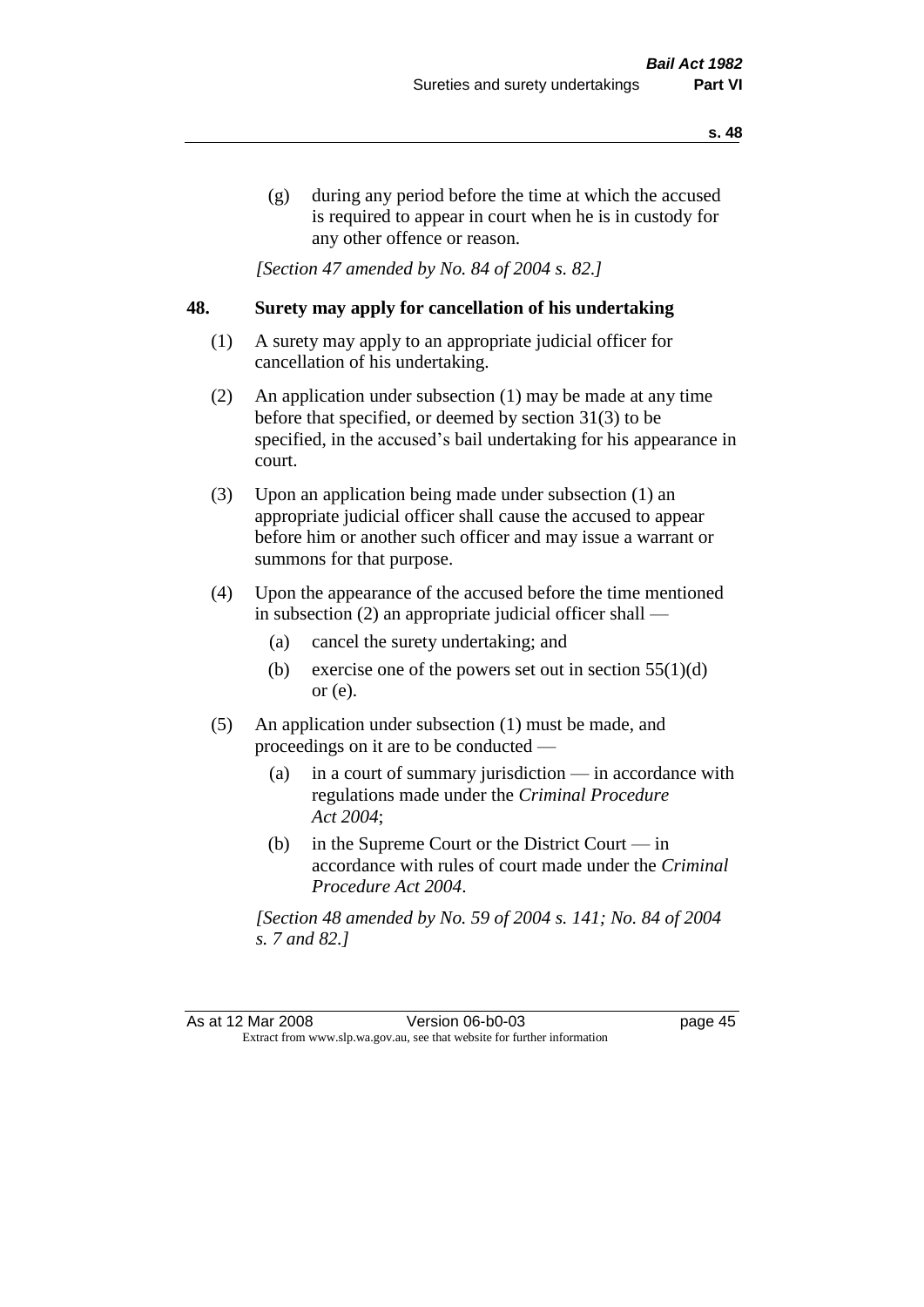# **49. Forfeiture of money under surety's undertaking**

- (1) Where an accused has failed to comply with any requirement of his bail undertaking mentioned in section 28(2)(a) or (b)(ii) the following provisions of this section apply for the purpose of enforcing payment to the State of any sum thereupon payable by a surety in terms of his surety undertaking —
	- (a) the registrar of the court before which the accused failed to appear may apply to an appropriate judicial officer for an order that the sum be paid;
	- (b) that judicial officer shall summon the surety to appear before the court in which the judicial officer exercises jurisdiction to show cause why an order of forfeiture should not be made under this section;
	- (c) on the hearing of the application and upon proof of the surety's liability in terms of his undertaking, the judicial officer shall order forfeiture of the full amount specified in the undertaking unless the surety attends at the hearing and shows to the satisfaction of the judicial officer that there was reasonable cause for the failure of the accused to comply with the requirement to which the application relates;
	- (d) notwithstanding paragraph (c), the judicial officer may decline to make an order under that paragraph or may order forfeiture in part only where the surety attends and shows to the satisfaction of the judicial officer —
		- (i) that, by reason of a change of circumstances since the undertaking was entered into, an order for forfeiture, or for forfeiture in full (as the case may be), would cause excessive hardship to the surety or his dependants; and
		- (ii) that such hardship would not be relieved by the exercise of one or more of the powers conferred by section 59;

page 46 Version 06-b0-03 As at 12 Mar 2008 Extract from www.slp.wa.gov.au, see that website for further information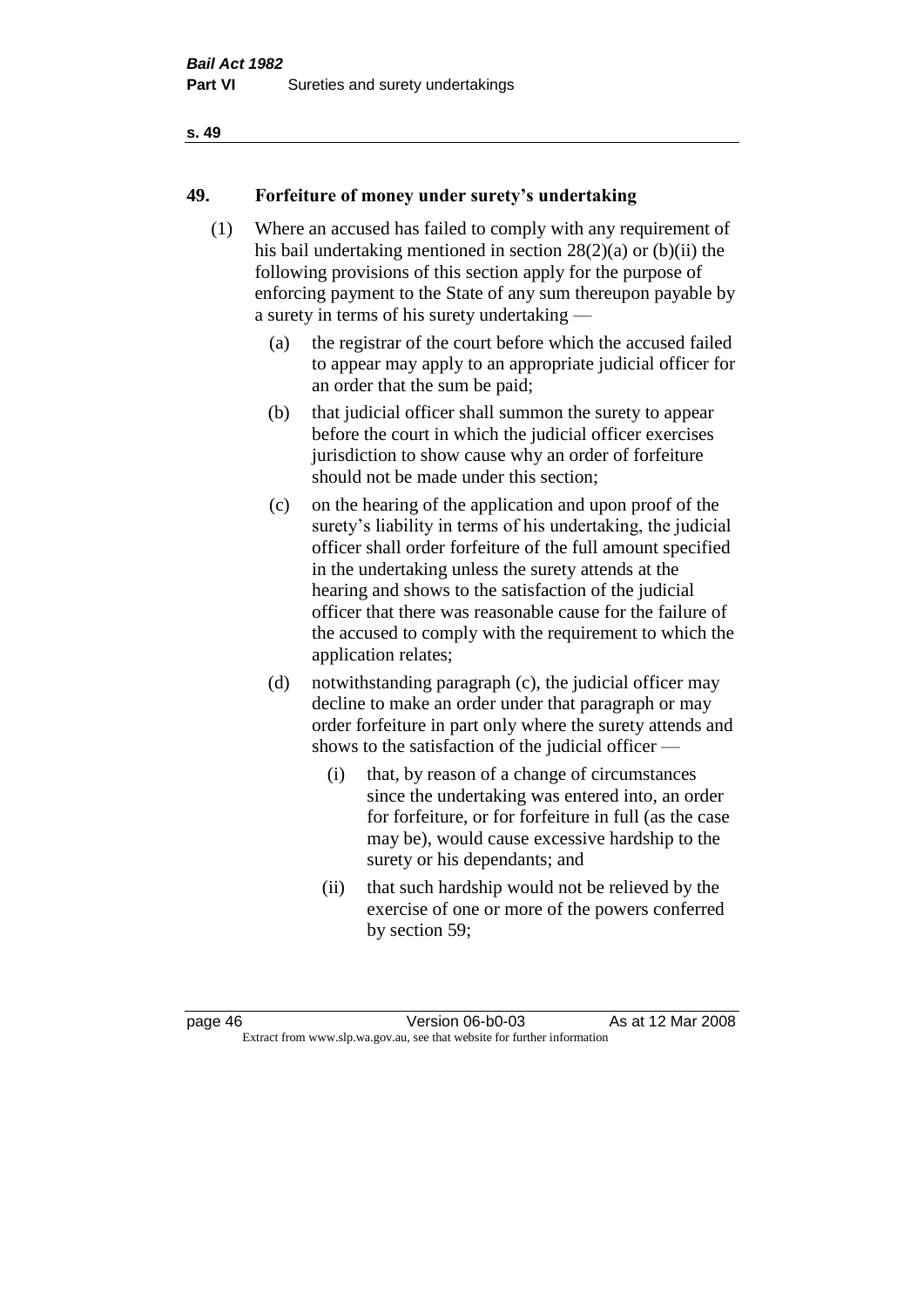- (e) an order may be made under this section whether or not the accused has been convicted of an offence against section 51(1) or (2) but if, after an order has been made, the surety satisfies the Governor that new facts have been discovered or new circumstances have arisen which show that there was reasonable cause for the failure of the accused as mentioned in paragraph (c), the Governor may exercise the power in section 139 of the *Sentencing Act 1995* as if the forfeiture were one to which that section applied.
- (2) An application under subsection (1) must be made, and proceedings on it are to be conducted —
	- (a) in a court of summary jurisdiction in accordance with regulations made under the *Criminal Procedure Act 2004*;
	- (b) in the Supreme Court or the District Court in accordance with rules of court made under the *Criminal Procedure Act 2004*.
- (3) Without prejudice to the recovery of such an amount as a civil debt due to the State, any amount to be paid under an order made under this section is to be paid, and its payment may be enforced under Part 5 of the *Fines, Penalties and Infringement Notices Enforcement Act 1994*, unless an order has been made under subsection (4).
- (4) If under this section the Supreme Court or the District Court makes an order requiring the payment of money, the court may make an order under section 59 of the *Sentencing Act 1995* in respect of the amount payable and for that purpose that section, with any necessary changes, applies as if the amount were a fine imposed on the surety.

*[Section 49 amended by No. 74 of 1984 s. 17; No. 92 of 1994 s. 5; No. 78 of 1995 s. 8; No. 65 of 2003 s. 121(3); No. 74 of 2003 s. 29; No. 59 of 2004 s. 141; No. 84 of 2004 s. 8, 11 and 82.]*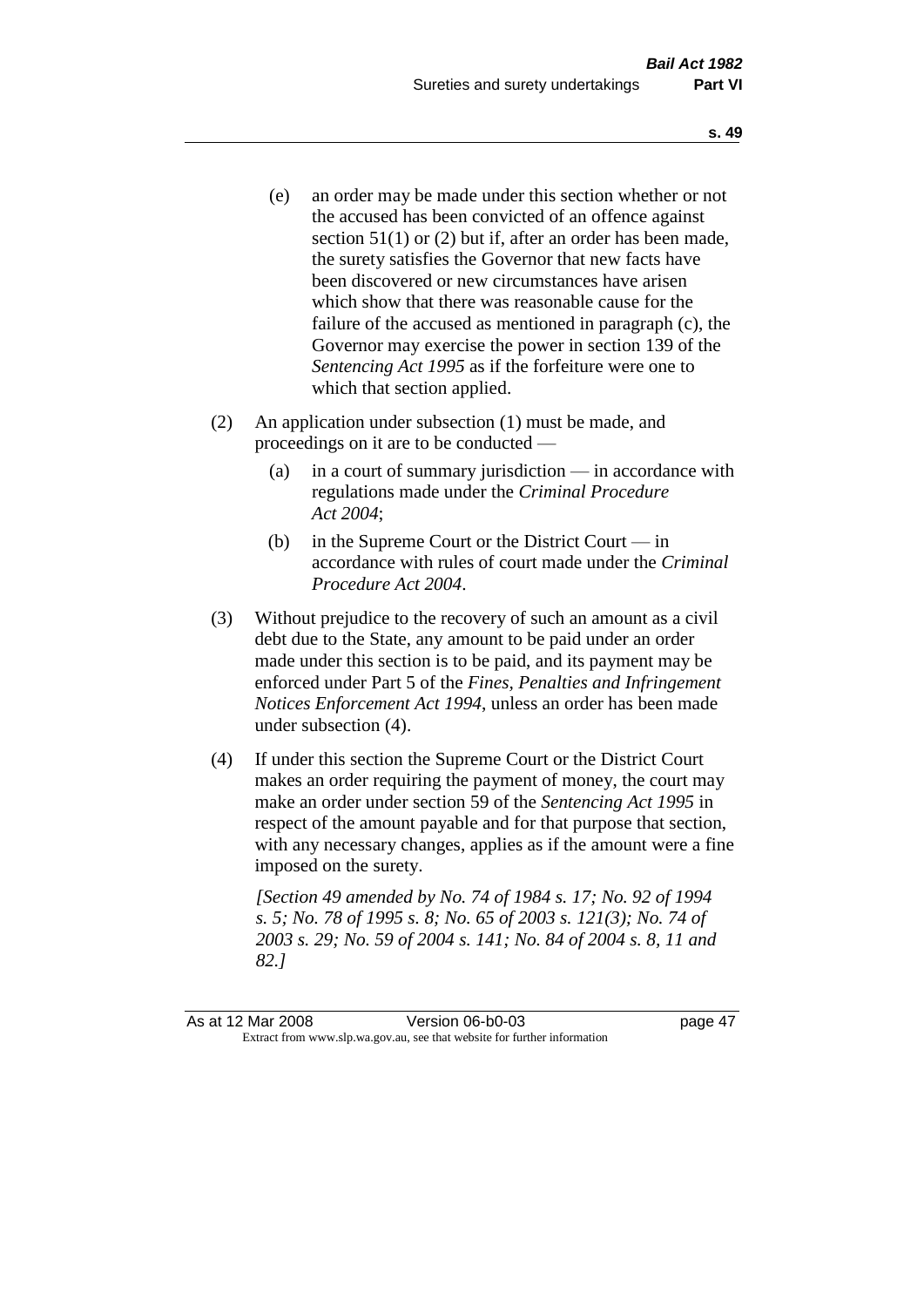#### **50. Offence to indemnify surety**

(1) If a person indemnifies, or agrees to indemnify, a surety or proposed surety against any liability which the surety or proposed surety may incur under this Act (including this section) he and the surety or proposed surety and any person with whom he agrees as aforesaid each commits an offence.

Penalty: \$1 000 or imprisonment for 12 months or both.

- (2) An offence is committed under subsection  $(1)$ 
	- (a) whether the agreement is made before or after the surety undertaking is entered into and whether or not a proposed surety actually becomes a surety; and
	- (b) whether the compensation is to be in money or in money's worth.
- (3) An offence is not committed under subsection (1) by a surety or proposed surety if he shows —
	- (a) that he had no knowledge of an agreement within the meaning of subsection (1) proposed to be entered into between 2 other persons; or
	- (b) that having such knowledge he took all steps reasonably available to him to prevent the agreement being entered into.

*[Section 50 amended by No. 74 of 1984 s. 18.]*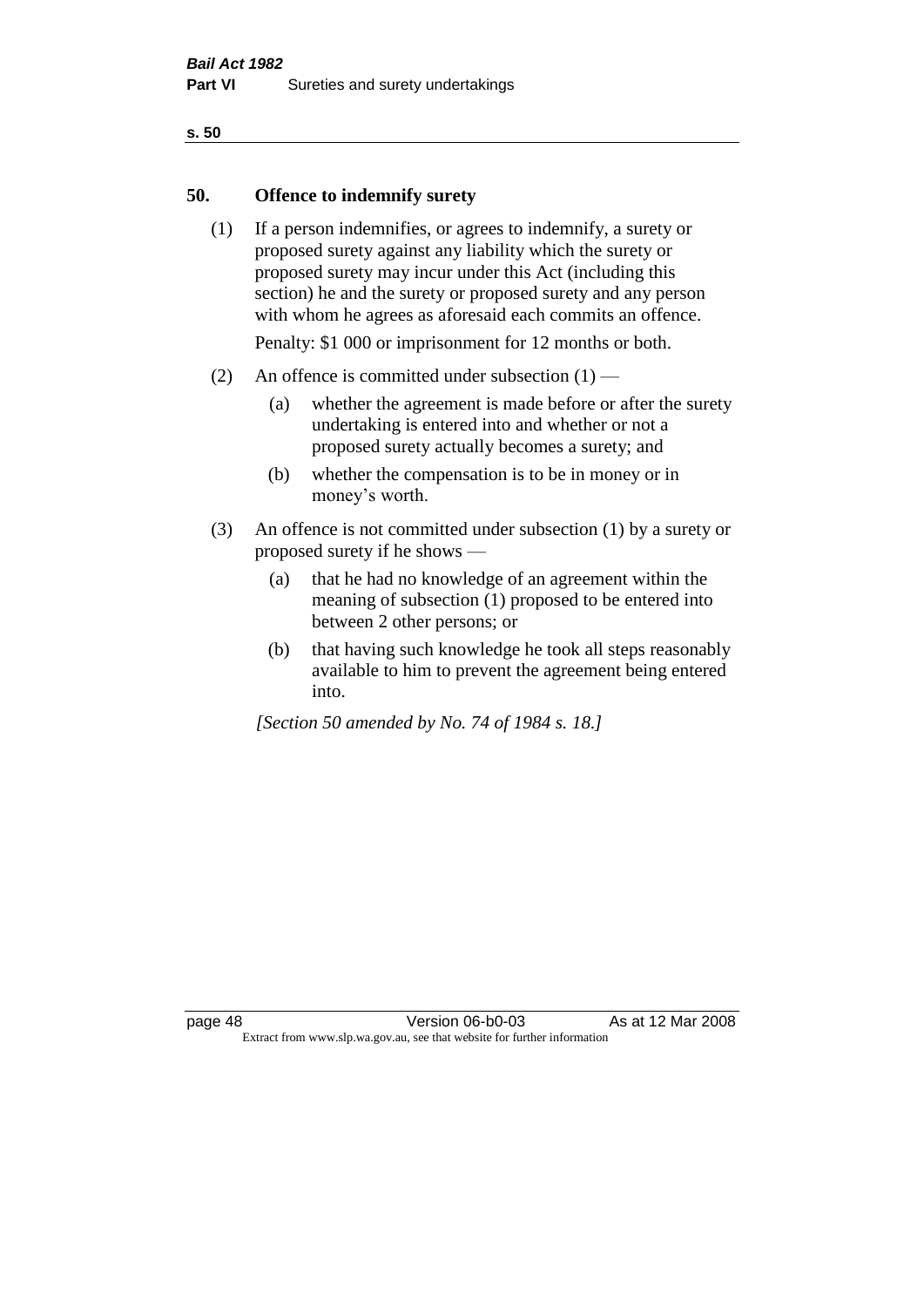#### **s. 50A**

# **Part VIA — Administration of home detention conditions**

*[Heading inserted by No. 61 of 1990 s. 11.]* 

#### **50A. Powers of CEO (corrections)**

The CEO (corrections) has all of the powers conferred under this Act on a community corrections officer and may review, vary, or rescind a direction given by a community corrections officer.

*[Section 50A inserted by No. 61 of 1990 s. 11; amended by No. 31 of 1993 s. 9; No. 65 of 2006 s. 53.]* 

*[50B. Repealed by No. 78 of 1995 s. 8.]* 

#### **50C. Powers and duties of community corrections officers**

- (1) A community corrections officer may give such reasonable directions to an accused subject to a home detention condition as are necessary for the proper administration of the condition and any other condition imposed on the grant of bail to the accused including, without limiting the generality of the foregoing, directions as to —
	- (a) when the accused may leave the place where he is required by the home detention condition to remain;
	- (b) the period of any authorised absence from the place where he is required by the home detention condition to remain;
	- (c) when the accused shall return to the place where he is required by the home detention condition to remain;
	- (d) the method of travel to be used by the accused during any absence from the place where he is required by the home detention condition to remain; and
	- (e) the manner in which the accused shall report his whereabouts.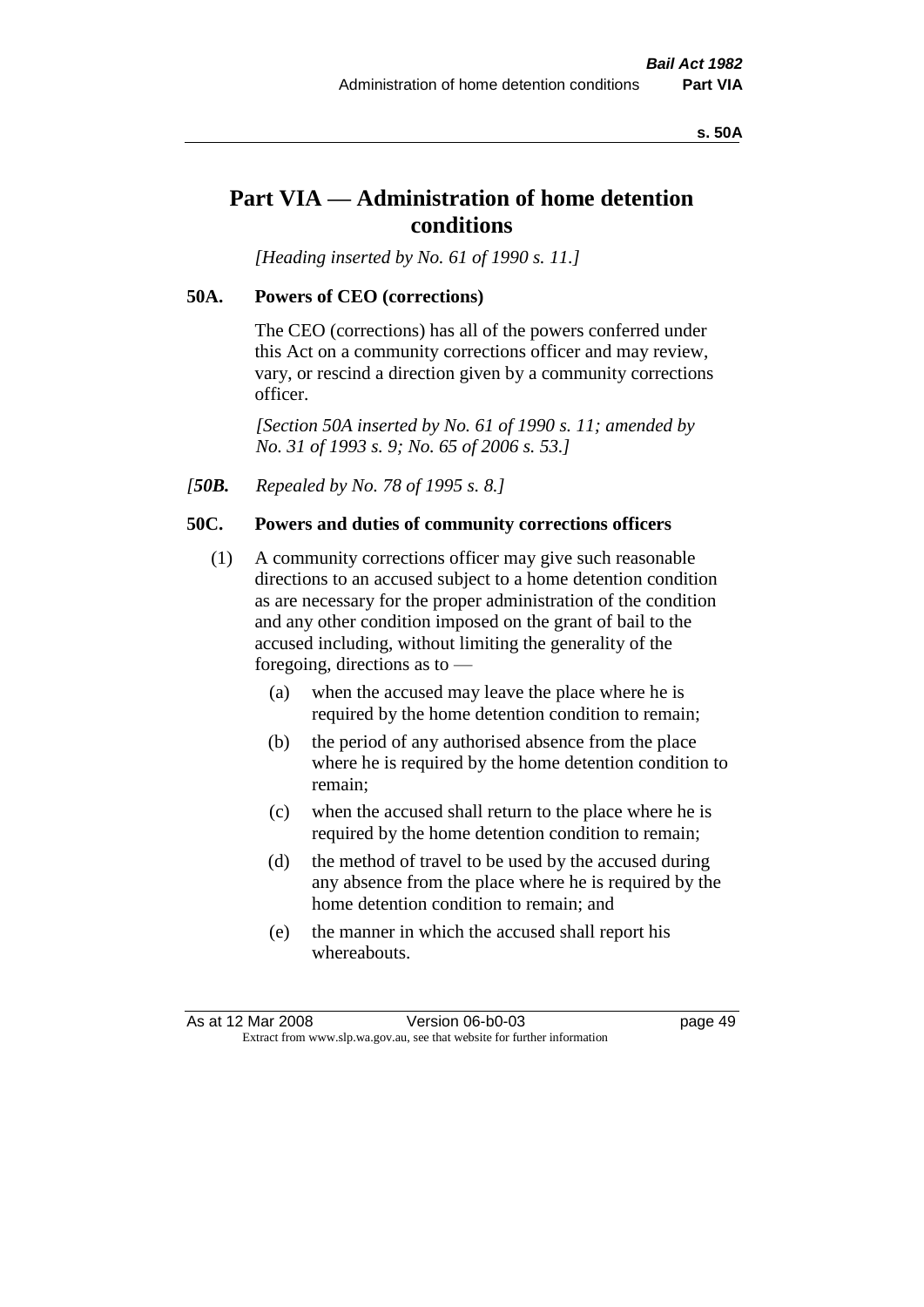**s. 50C**

| (2)     | For the purpose of ascertaining whether or not an accused is<br>complying with a home detention condition or any direction<br>given pursuant to subsection (1), a community corrections<br>officer may, at any time — |                                                                                                                                                                              |  |
|---------|-----------------------------------------------------------------------------------------------------------------------------------------------------------------------------------------------------------------------|------------------------------------------------------------------------------------------------------------------------------------------------------------------------------|--|
|         | (a)                                                                                                                                                                                                                   | enter or telephone the place where the accused is<br>required by a home detention condition to remain;                                                                       |  |
|         | (b)                                                                                                                                                                                                                   | enter or telephone the accused's place of employment or<br>any other place where the accused is permitted or<br>required to attend; or                                       |  |
|         | (c)                                                                                                                                                                                                                   | question any person at any place referred to in<br>paragraph $(a)$ or $(b)$ .                                                                                                |  |
| (3)     | A person who $-$                                                                                                                                                                                                      |                                                                                                                                                                              |  |
|         | (a)                                                                                                                                                                                                                   | hinders a person exercising powers under subsection (2);<br><sub>or</sub>                                                                                                    |  |
|         | (b)                                                                                                                                                                                                                   | fails to answer a question put pursuant to<br>subsection $(2)(c)$ or gives an answer that the person<br>knows is false or misleading in a material particular,               |  |
|         |                                                                                                                                                                                                                       | commits an offence.                                                                                                                                                          |  |
|         |                                                                                                                                                                                                                       | Penalty: \$2 000 and imprisonment for 12 months.                                                                                                                             |  |
| (4)     | A community corrections officer —                                                                                                                                                                                     |                                                                                                                                                                              |  |
|         | (a)                                                                                                                                                                                                                   | shall keep such records and make such returns and<br>reports in relation to accused persons subject to home<br>detention conditions as the CEO (corrections) directs;<br>and |  |
|         | (b)                                                                                                                                                                                                                   | shall make any records relating to a defendant subject to<br>a home detention condition available on the request of<br>the CEO (corrections) to him.                         |  |
|         |                                                                                                                                                                                                                       | [Section 50C inserted by No. 61 of 1990 s. 11; amended by<br>No. 31 of 1993 s. 9; No. 50 of 2003 s. 37(3); No. 84 of 2004<br>s. 82 and 83(3); No. 65 of 2006 s. 53.]         |  |
|         |                                                                                                                                                                                                                       |                                                                                                                                                                              |  |
| page 50 |                                                                                                                                                                                                                       | Version 06-b0-03<br>As at 12 Mar 2008<br>Extract from www.slp.wa.gov.au, see that website for further information                                                            |  |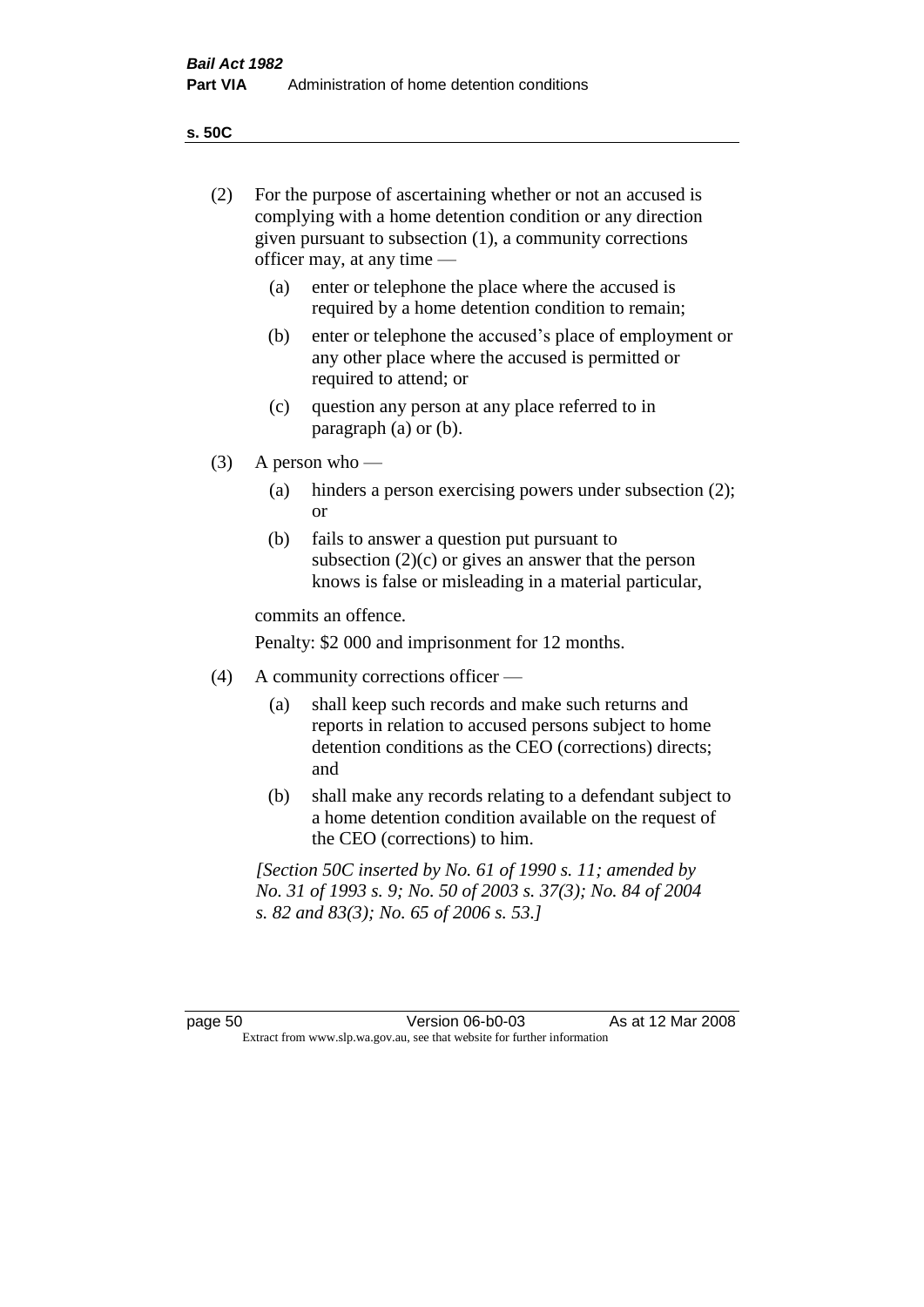#### **50D. Powers of members of the Police Force**

- (1) For the purpose of ascertaining whether or not an accused is complying with a home detention condition, a member of the Police Force may —
	- (a) require the accused to produce a copy of his bail undertaking and any notice by the CEO (corrections) under section 50E(a) for inspection; and
	- (b) require the accused to explain why he is absent from the place where he is required by the home detention condition to remain.
- (2) An accused who fails to comply with subsection  $(1)(a)$  or who fails to explain when required to do so under subsection  $(1)(b)$ or who gives an explanation that the accused knows is false or misleading in a material particular, commits an offence.

Penalty: \$2 000.

*[Section 50D inserted by No. 61 of 1990 s. 11; amended by No. 31 of 1993 s. 9; No. 50 of 2003 s. 37(4); No. 84 of 2004 s. 82; No. 65 of 2006 s. 53.]* 

## **50E. CEO (corrections) may substitute a different place of detention and apply conditions**

The CEO (corrections) may, at any time, by notice in writing given to an accused granted bail subject to a home detention condition —

- (a) substitute a different place for the place where an accused is required by a home detention condition to remain;
- (b) require the accused to comply with such of the conditions specified in the list provided to the accused under section 24A(4) as are specified in the notice.

*[Section 50E inserted by No. 61 of 1990 s. 11; amended by No. 31 of 1993 s. 9; No. 84 of 2004 s. 82; No. 65 of 2006 s. 53.]*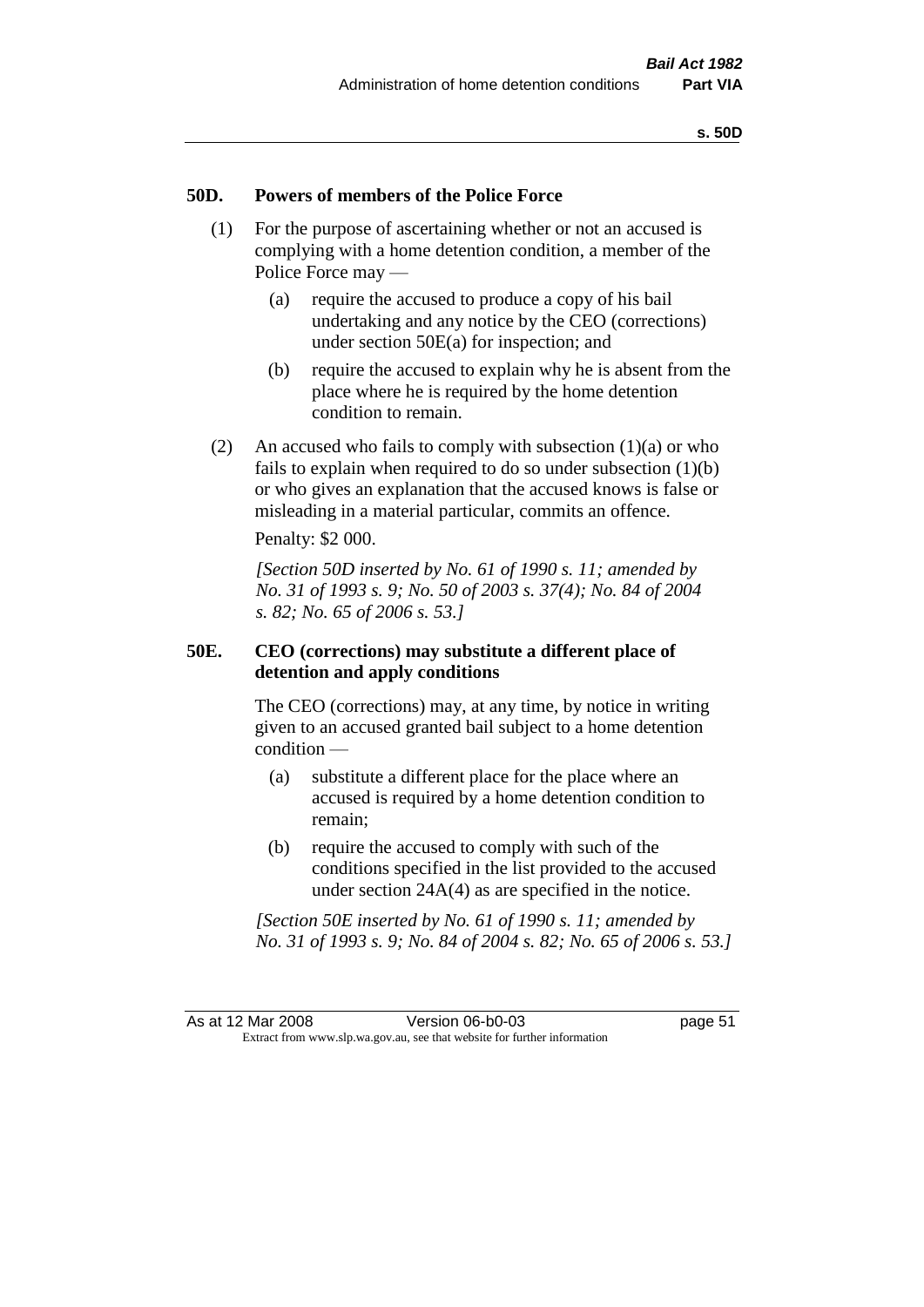| ۰.<br>۰,<br>۰.<br>×<br>× |
|--------------------------|
|--------------------------|

#### **50F. CEO (corrections) may revoke bail**

- (1) Where a home detention condition has been imposed as a condition on a grant of bail to an accused the CEO (corrections) may, in his absolute discretion, by instrument signed by him and if practicable, given to the accused, revoke the bail.
- (2) Without limiting the generality of subsection (1), the power to revoke bail may be exercised where the accused —
	- (a) is not likely to comply with any requirement of his bail undertaking mentioned in section  $28(2)(a)$  or (b); or
	- (b) is, or has been, or is likely to be in breach of any condition of his bail undertaking mentioned in section  $28(2)(c)$ .
- (3) Subject to subsection (4), where the CEO (corrections) revokes bail he shall include a statement of his reasons for the cancellation in the instrument cancelling the bail.
- (4) Where the CEO (corrections) is of the opinion that it would be in the interest of the accused or any other person, or the public, to withhold from the accused any or all of the reasons referred to in subsection (3), the CEO (corrections) may so withhold the reason or reasons.
- (5) Where the CEO (corrections) revokes bail, he may, whenever necessary, issue a warrant directed to all members of the Police Force to have the accused arrested and brought before an appropriate judicial officer.

*[Section 50F inserted by No. 61 of 1990 s. 11; amended by No. 31 of 1993 s. 9; No. 84 of 2004 s. 82; No. 65 of 2006 s. 53.]* 

#### **50G. Procedure on arrest after revocation of bail**

(1) An accused arrested pursuant to a warrant issued under section 50F shall be taken as soon as is practicable before an appropriate judicial officer unless he is arrested less than 24 hours before the time at which he is due to appear in

page 52 Version 06-b0-03 As at 12 Mar 2008 Extract from www.slp.wa.gov.au, see that website for further information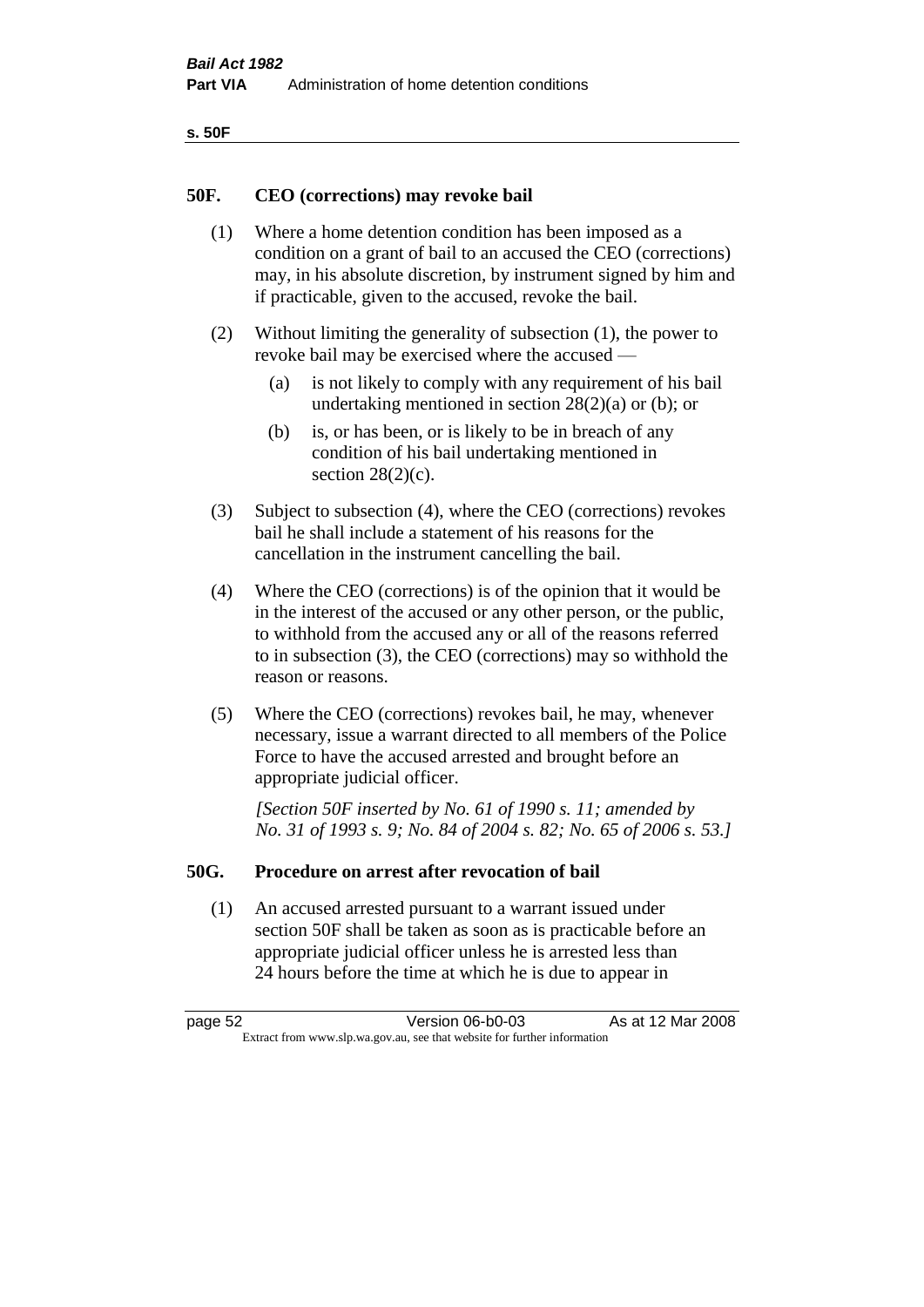accordance with his bail undertaking, in which case he shall be held in custody and brought before an appropriate judicial officer at that time.

- (2) The judicial officer before whom an accused appears under this section may —
	- (a) remand the accused in custody to appear at the time and place specified, or deemed by section 31(3) to be specified, in his bail undertaking; or
	- (b) grant fresh bail to the accused in accordance with this Act, other than clause 2 of Part B of Schedule 1.

*[Section 50G inserted by No. 61 of 1990 s. 11; amended by No. 45 of 1993 s. 12; No. 84 of 2004 s. 82.]* 

## **50H. Exclusion of the rules of natural justice**

The rules known as the rules of natural justice (including any duty of procedural fairness) do not apply to or in relation to the doing or omission of any act, matter or thing under this Part by the CEO (corrections).

*[Section 50H inserted by No. 61 of 1990 s. 11; amended by No. 31 of 1993 s. 9; No. 65 of 2006 s. 53.]* 

## **50J. Delegation by CEO (corrections)**

The CEO (corrections) may, either generally or as otherwise provided by the instrument of delegation, by writing signed by him, delegate to any person any power or duty under this Part, other than this power of delegation.

*[Section 50J inserted by No. 61 of 1990 s. 11; amended by No. 31 of 1993 s. 9; No. 65 of 2006 s. 53.]* 

## **50K. Retrieval of monitoring equipment**

If under rules made under section 50L any device or equipment has been installed at the place where an accused is required by a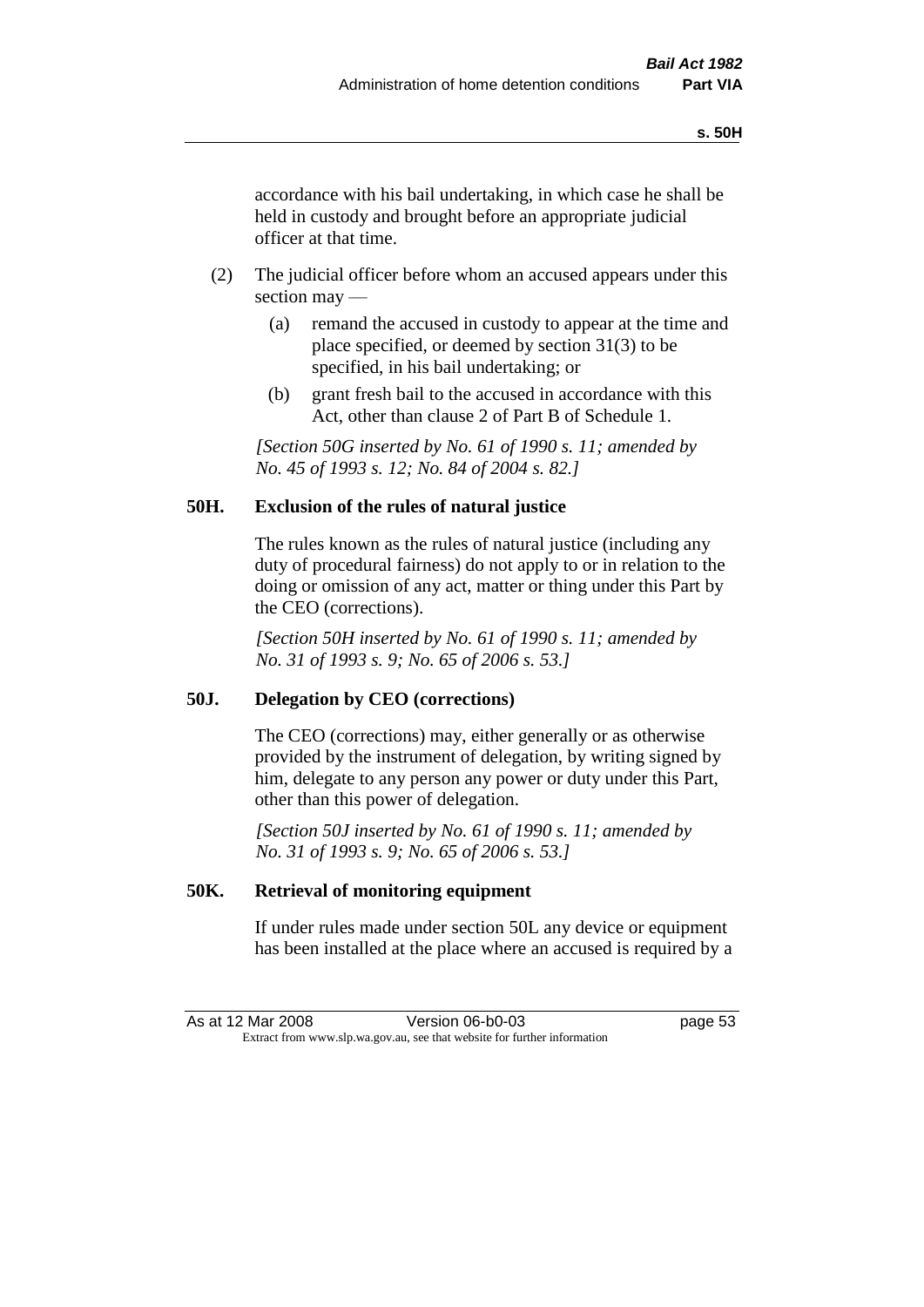#### **s. 50L**

home detention condition to remain, section 118 of the *Sentence Administration Act 2003* applies.

*[Section 50K inserted by No. 78 of 1995 s. 8; amended by No. 50 of 2003 s. 29(3); No. 84 of 2004 s. 82.]* 

# **50L. Rules**

- (1) The CEO (corrections) may, with the approval of the Minister, make rules for the purposes of this Part which may provide for the manner of ensuring that accused persons are complying with home detention conditions and for conditions to be applied to accused persons granted bail subject to home detention conditions including conditions —
	- (a) requiring a defendant to wear any device;
	- (b) requiring a defendant to permit the CEO (corrections) to install any device or equipment at the place where the defendant is required by a home detention condition to remain.
- (2) Rules made under this section may confer a discretionary authority on any person or class of persons.
- (3) Sections 41 and 42 of the *Interpretation Act 1984* do not apply to rules made under this section.

*[Section 50L inserted by No. 61 of 1990 s. 11; amended by No. 31 of 1993 s. 9; No. 84 of 2004 s. 82 and 83(3); No. 65 of 2006 s. 53.]*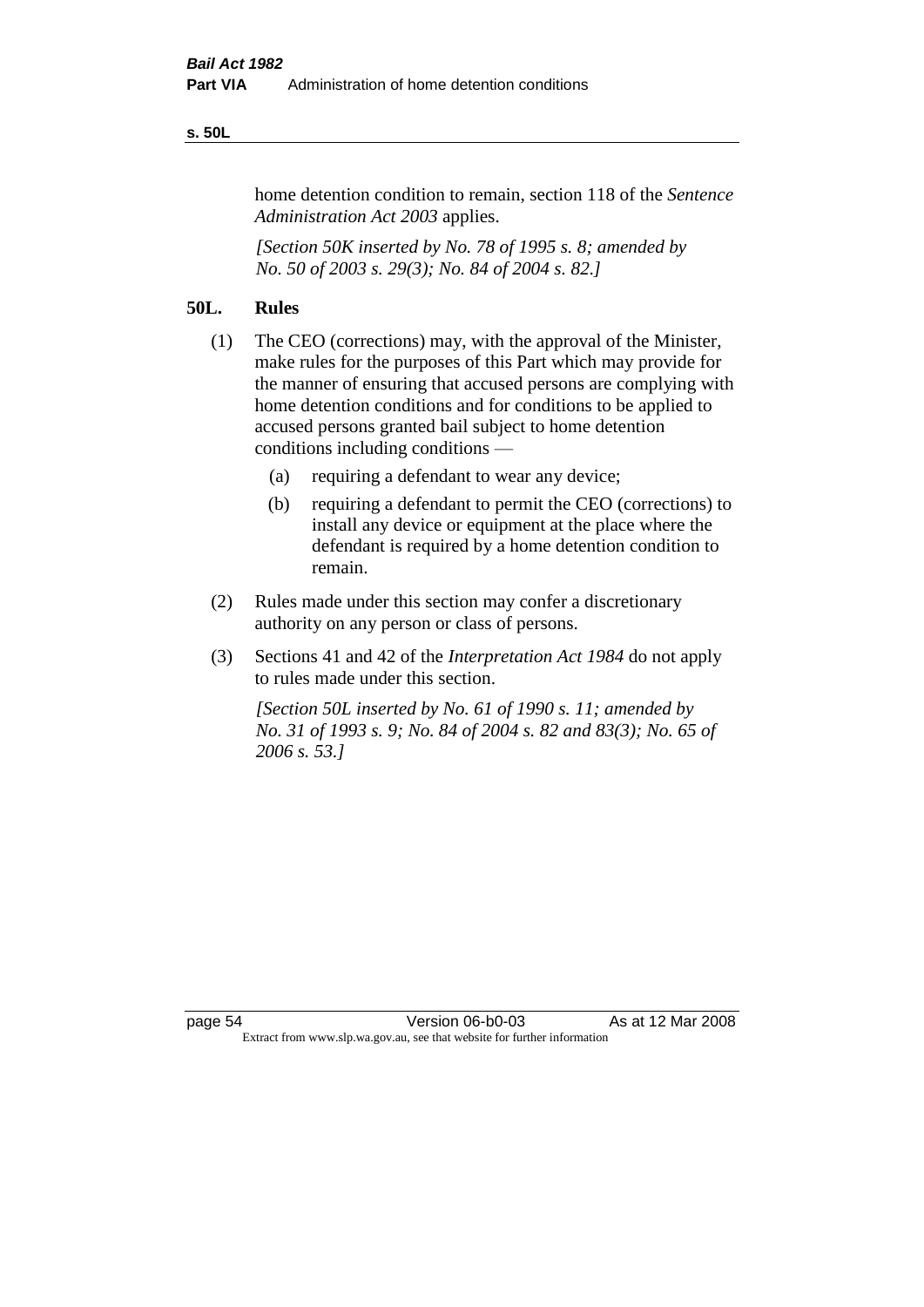# **Part VII — Enforcement of bail undertakings**

# **51. Offence to fail to comply with bail undertaking**

- (1) An accused who, without reasonable cause, fails to comply with the requirement of his bail undertaking mentioned in section 28(2)(a) commits an offence.
- (2) An accused who fails to comply with the requirement of his bail undertaking mentioned in section  $28(2)(b)(ii)$  commits an offence.
- $(2a)$  An accused
	- (a) whose bail undertaking includes any condition imposed for a purpose mentioned in clause  $2(2)(c)$  or (d) of Part D of Schedule 1; and
	- (b) who fails to comply with the condition,

commits an offence.

- (3) An accused shall not be convicted in his absence of an offence against this section.
- (4) An accused who is charged with an offence against subsection (1) or (2) may be convicted of the other of those offences if that other offence is proved by the evidence.
- (5) A prosecution for an offence against subsection (1), (2) or (2a) may be brought at any time.
- (6) A person who is convicted of an offence against subsection (1), (2) or (2a) is liable to a fine not exceeding \$10 000 or imprisonment for a term not exceeding 3 years, or both.
- (7) A court which convicts an accused of an offence against this section may, in addition to any penalty which it may impose, order that the accused pay such sum as it may fix in or towards defraying the costs and expenses of and consequent upon his apprehension following the failure to comply with his bail undertaking for which he was convicted.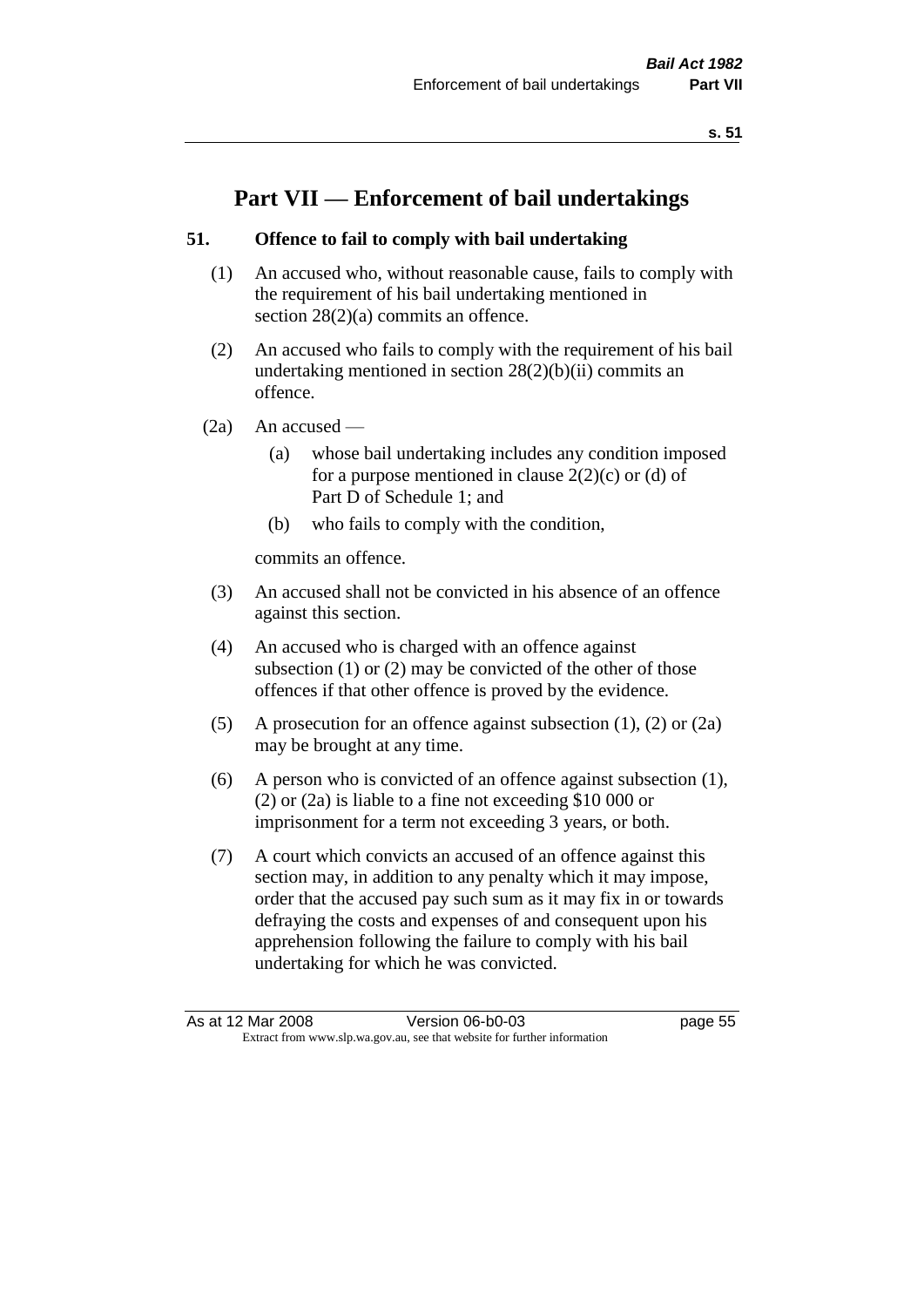- (8) An order made under subsection (7)
	- (a) shall specify to whom and in what manner the sum shall be paid; and
	- (b) may be enforced as though the sum were a penalty imposed under this section.

*[Section 51 amended by No. 54 of 1998 s. 9; No. 59 of 2004 s. 141; No. 84 of 2004 s. 11 and 82.]*

## **52. Provisions as to summary proceedings before superior courts for an offence under section 51**

- (1) This section applies, notwithstanding any other Act, for the purpose of prosecuting an offence against section 51(1), (2) or (2a) where the court before which the accused is bound to appear at the time when he fails to comply with his bail undertaking is the Supreme Court or the District Court.
- (2) Where this section applies, the accused shall be dealt with summarily for the offence and shall be so dealt with —
	- (a) by a judge of the Supreme Court in any case where the accused was bound to appear before the General Division of the Supreme Court;
	- (ab) by a judge of appeal in any case where the accused was bound to appear before the Court of Appeal;
	- (b) by a judge of the District Court in any case where the accused was bound to appear before that Court.
- (3) A prosecution for an offence which is to be dealt with under this section shall be commenced by the authorised officer (as defined in section 80 of the *Criminal Procedure Act 2004*) who was conducting the proceedings in which the accused failed to comply with his bail undertaking —
	- (a) where subsection  $(2)(a)$  or (ab) applies, in the Supreme Court; and
	- (b) where subsection (2)(b) applies, in the District Court.

page 56 Version 06-b0-03 As at 12 Mar 2008 Extract from www.slp.wa.gov.au, see that website for further information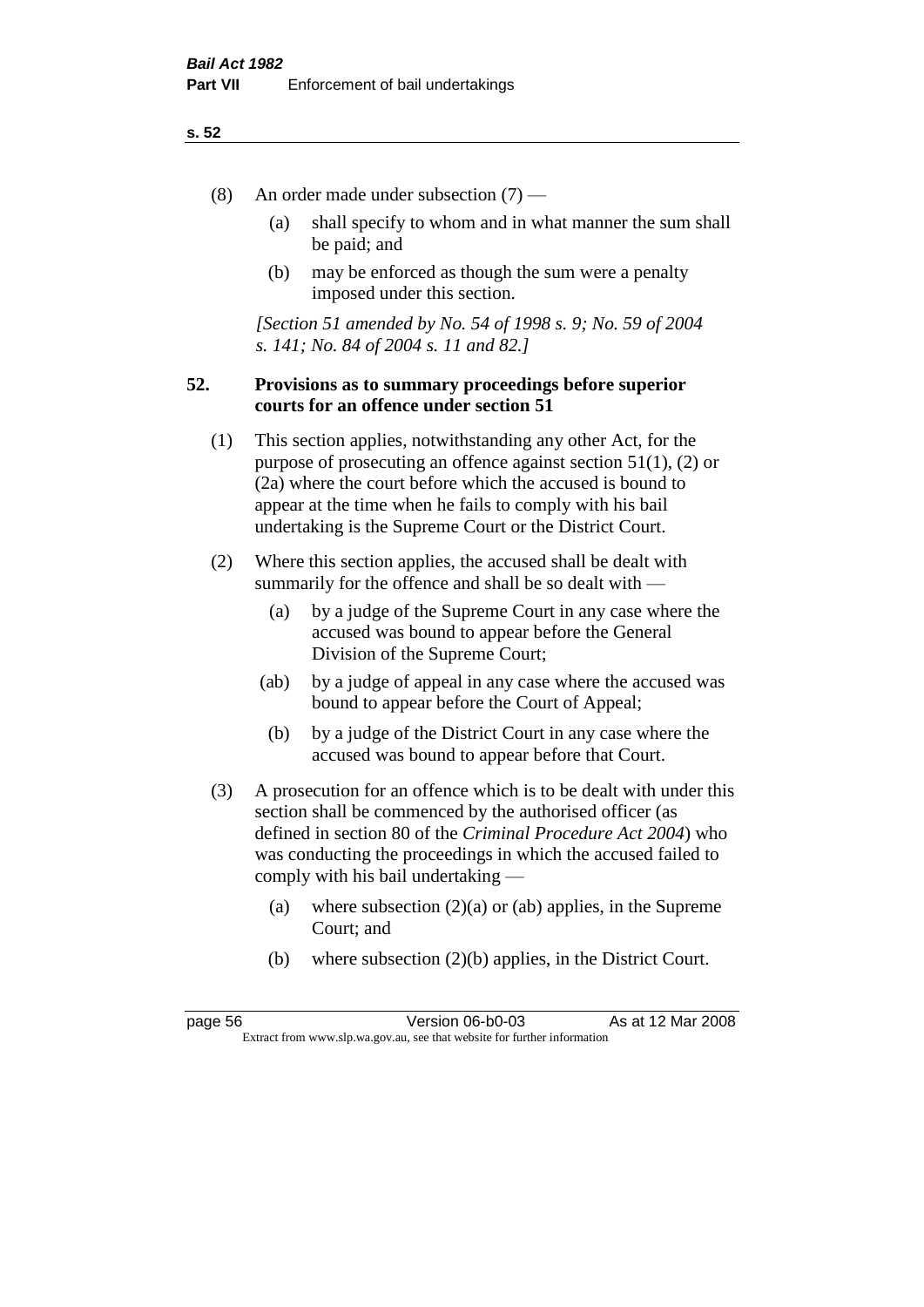- (4) Subject to section 51(3) and (5), a prosecution for an offence which is to be dealt with under this section is to be commenced and conducted under the *Criminal Procedure Act 2004* as if it were a prosecution of a simple offence in a court of summary jurisdiction.
- (5) If under section 51(6) or (7) the Supreme Court or the District Court imposes a pecuniary penalty the court may make an order under section 59 of the *Sentencing Act 1995* in respect of the amount payable.

*[Section 52 amended by No. 92 of 1994 s. 6; No. 78 of 1995 s. 8; No. 54 of 1998 s. 10; No. 45 of 2004 s. 28(2) and (4); No. 59 of 2004 s. 141; No. 84 of 2004 s. 11 and 82.]* 

## **53. Appeals against decisions made under s. 52**

- (1) A person who is dissatisfied with a decision (as defined in section 6 of the *Criminal Appeals Act 2004*) made under section 52 may, with the leave of the Court of Appeal, appeal against it.
- (2) For the purposes of subsection (1), Part 2 of the *Criminal Appeals Act 2004*, with any necessary changes, applies as if —
	- (a) the decision referred to in subsection (1) were a decision of a court of summary jurisdiction;
	- (b) a reference in that Part to a court of summary jurisdiction were a reference to the court that made the decision referred to in subsection (1); and
	- (c) a reference in that Part to commencing an appeal were a reference to applying for leave to appeal.
- (3) Despite section 13(1) of the *Criminal Appeals Act 2004*, the appeal is to be dealt with by the Court of Appeal.

*[Section 53 inserted by No. 45 of 2004 s. 28(3); amended by No. 84 of 2004 s. 11 and 82.]*

As at 12 Mar 2008 Version 06-b0-03 page 57 Extract from www.slp.wa.gov.au, see that website for further information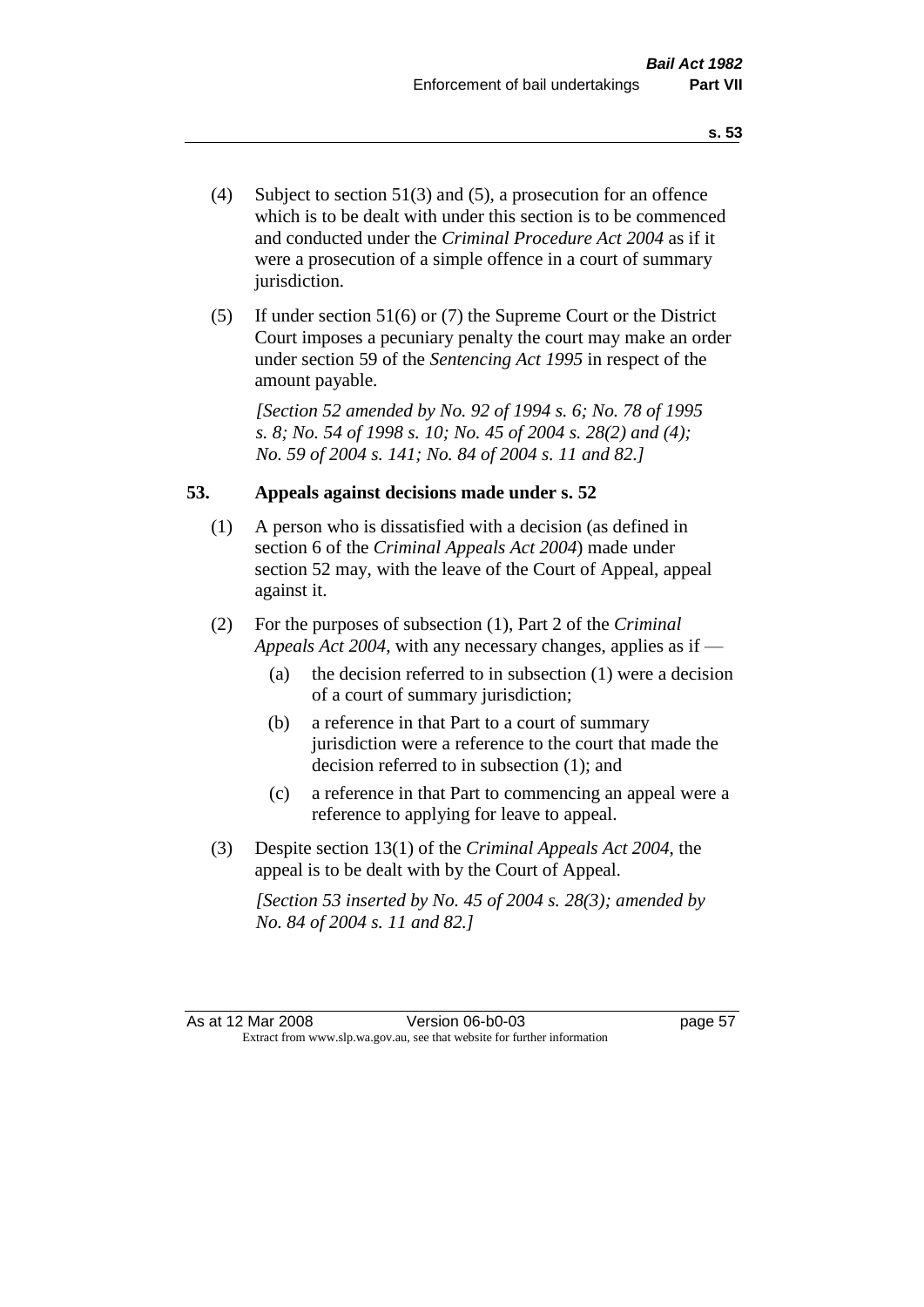# **54. Accused on bail may be taken before a judicial officer for variation or revocation of bail**

- (1) A police officer may cause an accused who has been released on bail to appear before an appropriate judicial officer to show cause why his bail should not be varied or revoked if the police officer —
	- (a) has reasonable grounds to believe, or is notified in writing by a surety for the accused that the surety has reasonable grounds to believe, that the accused —
		- (i) is not likely to comply with any requirement of his bail undertaking mentioned in section  $28(2)(a)$  or (b);
		- (ii) is, or has been, or is likely to be in breach of any condition of his bail undertaking mentioned in section  $28(2)(c)$ ; or
		- (iii) is, or has been, in breach of a home detention condition mentioned in section 28(2)(d);
	- (b) has reasonable grounds to believe that
		- (i) any surety for the accused's appearance is no longer suitable under section 39 to be a surety, or is dead;
		- (ii) for any reason any security required under Part D of Schedule 1 is no longer sufficient; or
		- (iii) in a case where the accused has been granted bail for the purposes of an appeal, the accused has discontinued the appeal or has not prosecuted it with all due diligence.
- (2) For the purpose of causing an accused to appear before an appropriate judicial officer as provided in subsection (1) a police officer may —
	- (a) arrest the accused without warrant and bring him before an appropriate judicial officer; or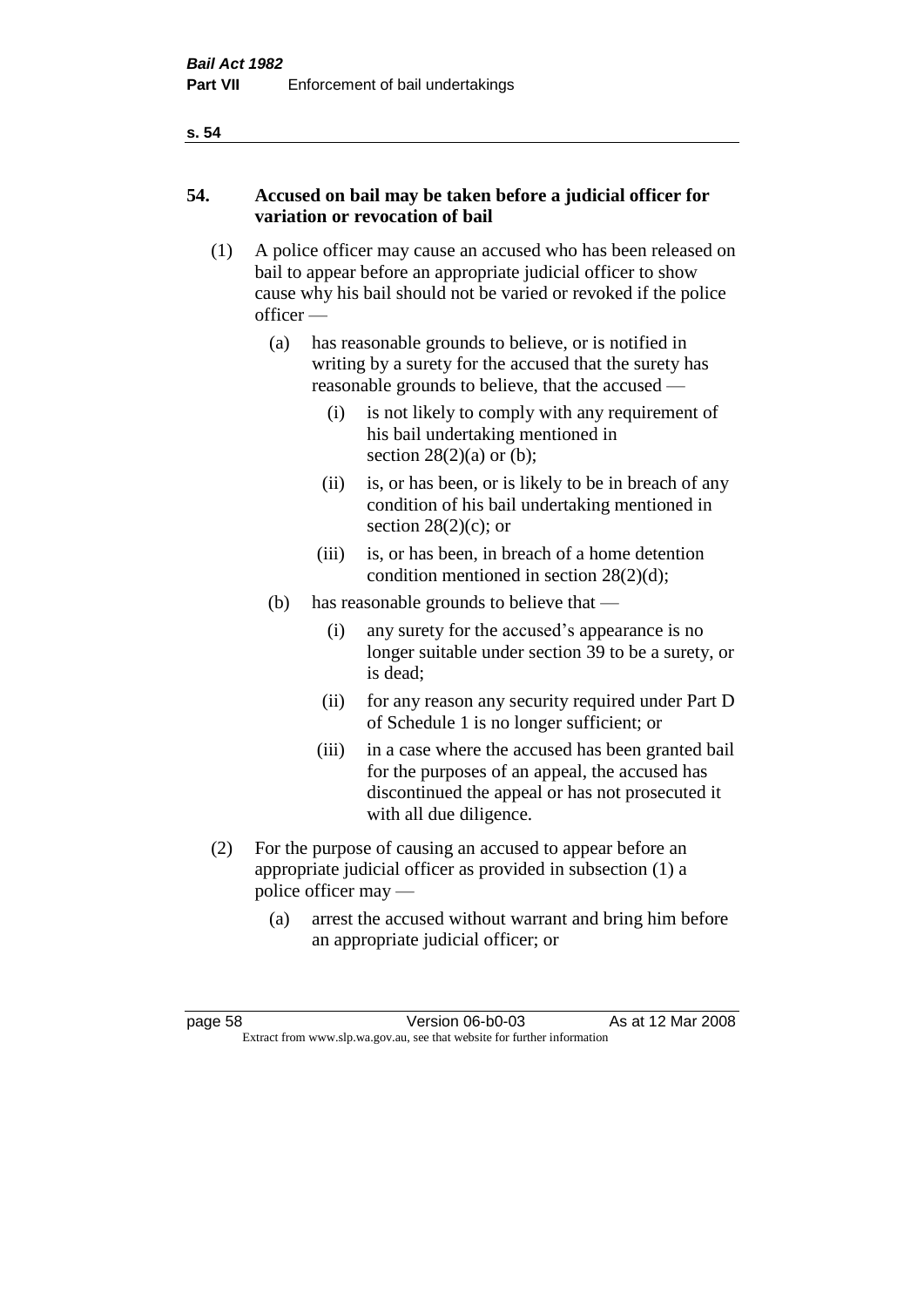- (b) apply to an appropriate judicial officer for a summons or warrant on any ground specified in subsection  $(1)$ .
- (3) An application under subsection (2)(b) must be made, and proceedings on it are to be conducted —
	- (a) in a court of summary jurisdiction in accordance with regulations made under the *Criminal Procedure Act 2004*;
	- (b) in the Supreme Court or the District Court in accordance with rules of court made under the *Criminal Procedure Act 2004*.
- (4) An accused arrested under this section shall be taken as soon as is practicable before an appropriate judicial officer unless he is arrested less than 24 hours before the time at which he is due to appear in accordance with his bail undertaking, in which case he shall be held in custody and brought before an appropriate judicial officer at that time.

*[Section 54 amended by No. 33 of 1989 s. 18; No. 61 of 1990 s. 12; No. 45 of 1993 s. 12; No. 59 of 2004 s. 141; No. 84 of 2004 s. 9, 11 and 82.]* 

## **55. Powers of judicial officer to revoke or vary bail**

- (1) If the judicial officer before whom an accused appears under section 54 is satisfied that —
	- (a) the accused is not likely to comply with any requirement of his bail undertaking mentioned in section 28(2)(a) or (b);
	- (b) he is, or has been, or is likely to be, in breach of any condition of his bail undertaking mentioned in section  $28(2)(c)$ ;
	- (ba) he is, or has been, in breach of a home detention condition mentioned in section 28(2)(d); or
		- (c) any of the grounds set out in section  $54(1)(b)$  has been established,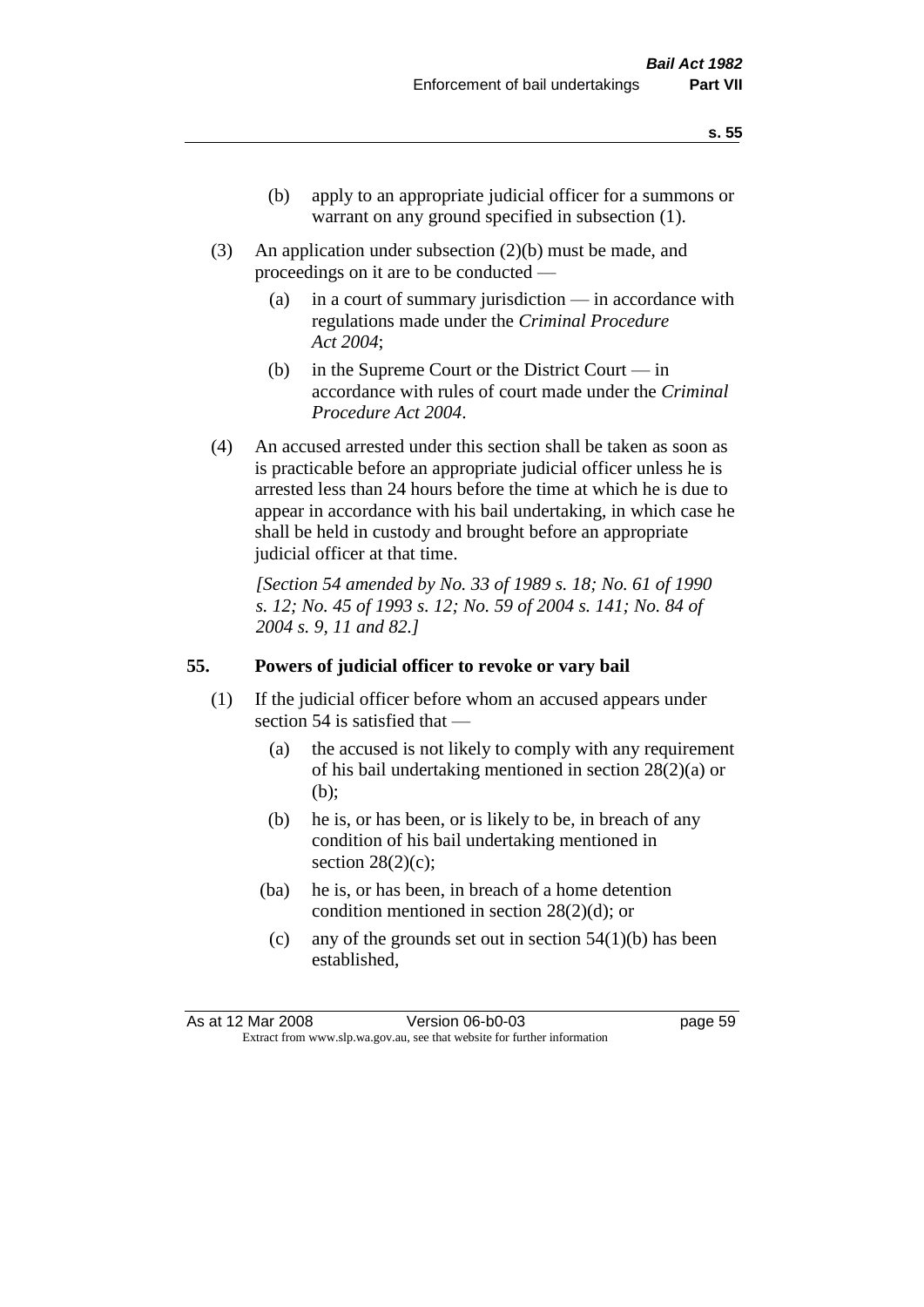he may —

- (d) revoke the bail and remand the accused in custody to appear at the time and place specified, or deemed by section 31(3) to be specified, in his bail undertaking; or
- (e) revoke the bail and grant fresh bail to the accused in accordance with this Act, other than clause 2 of Part B of Schedule 1.
- (2) If the judicial officer before whom the accused so appears is not satisfied as to any of the matters mentioned in subsection  $(1)(a)$ , (b), or (c) he shall release the accused on his existing bail undertaking and, with the consent in writing of the surety, on any existing surety undertaking.

*[Section 55 amended by No. 61 of 1990 s. 13; No. 45 of 1993 s. 12; No. 84 of 2004 s. 82.]* 

# **56. Warrant for arrest of absconding accused**

Where at any time after that specified in his bail undertaking for his appearance an accused has failed to comply with the requirements of his bail undertaking mentioned in section  $28(2)(a)$  or (b), the court before which he was required to appear may issue a warrant to arrest the accused and bring him before that court or a court of like jurisdiction.

*[Section 56 amended by No. 15 of 1988 s. 16; No. 84 of 2004 s. 82.]* 

# **57. Forfeiture of money under bail undertaking**

(1) Where an accused is convicted of an offence against section  $51(1)$ ,  $(2)$  or  $(2a)$ , the court by which he is convicted shall, whether or not an application is made therefor by the prosecutor, order that the full amount agreed to be forfeited, in the accused's bail undertaking, be forfeited to the State.

page 60 Version 06-b0-03 As at 12 Mar 2008 Extract from www.slp.wa.gov.au, see that website for further information

**s. 56**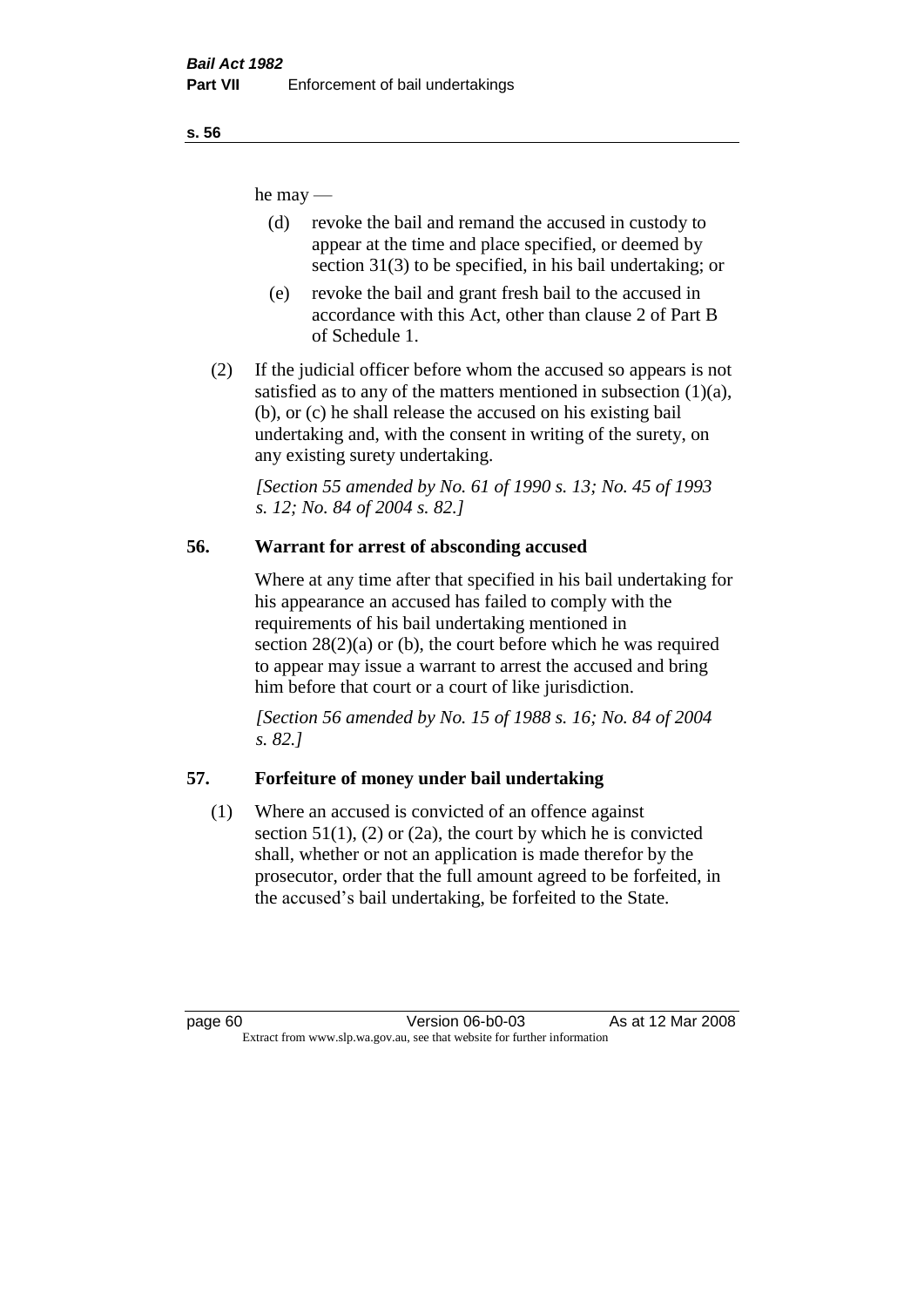- (2) Notwithstanding subsection (1), the court may decline to make an order thereunder or may order forfeiture in part only where the accused shows to the satisfaction of the judicial officer —
	- (a) that, by reason of a change of circumstances since the bail undertaking was entered into, an order for forfeiture, or for forfeiture in full (as the case may be), would cause excessive hardship to the accused or his dependants; and
	- (b) that such hardship would not be relieved by the exercise of one of the powers conferred by section 59.
- (3) Without prejudice to the recovery of such an amount as a civil debt due to the State, any amount to be paid under an order made under this section is to be paid, and its payment may be enforced under Part 5 of the *Fines, Penalties and Infringement Notices Enforcement Act 1994*, unless an order has been made under subsection (4).
- (4) If under this section the Supreme Court or the District Court makes an order requiring the payment of money, the court may make an order under section 59 of the *Sentencing Act 1995* in respect of the amount payable and for that purpose that section, with any necessary changes, applies as if the amount were a fine imposed on the accused.

*[Section 57 amended by No. 74 of 1984 s. 19; No. 92 of 1994 s. 7; No. 78 of 1995 s. 8; No. 54 of 1998 s. 11; No. 65 of 2003 s. 121(3); No. 84 of 2004 s. 82.]* 

# **58. Automatic forfeiture on expiration of one year after absconding**

- (1) If after the expiration of one year from the day on which the accused is required to appear in court in accordance with the requirement of his bail undertaking mentioned in section  $28(2)(a)$  he has not —
	- (a) been arrested under section 56; or
	- (b) appeared in court in accordance with the requirement of his bail undertaking mentioned in section 28(2)(b)(ii); or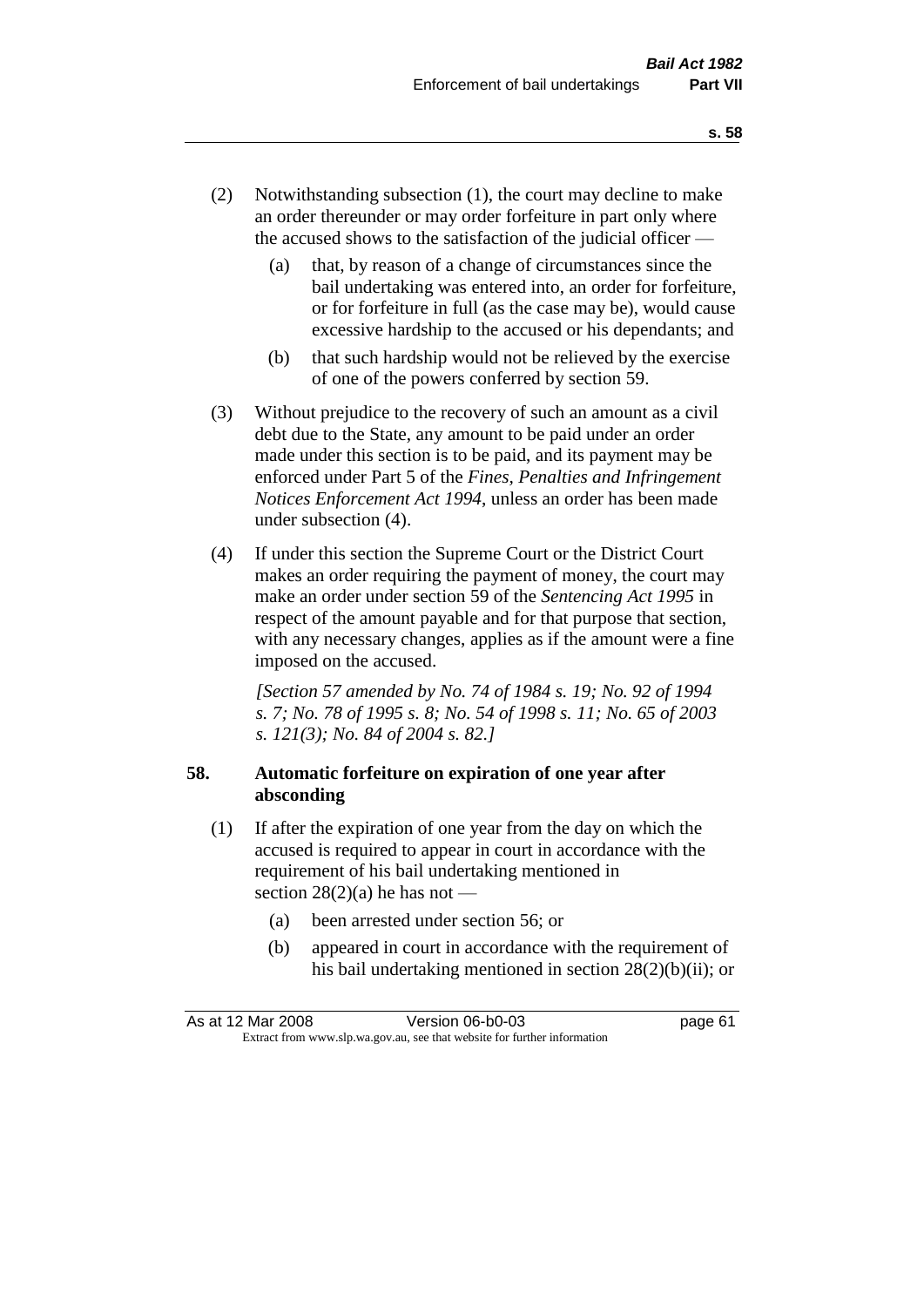(c) otherwise surrendered himself or been taken into custody to be dealt with on the charge or charges for which the bail undertaking was entered into,

the full amount specified in the bail undertaking shall, on the expiration of the said period, be forfeited to the State by virtue of this section without any order of the court or other formality.

(2) Upon the occurrence of a forfeiture under subsection (1) any security given by the accused may be resorted to by the State as if an order of forfeiture had been made under section 57(1).

*[Section 58 amended by No. 65 of 2003 s. 121(3); No. 84 of 2004 s. 82.]*

page 62 Version 06-b0-03 As at 12 Mar 2008 Extract from www.slp.wa.gov.au, see that website for further information

**s. 58**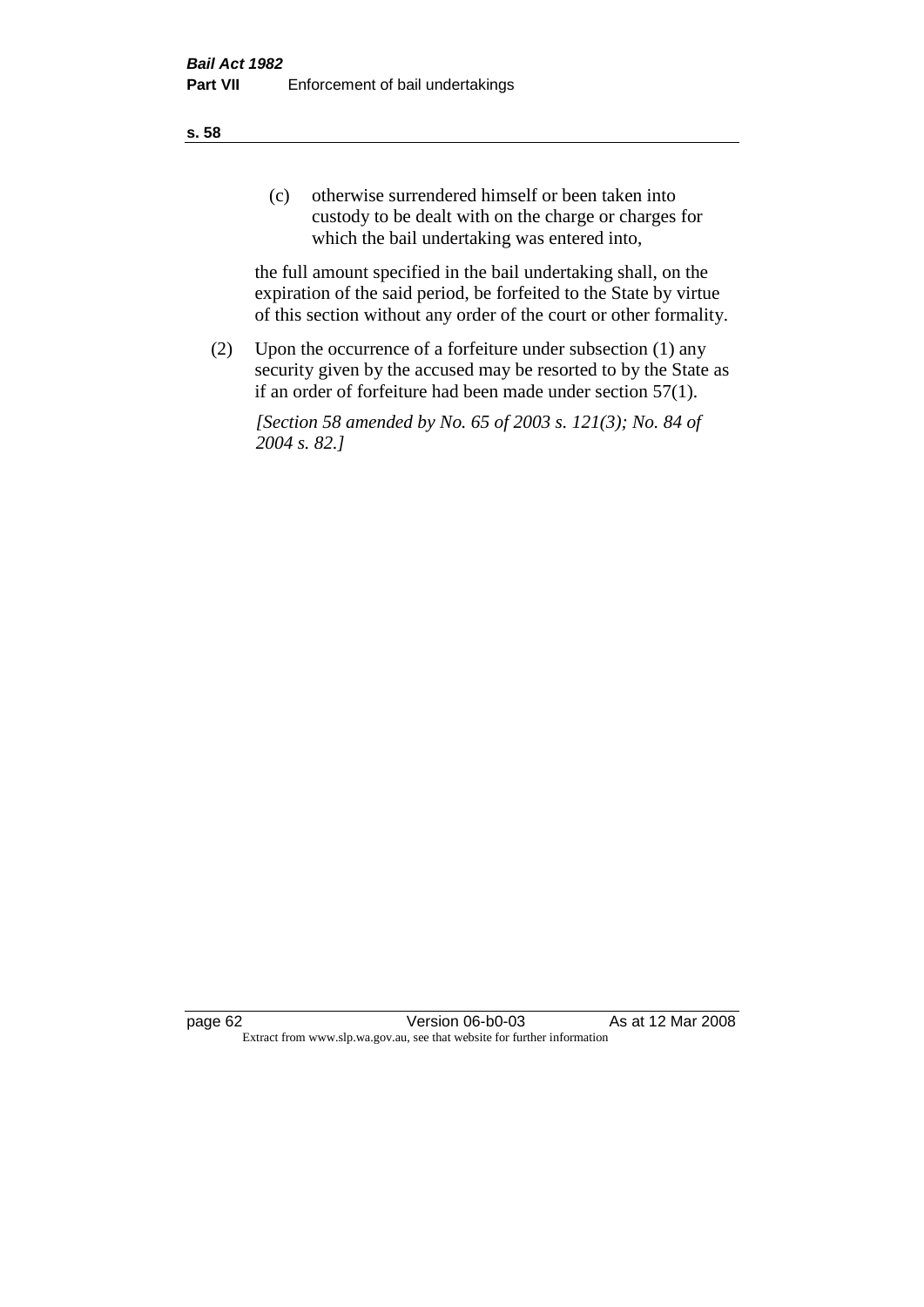# **Part VIII — Miscellaneous**

## **59. Further power of judicial officer in relation to enforcement of undertakings**

A court or an appropriate judicial officer who makes an order for forfeiture under section 49 or 57 may, when doing so, or at any time thereafter, further order —

- (a) that payment of any sum be made by specified instalments or be postponed to a specified date;
- (b) that any security given be applied in or towards payment of the sum forfeited; or
- (c) that the accused or the surety, as the case may be, do all such things and execute all such documents as may be necessary, or as may be specified in the order, for the purpose of vesting any security in the State or enabling the State to realize the same or to resort thereto to recover the sum forfeited,

and the court or an appropriate judicial officer may at any time vary or revoke an order made under paragraph (a), (b), or (c).

*[Section 59 amended by No. 65 of 2003 s. 121(3); No. 84 of 2004 s. 82.]*

# **60. Accused and surety to notify any change of address**

Where —

- (a) an accused who has been released on bail; or
- (b) a surety,

changes his place of residence, employment, or business from that appearing on his bail undertaking or surety undertaking he shall forthwith, in writing, notify details of the change to the registrar of the court before which, at the time when the change occurs, the accused is required to appear, and if without reasonable cause he fails to do so he commits an offence.

#### Penalty: \$1 000.

*[Section 60 amended by No. 50 of 2003 s. 37(5); No. 59 of 2004* 

As at 12 Mar 2008 Version 06-b0-03 page 63 Extract from www.slp.wa.gov.au, see that website for further information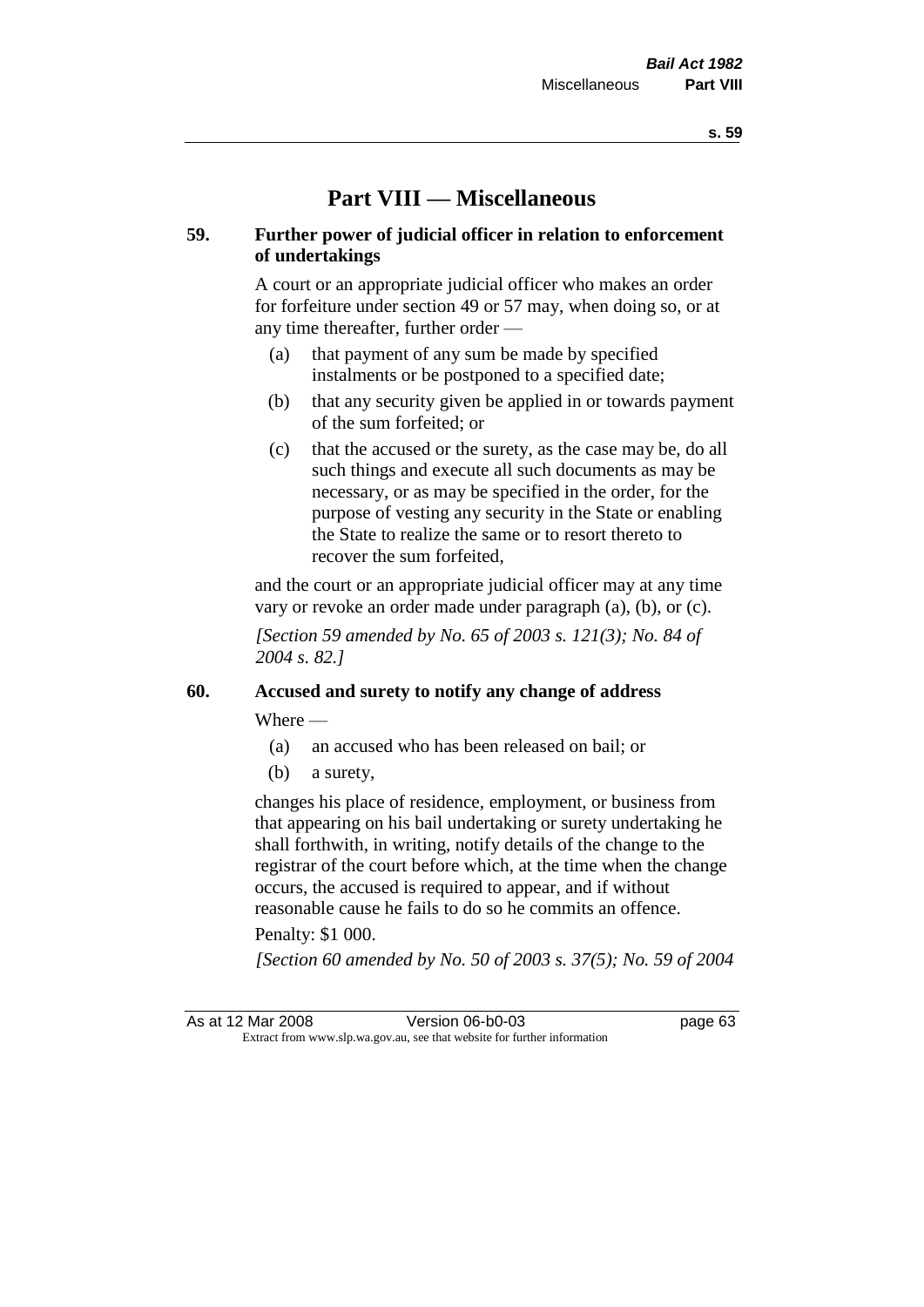*s. 141; No. 84 of 2004 s. 82.]*

# **61. Offence of failing to bring arrested person before court or person able to grant bail**

- (1) A person to whom this section applies commits an offence if, having arrested another for an offence, he wilfully and without reasonable excuse fails to take that other person, or cause him to be taken, as soon as is practicable —
	- (a) before an authorised officer or judicial officer empowered by this Act to grant bail for that offence; or
	- (b) before a court.

Penalty: \$1 000 or imprisonment for 12 months or both.

- (2) This section applies to a person who
	- (a) is not empowered by this Act to grant bail for the offence or by reason of section 16; or
	- (b) being so empowered, elects to act under section 6(7).

*[Section 61 amended by No. 15 of 1988 s. 17; No. 59 of 2006 s. 4(4).]* 

# **62. Offence to give false information for bail purposes**

A person who for the purpose of obtaining —

- (a) a grant of bail for himself or a variation of the terms and conditions thereof; or
- (b) approval of himself as a surety,

makes any statement which he knows is false in a material particular, or recklessly makes any statement which is false in a material particular, commits an offence.

Penalty: \$1 000 or imprisonment for 12 months or both.

# **63. Protection of persons carrying out this Act**

A person shall not be liable in civil proceedings on account of anything done, or omitted to be done, by him in good faith in

page 64 Version 06-b0-03 As at 12 Mar 2008 Extract from www.slp.wa.gov.au, see that website for further information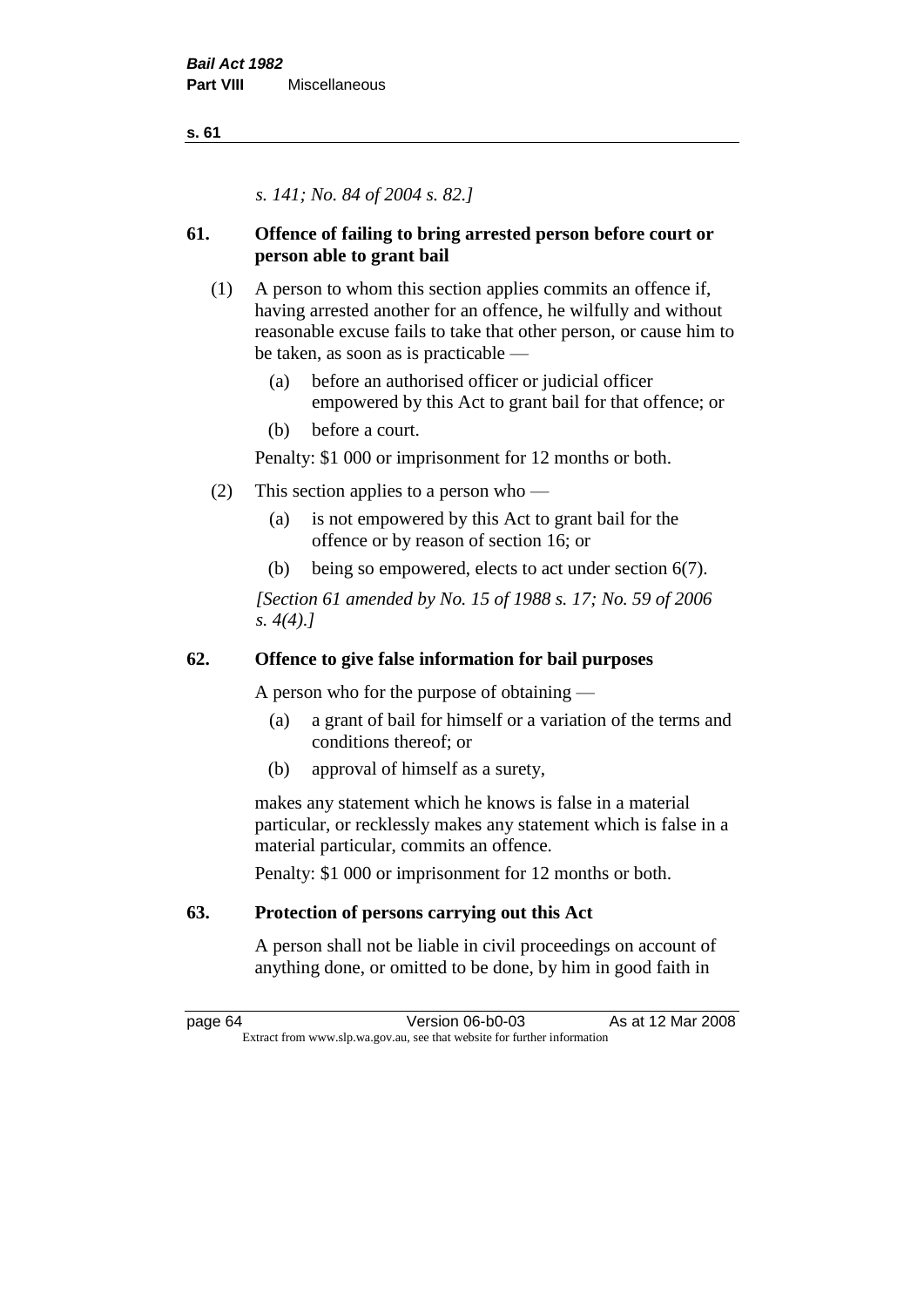the course of carrying out any provision of this Act, or purporting to be so done or omitted; but the liability (if any) of any other person (including the State or the Commonwealth) as his employer is not affected by this section and shall be determined as if it had not been passed.

*[Section 63 amended by No. 65 of 2003 s. 121(4).]*

#### **64. Evidence of non-appearance etc. by an accused**

Where it is required for the purposes of this Act to prove —

- (a) that an accused did not appear before a particular court, at a particular place, on a particular day, at a particular time or during a particular period; or
- (b) the day, time or period when or during which an accused did appear before a particular court at a particular place,

a certificate as to any such matter, purporting to be signed by a judicial officer or registrar of the court before which the accused was required to appear, shall be evidence of the matter so certified.

*[Section 64 amended by No. 59 of 2004 s. 141; No. 84 of 2004 s. 82.]* 

#### **65. Bail undertakings by minors**

A bail undertaking entered into by a person who is under the age of 18 years shall bind him as if he were of full age.

#### **66. Abolition of other powers to grant bail**

- (1) Any power or duty that, at the commencement of this Act, exists apart from statute to grant bail to an accused awaiting an appearance in court for an offence, is abolished.
- (2) Subsection (1) has effect notwithstanding anything in section 16 of the *Supreme Court Act 1935*.
- (3) In subsection (1) **"statute"** means an Act of the Parliament of Western Australia, other than the *Supreme Court Act 1935*.

| As at 12 Mar 2008 | Version 06-b0-03                                                         | page 65 |
|-------------------|--------------------------------------------------------------------------|---------|
|                   | Extract from www.slp.wa.gov.au, see that website for further information |         |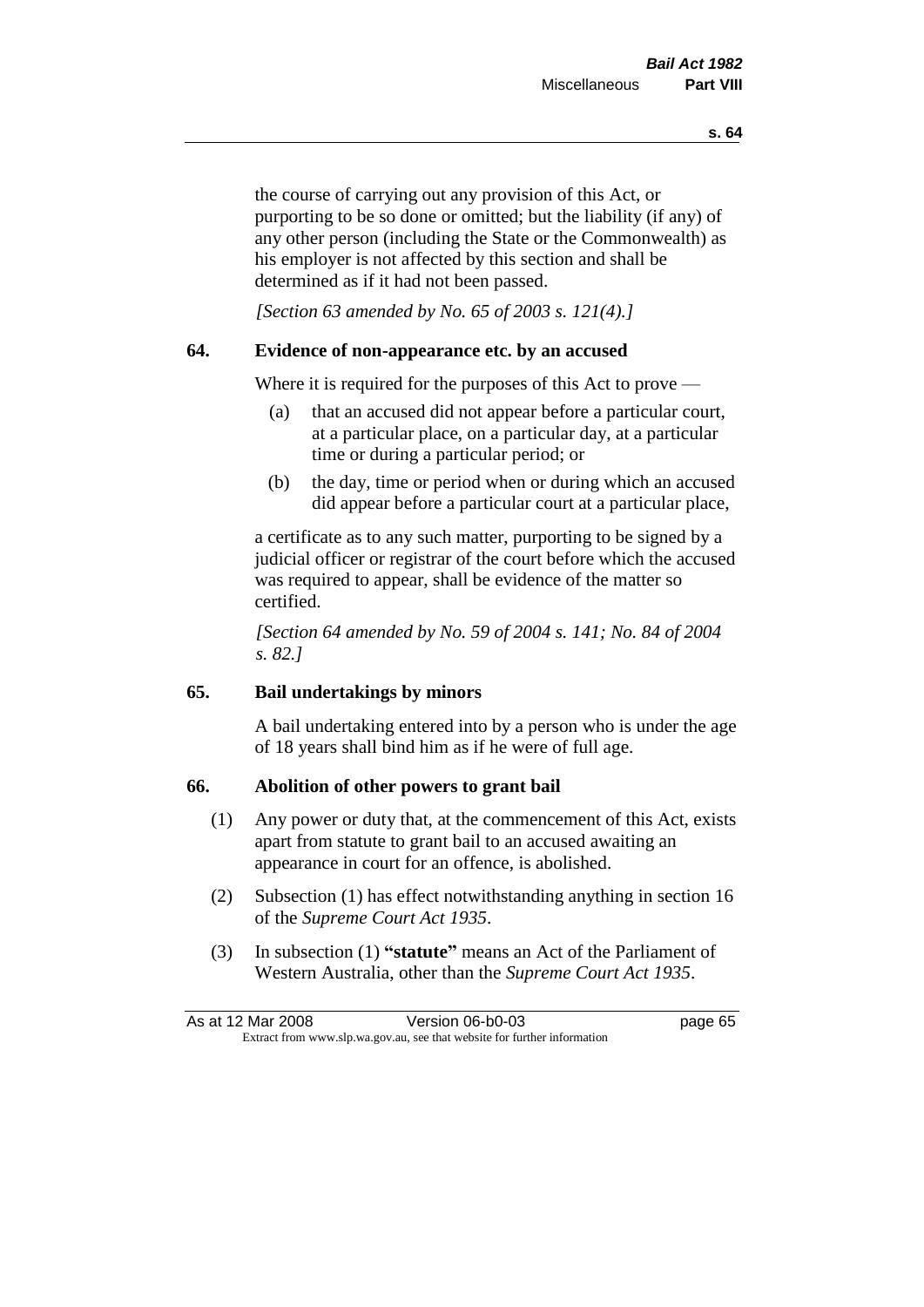**s. 66A**

*[Section 66 amended by No. 84 of 2004 s. 82.]*

#### **66A. Delegation by registrar**

- (1) The registrar of a court may, either generally or as otherwise provided by the instrument of delegation, by instrument signed by him, delegate to an officer of that court any function conferred on him by or under this Act other than —
	- (a) this power of delegation; or
	- (b) any function that a judicial officer has required him to perform personally.
- (2) The superintendent of a detention centre under the *Young Offenders Act 1994* may, either generally or as otherwise provided by the instrument of delegation, by instrument signed by him, delegate to an officer of the Public Sector agency principally assisting the Minister administering that Act in its administration any function conferred on him by or under this Act, other than this power of delegation.

*[Section 66A inserted by No. 15 of 1988 s. 18; amended by No. 49 of 1988 s. 89; No. 31 of 1993 s. 8; No. 59 of 2004 s. 141; No. 65 of 2006 s. 52.]* 

## **67. Regulations**

- (1) The Governor may make regulations, not inconsistent with this Act, prescribing such things as are required or permitted by this Act to be prescribed or as it is necessary or expedient to prescribe for the purposes thereof.
- (2) Without limiting the generality of subsection (1) regulations  $may -$ 
	- (a) make provision for or with respect to the making of applications —
		- (i) for or in relation to bail;
		- (ii) for the approval of sureties;

page 66 **Version 06-b0-03** As at 12 Mar 2008 Extract from www.slp.wa.gov.au, see that website for further information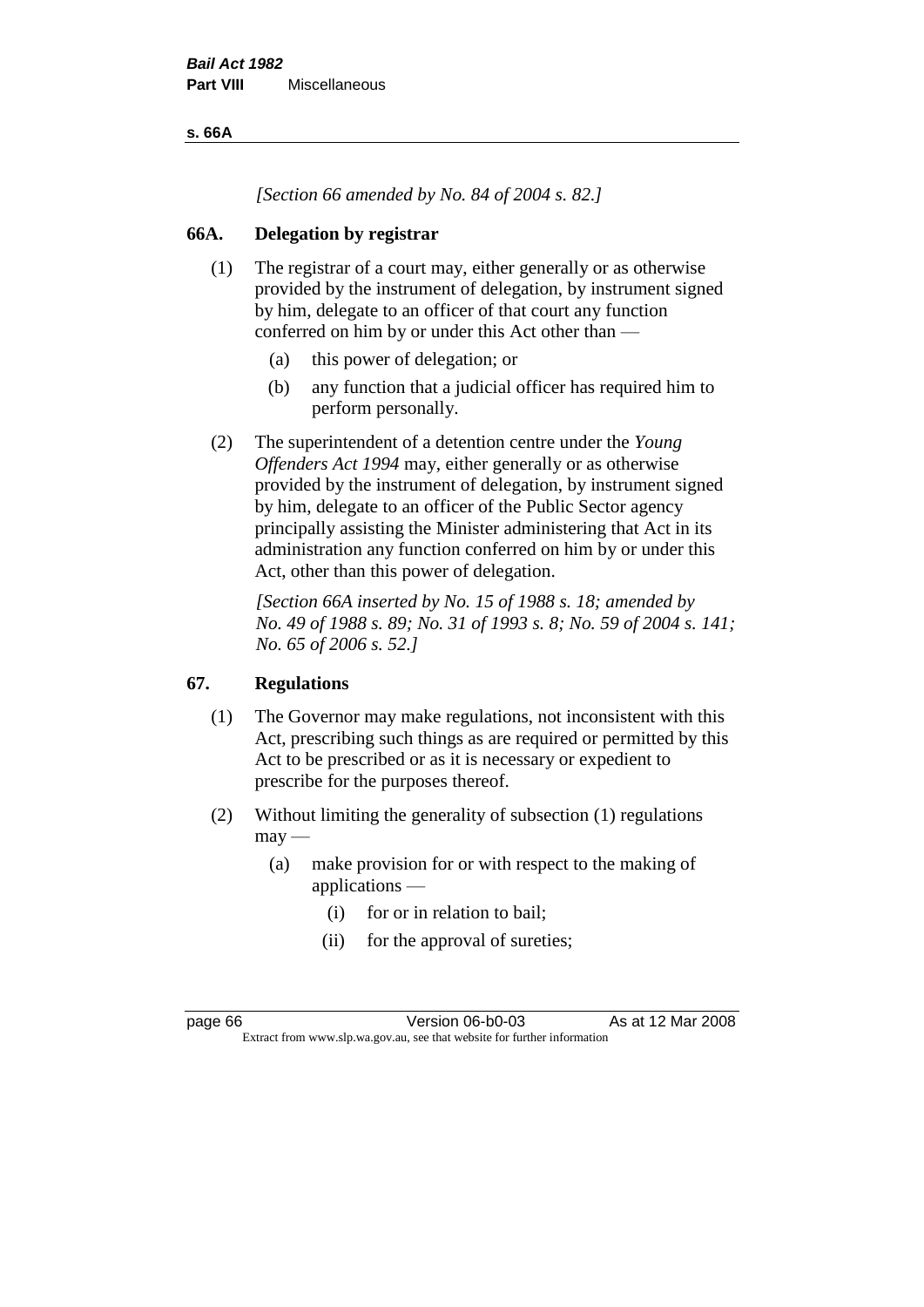- (iii) for the approval of security to be given by accused persons and sureties;
- (iv) for the cancellation of a surety undertaking,

and for the manner in which such applications are to be made and the procedure to be followed on such applications;

- (b) for the purposes of clause 5 of Part A of Schedule 1, prescribe the officer or officers who may grant bail for any prescribed appearance or class of appearance in court by a defendant who is in custody;
- (c) make provision for, or with respect to the management, control, supervision and good order of premises established for the accommodation of persons to whom bail has been granted.
- (3) Regulations made under this section may provide that a contravention or failure to comply with a regulation constitutes an offence and may provide for penalties not exceeding a fine of \$500 for offences against the regulations.

*[Section 67 amended by No. 45 of 1993 s. 12; No. 84 of 2004 s. 83(3).]* 

*[68. Omitted under the Reprints Act 1984 s. 7(4)(g).]*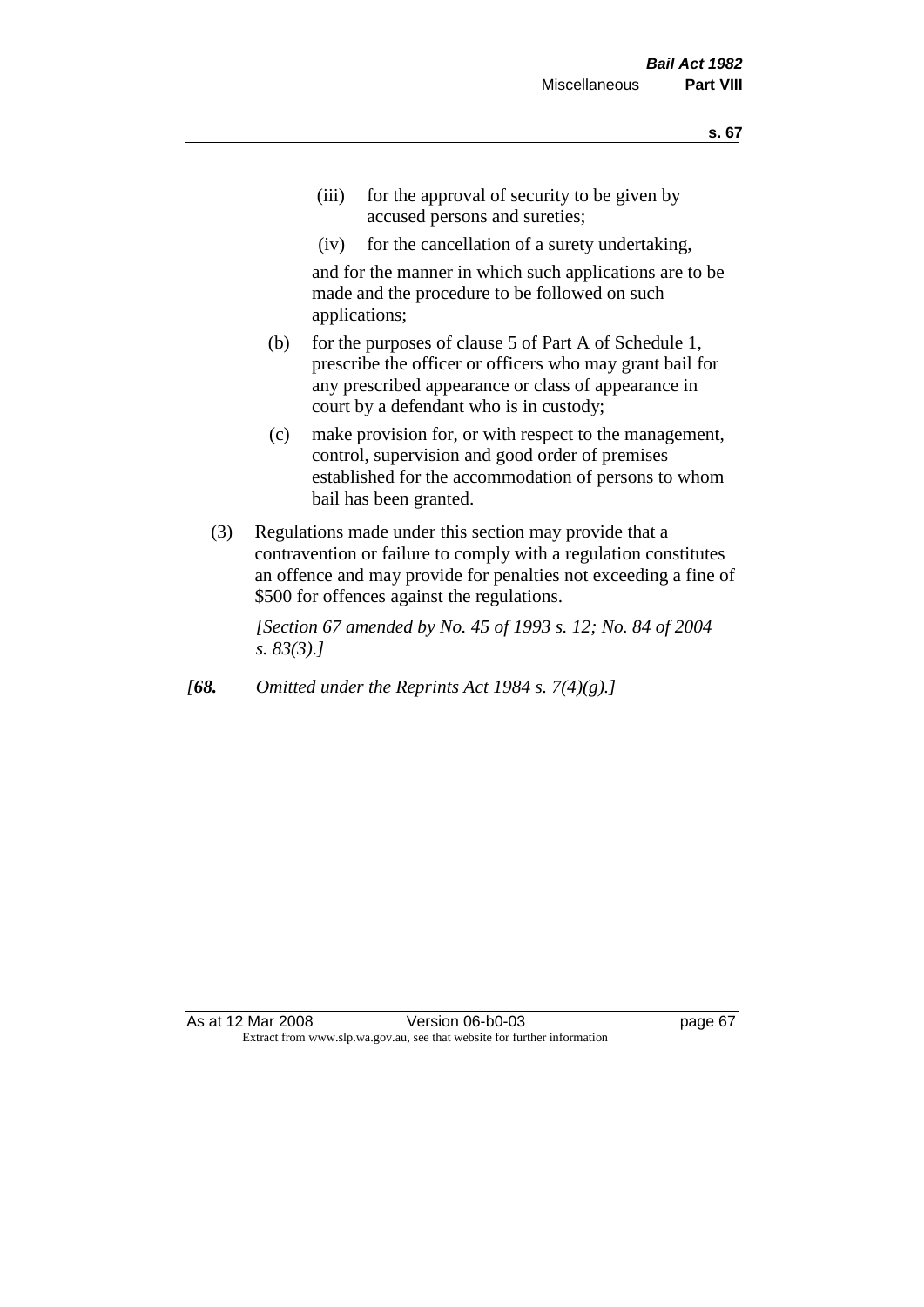# **Schedule 1**

*[Heading amended by No. 45 of 1993 s. 10(1).]*

[Sections 13 and 17]

# **Part A — Jurisdiction to grant bail**

| <b>First Column</b>           | <b>Second Column</b> |
|-------------------------------|----------------------|
| Appearances in court referred | By whom bail may be  |
| to in section 13              | granted              |

#### **1. Initial appearance**

| (1) | The initial appearance in a<br>court of summary<br>jurisdiction or the Children's | In any case $-$<br>a justice; or<br>(a)                                                                                             |  |
|-----|-----------------------------------------------------------------------------------|-------------------------------------------------------------------------------------------------------------------------------------|--|
|     | Court by an accused in, or in<br>connection with,<br>proceedings for an offence.  | an authorised police<br>(b)<br>officer; and<br>in addition, in the case of a child,<br>an authorised community<br>services officer. |  |
|     |                                                                                   |                                                                                                                                     |  |

District Court or the Supreme Court, not being the initial appearance to which clause 3 applies.

(2) The initial appearance in the A judge of the District Court or a judge of the Supreme Court, as the case requires.

*[Clause 1 amended by No. 15 of 1988 s. 19; No. 49 of 1988 s. 90(a)(i); No. 59 of 2004 s. 141; No. 84 of 2004 s. 10(1) and 82.]*

#### **2. Appearance after adjournment**

Appearance in any court or before The judicial officer who orders a judicial officer by an accused after any adjournment of proceedings for an offence, not being a committal under clause 3. the adjournment.

*[Clause 2 amended by No. 84 of 2004 s. 82.]*

page 68 Version 06-b0-03 As at 12 Mar 2008 Extract from www.slp.wa.gov.au, see that website for further information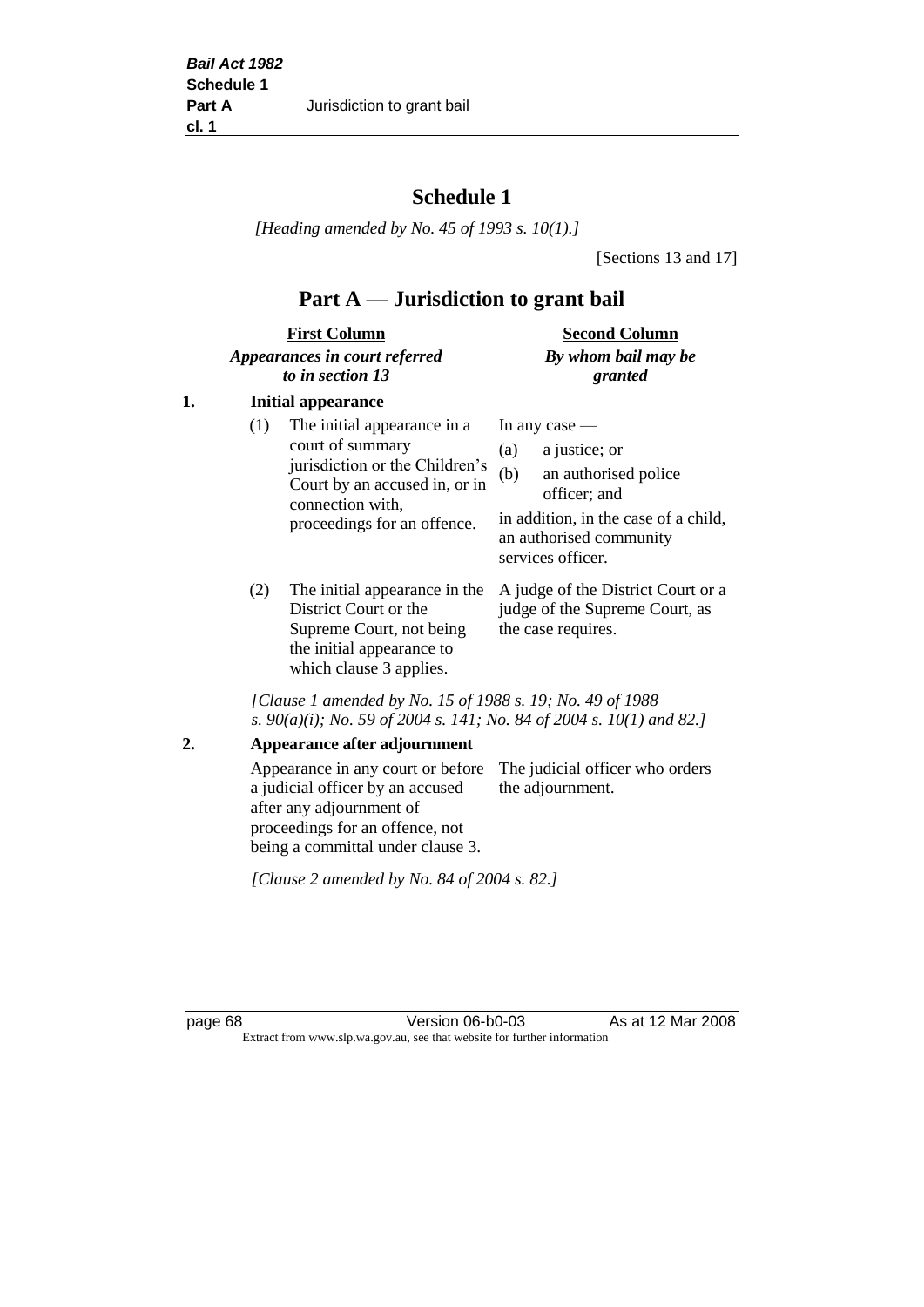### **First Column** *Appearances in court referred to in section 13*

### **Second Column** *By whom bail may be granted*

### **3. Appearance on committal to Supreme Court or District Court**

The initial appearance by an accused in the Supreme Court or District Court after he has been committed thereto under any Act to be tried or sentenced or otherwise dealt with.

The judicial officer who orders the committal.

*[Clause 3 amended by No. 84 of 2004 s. 82.]*

#### **4. Appearance in connection with appeal etc.**

| (1) | Appearance in connection<br>with an application or appeal<br>made under the <i>Criminal</i><br><i>Appeals Act 2004</i> or with<br>any order made in<br>determining the application<br>or appeal. | If the appeal is being determined<br>by a single judge of the Supreme<br>Court, a single judge of the<br>Supreme Court;<br>If the appeal is being determined<br>by the Court of Appeal, the Court<br>of Appeal or a single judge of<br>appeal. |
|-----|--------------------------------------------------------------------------------------------------------------------------------------------------------------------------------------------------|------------------------------------------------------------------------------------------------------------------------------------------------------------------------------------------------------------------------------------------------|
| (2) | Appearance in connection<br>with a rehearing of<br>proceedings ordered under<br>section 28 of the Children's<br>Court of Western Australia<br>Act 1988.                                          | The Children's Court.                                                                                                                                                                                                                          |
| (3) | Appearance in connection<br>with the reconsideration of<br>an order under section 40 of<br>the Children's Court of<br>Western Australia Act 1988.                                                | The Children's Court constituted<br>by the President.                                                                                                                                                                                          |

*[Clause 4 inserted by No. 84 of 2004 s. 10(2).]*

As at 12 Mar 2008 Version 06-b0-03 page 69 Extract from www.slp.wa.gov.au, see that website for further information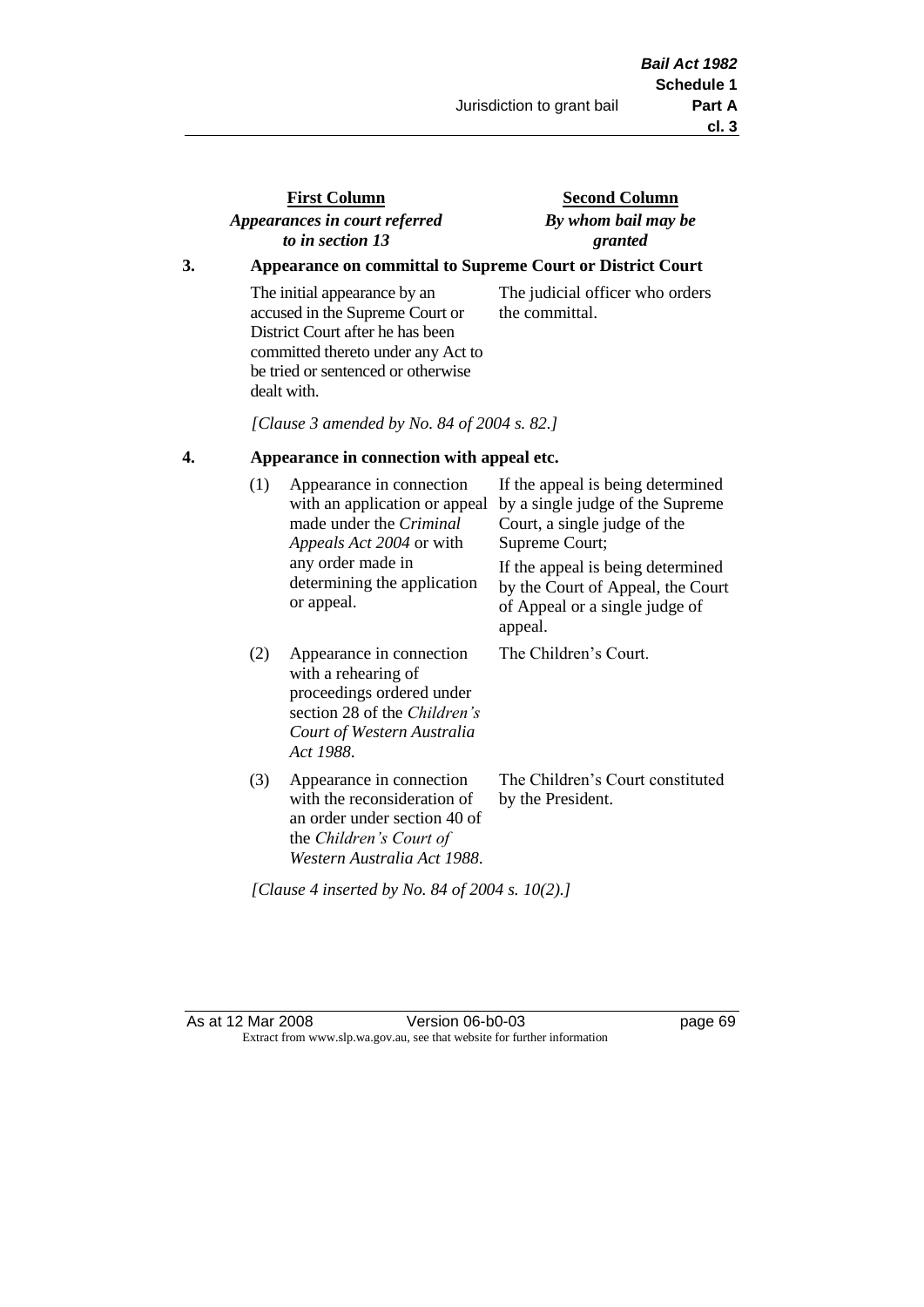|                                              | <b>First Column</b><br>Appearances in court referred<br>to in section 13                                                         | <b>Second Column</b><br>By whom bail may be<br>granted              |
|----------------------------------------------|----------------------------------------------------------------------------------------------------------------------------------|---------------------------------------------------------------------|
| 5.                                           | Appearance prescribed by regulation                                                                                              |                                                                     |
|                                              | Appearance in a court for any<br>other purpose or following any<br>other occurrence prescribed by<br>regulations under this Act. | The judicial or other officer<br>prescribed by such regulations.    |
| 6.<br>Appearances not otherwise provided for |                                                                                                                                  |                                                                     |
|                                              | Any appearance in a court not<br>otherwise provided for in this<br>Part or by regulations under this<br>Act.                     | The judicial officer who, or court<br>which, orders the appearance. |
| 7.                                           | Term used in this Part                                                                                                           |                                                                     |
|                                              | In this Part, unless the contrary intention appears —                                                                            |                                                                     |

**"proceedings for an offence"** in clause 2 (but not in clause 1) includes any of the following proceedings relating to that offence —

- (a) appeal proceedings;
- (b) proceedings on a writ of *habeas corpus*; and
- (c) proceedings on the re-appearance of an offender under section 50 of the *Sentencing Act 1995*.

*[Clause 7 inserted by No. 84 of 2004 s. 10(3).]*

# **Part B — Cessation of power to grant bail**

#### **1. Upon decision by judge, power of other officers ceases**

After a judge of the Supreme Court has granted or refused bail for an appearance by an accused the power to grant bail for that appearance ceases to be vested in any judicial officer whose jurisdiction is inferior to that of such judge or in any authorised officer.

*[Clause 1 amended by No. 84 of 2004 s. 82.]*

page 70 Version 06-b0-03 As at 12 Mar 2008 Extract from www.slp.wa.gov.au, see that website for further information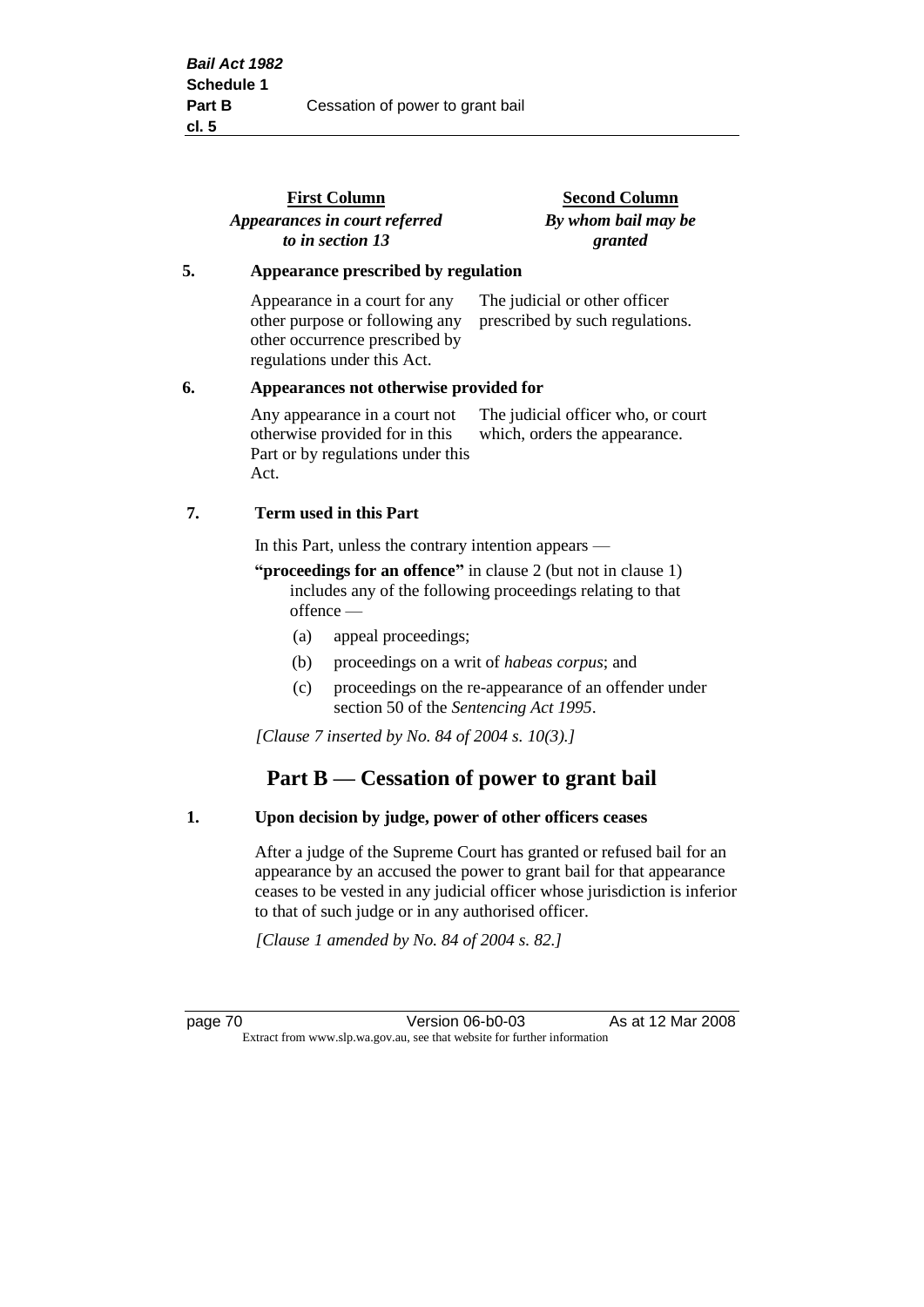#### **2. Upon decision by judicial officer, his power and that of his peers ceases**

Except where clause 4 applies, the power to grant bail for an appearance by an accused ceases to be vested in any judicial officer (including a judge of the Supreme Court) after he, or another judicial officer whose jurisdiction is co-extensive with his, has granted or refused bail for that appearance.

*[Clause 2 amended by No. 84 of 2004 s. 82.]*

#### **3. Upon refusal by justice power of authorised officer or justice ceases**

After a justice has refused bail for an initial appearance by an accused, the power to grant bail for that appearance ceases to be vested in an authorised officer or another justice, but an authorised officer or a justice may grant bail for an initial appearance notwithstanding that one or more other authorised officers have previously refused bail for that appearance.

*[Clause 3 amended by No. 34 of 1988 s. 90(b); No. 59 of 2004 s. 141; No. 84 of 2004 s. 82.]*

#### **4. Judicial officer's powers where accused proves new facts or changed circumstances**

Notwithstanding clause 2, where an accused has been refused bail for an appearance or has been granted bail therefor on terms or conditions with which he is unable or unwilling to comply, the judicial officer who granted or refused bail or another judicial officer whose jurisdiction is co-extensive with his has power to grant bail for that appearance or to vary the terms or conditions of bail previously granted therefor if the accused makes application and satisfies him  $that -$ 

- (a) new facts have been discovered, new circumstances have arisen or the circumstances have changed since bail was previously granted or refused for that appearance;
- (b) he failed to adequately present his case for bail on the previous occasion when it was considered; or
- (c) where bail was granted subject to a home detention condition, he has, since the previous occasion when his case for bail was

| As at 12 Mar 2008 | Version 06-b0-03                                                         | page 71 |
|-------------------|--------------------------------------------------------------------------|---------|
|                   | Extract from www.slp.wa.gov.au, see that website for further information |         |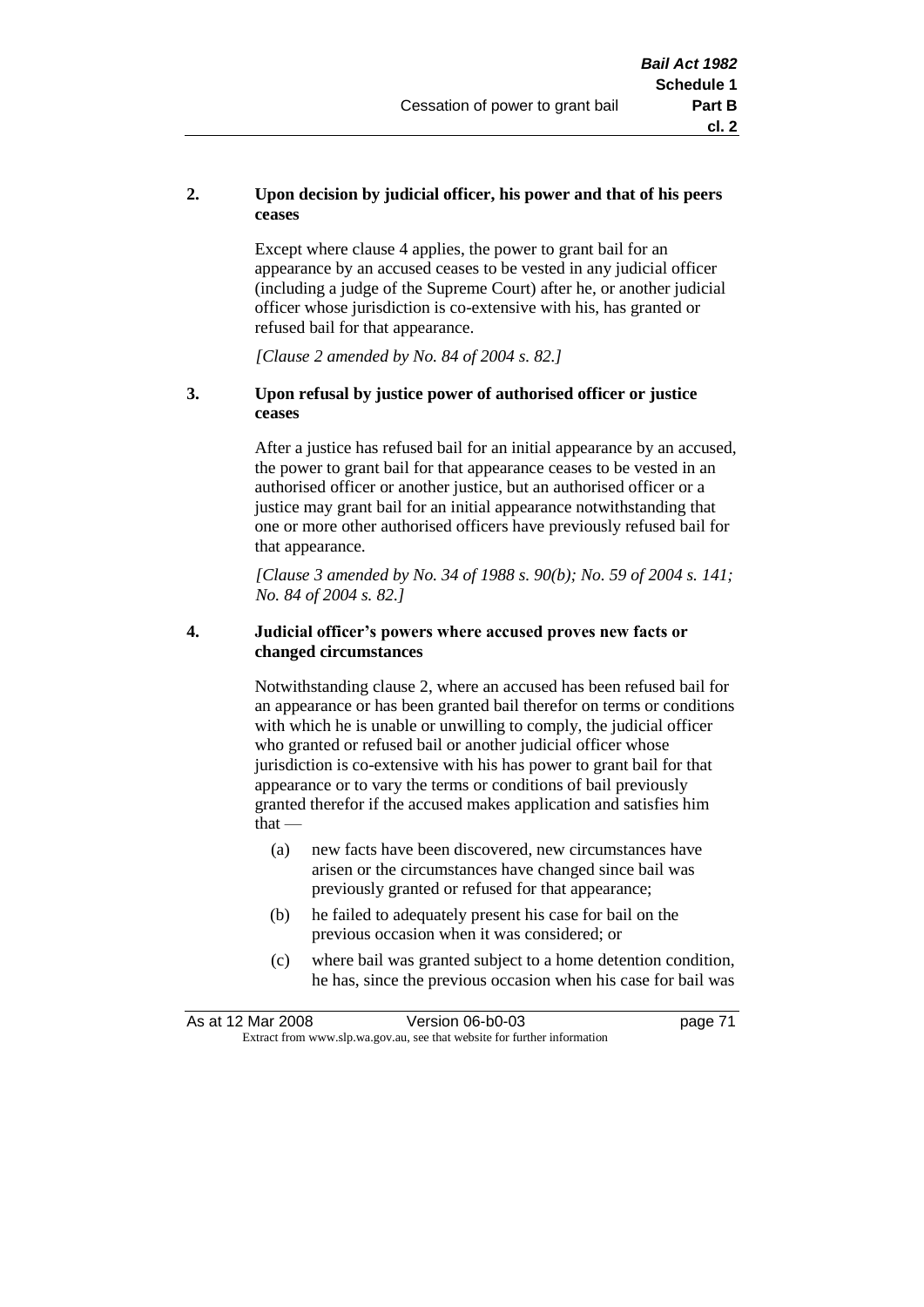considered, complied with the home detention condition for a period of one month or more.

*[Clause 4 amended by No. 61 of 1990 s. 14; No. 84 of 2004 s. 82.]*

## **Part C — Manner in which jurisdiction to be exercised**

Principles governing grant or refusal of bail

#### **1. Bail before conviction to be at discretion of bail authority, except for a child**

Subject to clause 3A, the grant or refusal of bail to an accused, other than a child, who is in custody awaiting an appearance in court before conviction for an offence shall be at the discretion of the judicial officer or authorised officer in whom jurisdiction is vested, and that discretion shall be exercised having regard to the following questions as well as to any others which he considers relevant —

- (a) whether, if the accused is not kept in custody, he may
	- (i) fail to appear in court in accordance with his bail undertaking;
	- (ii) commit an offence;
	- (iii) endanger the safety, welfare, or property of any person; or
	- (iv) interfere with witnesses or otherwise obstruct the course of justice, whether in relation to himself or any other person;
- (b) whether the accused needs to be held in custody for his own protection;
- (c) whether the prosecutor has put forward grounds for opposing the grant of bail;
- (d) whether, as regards the period when the accused is on trial, there are grounds for believing that, if he is not kept in custody, the proper conduct of the trial may be prejudiced;
- (e) whether there is any condition which could reasonably be imposed under Part D which would —
	- (i) sufficiently remove the possibility referred to in paragraphs (a) and (d);
	- (ii) obviate the need referred to in paragraph (b); or

| page 72 | Version 06-b0-03                                                         | As at 12 Mar 2008 |  |
|---------|--------------------------------------------------------------------------|-------------------|--|
|         | Extract from www.slp.wa.gov.au, see that website for further information |                   |  |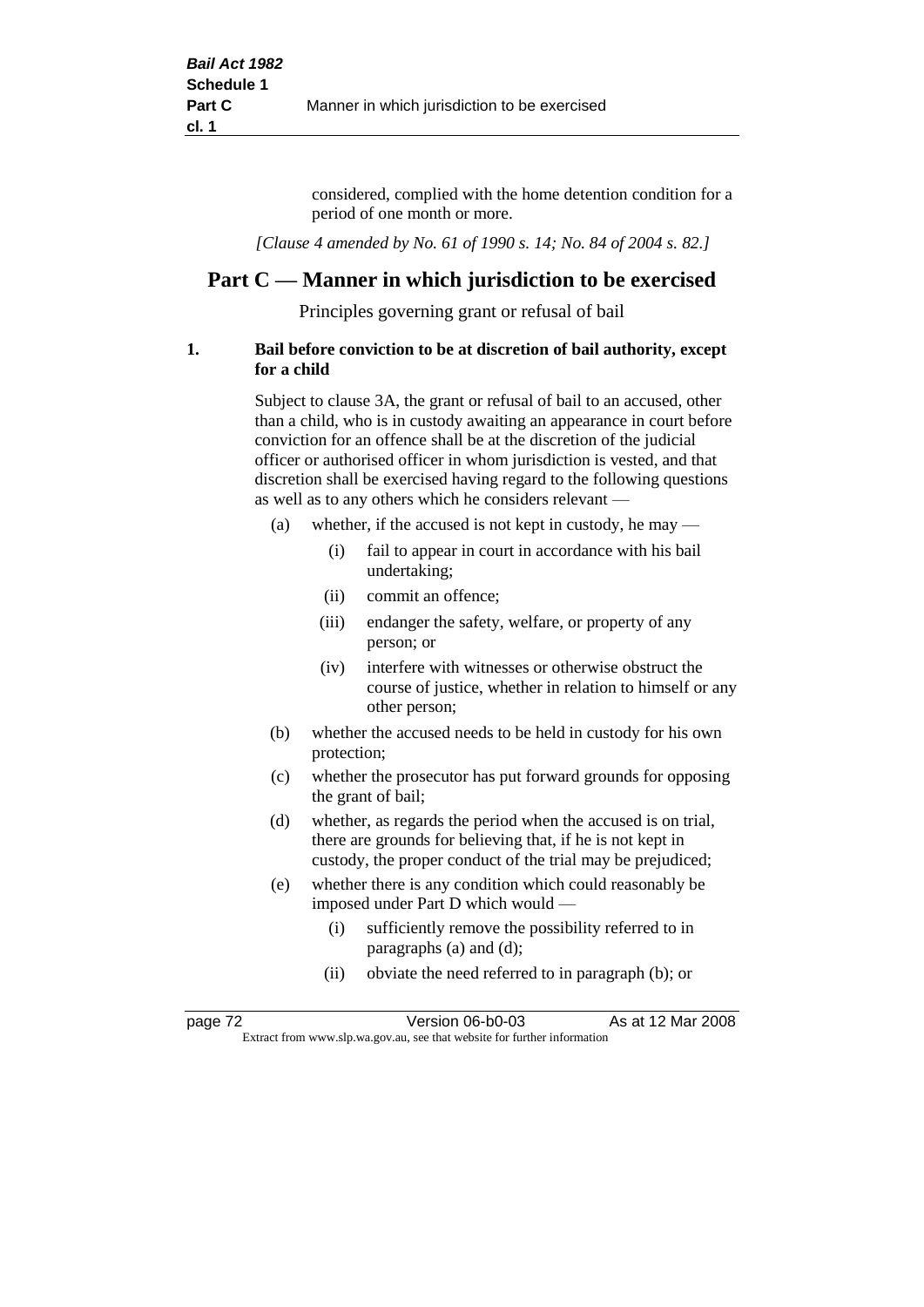- (iii) remove the grounds for opposition referred to in paragraph (c);
- (f) where the accused is charged with an offence that is alleged to have been committed in respect of a child, whether a condition should be imposed under Part D requiring the accused to reside at a place other than the place where the child resides;
- (g) whether the alleged circumstances of the offence or offences amount to wrongdoing of such a serious nature as to make a grant of bail inappropriate.

*[Clause 1 amended by No. 14 of 1992 s. 11; No. 45 of 1993 s. 10(2)(a); No. 54 of 1998 s. 8(a) and (b); No. 84 of 2004 s. 82.]*

#### **2. Child to have qualified right to bail**

- (1) In this clause
	- **"responsible person"** means a parent, relative, employer or other person who, in the opinion of the judicial officer or authorised officer, is in a position to both influence the conduct of the child and provide the child with support and direction.
- (2) Subject to subclause (3), a child accused who is in custody awaiting an appearance in court before conviction for an offence has a right to be granted bail unless —
	- (a) in the opinion of the judicial officer or authorised officer in whom jurisdiction is vested —
		- (i) one or more of the questions set out in clause  $1(a)$ , (b), (d) and (g) must be answered in the affirmative; and
		- (ii) there is no condition which he could reasonably impose under Part D which would satisfy the relevant provision of clause 1(e);
		- or
	- (b) there is no responsible person willing to enter into an undertaking of the kind described in subclause (3)(c),

and if the child is refused bail he shall be dealt with in accordance with section 19(2) of the *Young Offenders Act 1994*.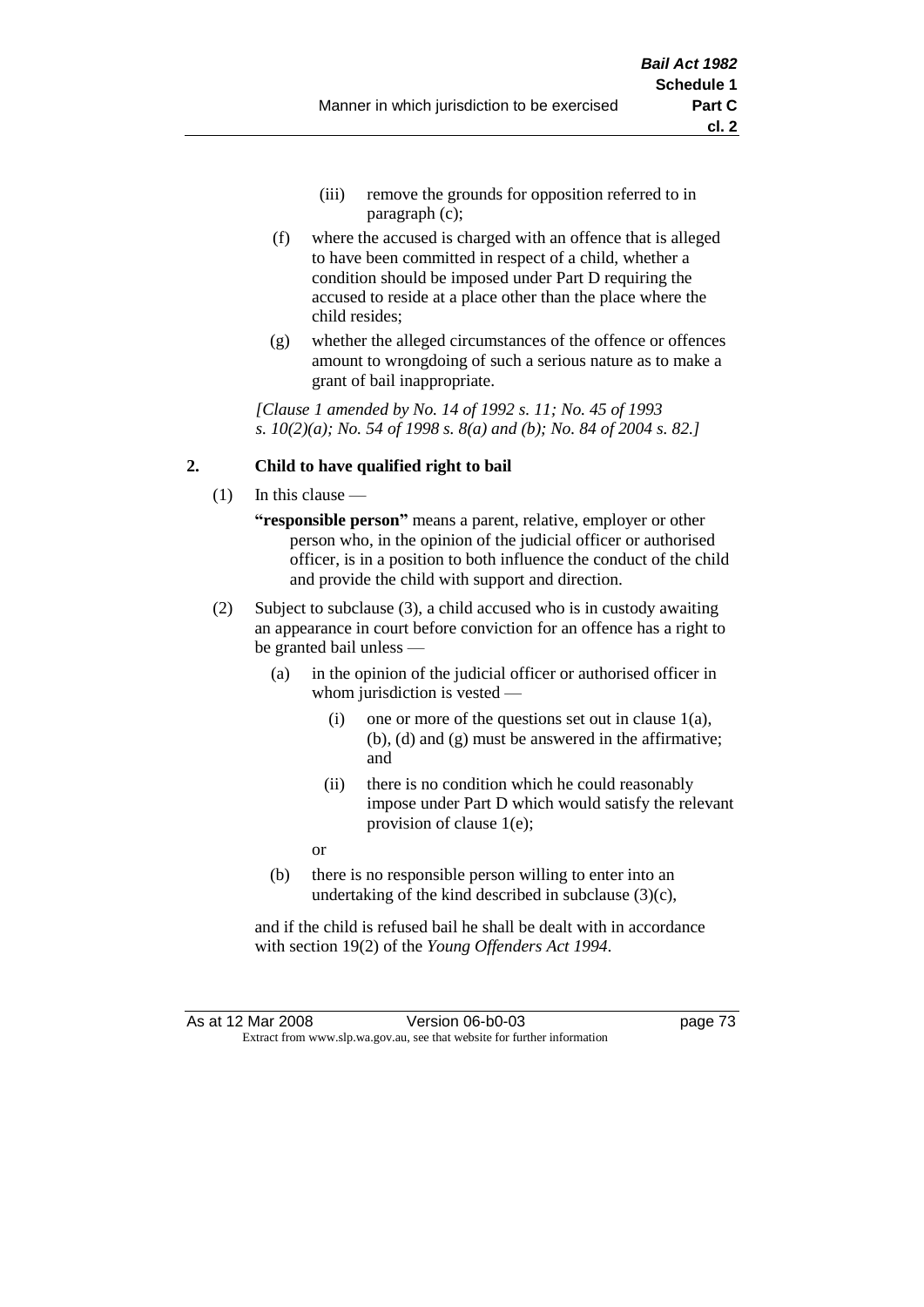- (3) The right of a child accused under subclause (2) is subject to  $-$ 
	- (a) clause 3A; and
	- *[(b) deleted]*
	- (c) there being imposed as a condition on the grant of bail a requirement that before the release of the child on bail a responsible person undertakes in writing in the prescribed form to ensure that the child complies with any requirement of his bail undertaking mentioned in section 28(2)(a), (b), (c) and (d).
- (4) Subclauses (2)(b) and (3)(c) do not apply to a child accused if it appears to the judicial officer or authorised officer that the accused —
	- (a) is over the age of 17 years; and
	- (b) has sufficient maturity to live independently without the guidance or control of a parent or guardian.
- (5) For the purposes of this clause, the provisions of sections 46, 47, 48, 54, 55(2), 60 and  $67(2)(a)(iv)$  apply with all necessary changes as  $if -$ 
	- (a) references in those provisions to a surety and a surety undertaking were references to a responsible person and to an undertaking referred to in subclause (3)(c) respectively; and
	- (b) section  $54(1)(b)(i)$  read as follows
		- $\epsilon$
- (i) a person who has entered into an undertaking referred to in clause 2(3)(c) of Part C of Schedule 1 should no longer be regarded as a responsible person for the purposes of that clause, or is dead;

".

(6) Where a child accused is released on bail his right to be at liberty is subject to the exercise of the powers in section 17A.

*[Clause 2 inserted by No. 45 of 1993 s. 10(2)(b); amended by No. 57 of 1997 s. 21(3)(a); No. 54 of 1998 s. 8(c); No. 34 of 2004 s. 251; No. 84 of 2004 s. 82.]*

page 74 Version 06-b0-03 As at 12 Mar 2008 Extract from www.slp.wa.gov.au, see that website for further information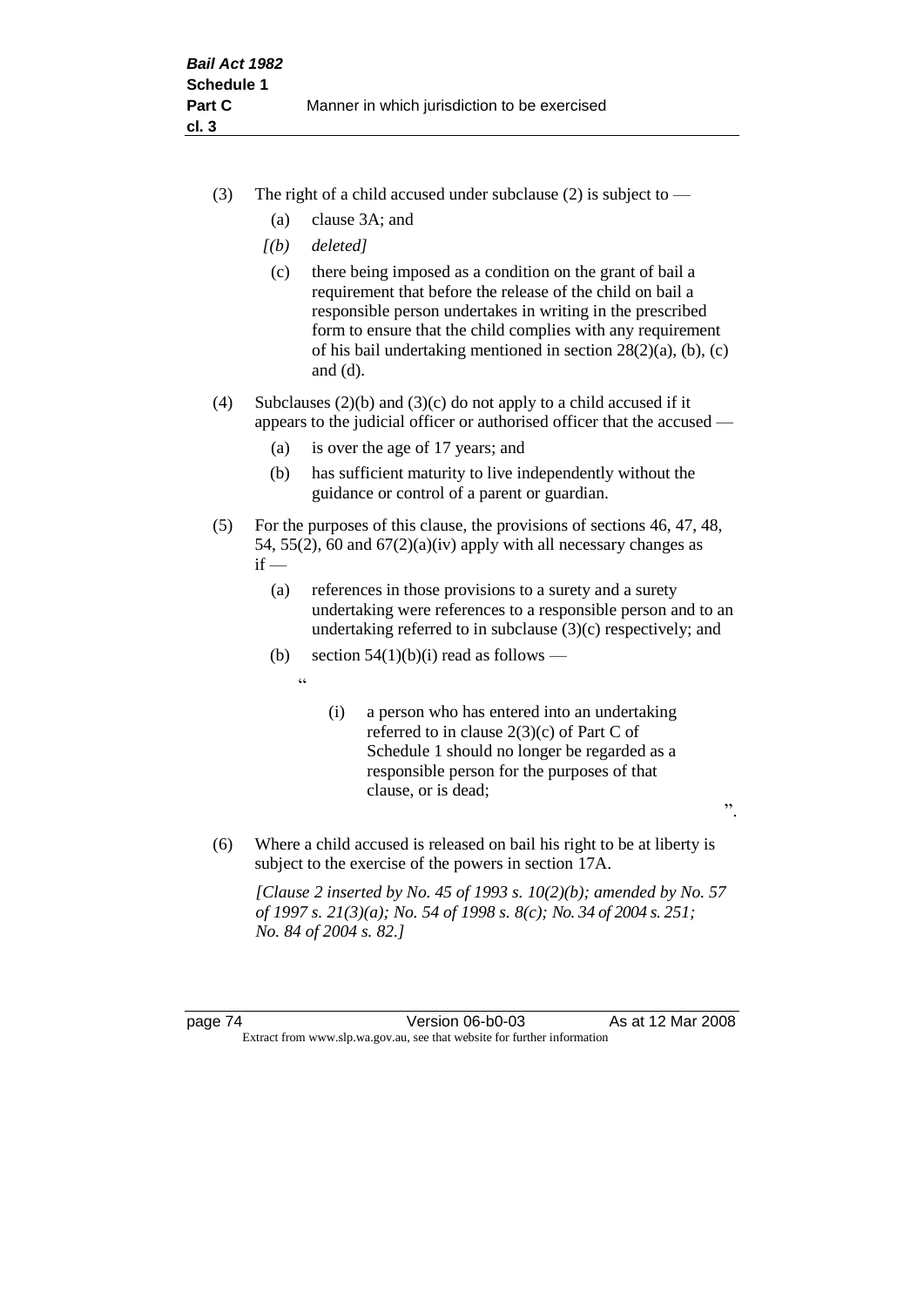#### **3. Matters relevant to consideration of clause 1(a)**

In considering whether an accused may do any of the things mentioned in clause 1(a), the judicial officer or authorised officer shall have regard to the following matters, as well as to any others which he considers relevant —

- (a) the nature and seriousness of the offence or offences (including any other offence or offences for which he is awaiting trial) and the probable method of dealing with the accused for it or them, if he is convicted;
- (b) the character, previous convictions, antecedents, associations, home environment, background, place of residence, and financial position of the accused;
- (c) the history of any previous grants of bail to him; and
- (d) the strength of the evidence against him.

*[Clause 3 amended by No. 84 of 2004 s. 82.]*

#### **3A. Bail where serious offence committed while accused on bail for another serious offence**

- (1) Notwithstanding clause 1 or 2 or any other provision of this Act, where —
	- (a) an accused is in custody awaiting an appearance in court before conviction for a serious offence; and
	- (b) the serious offence is alleged to have been committed while the accused was —
		- (i) on bail for; or
		- (ii) at liberty under an early release order made in respect of,

another serious offence,

the judicial officer or (if section 16A does not apply) the authorised officer in whom jurisdiction is vested shall refuse to grant bail for the serious offence referred to in paragraph (a) unless the judicial officer or authorised officer —

(c) is satisfied that there are exceptional reasons why the accused should not be kept in custody and, if clause 3B applies, is so satisfied only after complying with that clause; and

| As at 12 Mar 2008 | Version 06-b0-03                                                         | page 75 |
|-------------------|--------------------------------------------------------------------------|---------|
|                   | Extract from www.slp.wa.gov.au, see that website for further information |         |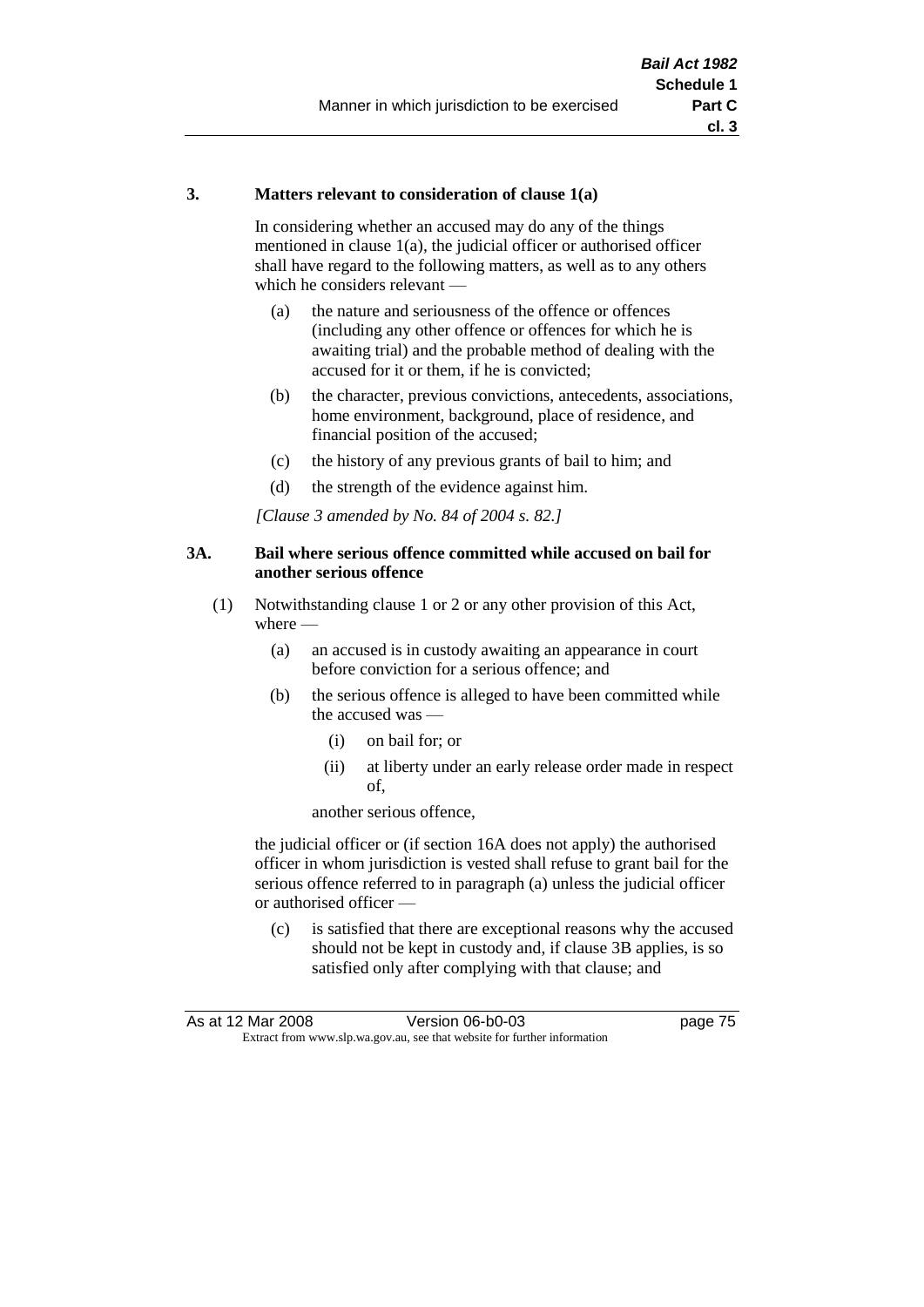- (d) is also satisfied that bail may properly be granted having regard to the provisions of clauses 1 and 3 or, in the case of a child accused, clauses 2 and 3.
- (2) Notwithstanding section 7(1), where an accused is refused bail under subclause (1) for an appearance for a serious offence his case for bail need not be considered again under that subsection for an appearance for that offence unless he satisfies the judicial officer who may order his detention that —
	- (a) new facts have been discovered, new circumstances have arisen or the circumstances have changed since bail was refused; or
	- (b) he failed to adequately present his case for bail on the occasion of that refusal.
- (3) Where a child accused is refused bail under subclause (1) he shall be dealt with in accordance with section 19(2) of the *Young Offenders Act 1994*.

*[Clause 3A inserted by No. 45 of 1993 s. 10(2)(c); amended by No. 57 of 1997 s. 21(3)(b); No. 54 of 1998 s. 7 and 13(1); No. 84 of 2004 s. 82.]*

#### **3B. Determination of exceptional reasons under clause 3A(1)**

- (1) This clause applies where it appears to the judicial officer or (if section 16A does not apply) the authorised officer that all or any of the acts alleged to constitute a serious offence referred to in clause 3A(1)(b) would, if proved in the appropriate proceedings, amount to a breach by the accused of a protective condition or order.
- (2) The judicial officer or authorised officer shall, before making a decision that there are exceptional reasons for the purposes of clause  $3A(1)(c)$ , make enquiry, or cause enquiry to be made, whether there has already been -
	- (a) any breach by the accused of the protective condition or order that has been proved in proceedings;
	- (b) any alleged breach by the accused of the protective condition or order that has not been so proved, including an allegation that has not been the subject of a prosecution or any other communication to any relevant official; or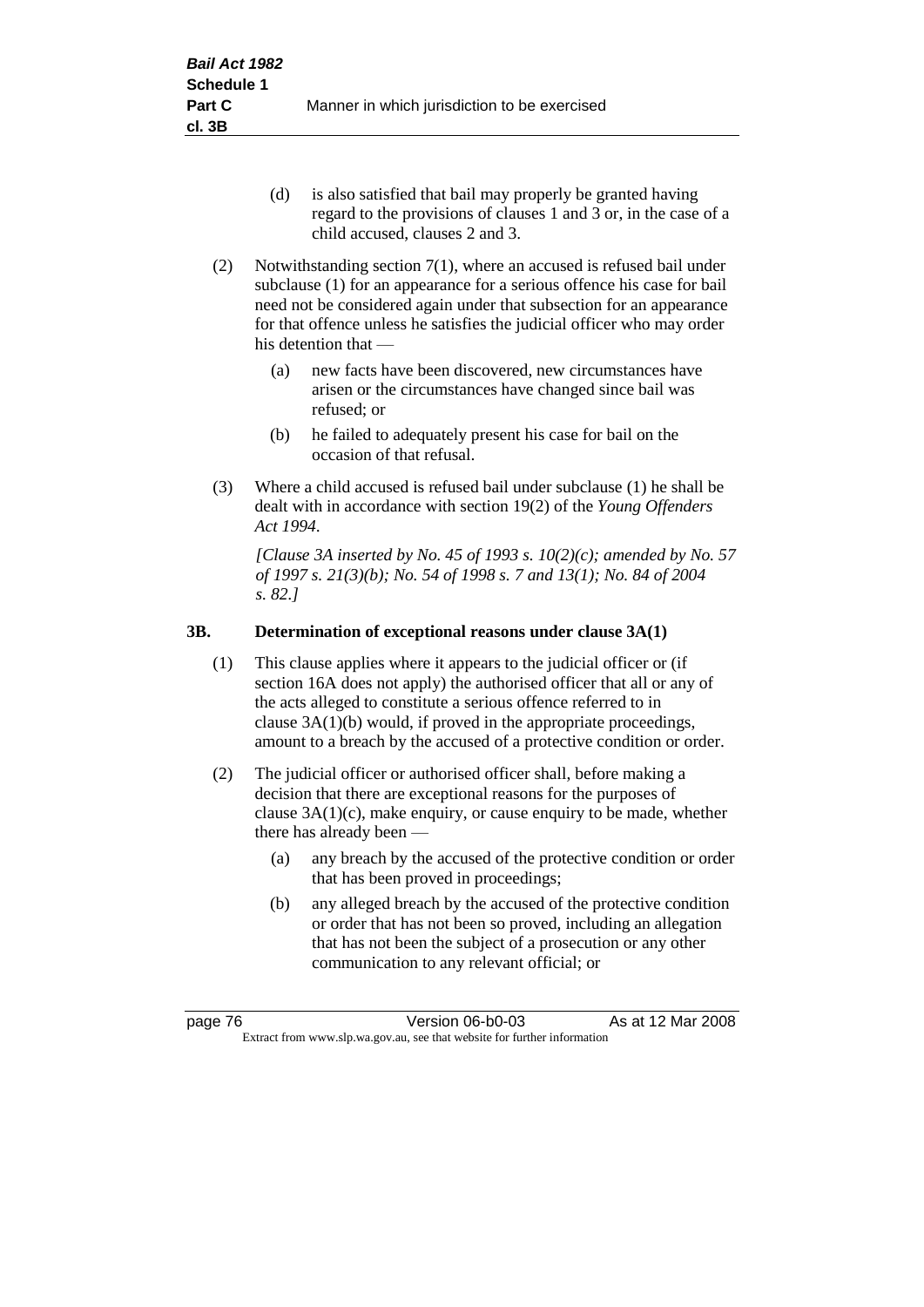- (c) any alleged breach by the accused of any other protective condition or order that has been the subject of a prosecution.
- (3) On becoming aware of any such alleged breach, the judicial officer or authorised officer shall give each person for whose protection a protective condition or order referred to in subclause (2) was imposed or made (a **"relevant person"**) a reasonable opportunity to give evidence by affidavit on matters relating to that protective condition or order.
- (4) The judicial officer or authorised officer shall in making any decision for the purposes of clause  $3A(1)(c)$  —
	- (a) give due weight to  $-$ 
		- (i) any evidence given under subclause (3);
		- (ii) any adverse effect that a grant of bail to the accused would have on a relevant person; and
		- (iii) any difficulty that a relevant person might have in proving any future breach of a protective condition or order;
	- (b) consider whether it would be appropriate to refuse bail and make a hospital order under section 5 of the *Criminal Law (Mentally Impaired Accused) Act 1996*;
	- (c) in the case of a condition imposed for a purpose mentioned in clause  $2(2)(c)$  or (d) of Part D, treat any alleged breach of the condition as a serious matter even if the conduct alleged to amount to the breach in itself appears to be trivial; and
	- (d) consider whether any alleged breach of a protective condition or order that has occurred shows that the purpose of the condition or order has not been achieved and that the accused should be kept in custody.
- (5) The provisions of this clause do not limit the matters that the judicial officer or authorised officer may take into account for the purposes of clause  $3A(1)(c)$ .
- (6) In this clause —

#### **"protective condition or order"** means —

(a) a condition imposed for a purpose mentioned in clause  $2(2)(c)$  or (d) of Part D;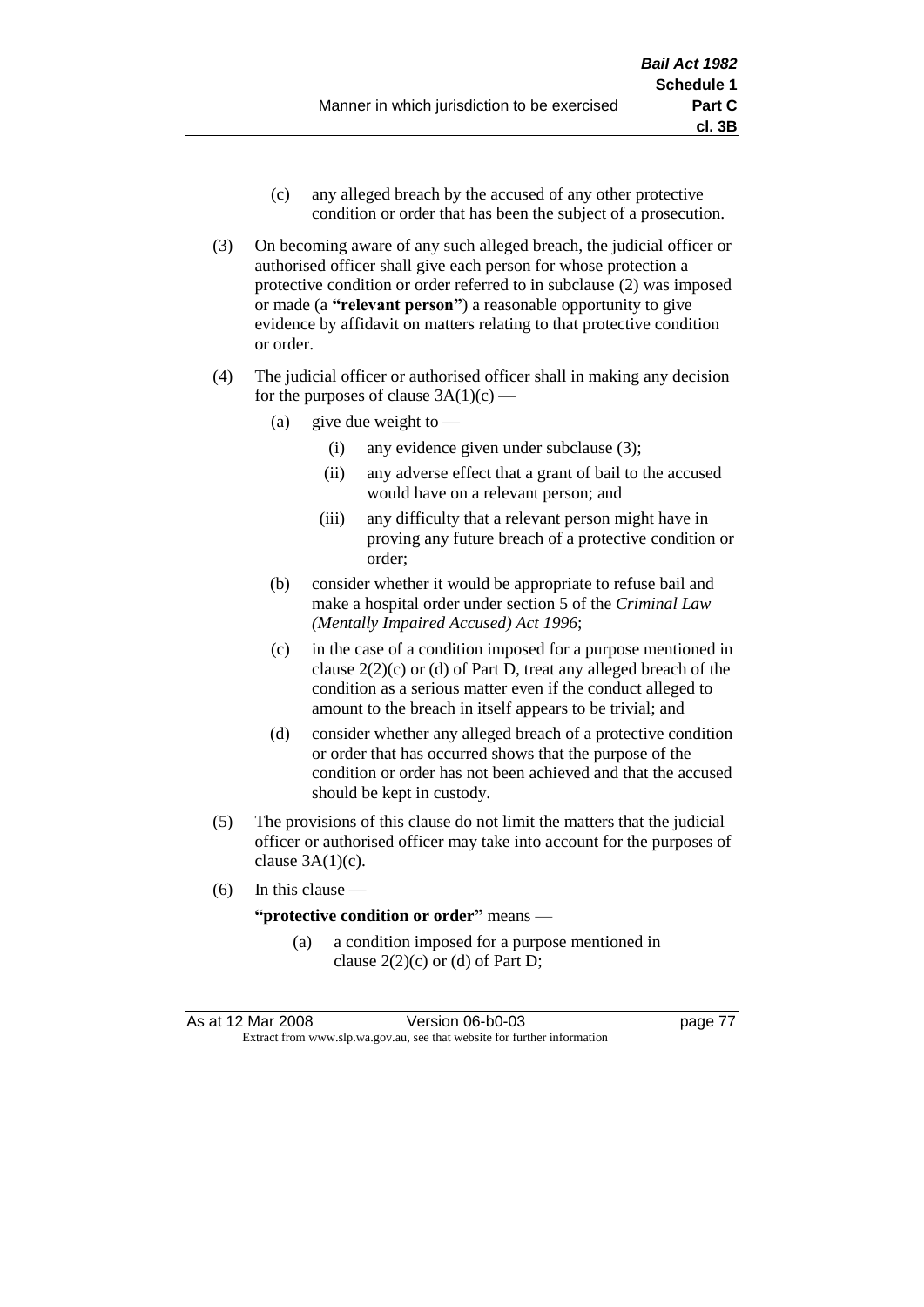| (b) | a violence restraining order or a police order under the |
|-----|----------------------------------------------------------|
|     | <i>Restraining Orders Act 1997; or</i>                   |

- (c) a Part VII order under the *Justices Act 1902* <sup>2</sup>
	- (i) that under section 86 of the *Restraining Orders Act 1997* is taken to be a misconduct restraining order under that Act; and
	- (ii) that shows on the face of the order that the causing or threatening of personal injury by the accused was a ground for the making of the order.

*[Clause 3B inserted by No. 54 of 1998 s. 13(2); amended by No. 38 of 2004 s. 60; No. 59 of 2004 s. 141; No. 84 of 2004 s. 11 and 82.]*

#### **4. When bail to be granted after conviction**

In deciding whether or not to grant bail to an accused who is in custody waiting to be sentenced or otherwise dealt with for an offence of which he has been convicted or awaiting the disposal of appeal proceedings, the judicial officer shall, subject to clauses 5 and 6, consider whether —

- (a) in the case of an accused waiting to be sentenced, there is a strong likelihood that he will impose a non-custodial sentence; or
- (b) in either case, there are exceptional reasons why the accused should not be kept in custody,

and shall only grant bail to him if he is satisfied that —

- (c) in the case of an accused waiting to be sentenced, at least one of those reasons exists and, in the case of an appellant, the reason mentioned in paragraph (b) exists; and
- (d) he may properly do so having regard to the provisions of clauses 1 and 3 or, in the case of a child, clauses 2 and 3.

*[Clause 4 amended by No. 84 of 2004 s. 82.]*

#### **5. Exception for bail for an appeal under the** *Criminal Appeals Act 2004* **Part 2**

Clause 4 does not apply to the bail of a person who is awaiting the disposal of appeal proceedings under Part 2 of the *Criminal Appeals Act 2004*; such a person shall be deemed for the purposes of this Part

page 78 Version 06-b0-03 As at 12 Mar 2008 Extract from www.slp.wa.gov.au, see that website for further information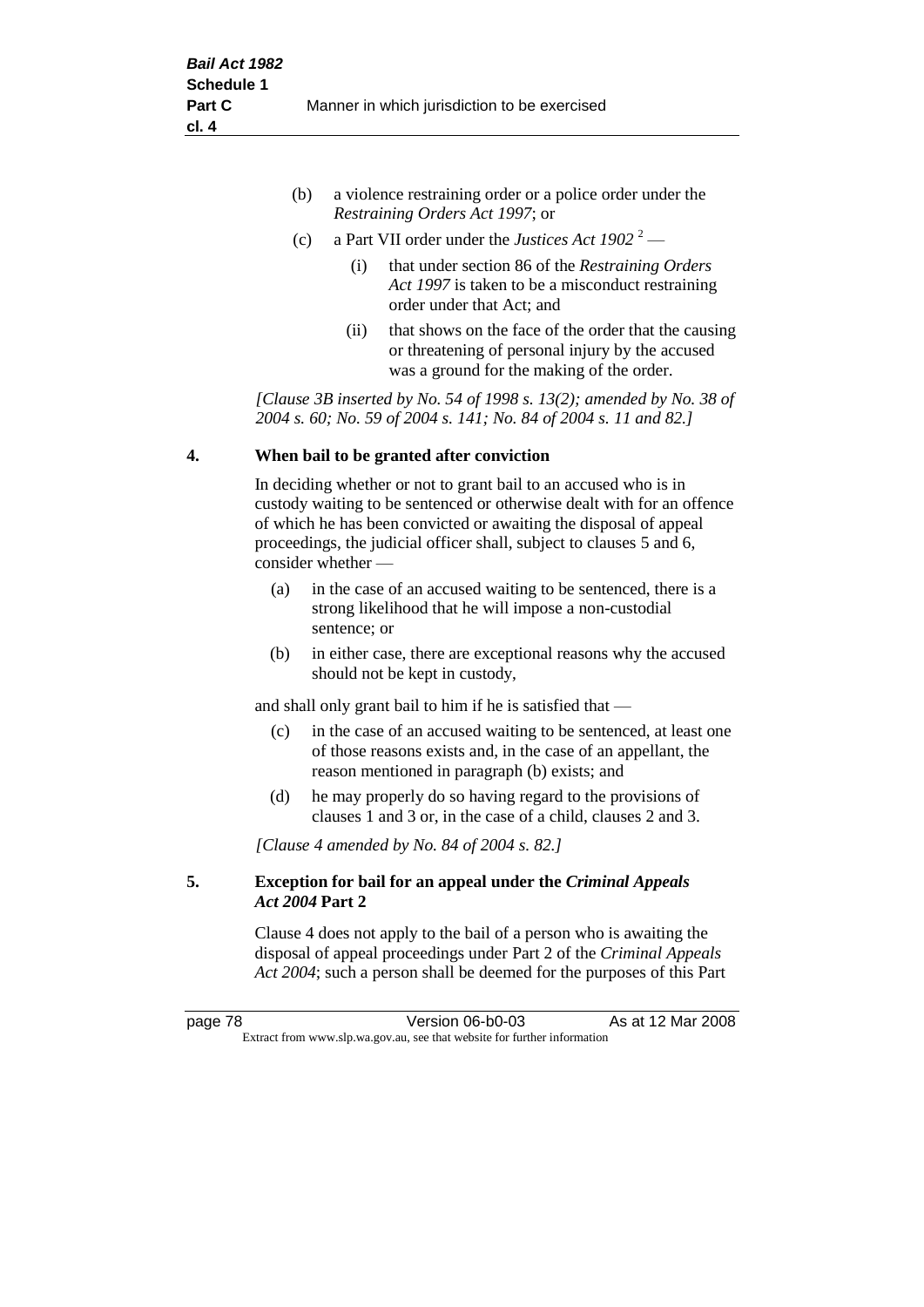to be awaiting an appearance in court before conviction for an offence.

*[Clause 5 inserted by No. 33 of 1989 s. 18; amended by No. 59 of 2004 s. 141; No. 84 of 2004 s. 11.]*

#### **6. Bail of people on community orders etc.**

For the purpose of determining whether clause 4 applies, a person in custody —

- (a) under section 50, 79, 84E, 128, 129 or 132 of the *Sentencing Act 1995* in connection with a possible breach of a conditional release order, a sentence of suspended imprisonment or conditional suspended imprisonment or a community order imposed under that Act; or
- (b) under section 43 of the *Young Offenders Act 1994* in respect of an alleged breach of a youth community based order, an intensive youth supervision order or a conditional release order made under that Act,

is to be taken as not having been convicted of the offence for which the sentence was imposed.

*[Clause 6 inserted by No. 78 of 1995 s. 8; amended by No. 27 of 2004 s. 13(3).]*

Limitation on period of bail

#### **7. Bail for initial appearance to be for not more than 7 days**

In fixing the terms of bail of an accused for his initial appearance in court for an offence, a justice or an authorised officer shall require him to make the appearance within the period of 7 days commencing on and including the day on which the accused was arrested for the offence.

*[Clause 7 amended by No. 84 of 2004 s. 82.]*

#### **8. Bail on adjournment in court of summary jurisdiction to be for not more than 30 days except by consent**

In fixing the terms of bail of an accused for an appearance in court after an adjournment of proceedings for an offence, a judicial officer

As at 12 Mar 2008 Version 06-b0-03 page 79 Extract from www.slp.wa.gov.au, see that website for further information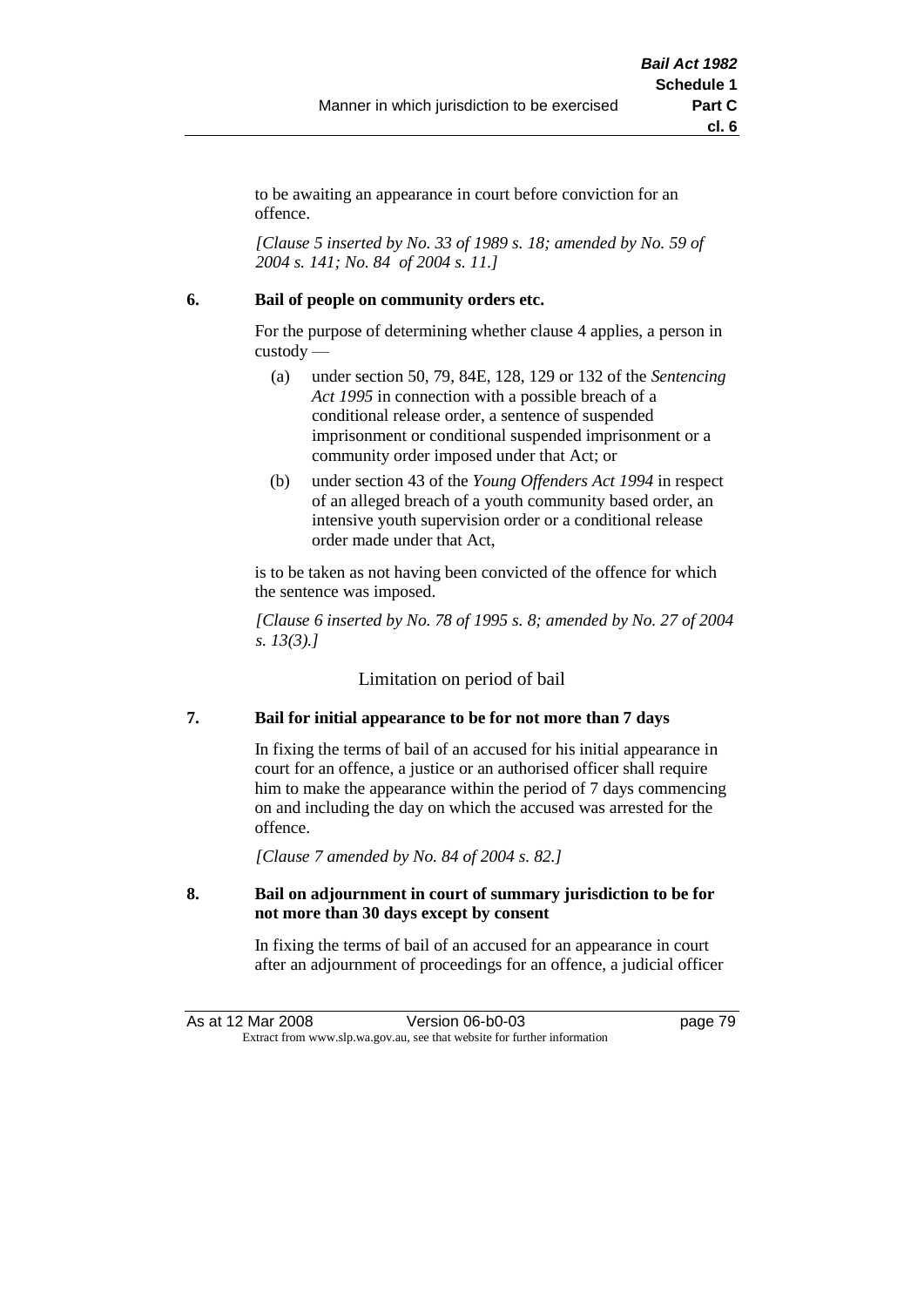sitting as a court of summary jurisdiction shall require him to make the appearance within the period of 30 days commencing on and including the day on which the proceedings are adjourned, unless the accused consents to appear on a later day.

*[Clause 8 amended by No. 49 of 1988 s. 90(c); No. 59 of 2004 s. 141; No. 84 of 2004 s. 82.]*

#### **9. Provision as to calculation of time**

The periods specified in clauses 7 and 8 shall be calculated to include any Sunday or public holiday.

## **Part D — Conditions which may be imposed on a grant of bail**

#### **1. Conditions as to forfeiture and giving security may be imposed on the accused and sureties**

- (1) A judicial officer or authorised officer, on a grant of bail, may impose conditions under this clause if he considers that it is desirable to do so to ensure the performance of the accused's bail undertaking.
- (2) If a judicial officer or authorised officer considers that it is desirable as mentioned in subclause (1), he may in addition to releasing the accused on his bail undertaking impose any one or more of the following conditions —
	- (a) that the accused in his bail undertaking agree to forfeit a specified amount of money if he fails to comply with any requirement of his bail undertaking mentioned in section  $28(2)(a)$  or  $(b)(ii)$ ;
	- (b) that a surety or a specified number of sureties enter into a surety undertaking or surety undertakings whereby he or they agree to forfeit a specified amount or specified amounts of money if the accused fails to comply with any requirement of his bail undertaking mentioned in section 28(2)(a) or (b)(ii);
	- (c) that any of them the accused and the surety or sureties give security of a specified value, including the deposit of a specified amount of cash, for the performance of their respective obligations;

page 80 Version 06-b0-03 As at 12 Mar 2008 Extract from www.slp.wa.gov.au, see that website for further information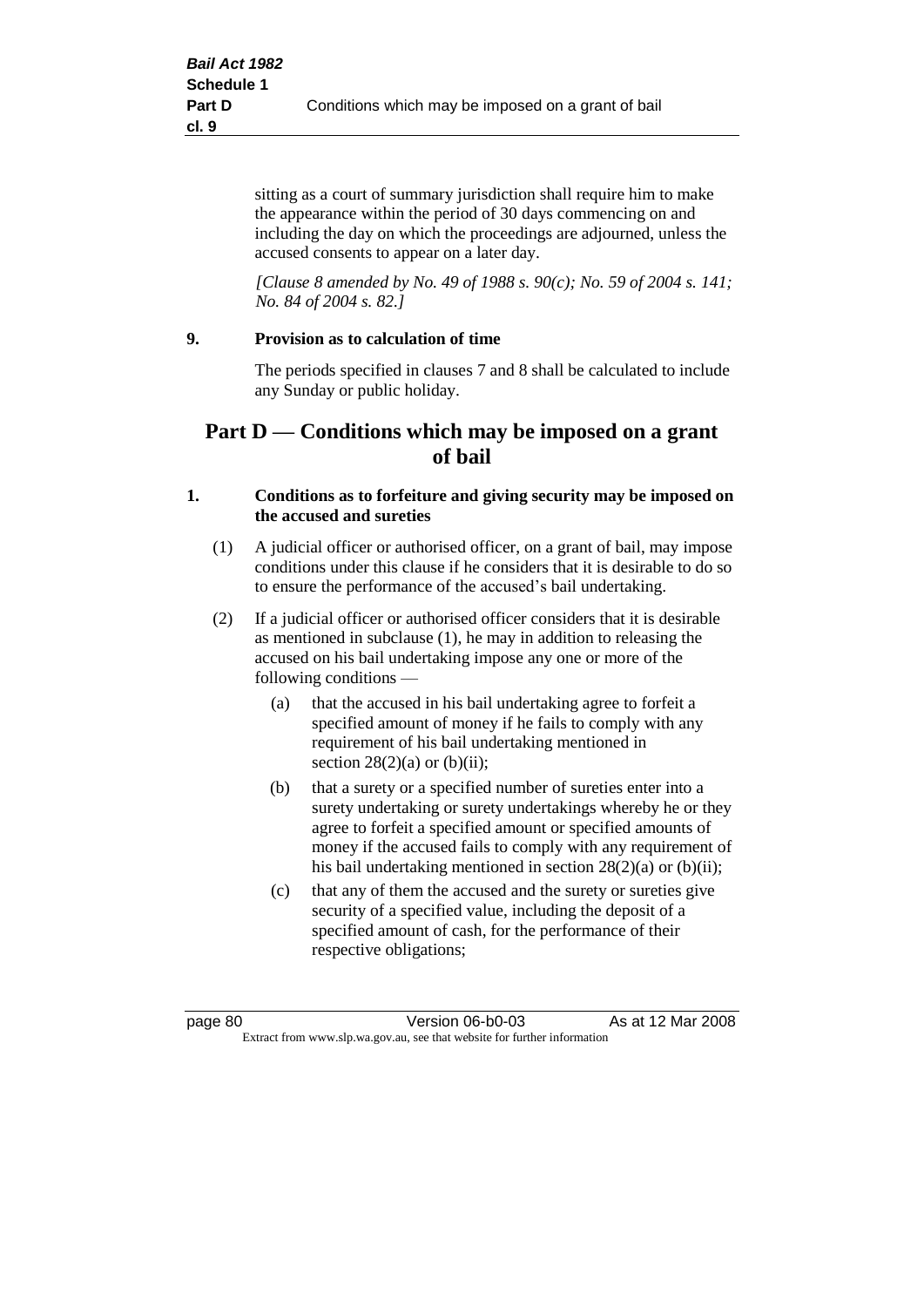- (d) that any of them the accused and the surety or sureties deposit with a specified officer any specified passbook or document relating to the title to, or ownership of, any account or other asset offered as security for the performance of their respective obligations; or
- (e) that any of them the accused and the surety or sureties, at his or their own expense or otherwise, enter into such mortgage, charge, assignment or other transaction, or take such other step, as may be required, including completion of the necessary documents, to render any security effective and enforceable by the State.
- (3) The nature and sufficiency of any security, and the documentation therefor, required under subclause (2) shall be determined by the judicial officer or authorised officer who imposed the condition or, if no determination is so made —
	- (a) by the person before whom the bail undertaking is entered into, where the security is to be given by the accused; and
	- (b) where the security is to be given by a surety, by any person authorised under section 36 to approve the surety or before whom the surety undertaking is entered into.
- (4) When a bail undertaking ceases to have effect as provided in section 34(a) to (d), or upon an accused being acquitted of a charge under section  $51(1)$  or (2) or discharged from further proceedings therefor, each of them the accused, or where section 34(b) applies his personal representative, and any surety is entitled to have returned to him any security given under subclause (2).
- (5) When a surety undertaking ceases to have effect as provided in section 47(a) to (f), a surety is entitled to have returned to him any security given under subclause  $(2)$ .

*[Clause 1 amended by No. 65 of 2003 s. 121(3); No. 84 of 2004 s. 82.]*

#### **2. Other conditions which may be imposed**

- (1) A judicial officer or authorised officer, on a grant of bail, may impose conditions —
	- (a) to be complied with before the accused is released on bail or while the accused is on bail;

| As at 12 Mar 2008 | Version 06-b0-03                                                         | page 81 |
|-------------------|--------------------------------------------------------------------------|---------|
|                   | Extract from www.slp.wa.gov.au, see that website for further information |         |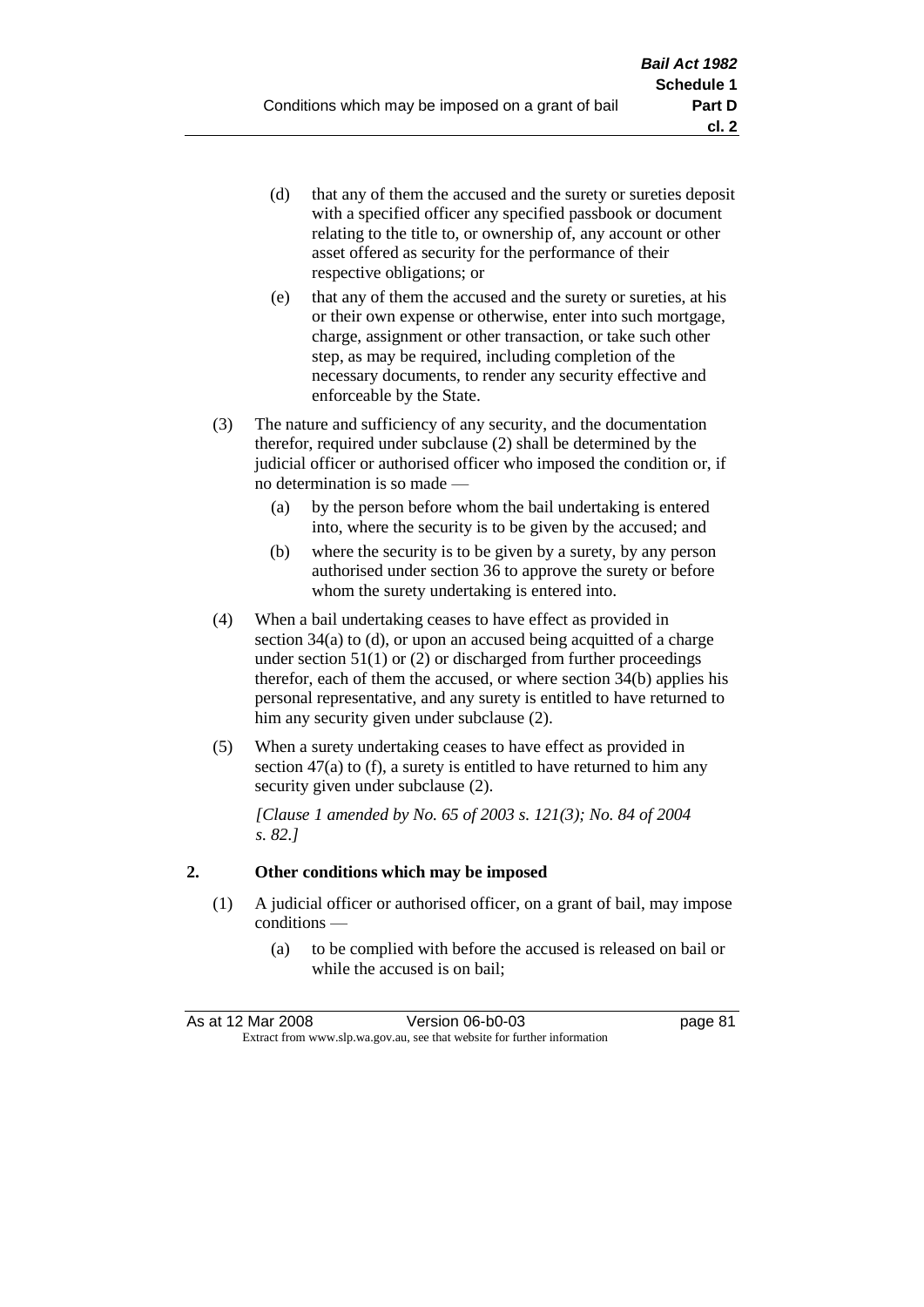- (b) as to the accused's conduct while on bail; or
- (c) as to where the accused shall reside while on bail,

if he considers that it is desirable for any purpose mentioned in subclause (2), (2b), (3) or (4).

(1a) Without limiting subclause (1), a judicial officer or authorised officer shall, on a grant of bail to a child accused, consider whether it is desirable for any purpose mentioned in subclause (2) to impose a condition as to —

- (a) any period in each day during which the child is to remain at a particular place;
- (b) any person with whom the child is not to associate or communicate;
- (c) any place that the child is not to frequent;
- (d) the attendance by the child at a school or other educational institution; or
- (e) any other matter,

and the judicial officer or authorised officer may impose any such condition.

- (2) Any condition may be imposed under subclause (1) or (1a) to ensure that an accused —
	- (a) appears in court in accordance with his bail undertaking;
	- (b) does not while on bail commit an offence;
	- (c) does not endanger the safety, welfare or property of any person;
	- (d) does not interfere with witnesses or otherwise obstruct the course of justice, whether in relation to himself or any other person; or
	- (e) as regards the period when the accused is on trial, does not prejudice the proper conduct of the trial.
- (2a) Before imposing a condition on a grant of bail for a purpose mentioned in subclause (2)(c) or (d) a judicial officer or authorised officer is to consider whether that purpose would be better served, or could be better assisted, by a restraining order made under the *Restraining Orders Act 1997* and whether, in the case of a judicial

page 82 Version 06-b0-03 As at 12 Mar 2008 Extract from www.slp.wa.gov.au, see that website for further information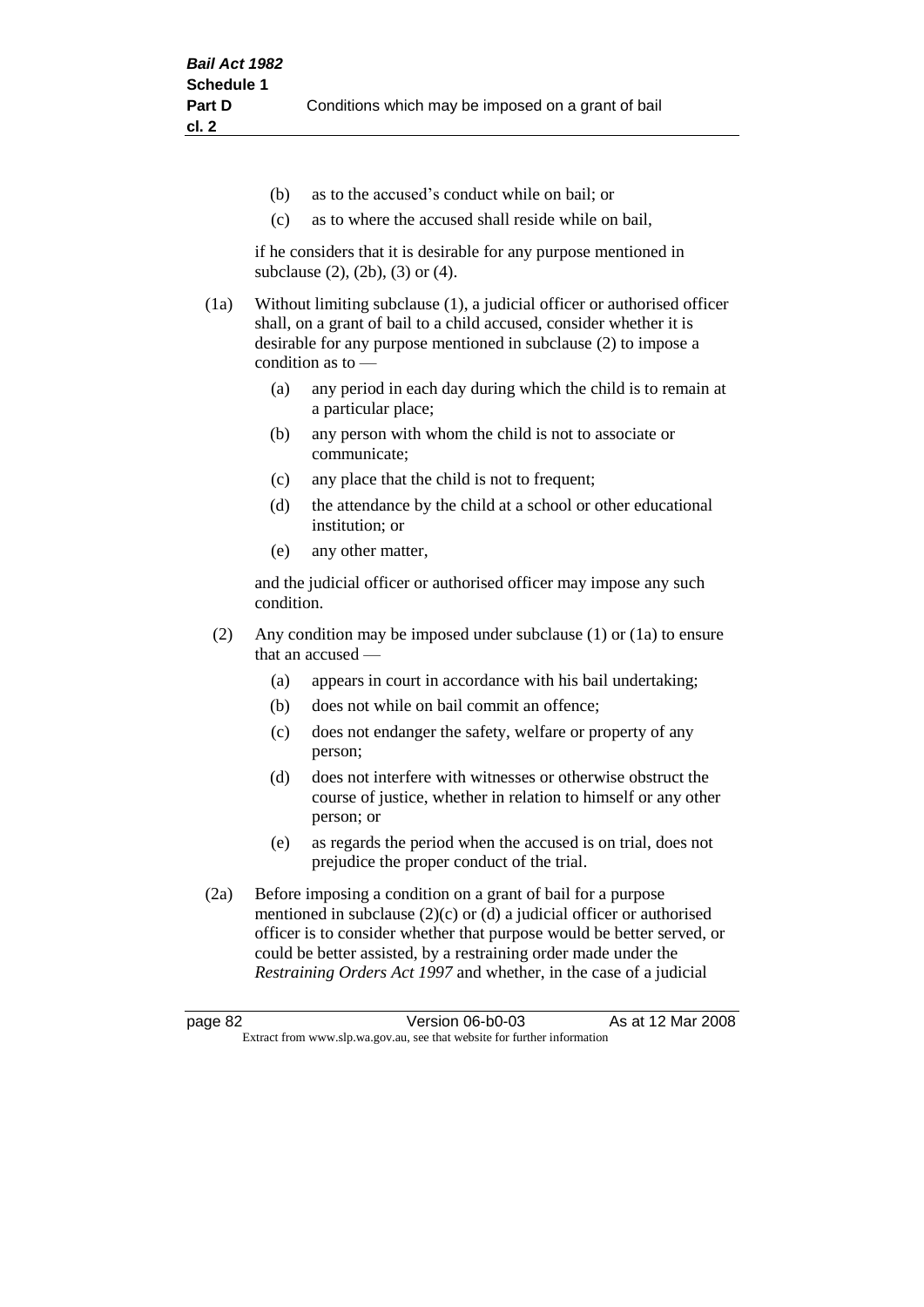officer, to exercise the power in section 63 of that Act or, in the case of an authorised officer, to make a telephone application under that Act.

- (2b) Where a judicial officer is of the opinion that the accused should while on bail —
	- (a) be counselled for a behavioural problem; or
	- (b) attend a course or programme that may assist with such a problem,

the judicial officer may under subclause (1) impose a condition for that purpose that requires the accused to —

- (c) attend a prescribed person to be counselled; or
- (d) attend a prescribed course or programme,

that is specified by the judicial officer in the condition.

- (3) Where a judicial officer who grants bail to an accused is of the opinion that the accused's physical condition ought to be examined the officer may, under subclause (1), impose any condition which the officer considers desirable for the purpose of ensuring that the accused is examined by a medical practitioner.
- (3a) Where a judicial officer who grants bail to an accused is of the opinion that the accused's mental condition ought to be examined the officer may, under subclause (1), impose any condition which the officer considers desirable for the purpose of ensuring that the accused's mental condition is examined including a condition —
	- (a) that the accused be examined by a medical practitioner or an authorised mental health practitioner (as defined in the *Mental Health Act 1996*) for the purpose of deciding whether to make a referral under section 29 of that Act;
	- (b) that the accused be admitted to an authorised hospital (as defined in the *Mental Health Act 1996*);
	- (c) that the accused be examined by a psychiatrist.
- (4) Where a judicial officer is of the opinion that an accused is suffering from alcohol or drug abuse and is in need of care or treatment either on that account, or to enable him to be prepared for his trial, the judicial officer may, under subclause (1), impose any condition which he considers desirable for the purpose of ensuring that the accused

| As at 12 Mar 2008 | Version 06-b0-03                                                         | page 83 |
|-------------------|--------------------------------------------------------------------------|---------|
|                   | Extract from www.slp.wa.gov.au, see that website for further information |         |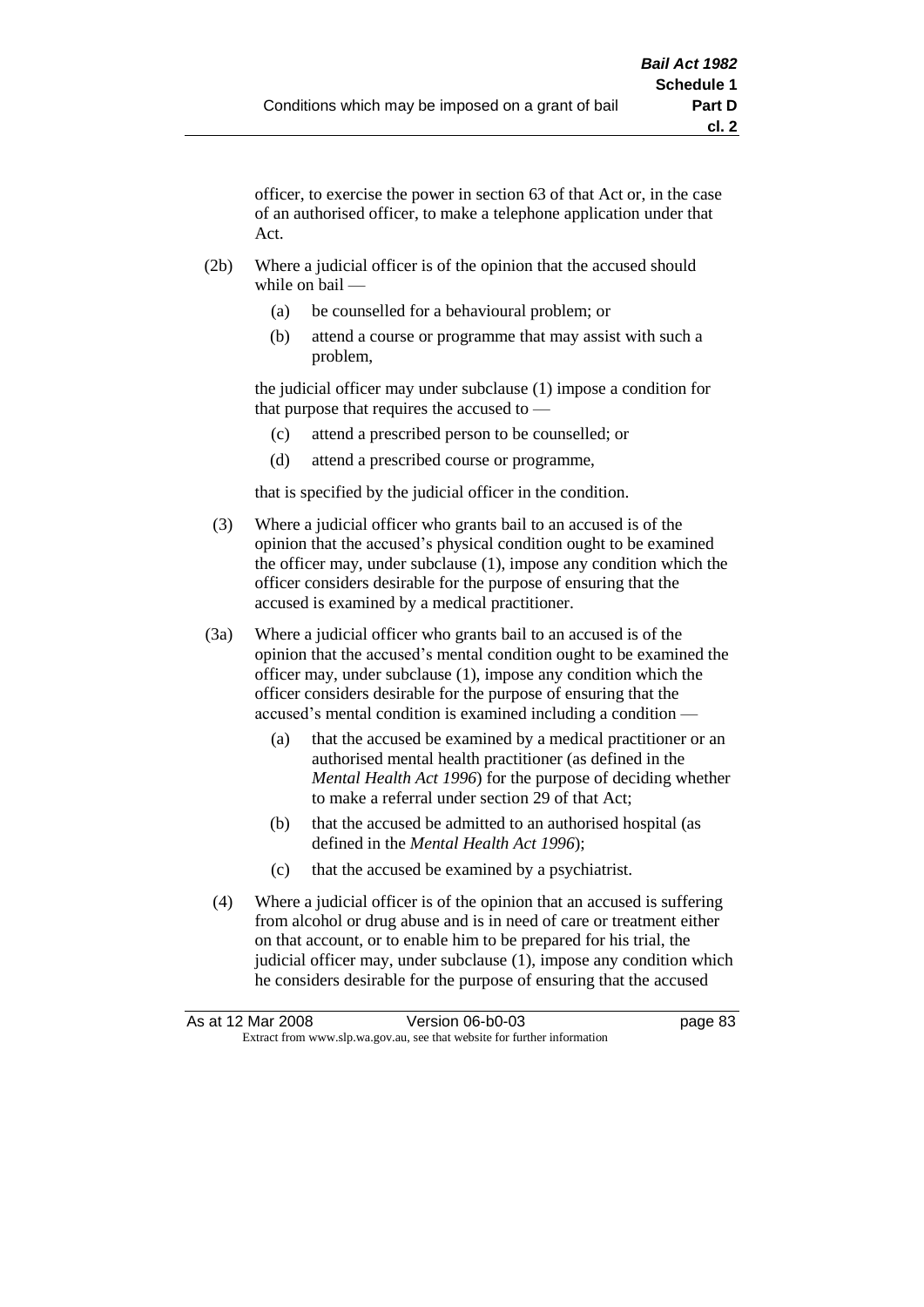receives such care or treatment, including that he lives in, or from time to time attends at, a specified institution or place in order to receive such care or treatment.

- (5) Where a judicial officer imposes a condition for a purpose mentioned in subclause (2b), (3), (3a) or (4), the judicial officer shall cause to be sent to the person who is to counsel or examine the accused, or the place at which the accused is to attend, a statement of the reasons for imposing the condition.
- (6) Where a condition is imposed under this clause that an accused shall reside in premises established for the accommodation of persons to whom bail has been granted, that condition shall be deemed to include a further condition that the accused shall comply with such rules as are for the time being laid down for the maintenance of the good order of those premises, whether such rules are made under section 67 or by the authority responsible for the good order of the premises.
- (7) In this clause —

**"medical practitioner"** means a medical practitioner within the meaning of the *Medical Act 1894*; and

**"psychiatrist"** has the same meaning as it has in the *Mental Health Act 1996*.

*[Clause 2 amended by No. 45 of 1993 s. 10(3); No. 69 of 1996 s. 3; No. 54 of 1998 s. 12; No. 84 of 2004 s. 82.]*

#### **3. Home detention condition may be imposed**

- (1) A judicial officer may, subject to this clause, impose a home detention condition as a condition on a grant of bail.
- (2) A home detention condition shall not be imposed unless the accused is over the age of 17 years and the judicial officer is satisfied —
	- (a) after considering a report from a community corrections officer about the accused and his circumstances, that the accused is suitable to be subject to a home detention condition;
	- (b) that the place where it is proposed the accused will remain while subject to the home detention condition is a suitable place; and

page 84 Version 06-b0-03 As at 12 Mar 2008 Extract from www.slp.wa.gov.au, see that website for further information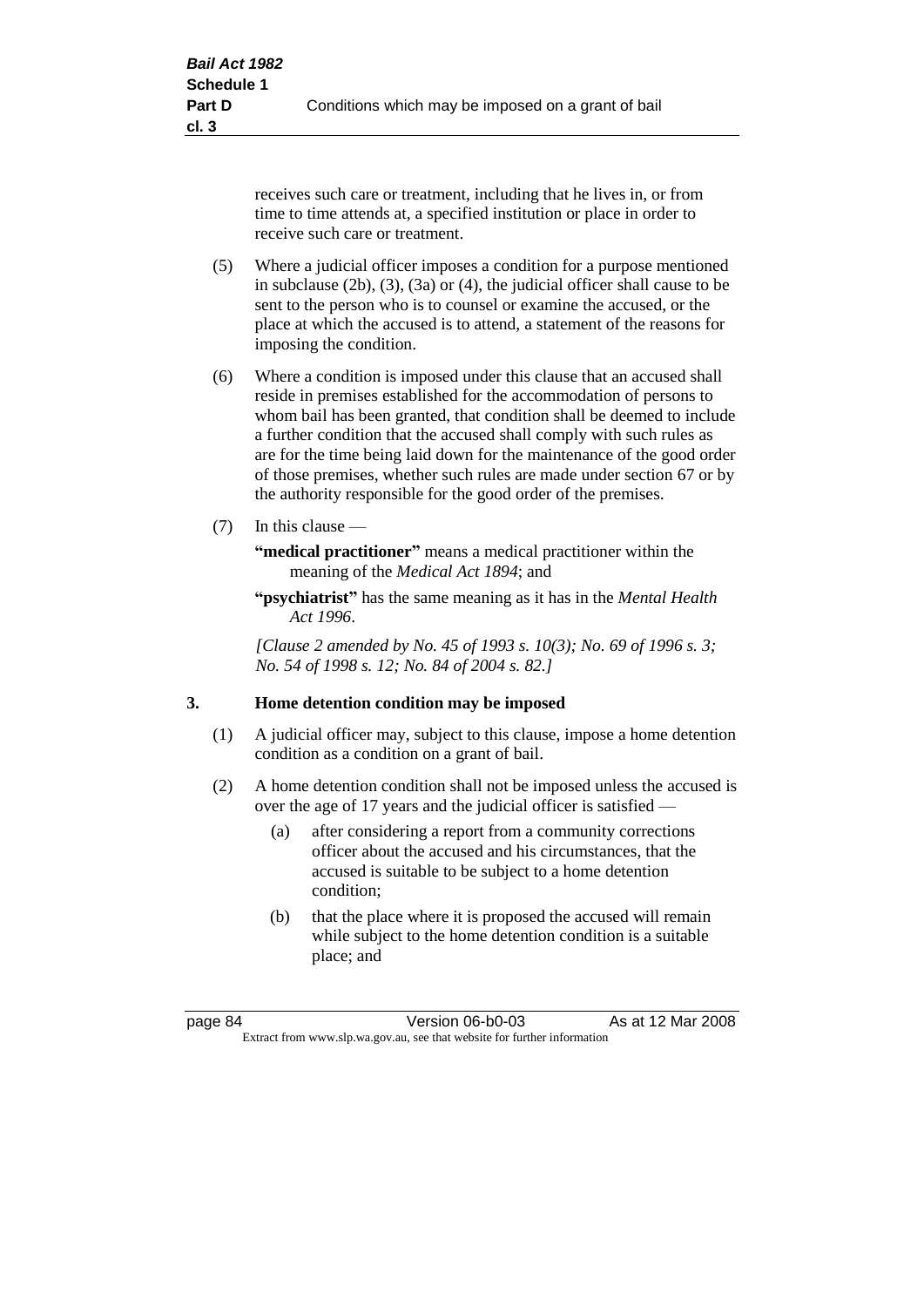- (c) that unless a home detention condition is imposed, the accused will not be released on bail.
- (3) A home detention condition is a condition that while the accused is on bail the accused shall —
	- (a) remain at and not leave the place specified in the bail record form and in the bail undertaking (or in a notice under section 50E) until the time specified, or deemed by section 31(3) to be specified, in the bail undertaking except —
		- (i) to work in gainful employment approved by a community corrections officer;
		- (ii) with the approval of a community corrections officer, to seek gainful employment;
		- (iii) to obtain urgent medical or dental treatment for the accused;
		- (iv) for the purpose of averting or minimizing a serious risk of death or injury to the accused or to another person;
		- (v) to obey an order issued under a written law (such as a summons) requiring the accused's presence elsewhere;
		- (vi) for a purpose approved of by a community corrections officer; or
		- (vii) on the direction of a community corrections officer;
	- (b) not leave the State;
	- (c) comply with every reasonable direction of a community corrections officer;
	- (d) comply with such of the conditions specified in the list provided under section 24A(4) as may be specified in a notice given under section 50E(b); and
	- (e) when requested to do so, produce a copy of his bail undertaking and any notice by the CEO (corrections) under section 50E for inspection by a community corrections officer or a member of the Police Force.

*[Clause 3 inserted by No. 61 of 1990 s. 15; amended by No. 31 of 1993 s. 9; No. 84 of 2004 s. 82; No. 65 of 2006 s. 53.]*

As at 12 Mar 2008 Version 06-b0-03 page 85 Extract from www.slp.wa.gov.au, see that website for further information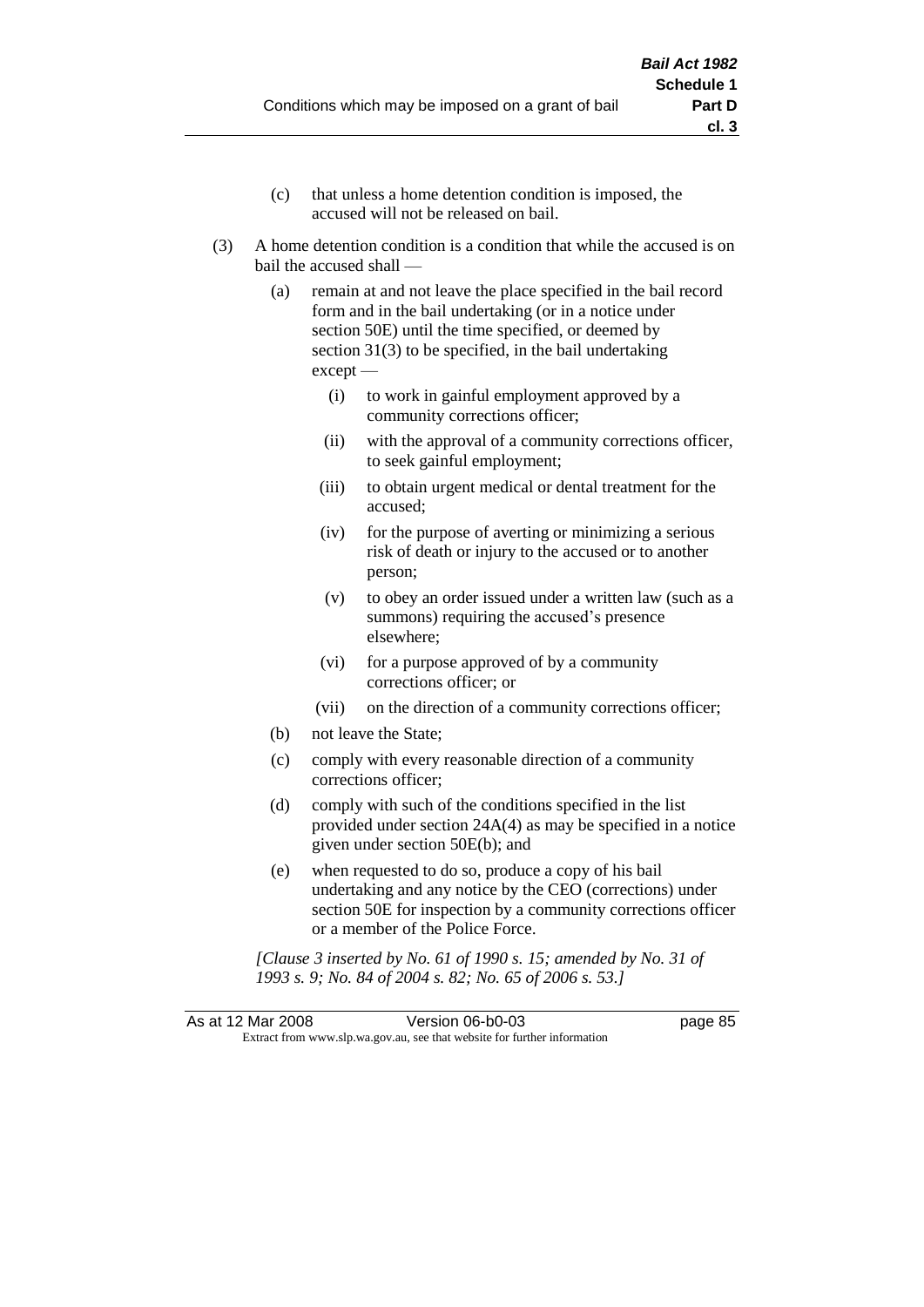**cl. 1**

## **Schedule 2**

**Serious offences**

*[Heading inserted by No. 45 of 1993 s. 11.]*

[Section  $3(1)$ ]

# *Enactment Description of offence* **1.** *The Criminal Code* s. 278 (as read with s. 282) Wilful murder s. 279 (as read with s. 282) Murder s. 280 (as read with s. 287) Manslaughter s. 292 Disabling in order to commit indictable offence s. 294 Acts intended to cause grievous bodily harm or to resist or prevent arrest s. 297 Grievous bodily harm s. 301 Wounding and similar acts s. 304(2) Acts or omissions, with intent to harm, causing bodily harm or danger s. 317 Assault occasioning bodily harm s. 317A(a) Assault with intent to commit or facilitate a crime s. 317A(b) Assault with intent to do grievous bodily harm s. 318 Serious assaults s. 323 Indecent assault s. 324 Aggravated indecent assault s. 325 Sexual penetration without consent

page 86 **Version 06-b0-03** As at 12 Mar 2008 Extract from www.slp.wa.gov.au, see that website for further information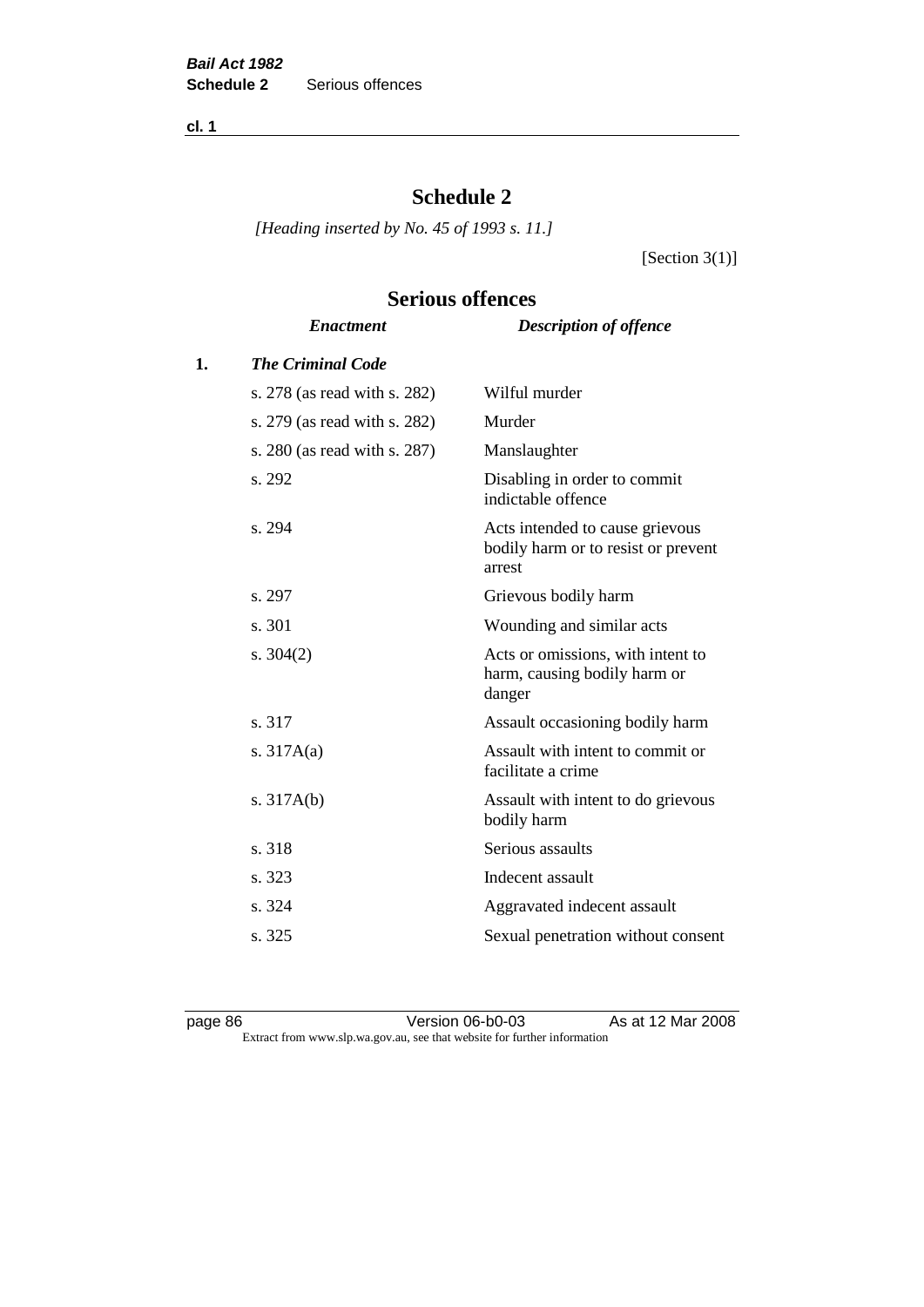|     | <b>Enactment</b>                | <b>Description of offence</b>                                                                                                                      |
|-----|---------------------------------|----------------------------------------------------------------------------------------------------------------------------------------------------|
|     | s. 326                          | Aggravated sexual penetration<br>without consent                                                                                                   |
|     | s. 331B                         | Sexual servitude                                                                                                                                   |
|     | s. 331C                         | Conducting business involving<br>sexual servitude                                                                                                  |
|     | s. 331D                         | Deceptive recruiting for<br>commercial sexual services                                                                                             |
|     | s. 332                          | Kidnapping                                                                                                                                         |
|     | s. 333                          | Deprivation of liberty                                                                                                                             |
|     | s. 338E                         | <b>Stalking</b>                                                                                                                                    |
|     | s. 378                          | Stealing a motor vehicle                                                                                                                           |
|     | s. 392                          | Robbery                                                                                                                                            |
|     | s. 393                          | Assault with intent to rob                                                                                                                         |
|     | s.401                           | <b>Burglary</b>                                                                                                                                    |
|     | s. 444                          | Criminal damage, if the property is<br>destroyed or damaged by fire                                                                                |
| 2.  | <b>Bush Fires Act 1954</b>      |                                                                                                                                                    |
|     | s. 32                           | Wilfully lighting a fire or causing a<br>fire to be lit under such<br>circumstances as to be likely to<br>injure or damage a person or<br>property |
| 2a. | <b>Misuse of Drugs Act 1981</b> |                                                                                                                                                    |
|     | s. $6(1)$                       | Offences concerned with<br>prohibited drugs generally                                                                                              |
|     | s. $7(1)$                       | Offences concerned with<br>prohibited plants generally                                                                                             |
|     | s. $33(1)(a)$                   | Attempting to commit an offence<br>under section $6(1)$ or $7(1)$                                                                                  |

As at 12 Mar 2008 Version 06-b0-03 page 87 Extract from www.slp.wa.gov.au, see that website for further information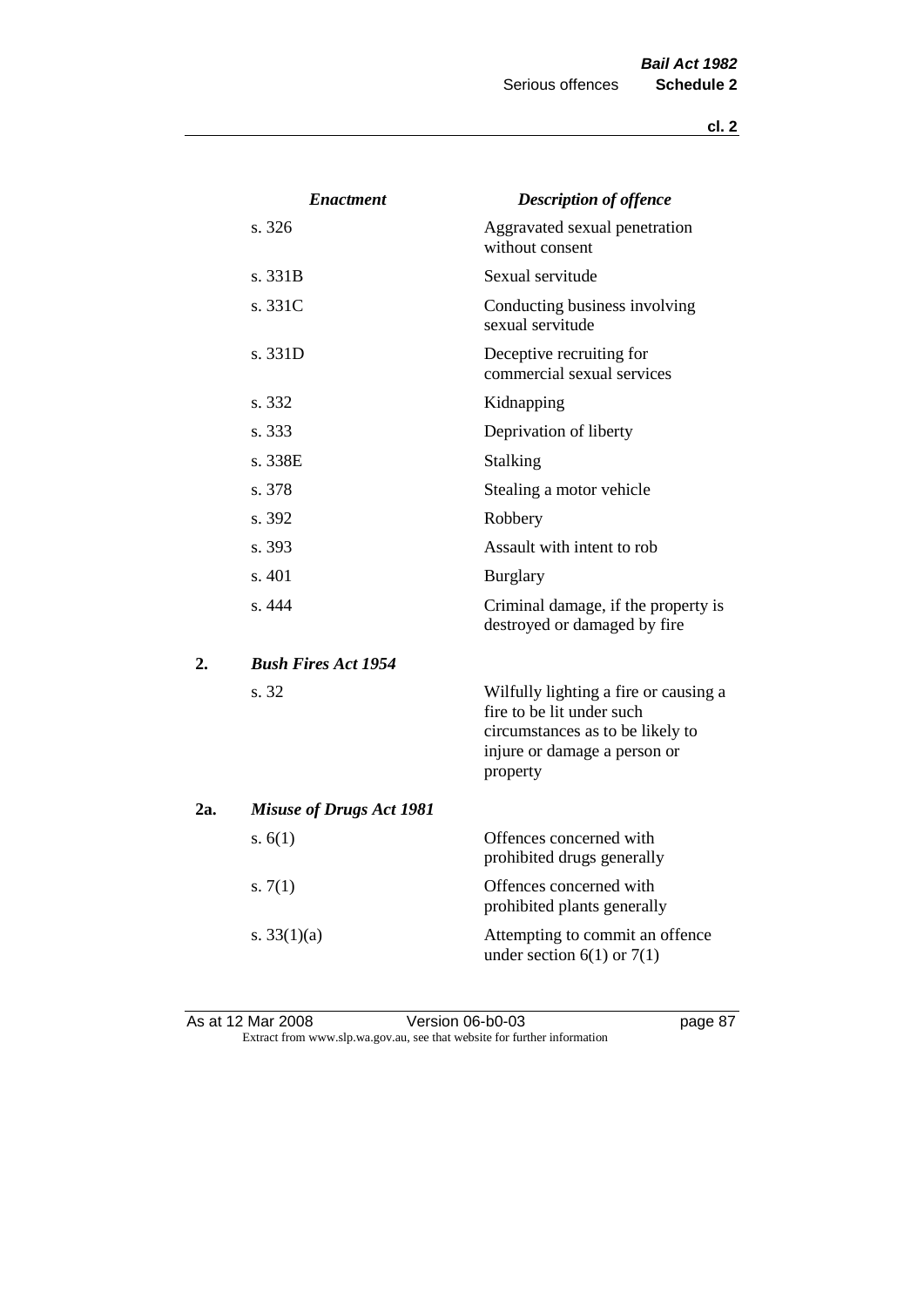**cl. 2b**

|     | <b>Enactment</b>                                                   |       | <b>Description of offence</b>                                                                                                                                  |
|-----|--------------------------------------------------------------------|-------|----------------------------------------------------------------------------------------------------------------------------------------------------------------|
|     | s. $33(2)(a)$                                                      |       | Conspiracy to commit an offence<br>under s. $6(1)$ or $7(1)$                                                                                                   |
| 2b. | <b>Restraining Orders Act 1997</b>                                 |       |                                                                                                                                                                |
|     | s. $61(1)$                                                         | order | Breach of a violence restraining                                                                                                                               |
|     | s. $61(2a)$                                                        |       | Breach of a police order                                                                                                                                       |
|     | s. $86(2)$                                                         |       | Breach of a Part VII order under<br>the Justices Act 1902 <sup>2</sup> —                                                                                       |
|     |                                                                    | (a)   | that under section 86 of the<br>Restraining Orders Act 1997<br>is taken to be a misconduct<br>restraining order under that<br>Act; and                         |
|     |                                                                    | (b)   | that shows on the face of the<br>order that the causing or<br>threatening of personal<br>injury by the accused was a<br>ground for the making of the<br>order. |
| 3.  | <b>Road Traffic Act 1974</b>                                       |       |                                                                                                                                                                |
|     | s. 59                                                              |       | Dangerous driving causing death,<br>injury, etc.                                                                                                               |
|     | s. 59A                                                             | harm  | Dangerous driving causing bodily                                                                                                                               |
|     | [Schedule 2 inserted by No. 45 of 1993 s. 11; amended by No. 82 of |       |                                                                                                                                                                |

*1994 s. 13; No. 38 of 1998 s. 4(2); No. 54 of 1998 s. 15; No. 23 of 2001 s. 10(1); No. 4 of 2004 s. 24 and 26; No. 38 of 2004 s. 61; No. 62 of 2004 s. 9(1); No. 84 of 2004 s. 82.]* 

page 88 Version 06-b0-03 As at 12 Mar 2008 Extract from www.slp.wa.gov.au, see that website for further information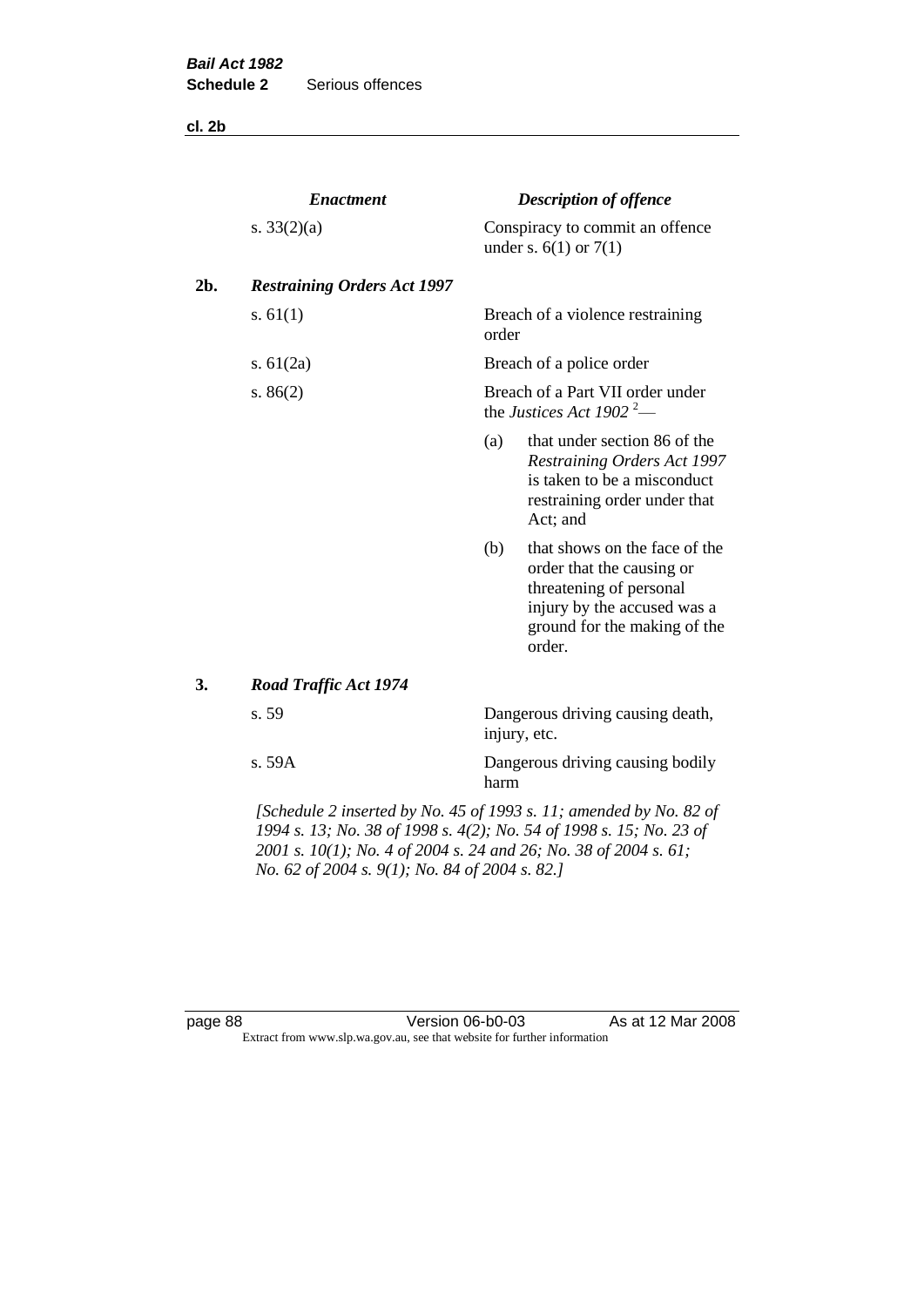### **Notes**

<sup>1</sup> This is a compilation of the *Bail Act 1982* and includes the amendments made by the other written laws referred to in the following table  $\frac{1}{a}$ , The table also contains information about any reprint.

## **Compilation table**

| <b>Short title</b>                                                                                                                                   | <b>Number</b><br>and year | Assent      | <b>Commencement</b>                                                        |
|------------------------------------------------------------------------------------------------------------------------------------------------------|---------------------------|-------------|----------------------------------------------------------------------------|
| Bail Act 1982                                                                                                                                        | 86 of 1982                |             | 18 Nov 1982 6 Feb 1989 (see s. 2 and<br><i>Gazette</i> 27 Jan 1989 p. 263) |
| Acts Amendment<br>(Abolition of Capital)<br>Punishment) Act 1984<br>Pt. III                                                                          | 52 of 1984                | 5 Sep 1984  | 3 Oct 1984                                                                 |
| Bail Amendment<br>Act 1984 <sup>4</sup>                                                                                                              | 74 of 1984                |             | 29 Nov 1984 6 Feb 1989 (see s. 2 and<br><i>Gazette</i> 27 Jan 1989 p. 263) |
| Bail Amendment<br>Act 1988                                                                                                                           | 15 of 1988                | 6 Sep 1988  | 6 Feb 1989 (see s. 2 and<br><i>Gazette</i> 27 Jan 1989 p. 263)             |
| Reprint of the Bail Act 1982 under the Reprints Act 1984 and s. 21 of the Bail<br>Amendment Act 1988 <sup>5</sup> (includes amendments listed above) |                           |             |                                                                            |
| Criminal Law<br>Amendment Act 1988                                                                                                                   | 70 of 1988                | 15 Dec 1988 | 6 Feb 1989 (see s. $2(2)(b)$ ) and<br><i>Gazette</i> 27 Jan 1989 p. 263)   |

| Criminal Law<br>Amendment Act 1988<br>Pt. 4                                       | 70 01 1200 |             | $1.3$ Dec 1988 and $1.50$ and $1.50$ and $1.50$<br><i>Gazette</i> 27 Jan 1989 p. 263) |
|-----------------------------------------------------------------------------------|------------|-------------|---------------------------------------------------------------------------------------|
| <b>Acts Amendment</b><br>(Children's Court)<br>Act 1988 Pt. 13                    | 49 of 1988 |             | 22 Dec 1988 1 Dec 1989 (see s. 2 and<br>Gazette 24 Nov 1989 p. 4327)                  |
| Justices Amendment<br>Act 1989 s. 18                                              | 33 of 1989 | 22 Dec 1989 | 1 Jun 1991 (see s. 2 and<br>Gazette 17 May 1991 p. 2455)                              |
| <b>Community Corrections</b><br><b>Legislation Amendment</b><br>Act 1990 Pt. 2    | 61 of 1990 | 17 Dec 1990 | 3 Apr 1991 (see s. 2 and<br><i>Gazette</i> 22 Mar 1991 p. 1209)                       |
| Child Welfare<br>Amendment Act<br>$(No. 2)$ 1990 s. 15                            | 83 of 1990 | 22 Dec 1990 | 1 Aug 1991 (see s. 2 and<br>Gazette 1 Aug 1991 p. 3983)                               |
| Children's Court of<br>Western Australia<br>Amendment Act<br>$(No. 2)$ 1991 s. 21 | 15 of 1991 | 21 Jun 1991 | 9 Aug 1991 (see s. 2(2) and<br>Gazette 9 Aug 1991 p. 4101)                            |

**Reprint of the** *Bail Act 1982* **as at 17 Oct 1991** (includes amendments listed above)

| As at 12 Mar 2008 | Version 06-b0-03                                                         |
|-------------------|--------------------------------------------------------------------------|
|                   | Extract from www.slp.wa.gov.au, see that website for further information |

page 89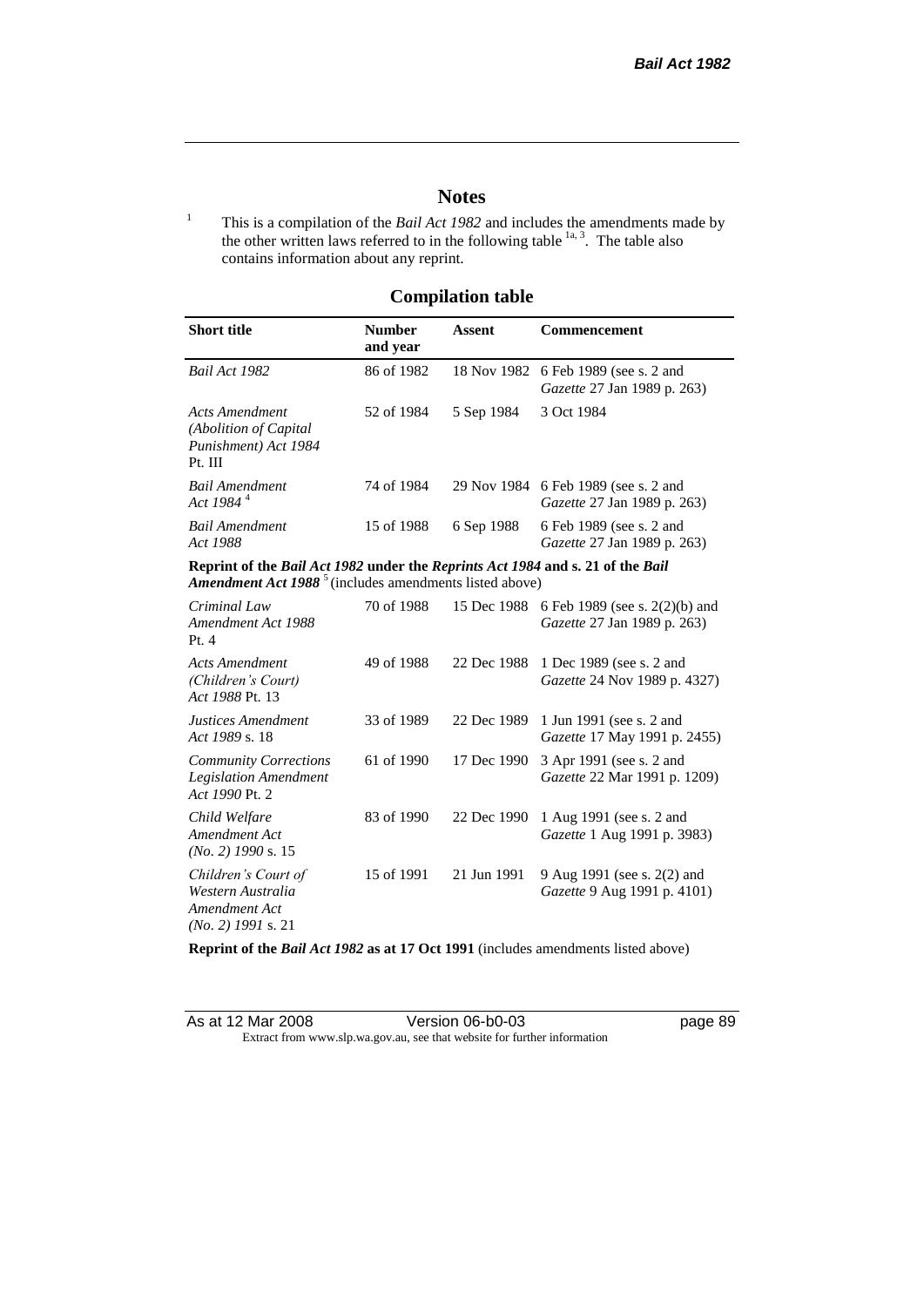| <b>Short title</b>                                                                         | <b>Number</b><br>and year | <b>Assent</b> | <b>Commencement</b>                                                                                                                                                        |
|--------------------------------------------------------------------------------------------|---------------------------|---------------|----------------------------------------------------------------------------------------------------------------------------------------------------------------------------|
| <b>Acts Amendment (Sexual</b><br>Offences) Act 1992 Pt. 3                                  | 14 of 1992                | 17 Jun 1992   | 1 Aug 1992 (see s. 2 and<br>Gazette 28 Jul 1992 p. 3671)                                                                                                                   |
| <b>Acts Amendment</b><br>(Ministry of Justice)<br>Act 1993 Pt. 3 <sup>6</sup>              | 31 of 1993                | 15 Dec 1993   | 1 Jul 1993 (see s. 2)                                                                                                                                                      |
| Criminal Procedure<br>Amendment Act 1993<br>Pt. $2^7$                                      | 45 of 1993                | 20 Dec 1993   | Act other than s. 7-9 and<br>$10(2)(b)$ : 17 Jan 1994 (see<br>s. $2(1)$ ;<br>s. 7-9 and $10(2)(b)$ : 4 Mar 1994<br>(see s. $2(2)$ and <i>Gazette</i><br>4 Mar 1994 p. 915) |
| Criminal Law<br>Amendment Act 1994<br>s. $13(1)$ and $(2)$                                 | 82 of 1994                | 23 Dec 1994   | 20 Jan 1995 (see s. 2(2))                                                                                                                                                  |
| Acts Amendment (Fines,<br>Penalties and<br><b>Infringement Notices</b> )<br>Act 1994 Pt. 3 | 92 of 1994                | 23 Dec 1994   | 1 Jan 1995 (see s. 2(1) and<br>Gazette 30 Dec 1994 p. 7211)                                                                                                                |
| Sentencing<br>(Consequential<br>Provisions) Act 1995 Pt. 5                                 | 78 of 1995                | 16 Jan 1996   | 4 Nov 1996 (see s. 2 and<br><i>Gazette</i> 25 Oct 1996 p. 5632)                                                                                                            |
| Coroners Act 1996 s. 61                                                                    | 2 of 1996                 |               | 24 May 1996 7 Apr 1997 (see s. 2 and<br>Gazette 18 Mar 1997 p. 1529)                                                                                                       |
| <b>Mental Health</b><br>(Consequential<br>Provisions) Act 1996 Pt. 2                       | 69 of 1996                | 13 Nov 1996   | 13 Nov 1997 (see s. 2)                                                                                                                                                     |

**Reprint of the** *Bail Act 1982* **as at 13 Mar 1997** (includes amendments listed above except those in the *Coroners Act 1996* and the *Mental Health (Consequential Provisions) Act 1996*) (corrections in *Gazette* 25 Jul 1997 p. 3909 and 14 Nov 1997 p. 6426)

*Statutes (Repeals and Minor Amendments) Act 1997* s. 21 57 of 1997 15 Dec 1997 15 Dec 1997 (see s. 2(1)) *Criminal Law Amendment Act (No. 1) 1998* s. 4(2) 38 of 1998 25 Sep 1998 23 Oct 1998

page 90 **Version 06-b0-03** As at 12 Mar 2008 Extract from www.slp.wa.gov.au, see that website for further information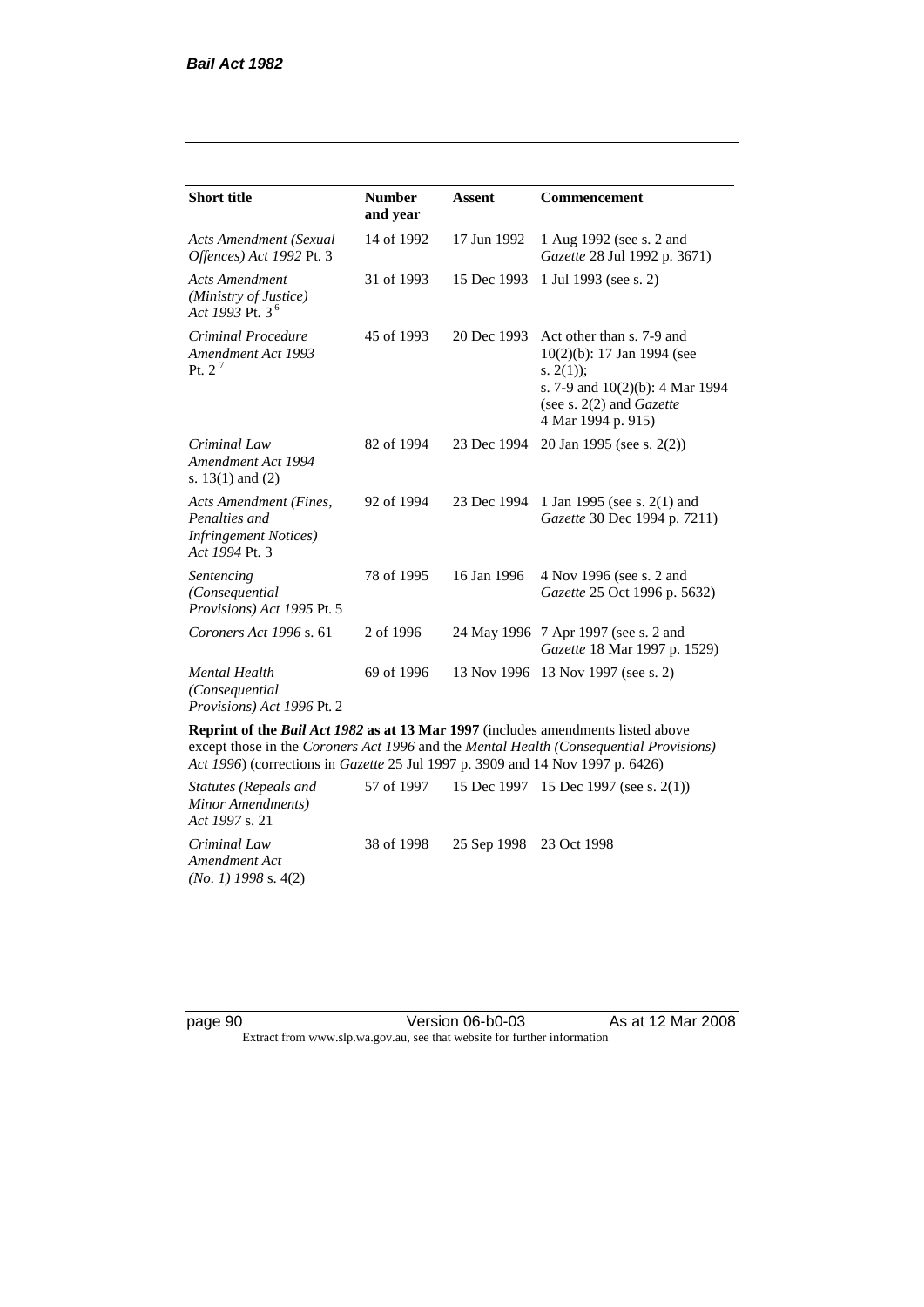| <b>Short title</b>                                                                                                                                 | <b>Number</b><br>and year | <b>Assent</b> | <b>Commencement</b>                                                                                                                                                                                                                                                                                                                            |
|----------------------------------------------------------------------------------------------------------------------------------------------------|---------------------------|---------------|------------------------------------------------------------------------------------------------------------------------------------------------------------------------------------------------------------------------------------------------------------------------------------------------------------------------------------------------|
| <b>Bail Amendment</b><br>Act 1998 <sup>8</sup>                                                                                                     | 54 of 1998                | 11 Jan 1999   | s. 1 and 2: 11 Jan 1999;<br>Pt. 4 and 7: 15 May 1999<br>(see s. 2 and Gazette<br>11 May 1999 p. 1905);<br>Pt. 2, 3 and 5 (other than s. 12):<br>8 Mar 2000 (see s. 2 and<br>Gazette 7 Mar 2000 p. 1039);<br>s. 12: 1 Sep 2000 (see s. 2 and<br>Gazette 29 Aug 2000 p. 4985);<br>Pt. 6: 4 Dec 2000 (see s. 2 and<br>Gazette 4 Dec 2000 p. 6799) |
| Reprint of the Bail Act 1982 as at 27 Aug 1999 (includes amendments listed above<br>except those in the Bail Amendment Act 1998 Pt. 2, 3, 5 and 6) |                           |               |                                                                                                                                                                                                                                                                                                                                                |
| Court Security and<br><b>Custodial Services</b><br>(Consequential<br>Provisions) Act 1999 Pt. 3                                                    | 47 of 1999                | 8 Dec 1999    | 18 Dec 1999 (see s. 2 and<br>Gazette 17 Dec 1999 p. 6175-6)                                                                                                                                                                                                                                                                                    |
| Criminal Law Amendment<br>Act 2001 s. $10(1)$                                                                                                      | 23 of 2001                | 26 Nov 2001   | 24 Dec 2001                                                                                                                                                                                                                                                                                                                                    |
| Criminal Investigation<br>(Identifying People)<br>Act 2002 s. 96                                                                                   | 6 of 2002                 | 4 Jun 2002    | 20 Nov 2002 (see s. 2 and<br>Gazette 19 Nov 2002 p. 5505)                                                                                                                                                                                                                                                                                      |
| Criminal Law (Procedure)<br>Amendment Act 2002 Pt. 4<br>Div. 1                                                                                     | 27 of 2002                | 25 Sep 2002   | 27 Sep 2002 (see s. 2 and<br>Gazette 27 Sep 2002 p. 4875)                                                                                                                                                                                                                                                                                      |
| Sentencing Legislation<br>Amendment and Repeal<br>Act 2003 s. 29(3) and 37                                                                         | 50 of 2003                | 9 Jul 2003    | s. 29(3): 31 Aug 2003 (see s. 2<br>and Gazette 29 Aug 2003<br>p. 3833);<br>s. 37: 15 May 2004 (see s. 2 and<br>Gazette 14 May 2004 p. 1445)                                                                                                                                                                                                    |
| Acts Amendment and<br>Repeal (Courts and Legal<br>Practice) Act 2003 s. 88<br>and 121 $9$                                                          | 65 of 2003                | 4 Dec 2003    | 1 Jan 2004 (see s. 2 and <i>Gazette</i><br>30 Dec 2003 p. 5722)                                                                                                                                                                                                                                                                                |
| Statutes (Repeals and<br>Minor Amendments)<br>Act 2003 s. 29                                                                                       | 74 of 2003                | 15 Dec 2003   | 15 Dec 2003 (see s. 2)                                                                                                                                                                                                                                                                                                                         |
| Criminal Code Amendment<br>Act 2004 s. 24, 26 and 58                                                                                               | 4 of 2004                 | 23 Apr 2004   | 21 May 2004 (see s. 2)                                                                                                                                                                                                                                                                                                                         |

As at 12 Mar 2008 Version 06-b0-03 page 91 Extract from www.slp.wa.gov.au, see that website for further information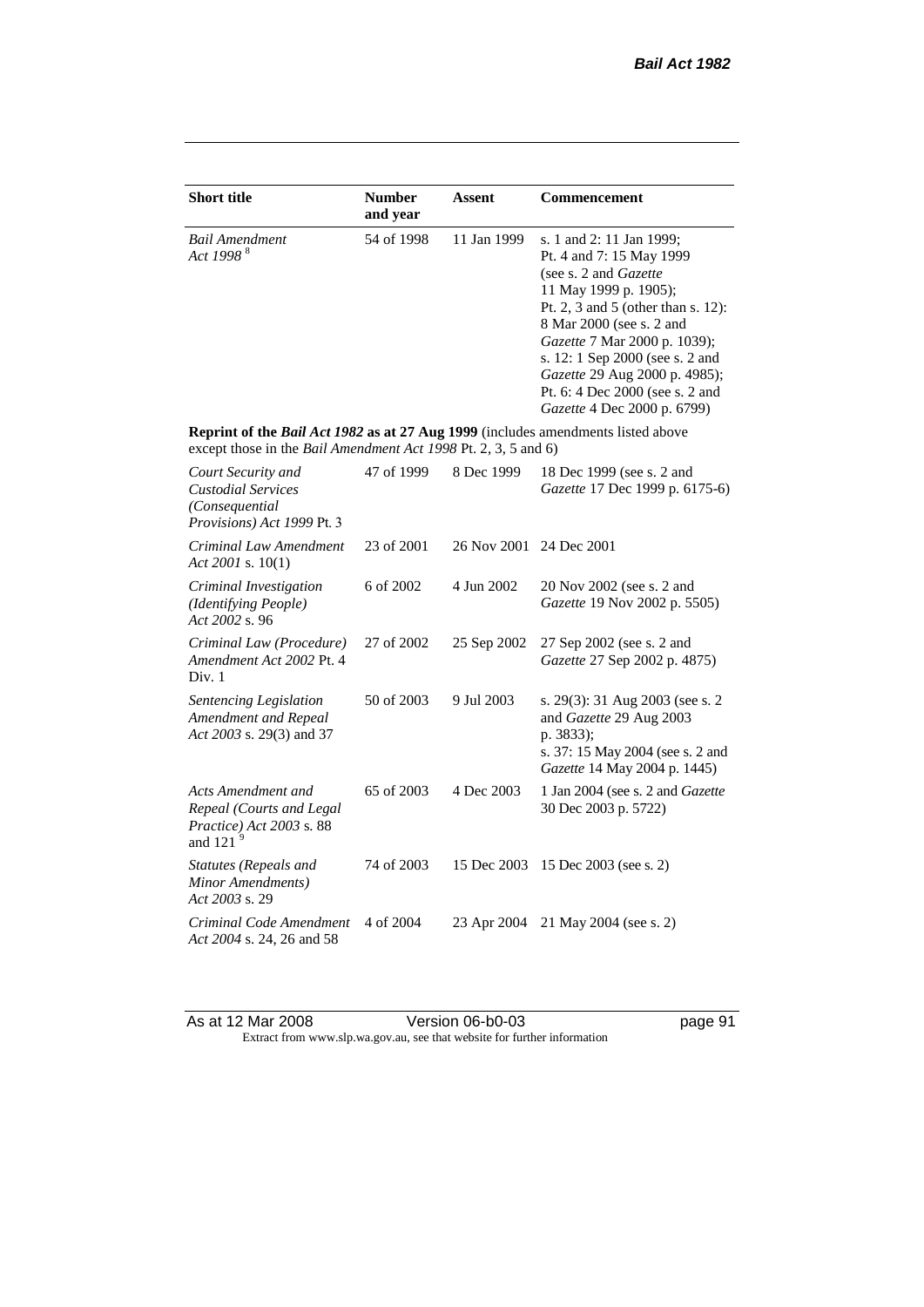| <b>Short title</b>                                                                                           | <b>Number</b><br>and year | Assent      | Commencement                                                                                                                                                                                                                                                                                                                                                 |
|--------------------------------------------------------------------------------------------------------------|---------------------------|-------------|--------------------------------------------------------------------------------------------------------------------------------------------------------------------------------------------------------------------------------------------------------------------------------------------------------------------------------------------------------------|
| Sentencing Legislation<br>Amendment Act 2004 s. 13                                                           | 27 of 2004                | 14 Oct 2004 | 31 May 2006 (see s. 2 and<br>Gazette 30 May 2006 p. 1965)                                                                                                                                                                                                                                                                                                    |
| Children and Community<br><i>Services Act 2004 s. 251</i>                                                    | 34 of 2004                | 20 Oct 2004 | 1 Mar 2006 (see s. 2 and<br>Gazette 14 Feb 2006 p. 695)                                                                                                                                                                                                                                                                                                      |
| Acts Amendment (Family<br>and Domestic Violence)<br>Act 2004 Pt. 3                                           | 38 of 2004                | 9 Nov 2004  | 1 Dec 2004 (see s. 2 and<br>Gazette 26 Nov 2004 p. 5309)                                                                                                                                                                                                                                                                                                     |
| Acts Amendment (Court of<br>Appeal) Act 2004 s. 28                                                           | 45 of 2004                | 9 Nov 2004  | s. $28(1)$ , (2) and (4) (other than<br>the amendment to s. $7A(1)$ :<br>1 Feb 2005 (see. s. 2 and<br>Gazette 14 Jan 2005 p. 163);<br>s. $28(3)$ and $(4)$ (the<br>amendment to s. $7A(1)$ :<br>2 May 2005 (see. s. 2 and<br>Gazette 14 Jan 2005 p. 163)                                                                                                     |
| <b>Courts Legislation</b><br>Amendment and Repeal<br>Act 2004 s. 141 <sup>10</sup>                           | 59 of 2004                | 23 Nov 2004 | 1 May 2005 (see s. 2 and<br>Gazette 31 Dec 2004 p. 7128)                                                                                                                                                                                                                                                                                                     |
| Misuse of Drugs<br>Amendment Act 2004 s. 9(1)                                                                | 62 of 2004                | 24 Nov 2004 | 1 Jan 2005 (see s. 2 and Gazette<br>10 Dec 2004 p. 5965)                                                                                                                                                                                                                                                                                                     |
| Criminal Procedure and<br>Appeals (Consequential and<br>Other Provisions) Act 2004<br>Pt. 3 and s. 82 and 83 | 84 of 2004                | 16 Dec 2004 | 2 May 2005 (see s. 2 and<br>Gazette 31 Dec 2004 p. 7129<br>(correction in Gazette<br>7 Jan 2005 p. 53))                                                                                                                                                                                                                                                      |
| Appeal) Act 2004 s. 28(3) and (4) (the amendment to s. 7A(1)), the Children and                              |                           |             | Reprint 5: The Bail Act 1982 as at 1 Apr 2005 (includes amendments listed above except<br>those in the Sentencing Legislation Amendment Act 2004, the Acts Amendment (Court of<br>Community Services Act 2004, the Courts Legislation Amendment and Repeal Act 2004<br>and the Criminal Procedure and Appeals (Consequential and Other Provisions) Act 2004) |
| Planning and Development<br>(Consequential and<br><b>Transitional Provisions</b> )<br>Act 2005 s. 15         | 38 of 2005                | 12 Dec 2005 | 9 Apr 2006 (see s. 2 and<br>Gazette 21 Mar 2006 p. 1078)                                                                                                                                                                                                                                                                                                     |
| Criminal Investigation<br>(Consequential Provisions)<br>Act 2006 Pt. 2                                       | 59 of 2006                | 16 Nov 2006 | 1 Jul 2007 (see s. 2 and <i>Gazette</i><br>22 Jun 2007 p. 2838)                                                                                                                                                                                                                                                                                              |
| <b>Prisons and Sentencing</b>                                                                                | 65 of 2006                | 8 Dec 2006  | 4 Apr 2007 (see s. 2 and Gazette                                                                                                                                                                                                                                                                                                                             |

**Reprint 6: The** *Bail Act 1982* **as at 14 Sep 2007** (includes amendments listed above)

*Act 2006* Pt. 5

*Legislation Amendment* 

3 Apr 2007 p. 1491)

page 92 Version 06-b0-03 As at 12 Mar 2008 Extract from www.slp.wa.gov.au, see that website for further information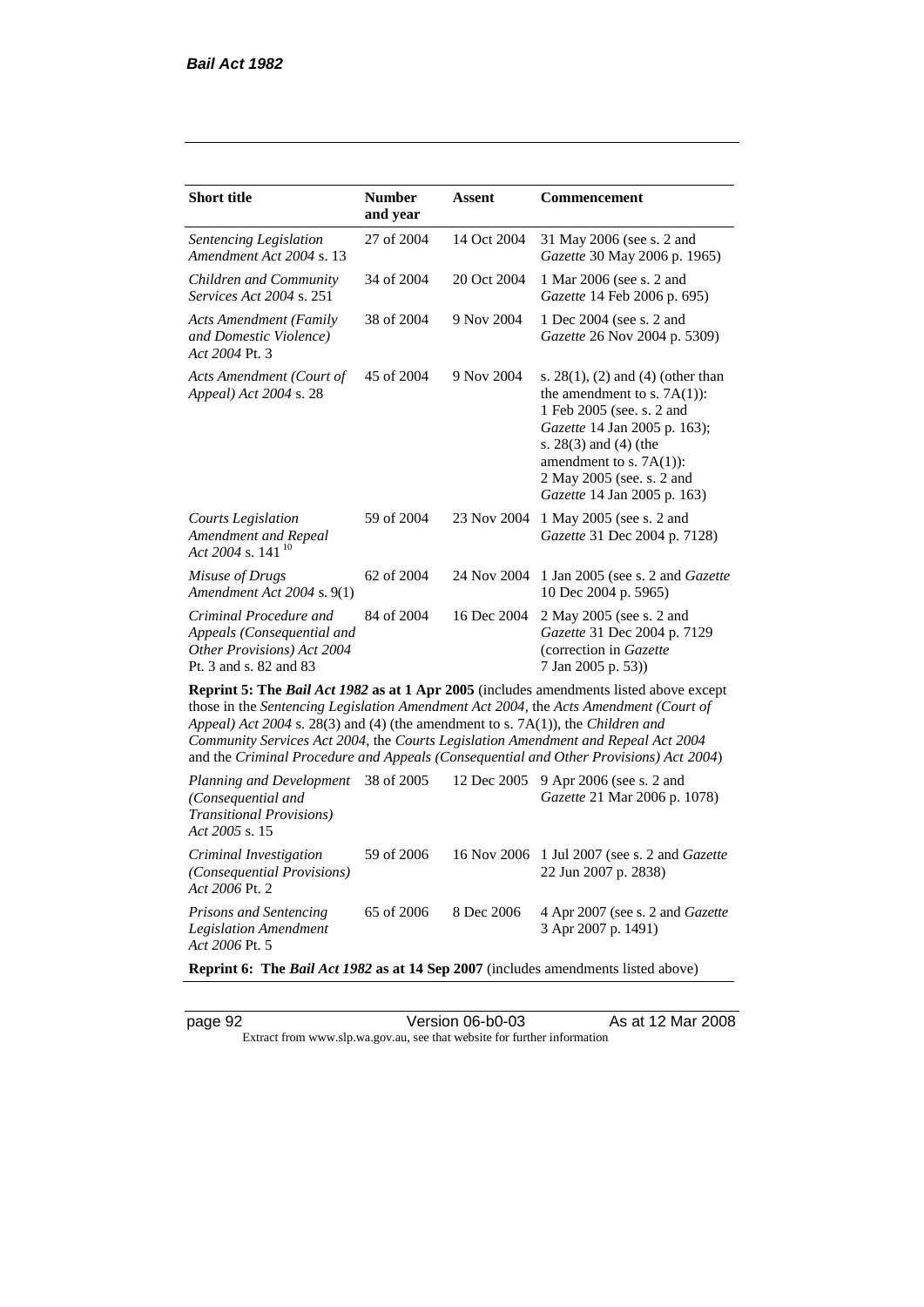<sup>1a</sup> On the date as at which this compilation was prepared, provisions referred to in the following table had not come into operation and were therefore not included in this compilation. For the text of the provisions see the endnotes referred to in the table.

| <b>Short title</b>                                                                              | Number<br>and year | Assent | <b>Commencement</b>                     |
|-------------------------------------------------------------------------------------------------|--------------------|--------|-----------------------------------------|
| <b>Machinery of Government</b><br>(Miscellaneous<br>Amendments) Act 2006<br>Pt. 3 Div. $1^{11}$ | 28 of 2006         |        | 26 Jun 2006 To be proclaimed (see s. 2) |
| Criminal Law and Evidence<br>Amendment Act 2008 s. 56 <sup>13</sup>                             | 2 of 2008          |        | 12 Mar 2008 To be proclaimed (see s. 2) |

**Provisions that have not come into operation**

<sup>2</sup> The short title of the *Justices Act 1902* was changed to the *Criminal Procedure (Summary) Act 1902* by the *Courts Legislation Amendment and Repeal Act 2004*  s. 25. The Act was then repealed by the *Criminal Procedure and Appeal (Consequential and Other Provisions) Act 2004.*

- <sup>3</sup> The amendment in the *Sentencing Legislation Amendment and Repeal Act 1999* s. 26 had not come into operation when it was repealed by the *Sentencing Legislation Amendment and Repeal Act 2003* s. 31.
- <sup>4</sup> The *Bail Amendment Act 1984* s. 10 and 11 were repealed by the *Bail Amendment Act 1988* s. 20.
- <sup>5</sup> The *Bail Act 1982* was not in operation at the time when the reprint was compiled, but the reprinting was authorised by s. 21 of the *Bail Amendment Act 1988*.
- <sup>6</sup> The *Acts Amendment (Ministry of Justice) Act 1993* Pt. 19 is a transitional provision that is of no further effect.
- <sup>7</sup> The *Criminal Procedure Amendment Act 1993* s. 13 reads as follows:

 $\epsilon$ 

#### **13. Transitional**

- (1) The amendments to the principal Act effected by a provision of this Part apply in relation to —
	- (a) a child arrested for any offence; and
	- (b) a person, other than a child, arrested for a serious offence,

on or after the day on which that provision comes into operation.

(2) In subsection (1) **"child"** and **"serious offence"** have the same meanings as in the principal Act.

| As at 12 Mar 2008 | Version 06-b0-03                                                         | page 93 |
|-------------------|--------------------------------------------------------------------------|---------|
|                   | Extract from www.slp.wa.gov.au, see that website for further information |         |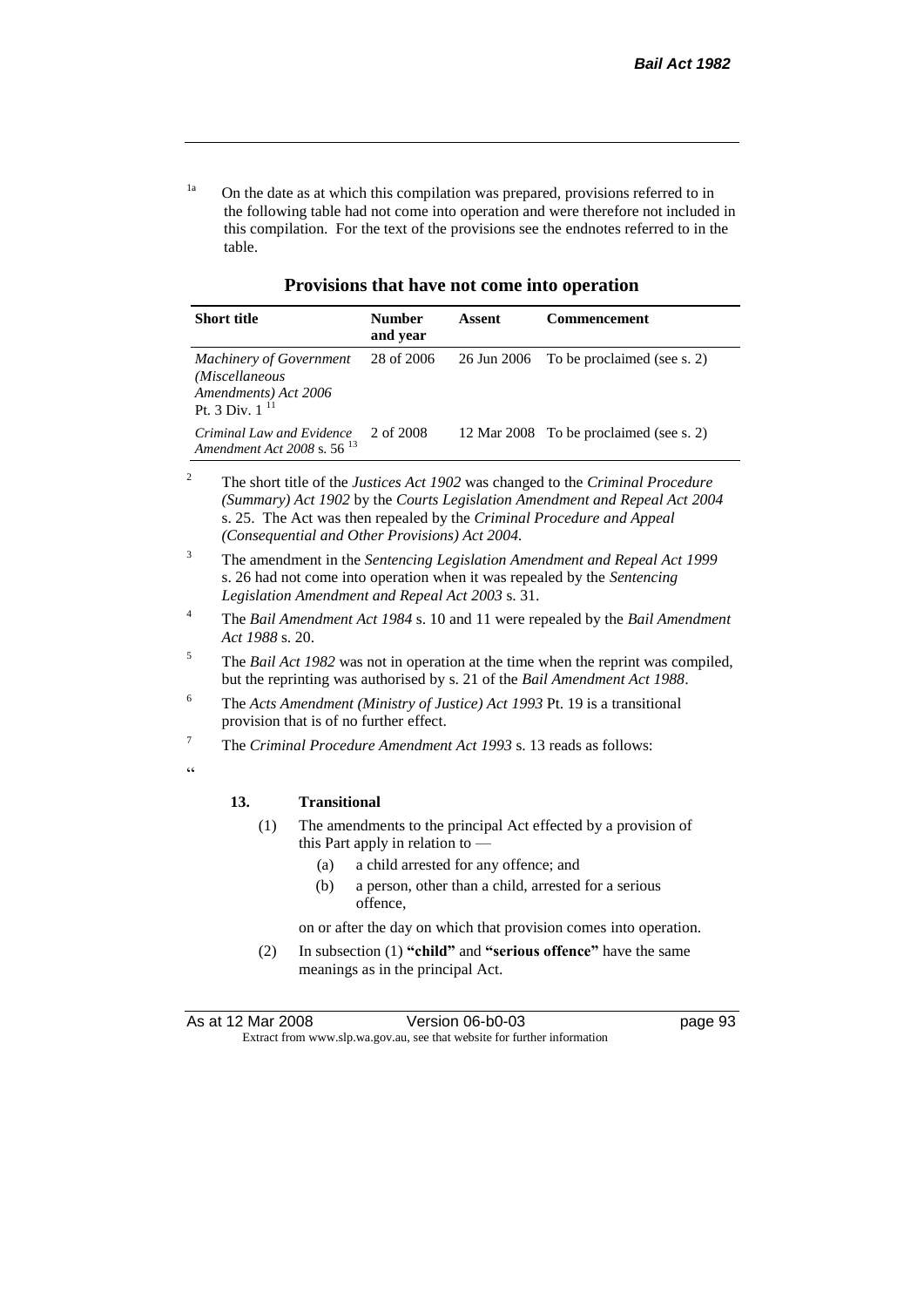- <sup>8</sup> The *Bail Amendment Act 1998* s. 6(2) is a transitional provision that is of no further effect.
- <sup>9</sup> The *Acts Amendment and Repeal (Courts and Legal Practice) Act 2003* s. 97 reads as follows:

.<br>د د

#### **97. References to Crown Solicitor**

If in a written law or other document or instrument there is a reference to the Crown Solicitor that reference may, where the context so requires, be read as if it had been amended to be a reference to the State Solicitor.

".

".

- <sup>10</sup> The amendment in the *Courts Legislation Amendment and Repeal Act 2004* s. 141 (amending Sch. 1 Pt. A cl. 4) is not included because the clause it sought to amend had been amended by the *Acts Amendment (Court of Appeal) Act 2004* s. 28(4) before the amendment purported to come into operation.
- <sup>11</sup> On the date as at which this compilation was prepared, the *Machinery of Government (Miscellaneous Amendments) Act 2006* Pt. 3 Div. 1 had not come into operation. It reads as follows:

 $\epsilon$ 

#### **Part 3 — Attorney General, and Justice**

#### **Division 1 —** *Bail Act 1982*

#### **30. The Act amended**

The amendments in this Division are to the *Bail Act 1982*.

#### **31. Section 3 amended**

- (1) Section 3(1) is amended as follows:
	- (a) by inserting the following definitions in the appropriate alphabetical positions —

.<br>.

**"CEO"** means the chief executive officer of the Department; **"Department"** means the department of the Public Service principally assisting in the administration of this Act;

(b) in the definition of "authorised community services officer" in paragraph (a) by deleting "(Justice)" in both places where it occurs  $12$ ;

page 94 Version 06-b0-03 As at 12 Mar 2008 Extract from www.slp.wa.gov.au, see that website for further information

";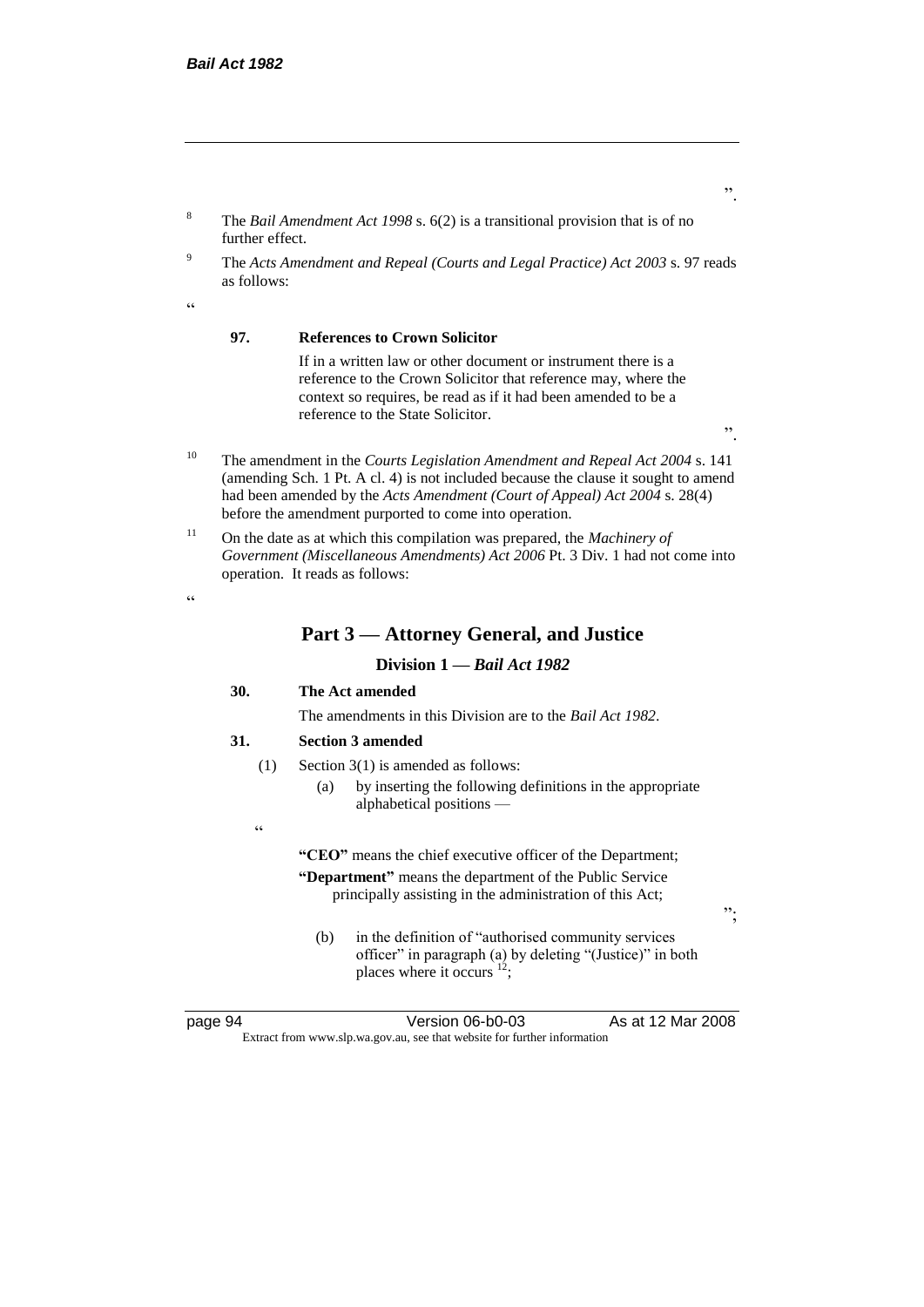- (c) by deleting the definition of "CEO (Justice)"  $^{12}$ .
- (2) Section 3(5) is amended by deleting "department of which he is the chief executive officer" and inserting instead —

" Department ".

#### **32. Section 66A amended** <sup>12</sup>

Section 66A(2) is amended by deleting "department of which the CEO (Justice) is the chief executive officer" and inserting instead —

" Department ".

#### **33. Various references to CEO (Justice) changed to CEO** <sup>12</sup>

Each provision listed in the Table to this section is amended by deleting "CEO (Justice)" in each place where it occurs and inserting instead —

| moorume moway                  |                                                                        |
|--------------------------------|------------------------------------------------------------------------|
| $_{cc}$<br>"<br>CEO            |                                                                        |
|                                | Table                                                                  |
| s. $3(5)$                      | s. 50E                                                                 |
| s. $24A(4)$                    | s. $50F(1)$ , (3), (4) and (5)                                         |
| s. 27A                         | s. 50H                                                                 |
| s. 50A                         | s.50J                                                                  |
| s. $50C(4)(a)$ and (b)         | s. $50L(1)$                                                            |
| s. $50D(1)(a)$                 | Sch. 1 Part D cl. 3(3)(e)                                              |
| Note:<br>deleting "(Justice)". | The headings to sections 27A, 50A, 50E, 50F and 50J will be altered by |

- <sup>12</sup> The amendments to the *Bail Act 1982* in the *Machinery of Government (Miscellaneous Amendments) Act 2006* Pt. 3 Div. 1 cl. 31(1)(b) and (c), cl. 32 and 33 would conflict with amendments by the *Prisons and Sentencing Legislation Amendment Act 2006* Pt. 5.
- <sup>13</sup> On the date as at which this compilation was prepared, the *Criminal Law and Evidence Amendment Act 2008* s. 56 had not come into operation. It reads as follows:

 $\epsilon$ 

#### **56.** *Bail Act 1982* **amended**

- (1) The amendments in this section are to the *Bail Act 1982*.
- (2) Section  $50C(4)(b)$  is amended by deleting "a defendant" and inserting instead —
	- " an accused ".

".